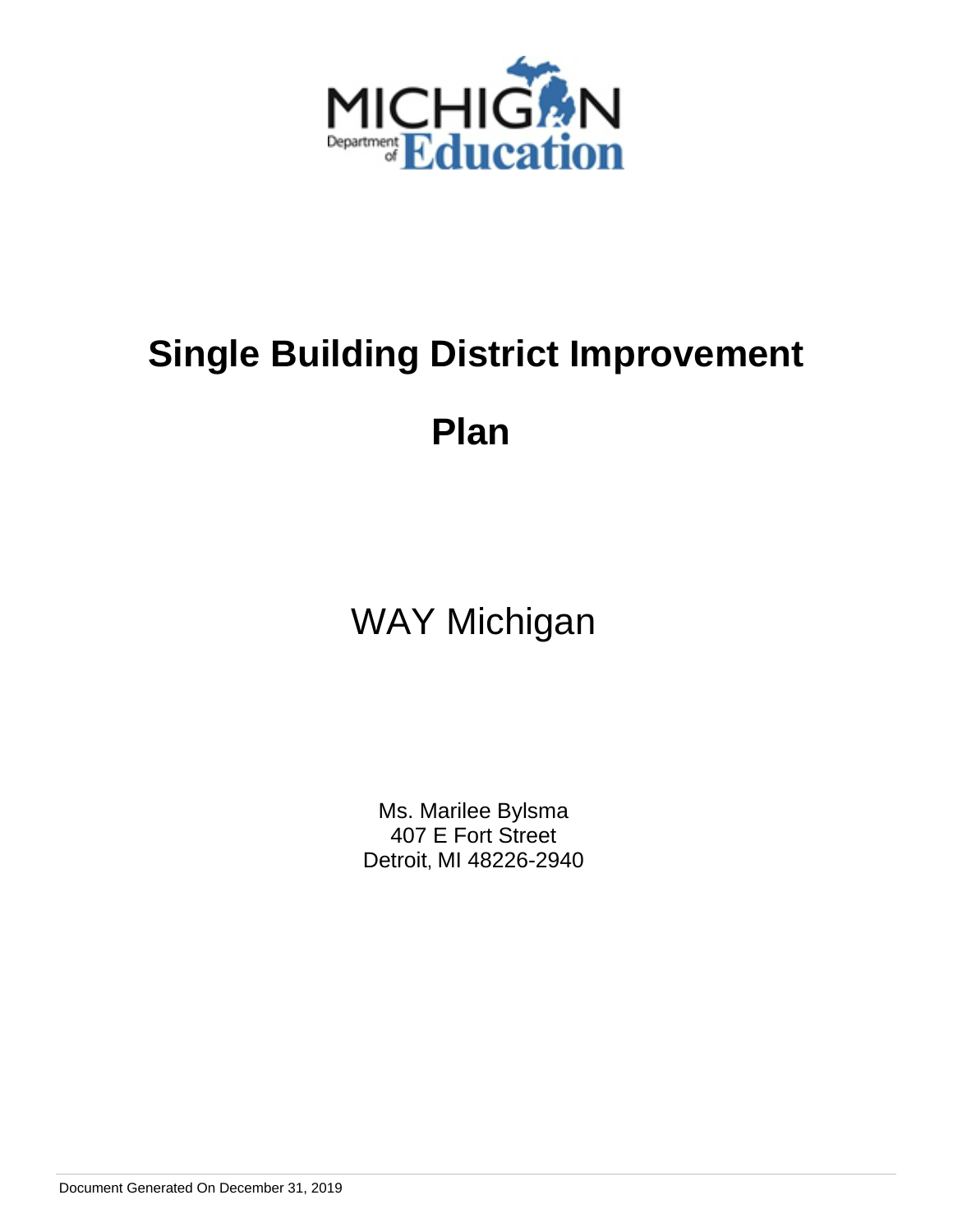## **TABLE OF CONTENTS**

| <b>Improvement Plan Assurance</b>                                                         |    |
|-------------------------------------------------------------------------------------------|----|
|                                                                                           |    |
|                                                                                           |    |
| Improvement Plan Stakeholder Involvement                                                  |    |
|                                                                                           |    |
|                                                                                           |    |
| <b>Title I Schoolwide Diagnostic</b>                                                      |    |
|                                                                                           |    |
|                                                                                           |    |
|                                                                                           | 19 |
|                                                                                           | 28 |
|                                                                                           |    |
|                                                                                           | 31 |
|                                                                                           | 33 |
|                                                                                           | 40 |
|                                                                                           | 41 |
| Component 9: Timely and Additional Assistance to Students Having Difficulty Mastering the | 42 |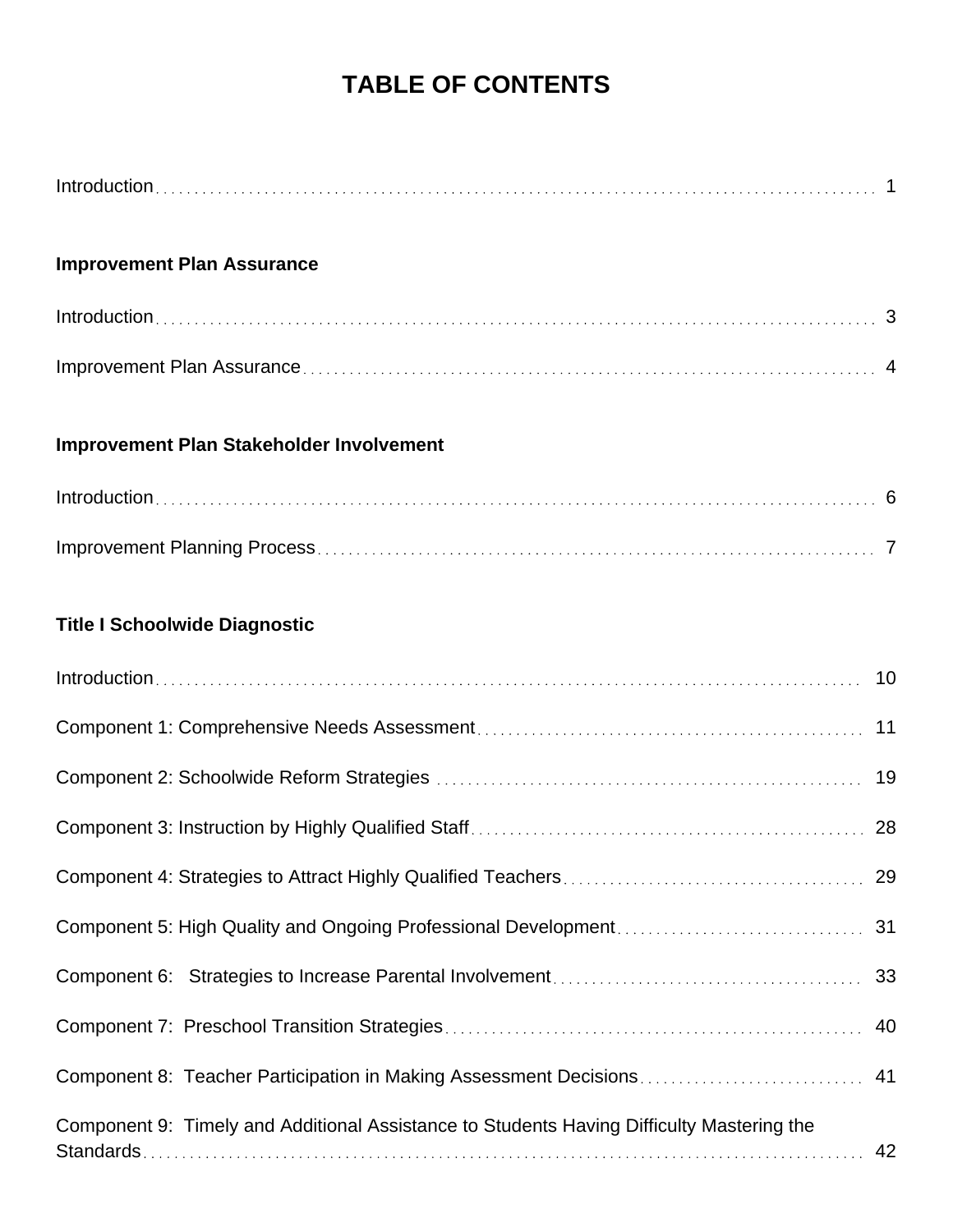Component 10: Coordination and Integration of Federal, State and Local Programs and Resources... 47

Evaluation: 50

## **WAY Michigan Goals Spring 2019**

| Goal 1: All WAY Michigan students will be provided a well rounded education that will prepare students for college and     |  |
|----------------------------------------------------------------------------------------------------------------------------|--|
|                                                                                                                            |  |
| Goal 2: All WAY Michigan students will be prepared to make safe and healthy choices in social and academic settings<br>-71 |  |

|--|--|--|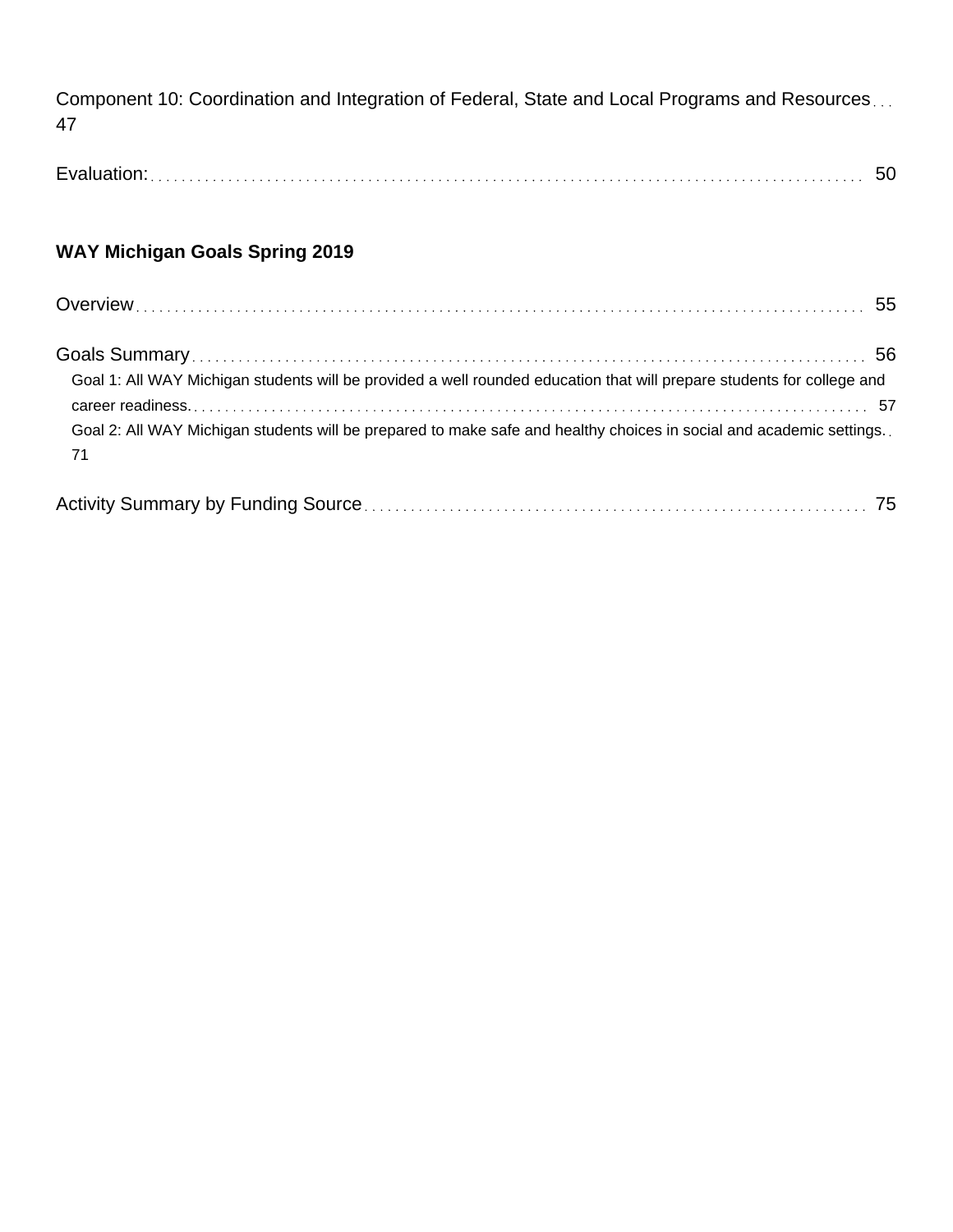## **Introduction**

The SBDIP is a planning tool designed to address student achievement and system needs identified through the school's comprehensive needs assessment (CNA). Additionally, the SBDIP provides a method for schools to address the school improvement planning requirements of Public Act 25 of the Revised School Code and the Elementary and Secondary Education Act (ESEA) as applicable.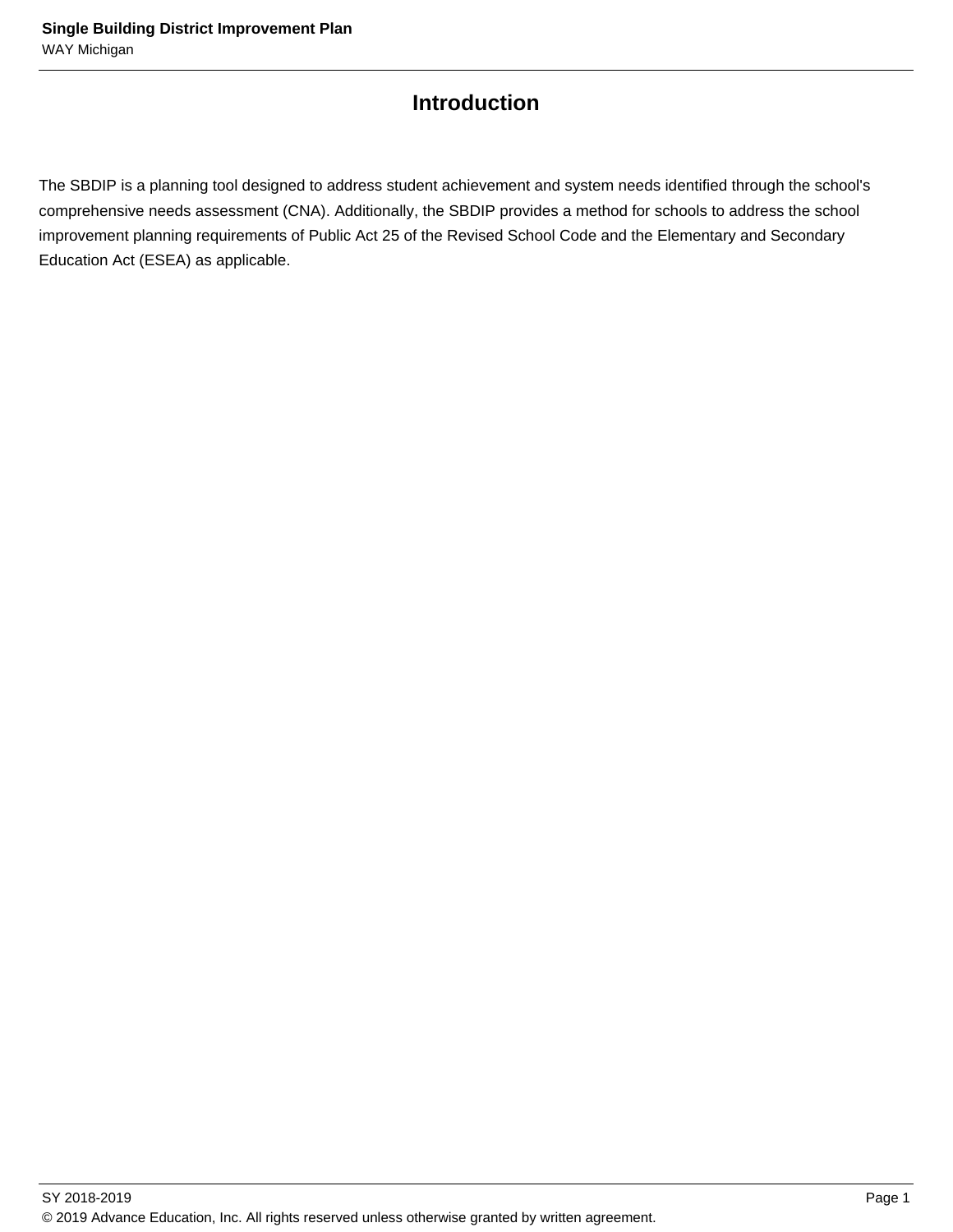## **Improvement Plan Assurance**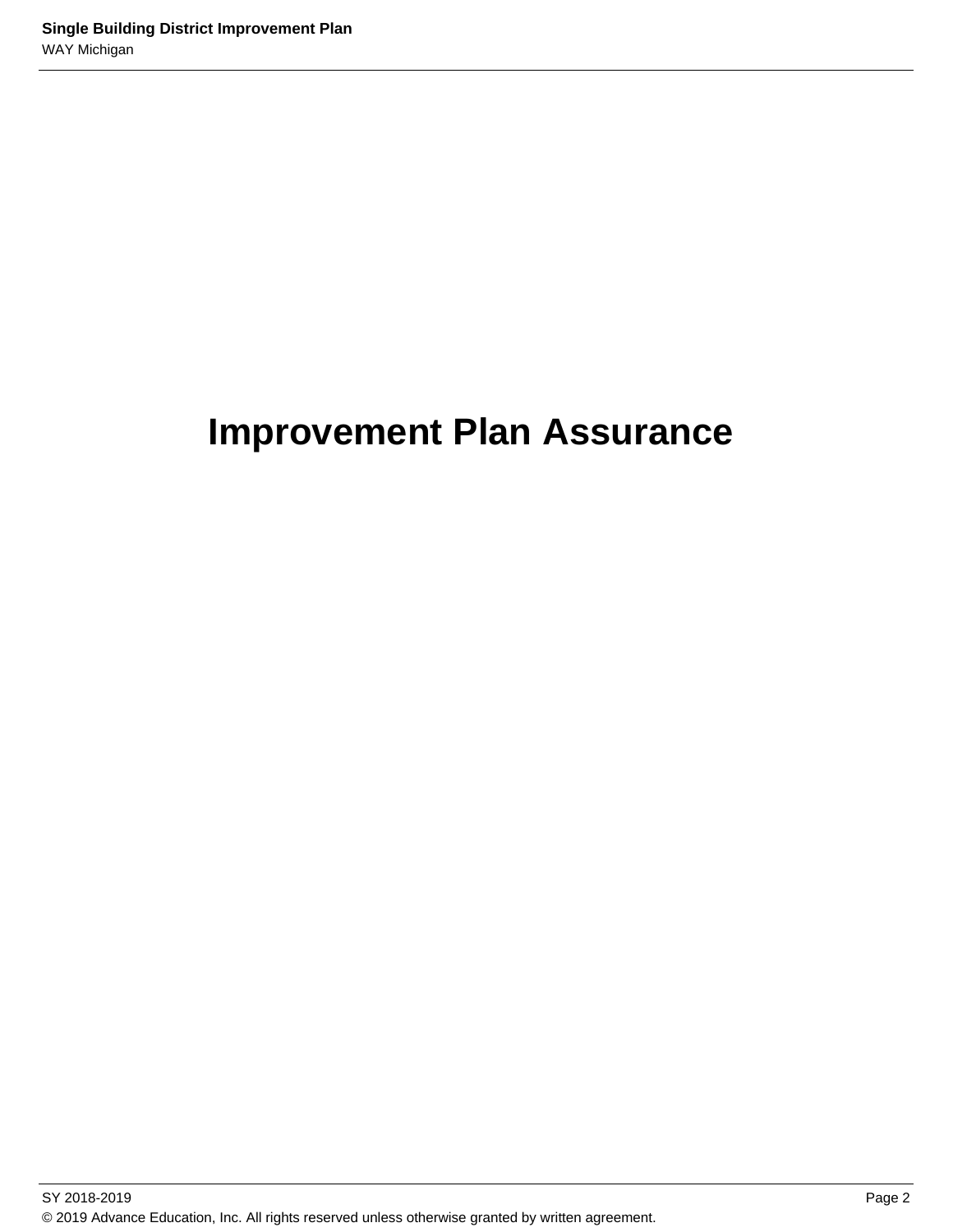## **Introduction**

During the 2019-2020 school year, schools will have two options for Goals and Plans. 1. Update Goals and Plans, if necessary, based on analysis of data and Program Evaluation; 2. Complete and upload the Abbreviated Goals and Plans template into ASSIST, based on analysis of data and Program Evaluation.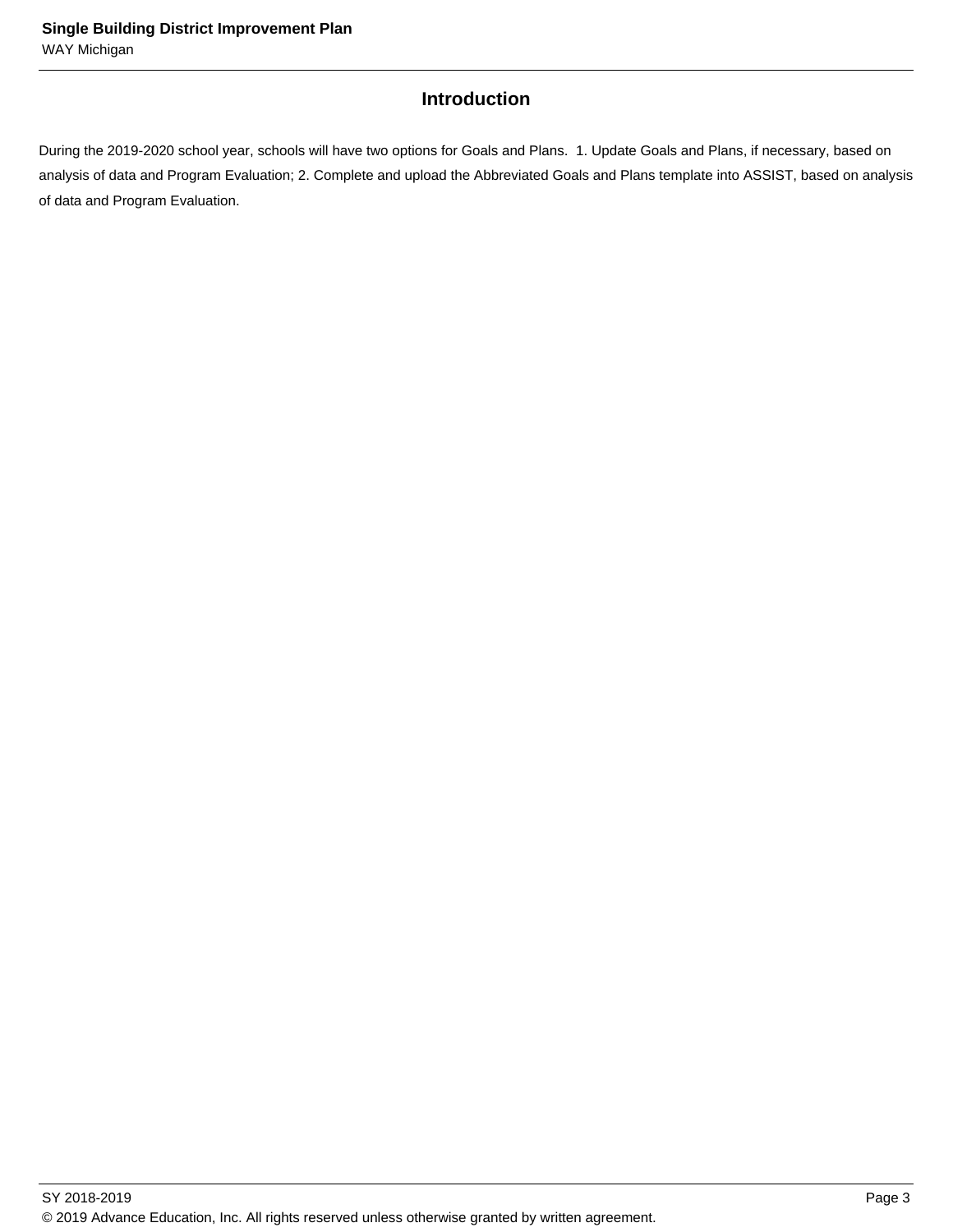## **Improvement Plan Assurance**

| ∣Label | Assurance                                                | Response                  | <b>Comment</b>                       | ∣Attachment |
|--------|----------------------------------------------------------|---------------------------|--------------------------------------|-------------|
|        | IWhich option was chosen for Goals and Plans? IGoals and | Plans in<br><b>ASSIST</b> | <b>See Goals and Plans in ASSIST</b> |             |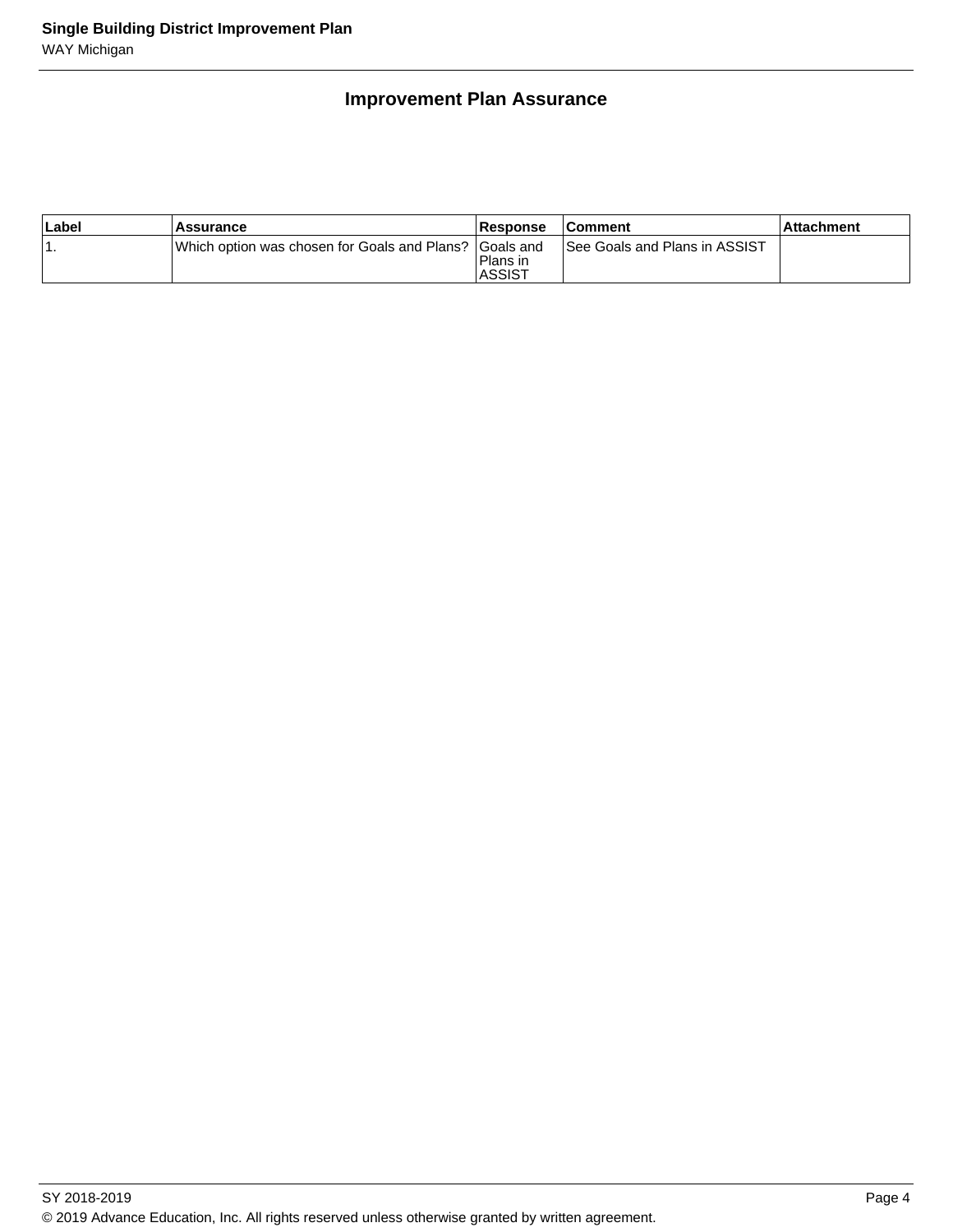## **Improvement Plan Stakeholder Involvement**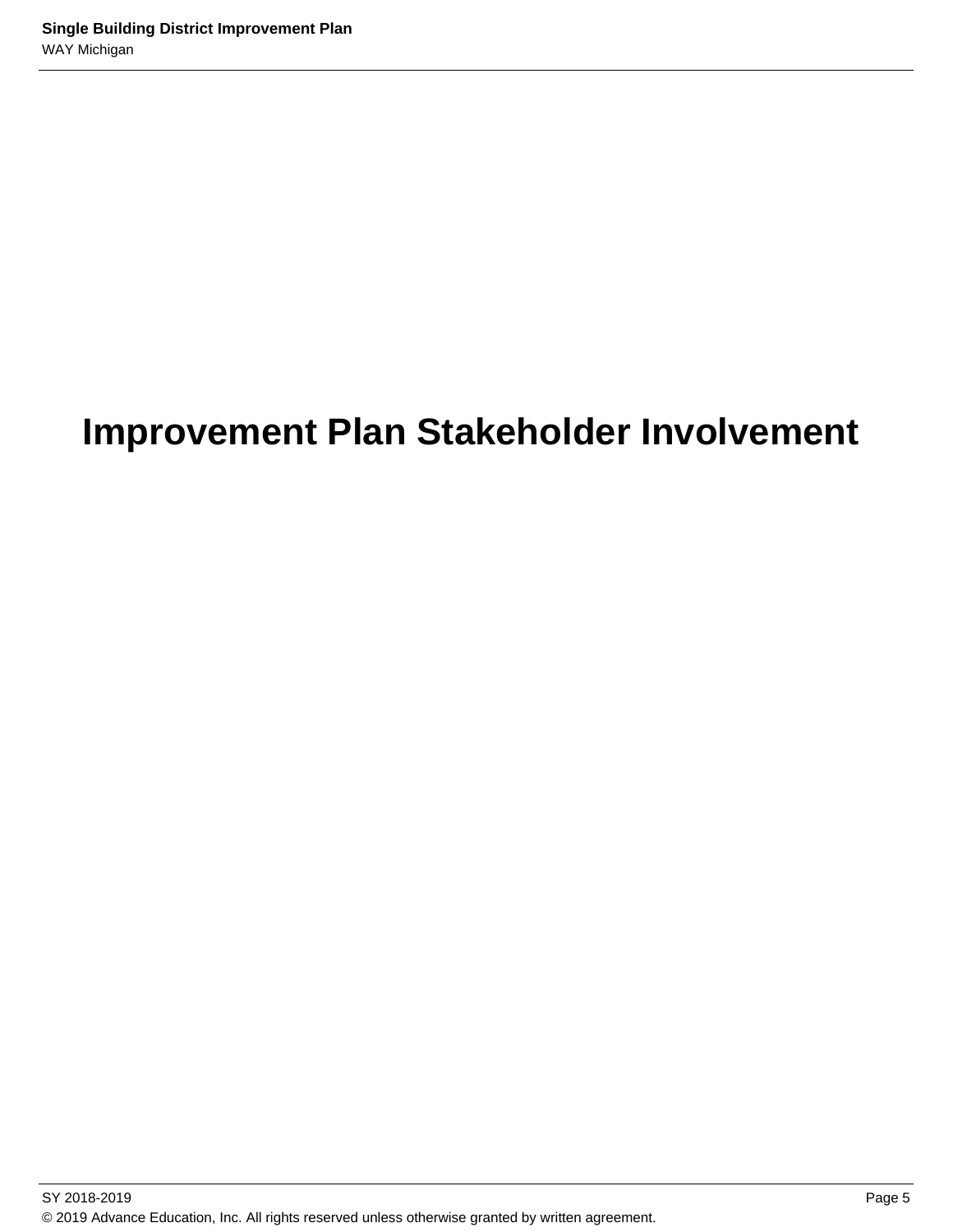## **Introduction**

The responses should be brief, descriptive, and appropriate for the specific section. It is recommended that the responses are written offline and then transferred into the sections below.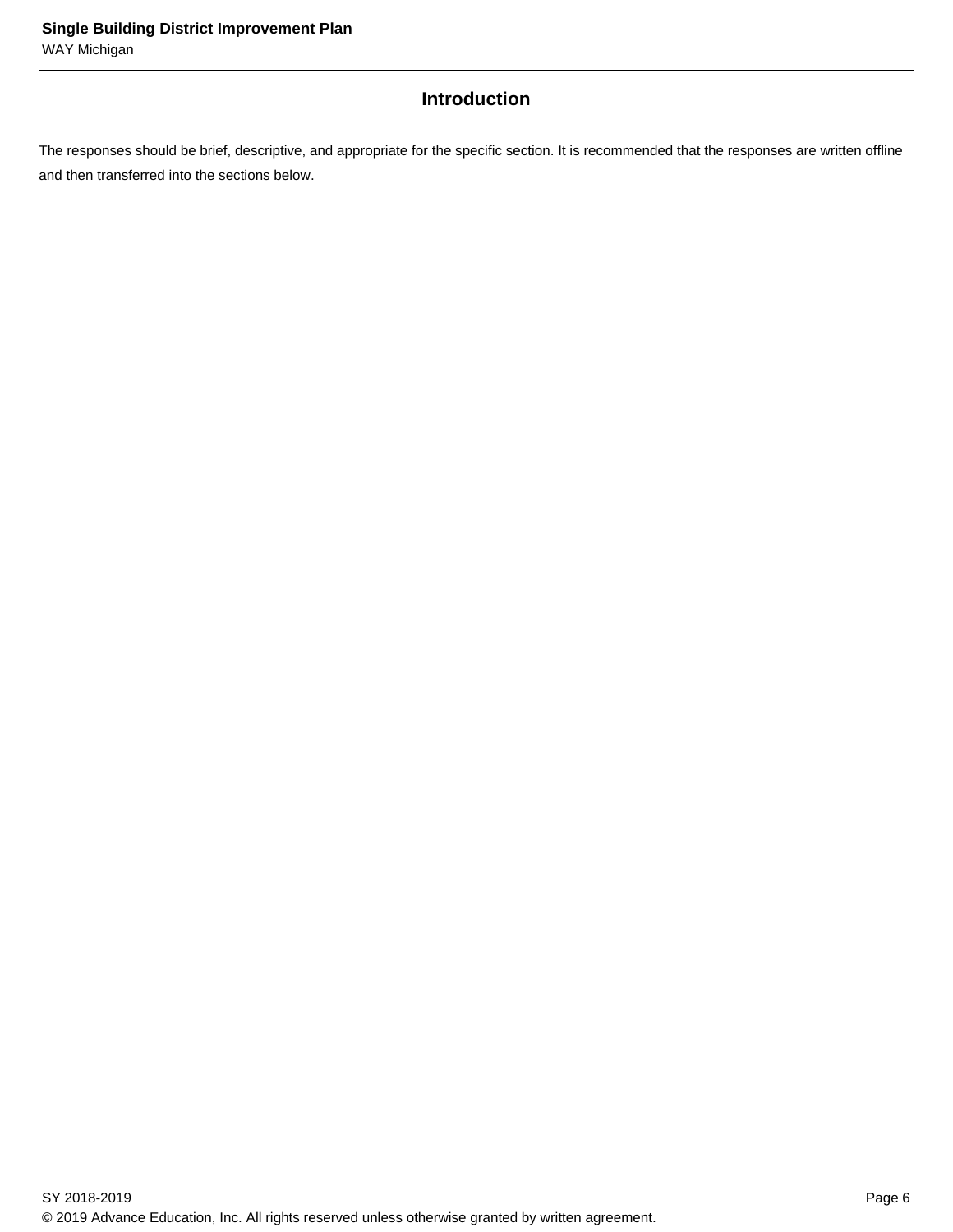### **Improvement Planning Process**

Improvement Planning Process

**Describe the process used to engage a variety of stakeholders in the development of the institution's improvement plan. Include information on how stakeholders were selected and informed of their roles, and how meetings were scheduled to accommodate them.** 

The WAY Michigan Comprehensive Needs Assessment process started at the beginning of the 2018-19 school year with the WAY Michigan School Improvement Team. The School Improvement Team is comprised of the school director, teachers, student academic support specialists, and parents. Because WAY Michigan is a virtual academy, the meetings are conducted via Zoom and conference call centers. All WAY Michigan students have a computer provided by the school. This allows students and parents to participate in meetings with Zoom if they choose. Parents contributed directly to the design of the Parent Involvement Plan, Parent Survey, Parent Compact, and designing of the school-wide plan.

A draft of a Parent Compact was sent to parents for their input. Based on their input the final Parent/Student/Teacher Compact was approved. Parent surveys were sent via email. Students were asked to complete an online survey. Personal phone calls, Zoom communications, and home visits were done in an effort to increase participation and gather feedback. This process also included additional meetings to receive input from every staff member, parents, students, and community members, to ensure all stakeholders had a voice in providing feedback in the development of the School Improvement Plan and the Title One School-wide Plan.

The next step was to collect and review perception, program/process, demographic, and student achievement data. The data review involved identifying trends, concerns, and strategies to implement to achieve our goals. Student achievement data was examined by reviewing M-STEP, and SAT test results. 11th and eligible 12th grade students are

tested in April using the SAT and M-STEP in the following content areas: Reading, Writing, Math, Science, and Social Studies. 6th, and 7th grade students were given the M-Step test in Spring, completing assessments in Reading, Writing, and Math. 8th grade students were given the M-Step test in Spring, completing assessments in Social Studies, and Science. The results of these assessments were discussed at the School Improvement Team Meetings. The results of these assessments are used as a significant part of the comprehensive needs assessment.

The School Improvement Team met throughout the school year to analyze demographic, process, perception, and achievement data as part of the agenda. Demographic, perception, and achievement data are collected periodically during the school year. Perception data was collected using an online survey for parents, students, and staff with questions ranging from technology utilization to student learning. The School Improvement Team looks for strengths, challenges, and trends analysis of the collected data. The entire staff had input in the process Demographic data is collected when a student enrolls, demographic data is collected as part of the enrollment packet.This information is collected and stored in HERO, our online learning platform. The demographic data us updated every September by contacting the parents. This keeps the demographic data current. HERO, our online learning platform, also allows us to generate reports at any time by clicking on specific reporting tools.

This allows us to have instant reports on the school and individual students. It generates reports such as: student retention, student credit attainment, work submitted and graded, projected graduation rate, attendance (days and time logged in to the system), transcripts, course completion, and earned standards. The data in this system allows us to assess the progress of our school and the progress of each individual student. These reports are reviewed at School Improvement Team meeting and we used to compile the results of the comprehensive needs assessment.

#### SY 2018-2019 Page 7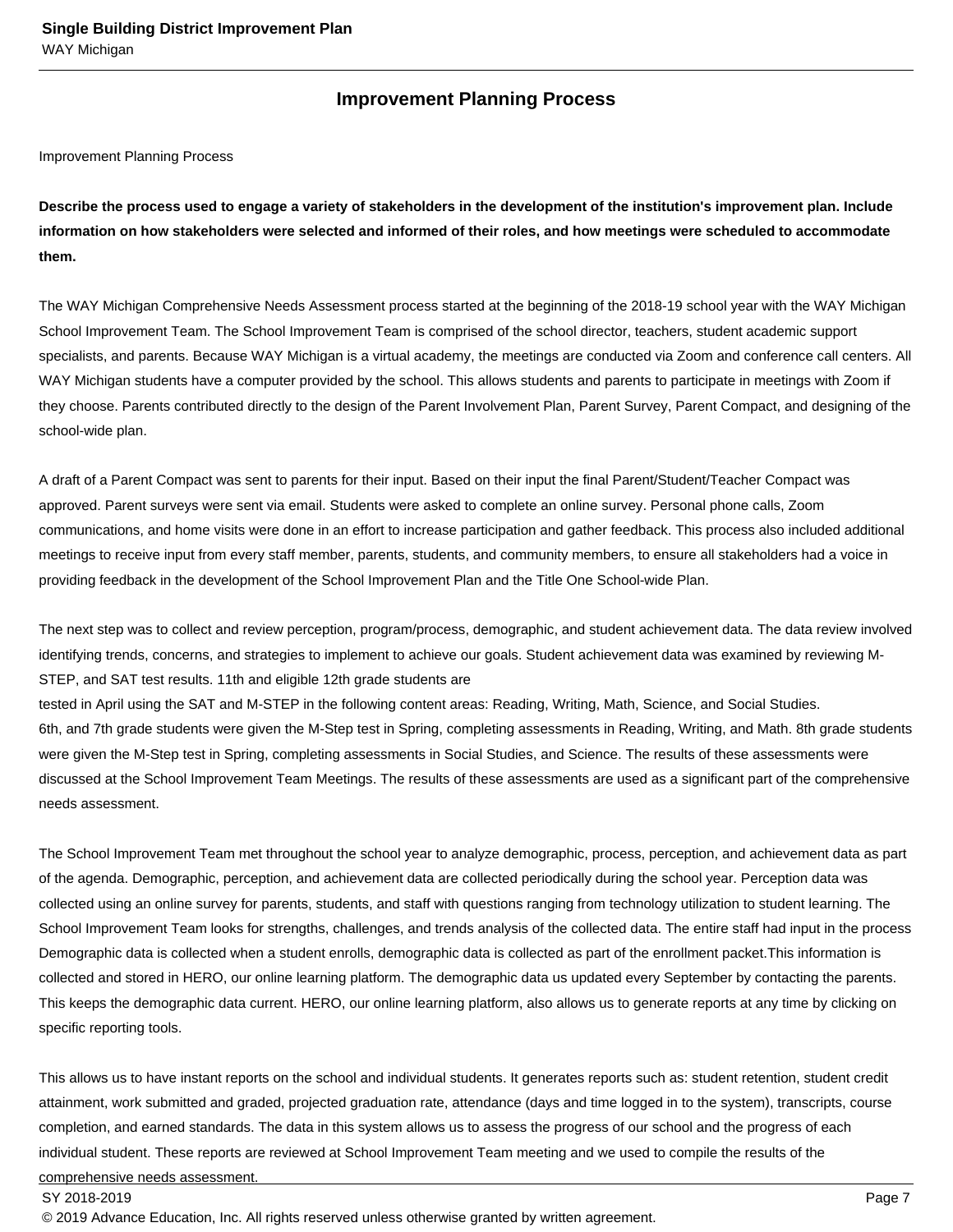The School Improvement Team review the results of the perception, demographic, and achievement data in order to assess the needs of Way Michigan program. This team also reviews the processes in place for student interventions, staff professional development, and parent involvement. This team meets with the purpose of reviewing and analyzing all data to better understand how our programs and interventions can best meet the instructional needs of our students. Following the examination of all data, goals were developed in all content areas, and strategies and activities were selected to address the needs identified through the Comprehensive Needs Assessment. This team makes decision and determines how to collectively move forward to achieve the vision and mission of the school.

## **Describe the representations from stakeholder groups that participated in the development of the improvement plan and their responsibilities in this process.**

We gained input from online teachers, students, mentors, parents, and central office administrators. A teacher representatives conducted data analysis sessions in their respective disciplines and highlighted strengths and weaknesses to help for our school improvement goals. One of the Academic Support Specialists co-chaired the school improvement process with the principal. Parents and students supplied information and input via online surveys and communications. Central office administrators provided input and vision.

## **Explain how the final improvement plan was communicated to all stakeholders, and the method and frequency in which stakeholders receive information on its progress.**

Since WAY Michigan is still a relatively young school, we spent most of the year collecting baseline data and reviewing it in preparation for crafting our school improvement goals. Parents and students provided their input via survey and communications with mentors and teachers. Stakeholders received updates on the school improvement process every time we acquired new data points--in the Fall, Winter, and Spring. Stakeholders have been involved throughout the year. Parent Meetings have been conducted to allow parents time to collaborate and ask questions about the school improvement plan and any other concerns.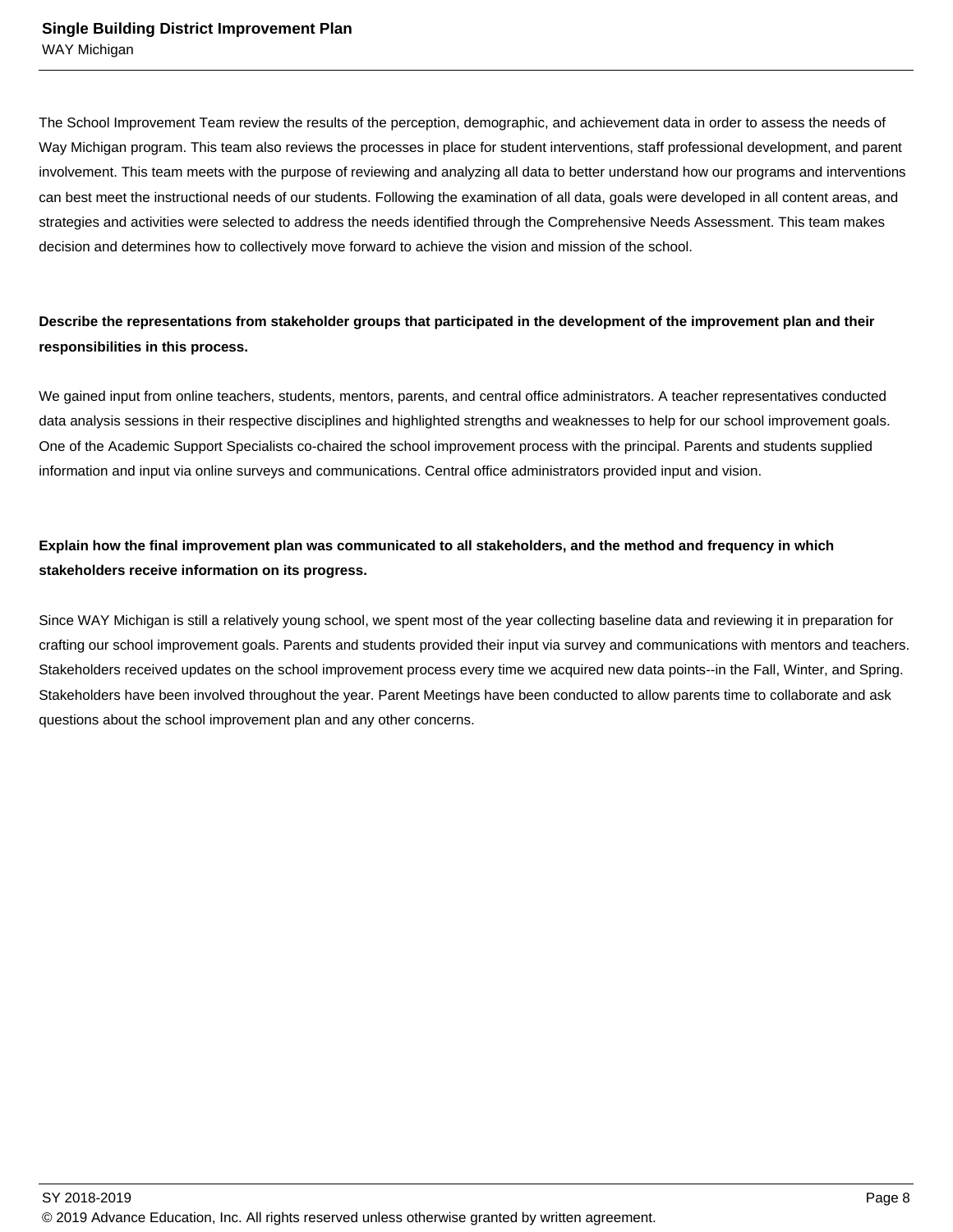## **Title I Schoolwide Diagnostic**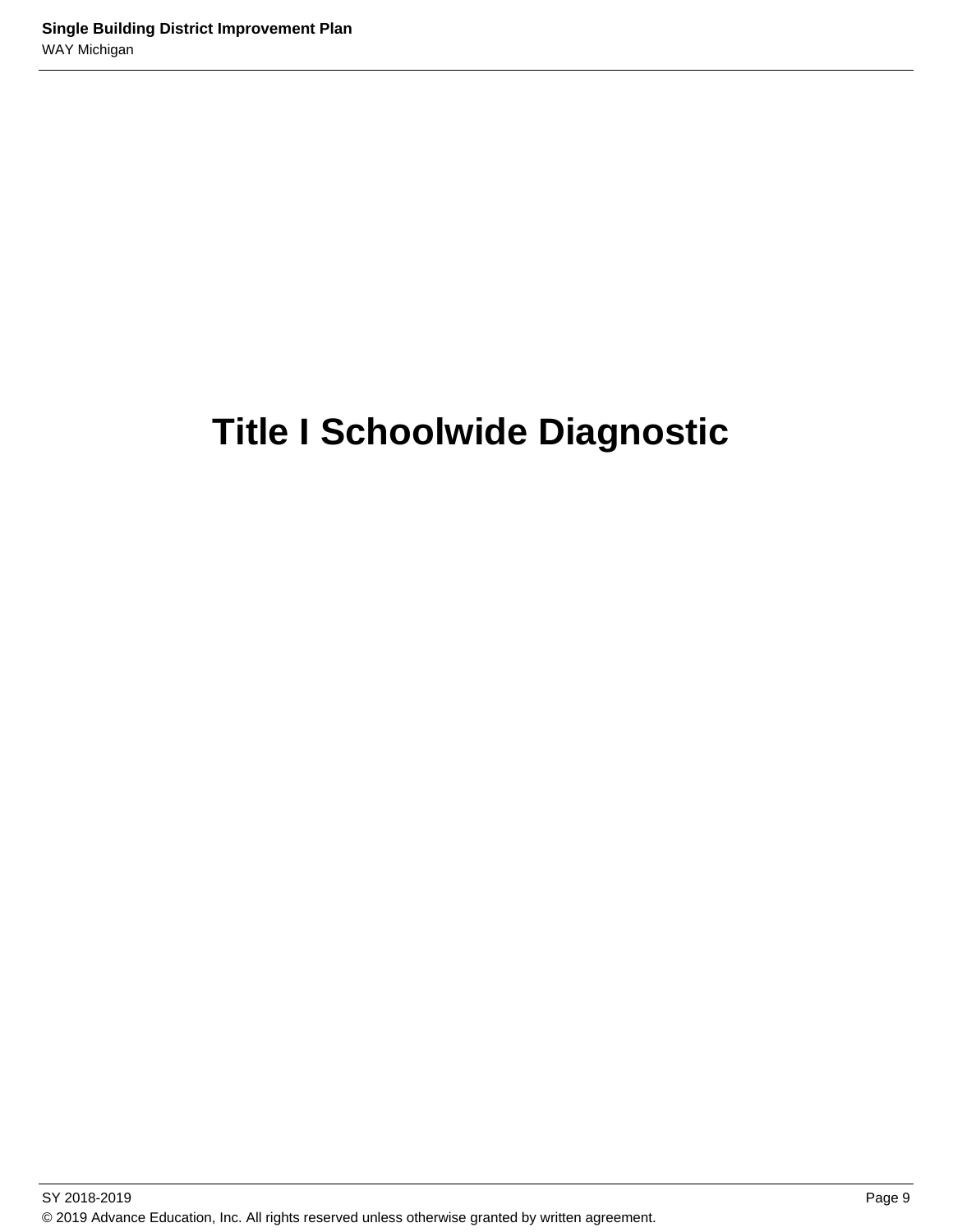## **Introduction**

This diagnostic tool is aligned to requirements for Title I Schoolwide schools. The Comprehensive Needs Assessment must be completed prior to creating a new plan or annually updating an existing school improvement plan. Use the results of the Comprehensive Needs Assessment to develop Goals/Objectives/Strategies and Activities. Ensure that the Comprehensive Needs Assessment addresses all four types of data: student achievement data, school programs/process data, perceptions data (must include teachers and parents; student data is encouraged), and demographic data. The Comprehensive Needs Assessment must also take into account the needs of migratory children as defined in Title I, Part C, Section 1309(2).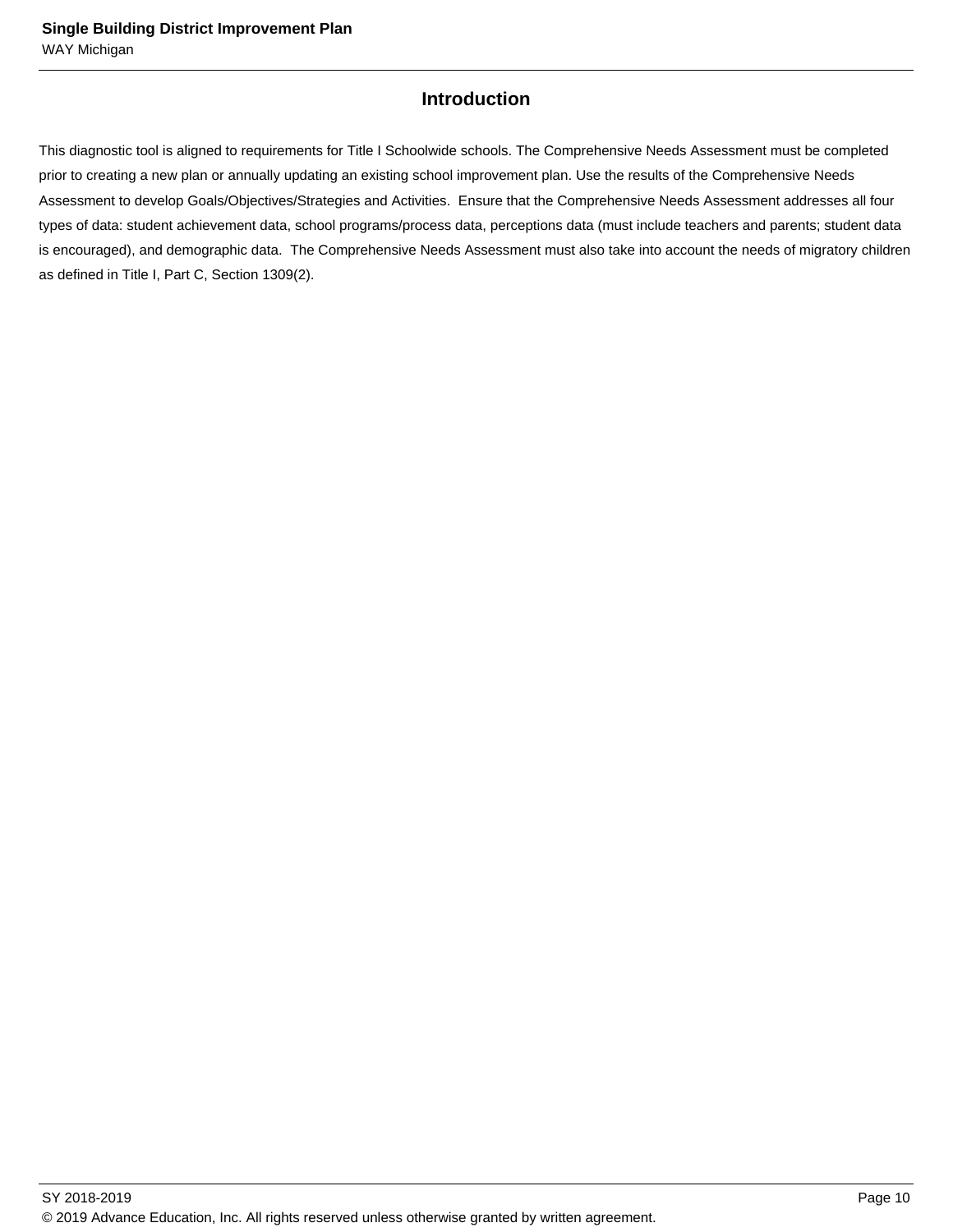## **Component 1: Comprehensive Needs Assessment**

#### **1. How was the comprehensive needs assessment process conducted?**

The Comprehensive needs assessment process included the WAY Michigan staff, parents, students, and community members. We have sent out a perception survey and emails to staff, parents, students, and community members to participate in the Comprehensive needs assessment process. This process has taken place starting in September with our "Welcome Back to School" parent meetings and have continued working with parents and community members throughout the school year.

## **2. What were the results of the comprehensive needs assessment process? What information was concluded as a result of analyzing perception, student achievement, school programs/process, and demographic data?**

Student Achievement

 What data was reviewed:

 WAY Michigan Proficiency 2015-2016 School Year Less than 10 students were tested in each test. Data was not reported.

 2016-2017 School Year **SAT** 43.8% Students Proficient in English Less than 20% Students Proficient in Math MSTEP 11 Less than 20% Students Proficient in Social Studies Less than 20% Students Proficient in Science Subgroup proficiency African American students 37.5% English Proficient 12.5% Math Proficient White Students 40% English Proficient 10% Math Proficient Economically Disadvantaged Students 35.7% English Proficient 7.1% Math Proficient 2017-2018 School Year SAT 20.5% Students Proficient in English SY 2018-2019 Page 11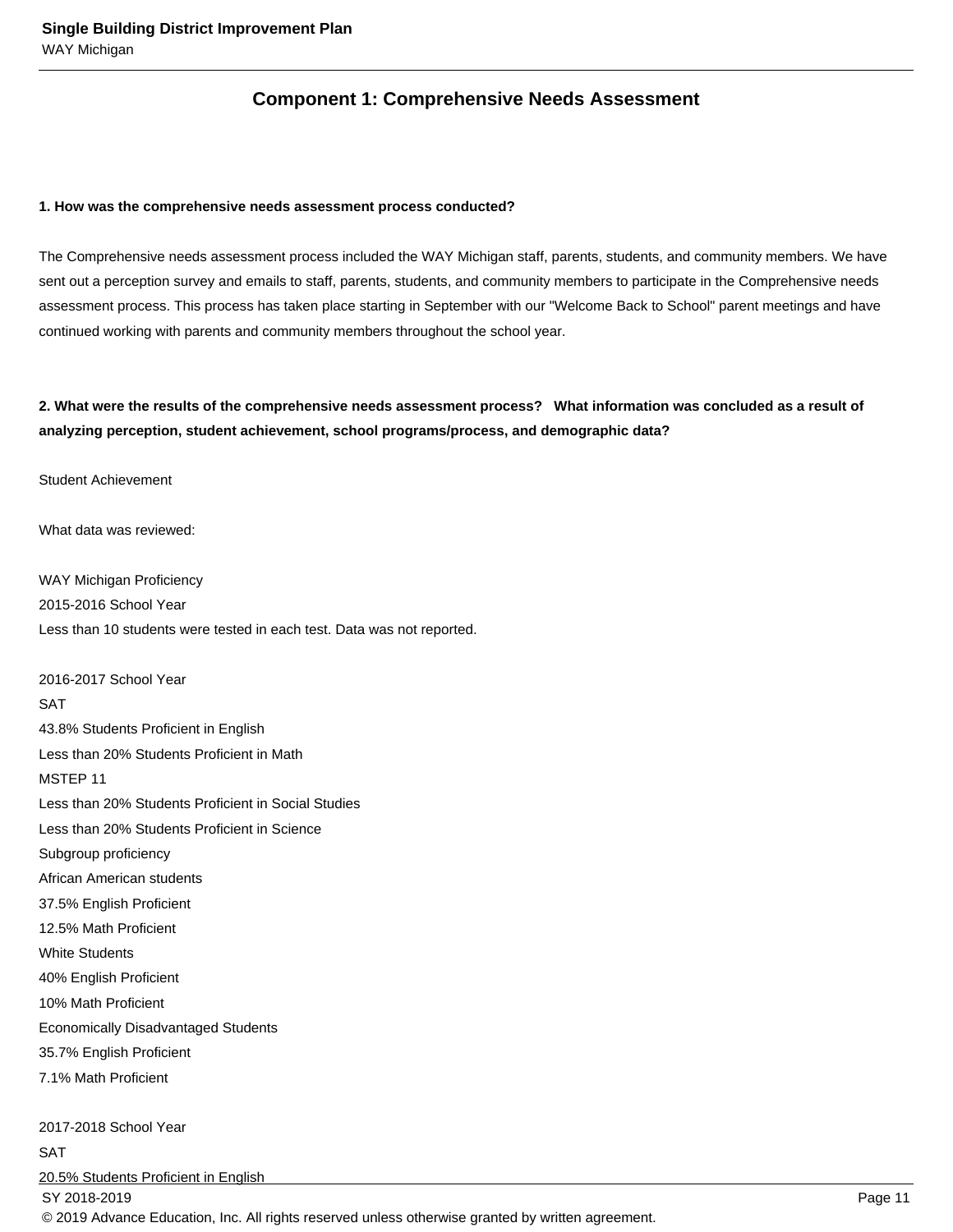Less than 20% Students Proficient in Math PSAT10 32.6% Students Proficient in English 4.7% Students Proficient in Math PSAT8/9 43.1% Students Proficient in English 5.9% Students Proficient in Math MSTEP 11 Data was not reported for Science proficiency. Less than 20% Students Proficient in Social Studies MSTEP 8 30.8% Students Proficient in English Less than 20% Students Proficient in Math Less than 20% Students Proficient in Social Studies MSTEP 7 28.6% Students Proficient in English Less than 20% Students Proficient in Math MSTEP 6 Less than 10 students were tested. Data was not reported. Subgroup proficiency African American Students 21.1% English Proficient 0% Math Proficient Hispanic or any race Students 33% English Proficient 0% Math Proficient White Students 23.1% English Proficient 5.1% Math Proficient Bottom 30% of Students 0% English Proficient 0% Math Proficient Economically Disadvantaged Students 20.8% English Proficient 3.8% Math Proficient English Learner 0% English Proficient 0% Math Proficient Students with Disabilities 37.5% English Proficient 0% Math Proficient

 WAY Michigan School Index 2016-17

 Proficiency Score 31.7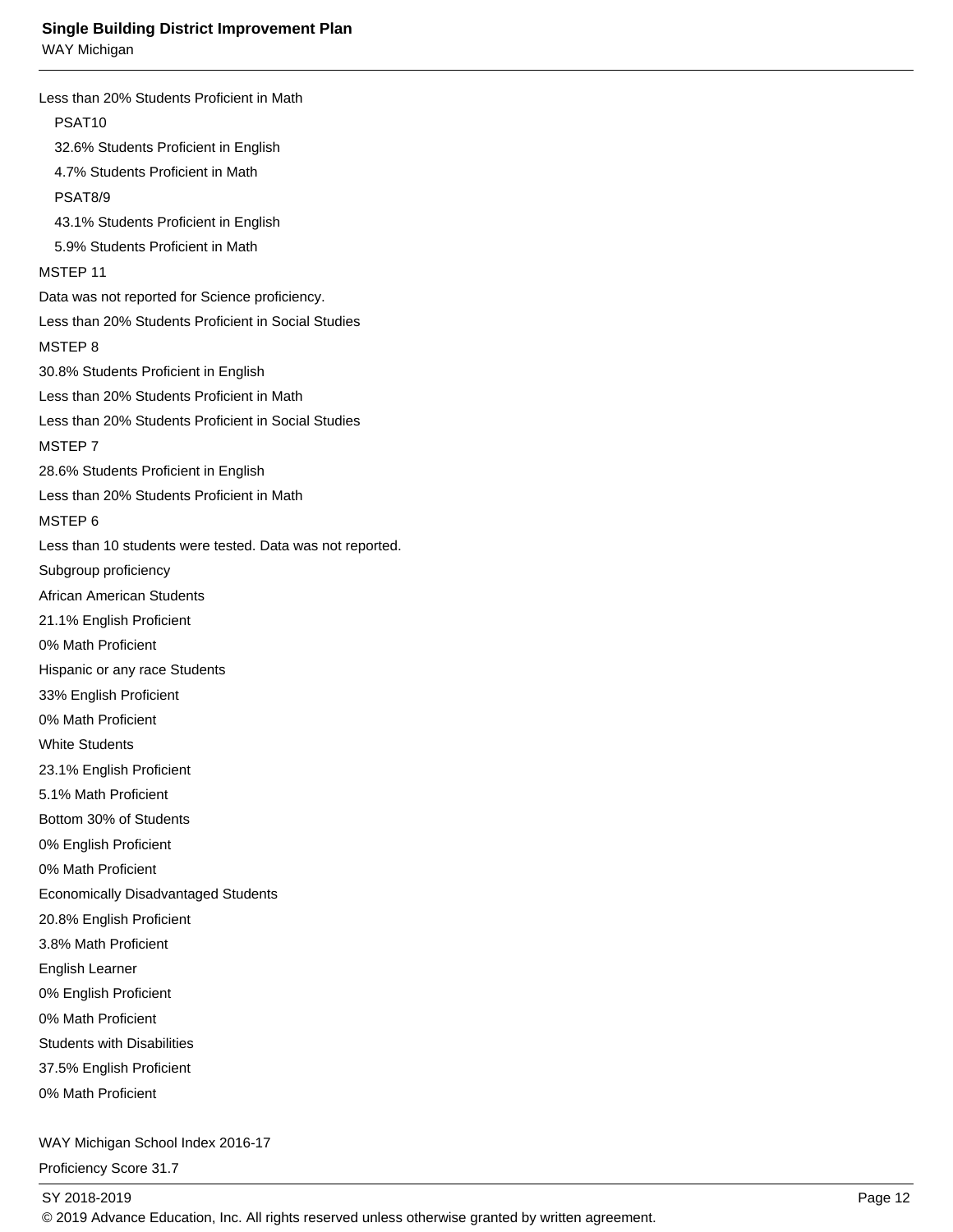Growth Score 33.9 Graduation Score 49.8 Overall Score 33 (Participation Score 67.3)

 WAY Michigan School Index 2017-18 Proficiency Score 21.9 Growth Score 20.1 Graduation Score 36.9 Overall Score 24.4 (Participation Score 98.7) Additional Targeted Support for White Economically Disadvantaged Subgroup

#### 31a Accountability

 3% of Students are Teen Parents. Students that are teen parents were provided extended time to meet academic requirements. 5% of Students are Homeless. Students were sent toiletries, Coat, and other amenities based on expressed need. 20% of Students did not finish High School with their 4 year cohort. Students that did not graduate with their 4 year cohort were given alternative credit track opportunities for graduation.

#### WAY Michigan Progress towards Proficiency, Growth, and Graduation

 WAY Michigan had 56 students marked as seniors at the beginning of the school year. Since then 20 or 36% of students have graduated and 18 or 32% of students have left the program.

 When looking for progress towards graduation we look at credit earned. We require students to earn 5.5 credits per you to be on track for graduation. Right now our Students with IEPs averaged only 4.71 for the school year.

 WAY Michigan has used the ALEKS math program to improve Math skills. Students are placed in a prerequisite to view where their skills are in math and begins to work on their areas on need. Once the student reaches 70% of skill proficiency they are moved into the next course they need to complete. We have had 25% of students using ALEKS has progressed more than one course this school year.

 WAY Michigan has created a reading club this year to help with increasing proficiency in reading. We have created a list of approved reading material and have begun to create a project for students to work on.

 WAY Michigan has create a live session program to increase proficiency in reading and math. It has allowed students to work in a small group setting to work on new skills and strategies. These live sessions have included all content areas English, Math, Science, and Social Studies. Live sessions offered are targeted based on highest need.

#### WAY Michigan Graduation Outcome Data

 2015-16 School year 43% of students attended college after graduation within 1 year 2016-17 School Year 8% of students attended college after graduation within 1 year 2017-18 School Year 25% of students attended college after graduation within 1 year

 What was concluded:

 WAY Michigan needs to work to increase proficiency in Math and Reading. The use of ALEKS Math program has helped with increasing the proficiency of students in Math. WAY Michigan will work to include more reading strategies in projects. The reading club will begin to address

SY 2018-2019 Page 13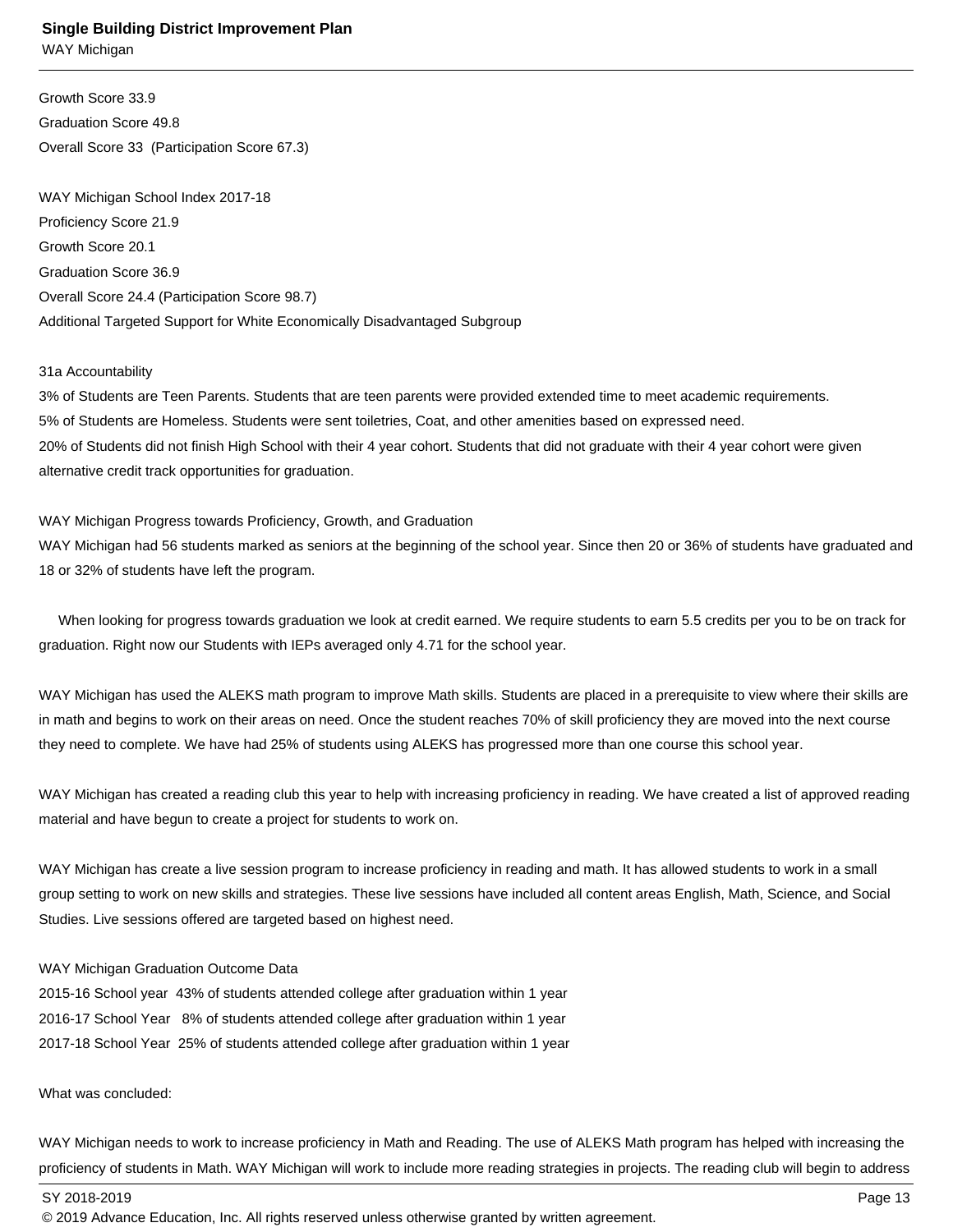some of the reading strategies that can be used to complete the projects.

 WAY Michigan has seen some success in increasing student achievement through the live sessions. We are currently investigating the option of creating drop-in sites for students to increase work in small groups. Based on the success of the live sessions we will begin to offer thirty minute sessions focused around a specific skill.

We have identified several subgroups of students that will need attention to improve performance. These groups include white/economically disadvantaged, teen parents, homeless, and students that did not graduate with their 4 year cohort. To address the subgroups we plan to create action plans to address the needs for each subgroup. Additionally, we need to target credit attainment and graduation progress for students with IEPs. Being below the 5.5 credits required per year they are not on track to graduate on time.

We have concluded that more data needs to be collected on the student outcome data. Most of the data currently on file is for students that have graduated from our program, but does not follow students that transfer or leave the program prior to graduation. We have noted that part of the change in the percent of students attending college was based on the increasing number of students graduating. Our college and career coach will work with our seniors to prepare them for the college and career transition. 

Program/Process (The School Systems Review or NCA's Self Assessment or Assist-SA at a minimum)

#### What data was reviewed:

#### Self Assessment and 3rd Party review of Programs/Processes

 WAY Michigan parents are given a parent portal access to review our curriculum, HERO learning program, and student access. WAY Michigan has sent out a perception survey to parents, students, staff, and community members to note their knowledge and rating of current programs we offer. In August, the staff gather and complete an informal self assessment on the programs and processes. During this time we create a what went well and what we need to work on as a staff. Our charter authorizer does semi-annual site visits and conducts interviews with staff to evaluate the processes at WAY Michigan. WAY Michigan has an ALEKS representative that comes in on a bi-weekly to monthly basis to review the progress and processes in place for our students to succeed using ALEKS Math Support.

#### WAY Michigan Community Partnerships

WAY Michigan has a list of community partnerships that is stored at the district office. Due to our unique student population, we have to address community needs throughout the state of Michigan. Our most recent partnership has come in the form of a grant received from T-Mobile in which we were awarded funding for technology to supply internet access to our economically disadvantaged families.

#### WAY Michigan Services for Academic and Non-Academic Needs

 WAY Michigan provides a variety of non-academic needs to help our students reach their fullest potential. We have provided care kits and jackets to students that are homeless. During state testing in the spring we provide gas cards to parents and students that have to drive a large distance to one of our testing sites. WAY Michigan offers a 10 student to 1 mentor ratio. These Mentors work with the students to see what needs they require to be successful and to guide them through the HERO curriculum. We offer parent meetings to keep our parents knowledgeable on the programs we offer and how to properly support their students' schooling.

 WAY Michigan offers a number of different services to support students academic needs. One of the programs that is core to our school is providing technology/internet access and technology support to our students. This provides students with a way to access the curriculum and to receive support on how to use the technology effectively. We offer the ALEKS math support program to help students improve their math

SY 2018-2019 Page 14

<sup>© 2019</sup> Advance Education, Inc. All rights reserved unless otherwise granted by written agreement.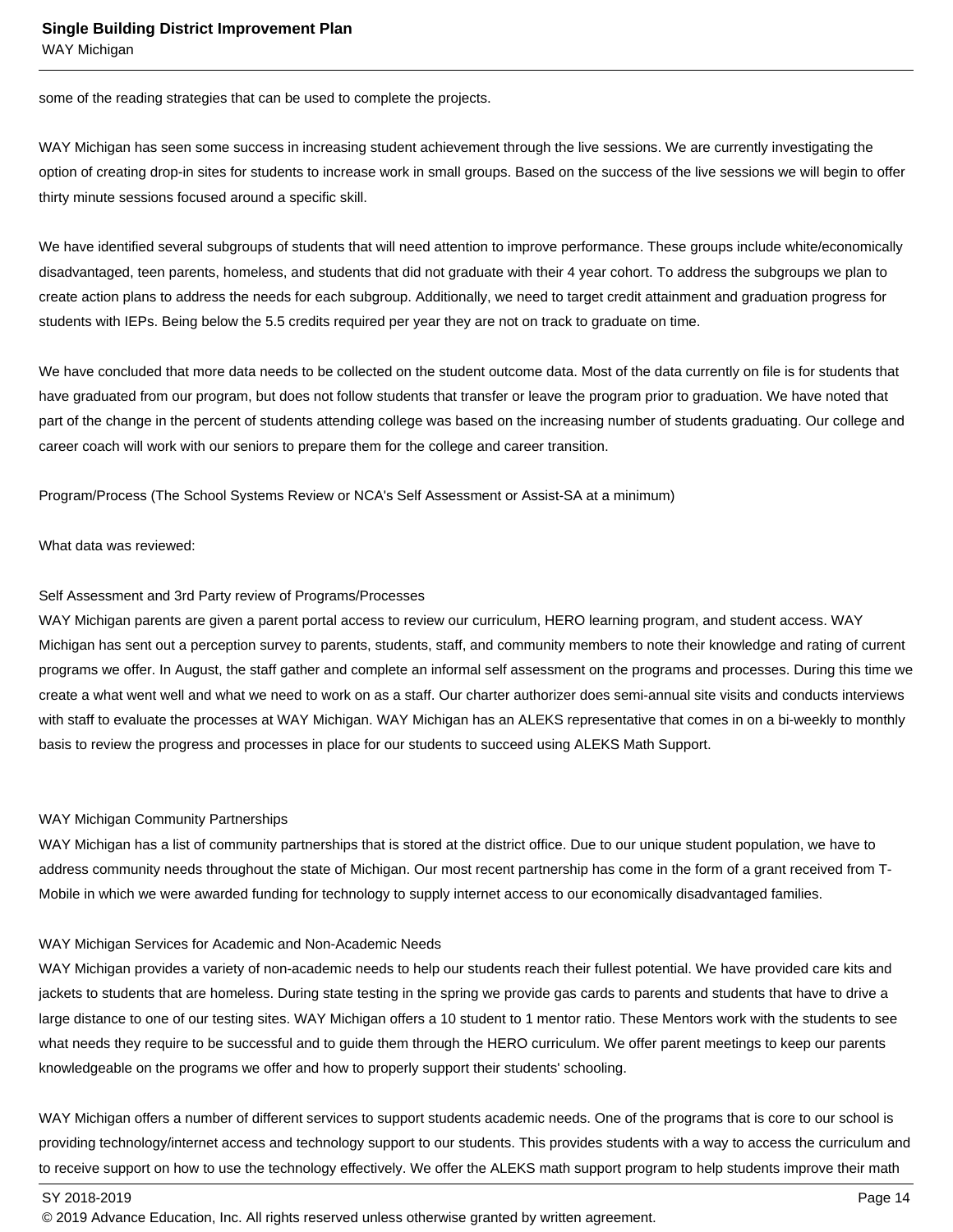#### **Single Building District Improvement Plan**

WAY Michigan

skills. Additionally, we offer live sessions for students to have an opportunity to work with one of our teachers in a small group setting and receive support on working through our projects. This year we have offered several field trips for our students. We use these field trips to provide a social experience to our students while tying the information back to a project in our curriculum. WAY Michigan offers opportunities for students to work one on one with our teachers and our paraprofessional. We have received positive feedback from our students as it provides some individualized experiences.

#### Funding Sources for WAY Michigan Programs

WAY Michigan receives the majority of its funding through State funding and Federal Grants. Currently, we received Title I, II, and IV funding to provide services and programs for our school. Additionally, we receive funding for our 31A At-Risk students. We do receive a small amount of funding from grants such as MCAN and T-Mobile.

#### WAY Michigan Career and College Ready Supports

 WAY Michigan offers a Career Development course and several projects that address goal setting and career skills. As a school we use Career Cruising for students to create an Educational Development Plan that includes goal setting, career planning, creating a postsecondary plan, and more. We have a College and Career Coach that works with students to prepare for their future after graduation. This includes applying to college, applying for FAFSA, creating a resume, and providing information about various jobs and colleges. WAY Michigan offers dual enrollment for students to participate in and begin to interact with college level curriculum.

 College Experiences: WAY Michigan has offered college visits and provides information about colleges that the student may be interested in. Students have the opportunity to visit as many college campuses without penalty of missing academic opportunities. We offer college counseling in the form of our College and Career coach. They have access to a program that can help determine their admissions rating to help decide on which colleges to apply to.

 Career Prep Experiences: WAY Michigan use Career Cruising to allow students to explore careers. Students are assessed for their skills and interests to help guide the student to careers they may want to research further.

#### What was concluded:

 We have concluded that we offer several avenues for stakeholders, such as parents, students, and community members to provide feedback on our program. Our self-assessment process of reviewing our programs and processes in August has been beneficial to keep our programs and processes in line with the current needs of our students. WAY Michigan does have some college and career readiness supports, but we can work on increasing the effectiveness of our College and Career Coach. One way of doing this is by setting a plan for our College and Career Coach in August so they can receive the support of the staff as a whole on the initiatives that they plan to implement.

 We have concluded that WAY Michigan needs to develop a plan to engage their community partners more regularly. Staff does not have knowledge of the full list of partners and how to engage with them to support their students. WAY Michigan provides a large variety of services to the students. We do a great job of providing quality services to the students, but may need to work on providing more avenues for the parents, students, and community members to be aware of the services we offer. WAY Michigan will continue to search for new avenues to receive funding and provide more services to students to meet their needs as they change. We have a staff member who is responsible for seeking out new grants to receive new funding.

 Perceptions (Parents and Staff at a minimum) What data was reviewed: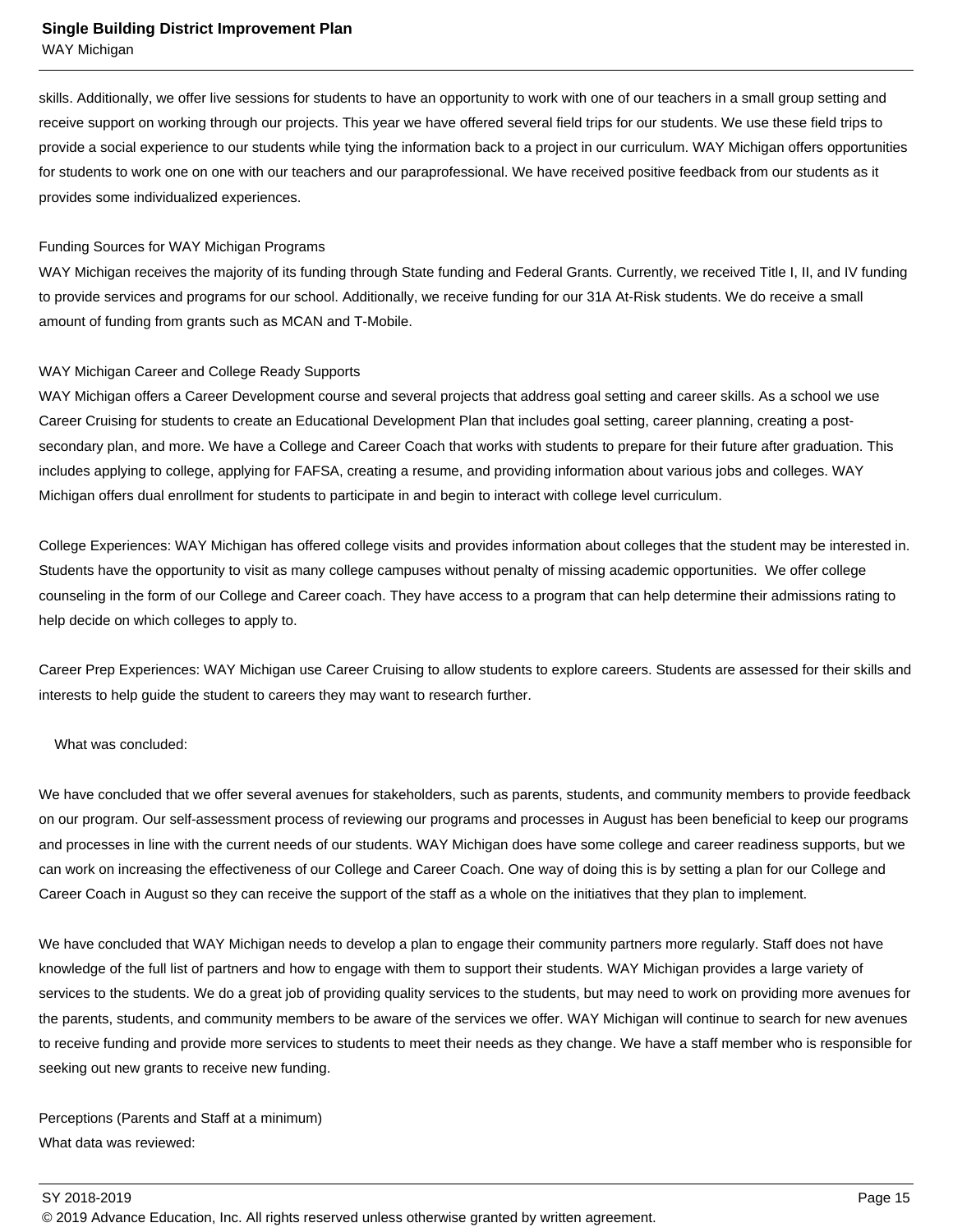#### **Single Building District Improvement Plan**

WAY Michigan

 WAY Michigan Perceptions Survey Sent to Staff, Parents and Students. Knowledge of our programs provided Live Sessions with Teachers (88% of Stakeholders aware) Field Trips (69% of Stakeholders aware) ALEKS Math Support program (60% of Stakeholders aware) One on One opportunities with teachers (54% of Stakeholders aware) Technology Support (52% of Stakeholders aware) Achievement Testing (51% of Stakeholders aware) Loaning of Technology (45% of Stakeholders aware) Mentoring Program (42% of Stakeholders aware) Parent Meetings (42% of Stakeholders aware) One on One opportunities with paraprofessional (33% of Stakeholders aware)

 Rating the WAY Michigan Programs.

Loaning of Technology (Rated 4 out of 5 Very Effective) Technology Support (Rated 4 out of 5 Very Effective) One on One opportunities with teachers (Rated 4 out of 5 Very Effective) Achievement Testing (Rated 3 out of 5 Effective) Mentoring Program (Rated 3 out of 5 Effective) Live Sessions with Teachers (Rated 3 out of 5 Effective) ALEKS Math Support Program (Rated 3 out of 5 Effective) One on One opportunities with paraprofessional (Rated 3 out of 5 Effective) Field Trips (Rated 3 out of 5 Effective) Parent Meetings (Rated 3 out of 5 Effective)

 What are WAY Michigan Student Needs?

 Students needs included the following: Graduation, Dual Enrollment, Clear Communication, Learner specific help, quality curriculum/projects, Math support, more live sessions, timely responses to questions, and understanding of life altering situations.

 Are your Student needs being met? 54% of Stakeholders responded Yes 39% of Stakeholders responded Sometimes 7% of Stakeholders responded No

 What is WAY Michigan Missing from the Program?

 Responses to what is missing includes: Human Interaction/Group work, another foreign language course, engaging projects/curriculum, more empathy from staff and teachers, Test out options for all core courses, more help in math, more live sessions for middle school students, student portal for students to communicate with each other, updating projects/curriculum, and drop-in centers.

 Comments about WAY Michigan.

 Comments included: Too much material in Math projects, Asking for leniency when life events affect academic performance, Fix projects, Use strategies to reduce student stress, and More diverse testing options.

 What was revealed: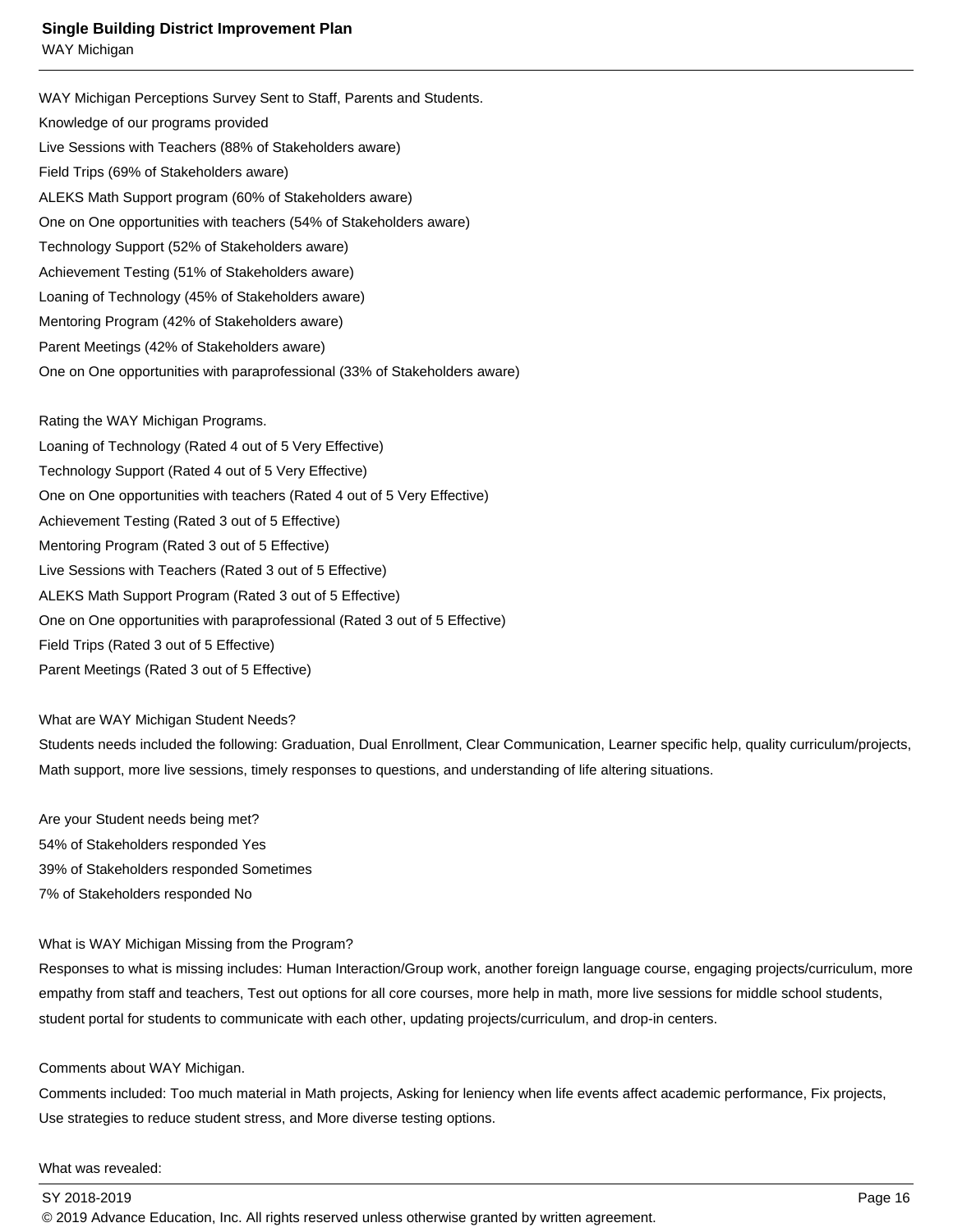Stakeholders were not as aware of the programs WAY Michigan offered as we would have expected. We were surprised by the requests for more live session opportunities as participation in the program has not always met our expectations. We found out that all of the programs we offer were rated effective or above. We were happy to hear that only 7% of stakeholders feel their needs are not being met. We have a large variety of student needs and are happy that we were able to address most of their needs. We were shocked to hear that only 45% of stakeholders knew about loaning of technology and only 42% of stakeholders knew about our mentoring program. These two programs are a key component of our school and explained prior to completing the enrollment process.

#### What was concluded:

 In regards to this data, we have concluded that we need to continue to communicate the programs we offer in several different ways, including email, remind 101 text messages, and other avenues. We will need to communicate information to stakeholders about programs we offer to make sure they are able to take advantage of them. For the parent meetings, we will work to send out messages to the parents well in advance so that parents can plan to attend. We will review the student needs and implement new strategies or programs to meet their needs.

**3. How are the school goals connected to priority needs and the needs assessment process? It is clear that a detailed analysis of multiple types of data was conducted to select the goals.**

#### Alignment to GOALS

 WAY Michigan Goals:

All WAY Michigan students will be provided a well rounded education that will prepare students for college and career readiness. All WAY Michigan students will be prepared to make safe and healthy choices in social and academic settings.

 WAY Michigan Subgroups that will receive the focus of objectives and interventions:

 White Economically Disadvantaged, as they have tested in the lowest 5% proficiency. Students from this sub-group will have equal opportunity to participate in the ALEKS math support intervention to improve proficiency in math. These students will be targeted for one on one work sessions with our teachers to work on specific skills and strategies to increase student achievement. WAY Michigan plans to continue to communicate with the student and legal guardians for the student needs. We will connect the student with the services we provide to meet the needs of that student.

#### WAY Michigan Content Area Coverage

 WAY Michigan will cover the content areas by creating objectives under our first goal to meet the students needs for a well-rounded education and preparation for career and college choices. To provide a well-rounded education, we seek to create and revise rigourous projects that meet a number of subjects areas within the same project and require activities and products that connect the students to their community and the world around them. For Language Arts, we seek to create projects that target reading and writing skills that students can further develop with help from online experts and be used to make real-world connections. For Social Studies, we seek to create projects that focus on reading and critical thinking skills that can be used to make real-world connections and choices. For math, we seek to create projects that help students understand how to apply math skills in daily life and make real-world connections. For science, we seek to create projects that will help students to understand current events and issues in the natural world, to help students interpret the research and data they are exposed to, and to evaluate the information in light of scientific principles.

#### SY 2018-2019 Page 17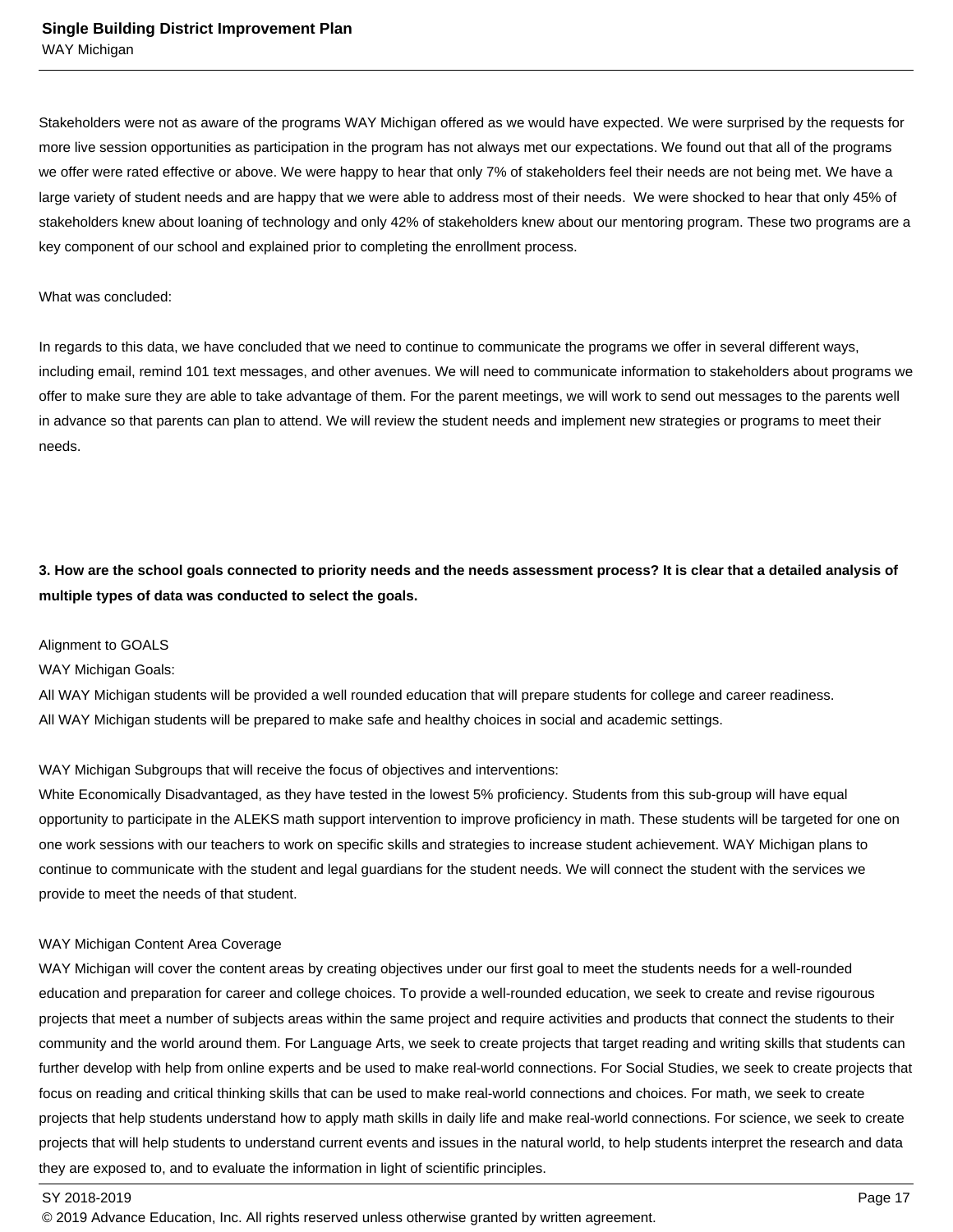**4. How do the goals address the needs of the whole school population? How is special recognition paid to meeting the needs of children who are disadvantaged?**

WAY Michigan is addressing all students within the objectives, strategies, and activities by providing a well-rounded education. We offer services that address the needs of all students, such as mentoring program, loaning of technology/internet access, ALEKS math support, and more. We continuously target students farthest from the standards by providing one on one work opportunities with teachers and our school paraprofessionals.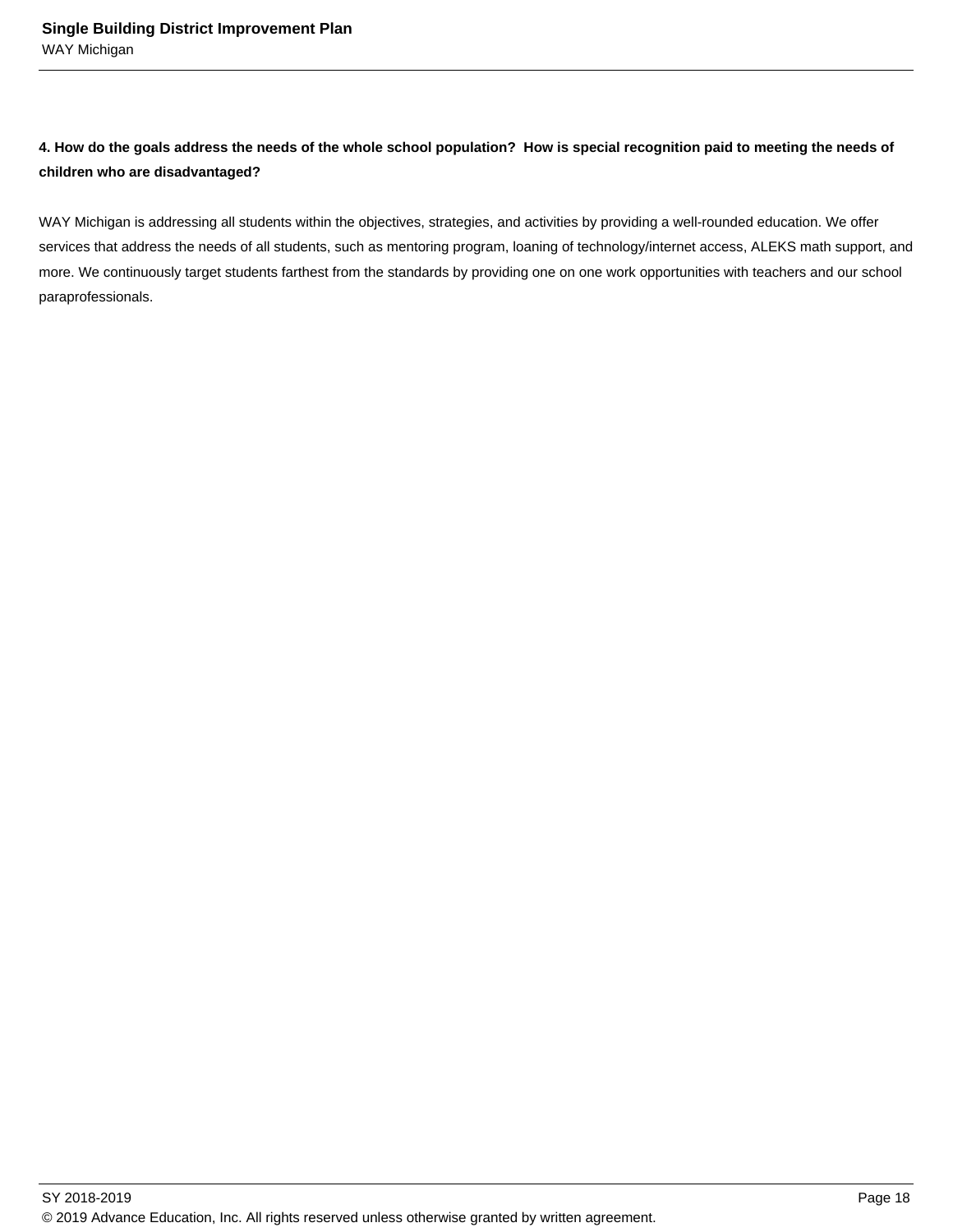## **Component 2: Schoolwide Reform Strategies**

#### **1. Describe the strategies in the schoolwide plan which focus on helping ALL students reach the State's standards.**

Based on the findings in our Comprehensive Needs Assessment, WAY Michigan has selected the following research based strategies to address the challenges identified. The strategies include Reading Apprenticeship, Project-Based Learning, Data Driven Dialogue, and Thinking Maps. WAY-Michigan is a 100% online program that differs from traditional online programs in several ways. WAY is a uniquely personalized learning program facilitated by personalized, project-based online learning experiences. Our staff is invested in the success of each student, providing support 7 days a week, 24 hours a day, all year round. This allows students to excel at their own pace, developing customized learning plans on topics that truly appeal to them. Students become and are referred to as Researchers and are assigned Mentors (certified WAY teachers) as well as Experts (Content specific Teachers) and a Team Leader (Student Learning Advocate). In the WAY model, teachers (online mentors and content area experts) and students engage in daily email, posting and responding to discussion boards, instant messaging, and video conferencing. Additionally, team leaders engage in telephone conversations and home visits with the students and parents. All students have live support available 24 hours a day, 7 days per week, 365 days per year. Teachers (Mentors and Experts) provide guidance and individualized learning for all students. Teachers develop relationships with students through personalized feedback.

The curriculum is based on the Common Core State Standards, Michigan Science Standards, and Michigan Curriculum Framework. Project-Based Learning is the vehicle through which students deeply explore concepts and skills embedded in the standards towards accumulating course credit. Projects are designed by Highly Qualified teachers that encompass all of the state and national standards. In addition to these projects, students have the ability to co-create standards focused projects in collaboration with teachers. Constructivist learning is the foundation for all work that students do, and how teachers co-create learning experiences. Curriculum revision (by mentors and experts) is ongoing and refined on a monthly basis. Curriculum revisions include new project development, inter-rater reliability assessment of standards, assessment design, and other best practices for a constructivist approach to learning. Additionally, a core action team of Curriculum Directors and Content Area Specialists constantly monitors and manages curriculum needs and supports for the entire system.

All work is evaluated based on the standards' language. A standard must be demonstrated for credit to be awarded. Using this criteria eliminates bias as the work either demonstrates or does not demonstrate the standard(s) being assessed. This process enables students to co-design artifacts based on their interests and understanding, thus eliminating culture and experience bias. Content area teachers participate in inter-rater reliability sessions around assessing work for standards at least once a month. In this way, fidelity and accuracy of standards-based assessment is maintained. This process ensures that consistency is maintained, especially when new staff come on board. Students work with their mentors to select projects that they want to work on based on their Student Success Plan. This plan is developed with the mentors and students based on student interest and their required credits for their grade level. Student may log in at any time during the day or night. They are required to be online for six hours a day and schedule those hours as they choose. Students often choose to work at night or on weekends. Online experts (teachers) are available 24/7 days a week.

The online experts serve as instructors for the students and as evaluators of the student's work. The online experts are available to chat with student and email student when they are online. The online experts use many strategies including the strategies in Reading Apprenticeship, Thinking Maps, Differentiating Instruction and Scaffolding to teach content to students when they are online. For example, our online experts differentiate lessons by providing small group instruction, extended time for assignments, and giving students choice in the project to demonstrate mastery of specific standards. These modifications and adjustments can be made in all content areas: reading, math, writing, science and social studies. In addition, Thinking Maps (graphic organizers), Differentiated Instruction, and Reading Apprenticeship strategies SY 2018-2019 Page 19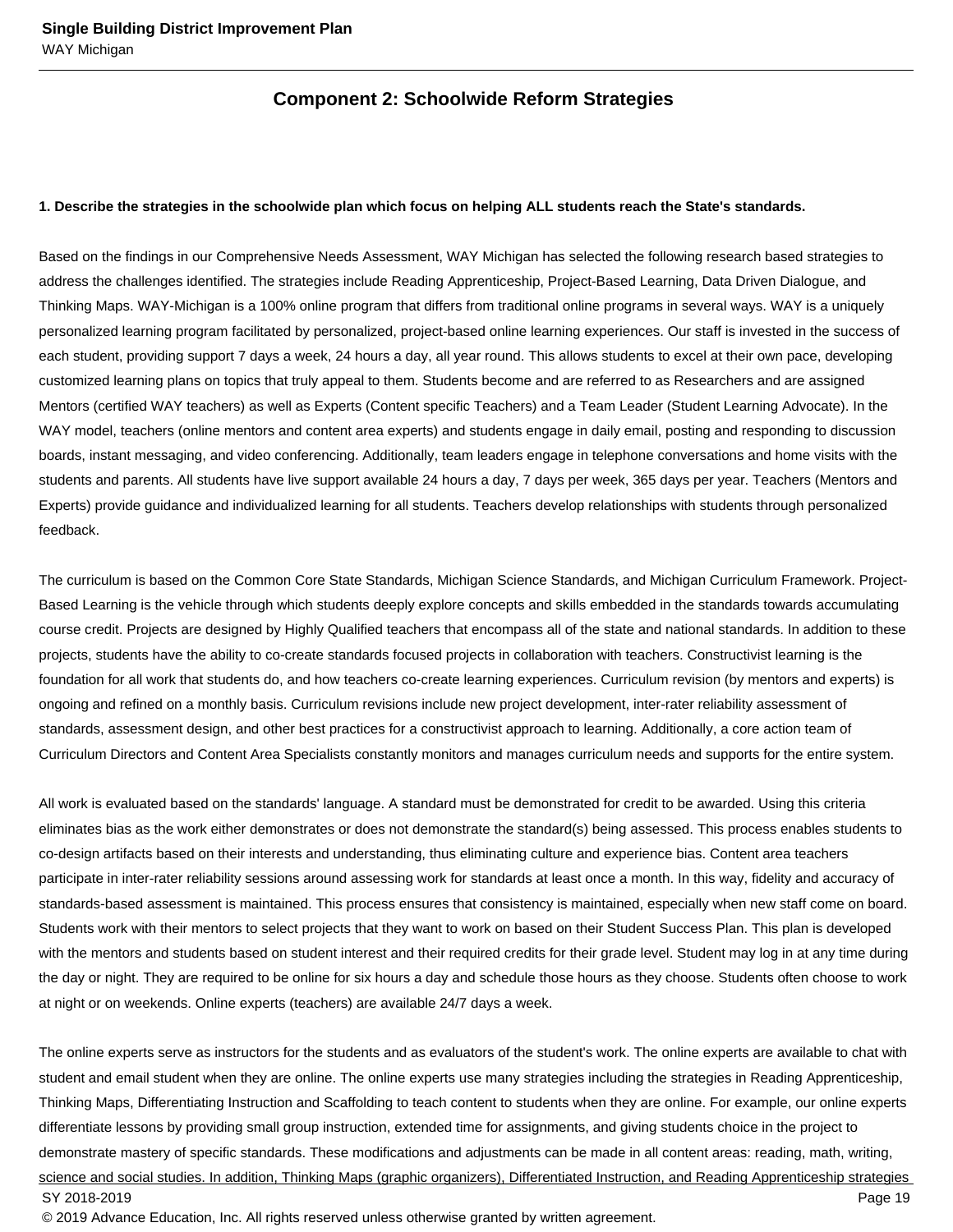are also built in to our project based learning curriculum (HERO) as an integral part of the projects that students work on every day.

Some students prefer to work independently; others choose to work through the material with an online expert through chats or Zoom. The students have a schedule of when specific experts are online if they want to work with specific experts to receive their instruction. Everything is individualized to the student's needs. Project based learning is cross-curricular and the basis of the curriculum through our HERO learning system. Students do not work on a specific subject; they work on projects that incorporate various subjects in to the project. For example, a project may contain standards in Math, Visual Arts, and ELA. Each project is described in the HERO learning system. The students select the projects based on their interests. The students know exactly what standards they will receive for successful completion of each project. The projects contain various modules that the student must complete along with a Check Your Learning. The module requirements and the Check Your Learning are submitted to an online expert for evaluation. Student receive input from the online experts on revisions to their work or they receive an 

Award Letter for satisfactory completion of the project.

On a typical day, a student goes in to HERO, selects a project that he or she is working on and begins to complete the modules. They may watch a video, read a passage, watch a teacher providing instruction, or research specific subjects. While they are working, online experts (teachers) are available for them to chat with to receive one-on-one instruction, ask questions, Skype, or clarify their assignments. When they complete a module, they submit it to the online experts for evaluation. There are students who work on several projects on the same day.

They may select which project they want to work on, complete a module in that project and go on to another project that they have already started. This provides some variety to their day and keeps them motivated.

Students receive intervention through our Student Academic Support Specialists. Students complete ongoing state-wide assessments to identify current ability levels. Based on their scores, these students receive additional support from our Student Academic Support Specialists. He or she contacts the students throughout the day to provide intervention support and strategies. He or she also monitors their work and progress through our HERO learning system. In addition, he/she can see when they are online, what project they are working on, how much time they are spending on a project, and use this information to intervene when he/she sees that they need additional support. H or she also checks in with designated students throughout the week to provide additional individualized instruction with these students.

Reading Apprenticeship: Teachers using the Reading Apprenticeship framework regularly model disciplinary-specific literacy skills, help students build high-level comprehension strategies, engage students in building knowledge by making connections to background knowledge they already have, and provide ample guided, collaborative, and individual practice as an integral part of teaching their subject area curriculum in the project-based learning environment. This is a cross-curricular strategy that supports English, Math, Science and Social Studies.

Project-based Learning: Students have the opportunity to resubmit any project upon completion to show their further mastery of the content standards. Students have the capability to show their mastery of standards through projects of their choice such as essays, PowerPoint presentations, or hands-on assignments. This is a cross-curricular strategy that supports English, Math, Science and Social Studies.

Data Driven Dialogue: Data Driven Dialogue includes the following types of information: student attendance, credit attainment, project submission, and test scores. These conversations are held amongst staff members, the student academic support specialist and students to differentiate individualized learning plans. This is a cross-curricular strategy that supports English, Math, Science and Social Studies.

Graphic organizers provide a user-friendly format to assist our students in guiding and organizing his/her thinking, enabling the writer to translate those thoughts into an organized written format. Graphic organizers visually represent the thinking needed to compose a written

SY 2018-2019 Page 20

<sup>© 2019</sup> Advance Education, Inc. All rights reserved unless otherwise granted by written agreement.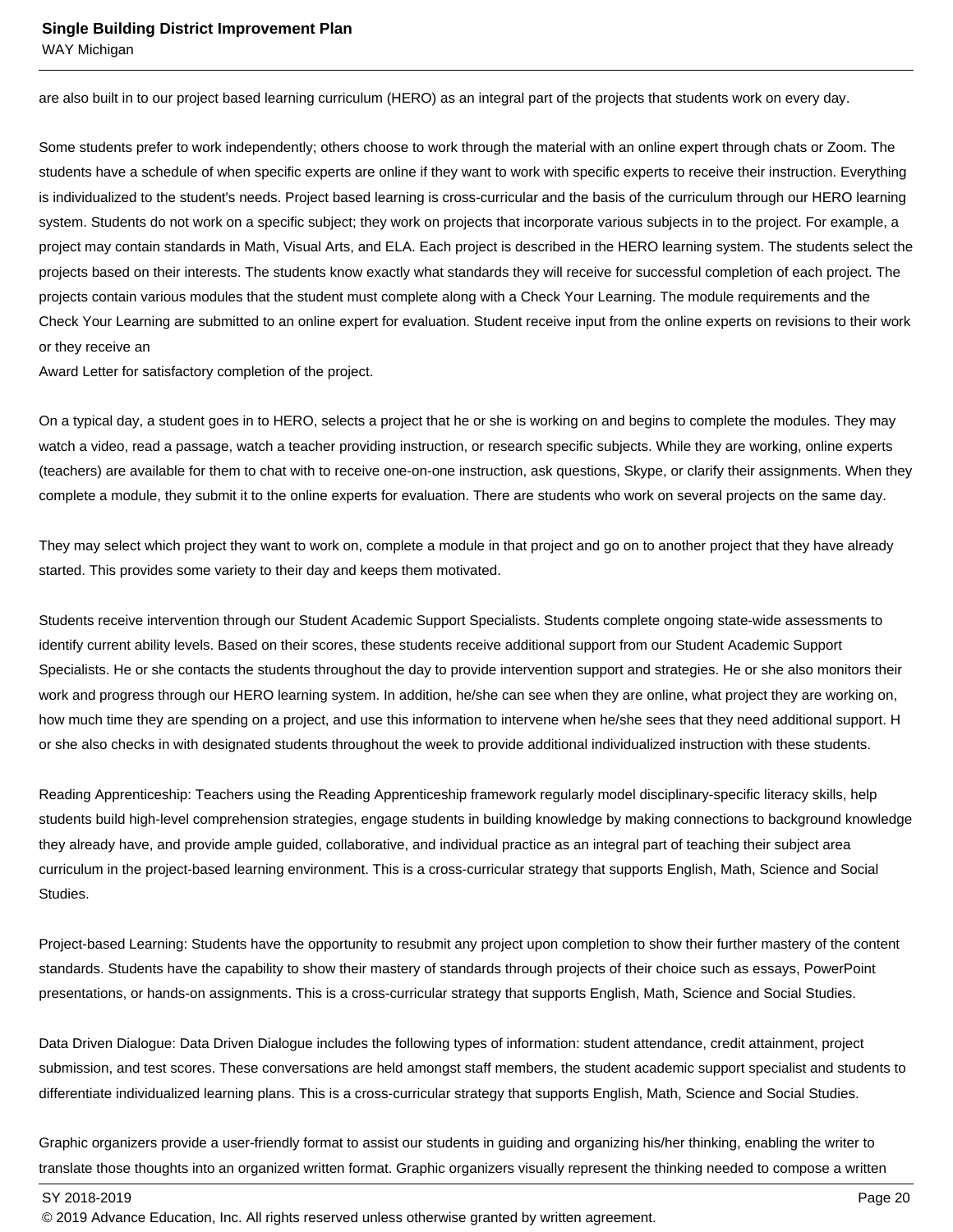task, as well as to organize and remember information. This is a cross-curricular strategy that supports English, Math, Science and Social Studies.

Thinking Maps: Thinking maps is a language of eight visual patterns each based on a fundamental thought process. These patterns are used across content areas, as an integrated set of tools critical to providing scaffolds and structures to support deeper levels of understanding in order to master the cognitive demands of the CCSS. Online experts will continue to incorporate these maps when working with researchers. These maps are also embedded in the projects in the Hero curriculum to support students thinking.

Technology access at school and home: While at school students have access to desktop computers, laptops, the Hero learning system (WAY Program's online curriculum and student data) and other forms of assistive technology, internet connectivity (if needed) at home to access the program's online curriculum as well as access to certified teachers from all content areas 24 hours per day. This is a crosscurricular strategy that supports English, Math, Science and Social Studies. In addition to working individually with students, the Student Academic Support Specialist also works with the online expert teaching staff to provide tools and supports that will assist students in their subjects. For example, common graphic organizers are shared among the online experts to scaffold through the material.

Student progress is monitored weekly by a mentor and bi-weekly by the student academic support specialist. Each student has a dashboard in HERO that clearly outlines their project completion and credit attainment for the last seven days. If a student is not meeting weekly goals, the student's mentor and student collaborate to create a comprehensive learning plan that identifies areas for improvement across all content areas. Students who continue to experience difficulty are referred to the Student Academic Support Specialist for further evaluation and support

Reading: Reading strategies are critical to all content areas. Therefore, all content area teachers will use Reading Apprenticeship. Consistency across the school will increase our students level of reading proficiency. It is also critical that students maximize their time reading to reach their goals. Strategies used in all content areas include a strategic approach to problem solving on continuous text to increase overall comprehension, expanding knowledge the of readers bring to text and word construction and vocabulary. Problem solving on text requires the manipulation of oral and written language structures, reading for meaning while cross-checking sources of information. Readers expand their overall knowledge using comprehension strategies: phrasing and parsing text, reading continuously and gaining increased fluency. Academic vocabulary and word construction strategies provide readers with specific skills to apply to text reading and comprehension. These strategies are specific to struggling readers in order to close the achievement gap. Many of our students are one or more grade levels behind so it is critical to provide strategies that will catch them up to their peer. Through a reflection process, students can identify their strengths and use those to work towards proficiency.

Writing: Writing is a skill that is used in all content areas. Therefore, all teachers are responsible for teaching these writing strategies on a regular basis. Writing strategies will center around the 5 Types of Writing: Capture Ideas, Respond Correctly, Edit for Focus Correction Areas, Peer Edit of Focus Correction Areas, and Publish. Capturing Ideas teaches students to brainstorm ideas for writing and uses time minimum writing limits. These limitations are expectations that students will put pen to paper and encourages constructivism. Respond Correctly teaches students to stay on topic and address a specific question when writing. Focus Correction Areas teaches students to focus on one aspect of writing to build skills in a targeted area of writing. Students focus on no more than 3 areas. Peer Edit of Focus Correction Areas allows students to receive timely feedback from their online expert so they can use to make revisions to improve their writing. Publish teaches students that not all writing is meant to be a published piece. The types of writing leading up to Publish teaches students strategies they can apply to a published piece. A published piece is scored for all writing traits. These writing types increases the time spent on writing and increase the amount of writing students are engaged in across all content areas.

Thinking maps is a language of eight visual patterns each based on a fundamental thought process. These patterns are used across content

SY 2018-2019 Page 21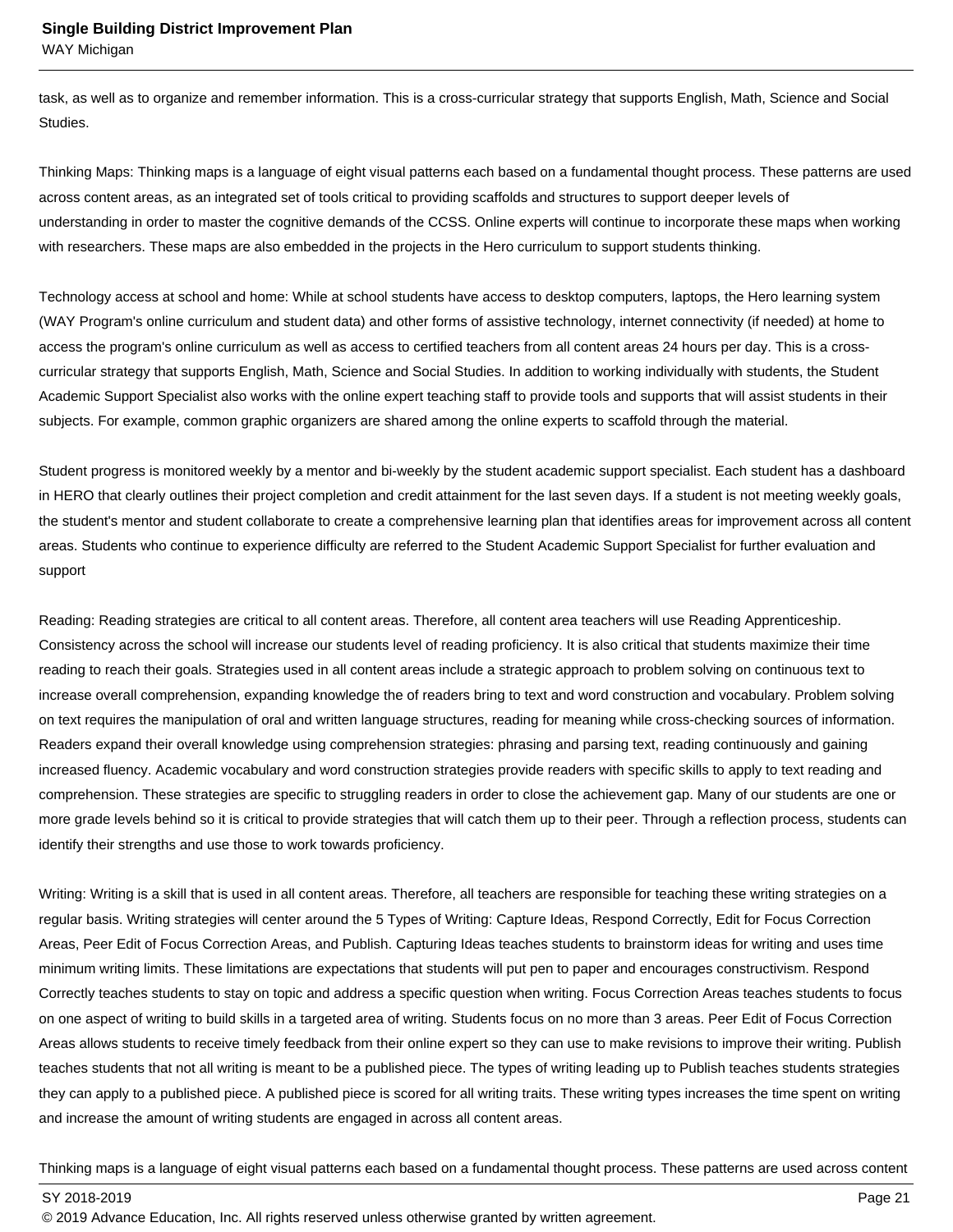#### **Single Building District Improvement Plan**

WAY Michigan

areas, as an integrated set of tools critical to providing scaffolds and structures to support deeper levels of understanding in order to master the cognitive demands of the CCSS. Online experts will continue to incorporate these maps when working with researchers. These maps are also embedded in the projects in the Hero curriculum to support students thinking. 

Math: Common Core State Standards for mathematics consists of content and mathematical practice standards that rest on processes and proficiencies. Mathematical practice standards help teachers to develop student dispositions and habits of thinking that help facilitate the learning of critical content standards. Process standards of problem solving, reasoning and proof, communication, representation, and connections are strategies that math experts will teach students. All math experts participate in professional development opportunities focusing on these instructional strategies that connect content standards and mathematical practices. Teachers learn how to effectively facilitate student discourse to promote the demonstration of mathematical practices and meaningful learning of content. Online experts will become proficient in the use of "The 8 Mathematical Practices" of making sense of problems and persevere in solving them, reason abstractly and quantitatively, construct viable arguments and critique the reasoning of others, model with mathematics, use appropriate tools strategically, attend to precision and look for and make use of structure.

Science: All science instruction will use real life application to engage students and help them understand content deeply. Project based learning is the format for implementing real life applications. This real world application will be applied through science experiments conducted by researchers, with support from experts.

Additionally, science-specific reading processes and strategies will be included in science instruction as part of reading across the curriculum by using the Reading Apprenticeship program. Write-Pair-Share, reciprocal reading, annotated notes, and other specific pre-reading, during reading, and post-reading strategies will be used for science texts.

Social Studies: The Social Studies instruction will utilize a series of strategies to support all students becoming proficient in social studies. Project based learning uses real life applications to explore social studies concepts. In project based learning, students create an authentic final product as part of the learning process. This strategy provides opportunities to demonstrate student learning at an advanced level. All online Social Studies curriculum utilizes a set of graphic organizers that are common throughout the curriculum. This set of graphic organizers is through the program, Thinking Maps. These graphic organizers help students use a common visual language and demonstrate their learning visually. Social Studies online experts will model reading strategies and text-based problems through the use of Reading Apprenticeship. The online curriculum and online experts can utilize strategies such as KWL chart while using Zoom, talking to the text, thinkalouds, and double entry journals. These will be embedded into the online curriculum and used in instant message chats, online messages, Zoom, and web conferences. All social studies curriculum will embed these reading strategies where text based instruction is used.

### **2. Describe how the research-based methods and strategies in the schoolwide plan increase the quality and quantity of instruction (which accelerates and enriches the curriculum).**

Focus on improving instruction:

 Project-based learning provides students with a dynamic approach where they can actively explore real-world problems and challenges and acquire a deeper knowledge.

 Project-based learning has gained a greater foothold in the classroom as it engages the students by providing real-world relevance for learning. After completing a project, students understand and retain the content longer than is often the case with traditional methods. Project-based learning is an instructional model that involves students in investigations of compelling problems that they face in the real world. 

<sup>© 2019</sup> Advance Education, Inc. All rights reserved unless otherwise granted by written agreement.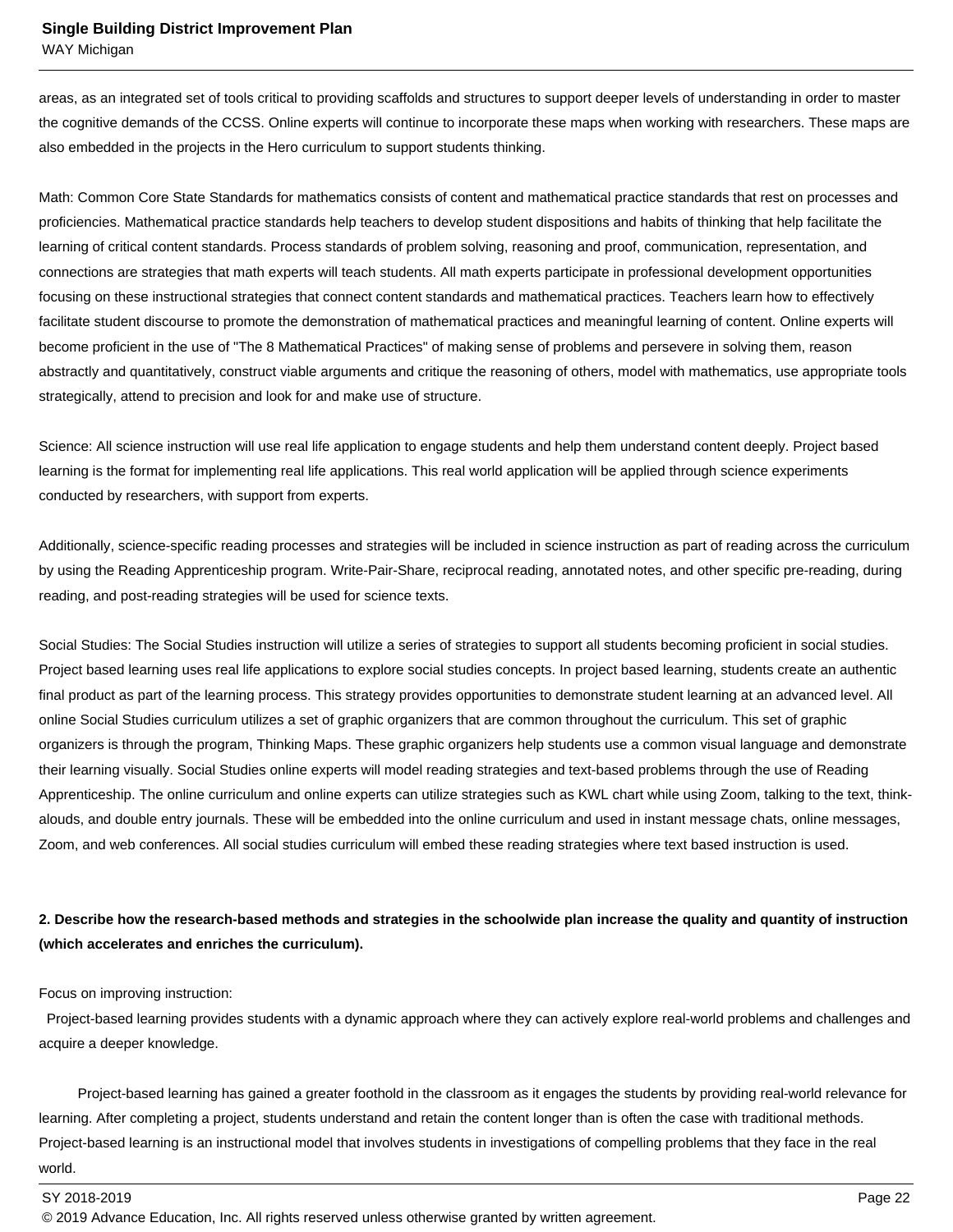Project based learning increases student engagement, perceptions and motivation. Thus students are more engaged with their online experts and have increased attendance logging into Hero. Project-based learning increases rigor by having students apply content knowledge to real world problems and issues. Through trial and error process students become problem solvers.

 Literacy skills are taught across all content areas to teach students to write for varied purposes. In doing so, the time spent by the online experts teaching literacy skills is increased, student engagement is increased and the depth of knowledge student acquire is increased.

 Spending increased time teaching and learning increases student skills. This strategic approach works towards accelerating student learning to close the achievement gap. The reading comprehension strategies developed through the use of Thinking Maps graphic organizers will improve instruction by creating a common language across instruction. This should reduce instructional time on explain how to use new tools and focus instructional time on reading comprehension.

#### Focus on increasing instruction:

 Reading Apprenticeship strategies such as: pre-reading, during reading, and post-reading strategies used through Reading will improve the instruction on vocabulary, fluency, and comprehension. By using strategies such as think alouds, talking to the text, and double entry journals, there will be more instruction specific to struggling readers. Focusing on making knowledge visible to others through the use of these strategies will increase the instruction on fluency and comprehension. Lastly, the reading strategies also focus on increasing instruction for students to self-regulate their own reading processes. By teaching reading across the curriculum, students focus on reading expository texts and improving their reading comprehension in a variety of subjects.

 Focusing Math strategies on the Common Core mathematical practices will increase the amount of mathematical dialogue with students. This should improve instruction by focusing on the processes of mathematics such as adaptive reasoning, procedural fluency, and productive disposition. Also, this should increase student's confidence in mathematics by developing a positive attitude to problem solving and reasoning.

 Because our online learning is available 24/7 and 365 days a year, our students have access to increased instructional time. Our online experts are available to them at any time and any day. This allows students who want to accelerate their learning the opportunity to work with online experts for as many hours as they desire and when they desire to work.

 WAY Michigan believes that by utilizing the strategies in the identified professional development and providing our students with extended instructional time that our students' achievement will improve and we will close the achievement gap for all our students.

## **3. Describe how the research-based reform strategies in the schoolwide plan align with the findings of the comprehensive needs assessment.**

As discussed in our Comprehensive Needs Assessment, many of our students come to us below grade level. In order to improve their achievement, we have to implement a variety of strategies for all students and for our targeted students. Each of the research-based reform strategies that were selected are aligned with the findings of the comprehensive needs assessment.

Through the process of conducting the comprehensive needs assessment we identified our focus areas, targeted populations including students with disabilities, and selected appropriate strategies that will address each of the needs identified.

SY 2018-2019 Page 23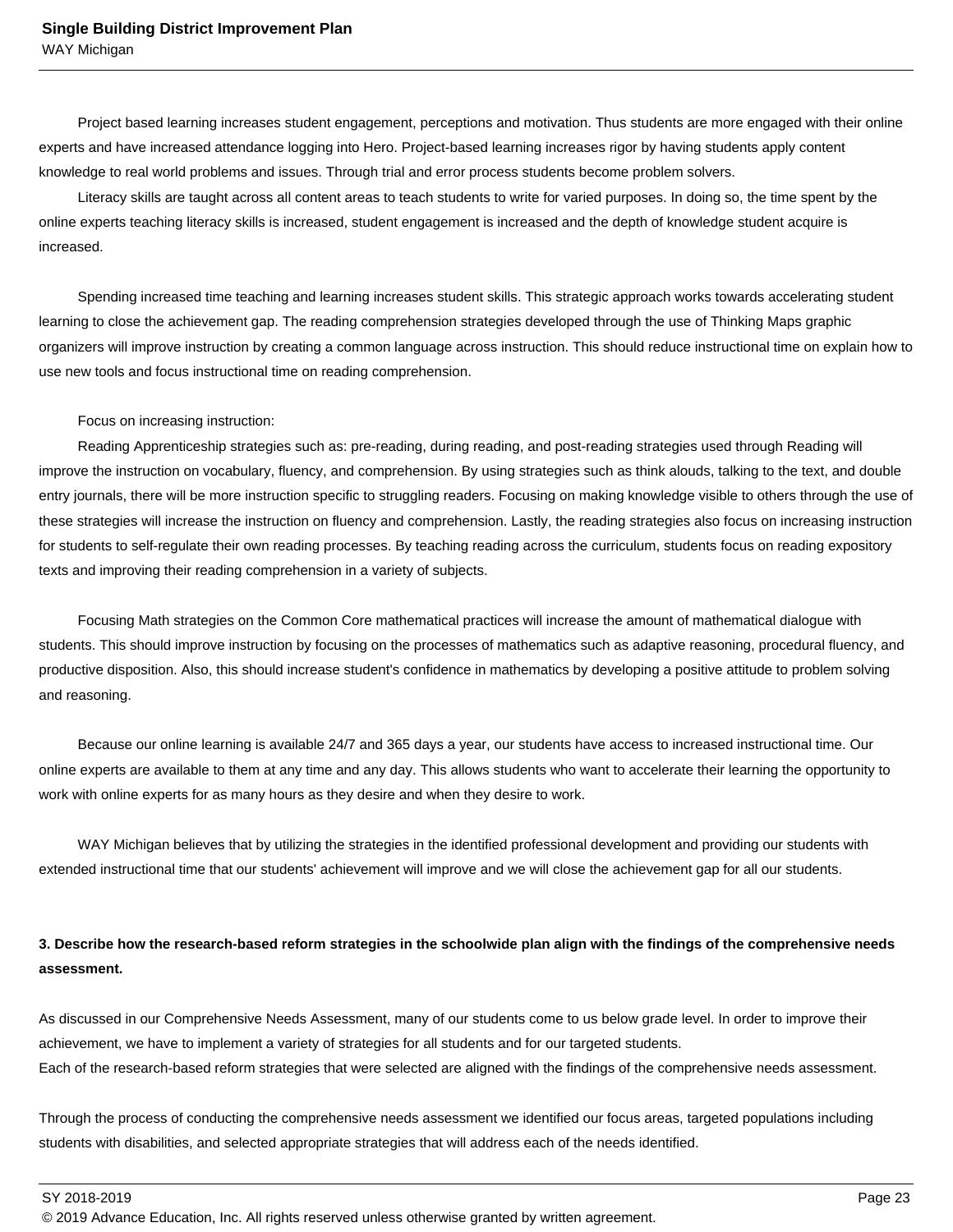#### STRATEGIES FOR ALL STUDENTS

- Extended Learning Opportunities with online experts available 24/7 to work with our students 

- Project-Based Learning: There is forty years of accumulated evidence that the instructional strategies and procedures that make up standards-focused Project Based Learning are effective in building deep content understanding, raising academic achievement and encouraging student motivation to learn. Research studies have demonstrated that PBL can: be more effective than traditional instruction in increasing academic achievement on annual state-administered assessment tests. (1) be more effective than traditional instruction for teaching mathematics (2,3), economics (4), science (1,5,6), social science (7), clinical medical skills and for careers in the allied health occupations (7) and teaching (7).be more effective than traditional instruction for long-term retention, skill development and satisfaction of students and teachers (1,2) improve students' mastery of 21st-century skills. be especially effective with lower-achieving students. (1,4,6) provide an effective model for whole school reform. At its best, PBL can be the catalyst for an engaging learning experience and create a context for a powerful learning community focused on achievement, self-mastery, and contribution to the community.

#### PBL Research References

- Geier, R., Blumenfeld, P.C., Marx, R.W., Krajcik, J.S., Fishman, B., Soloway, E., & Clay-Chambers, J. (2008). Standardized test outcomes for students engaged in inquiry-based science curricula in the context of urban reform. Journal of Research in Science Teaching, 45(8), 922- 939.

- Boaler, J. (1997). Experiencing School Mathematics: Teaching Styles, Sex and Settings. Buckingham, UK: Open University Press. - Cognition and Technology Group at Vanderbilt. (1992) The Jasper series as an example of anchored instruction: Theory, program description and assessment data. Educational Psychologist, 27, 291-315.

- Mergendoller, J.R., Maxwell, N., & Bellisimo, Y. (2006). The effectiveness of problem based instruction: A Comparative Study of Instructional Methods and Student Characteristics. Interdisciplinary Journal of Problem-based Learning, 1(2), 49-69. Retrieved from http://docs.lib.purdue.edu/ijpbl/vol1/iss2/5/.

- Hickey, D.T., Kindfeld, A.C.H., Horwitz, P., & Christie, M.A. (1999). Advancing educational theory by enhancing practice in a technology supported genetics-learning environment. Journal of Education, 181, 25-55.

- Lynch, S., Kuipers, JU., Pyke, C., & Szesze, M. (2005). Examining the effects of a highly rated science curriculum unit on diverse students: Results from a planning grant. Journal of Research in Science Teaching, 42, 921-946.

- Walker, A. & Leary, H. (2008) "A Problem Based Learning Meta Analysis: Differences Across Problem Types, Implementation Types, Disciplines, and Assessment Levels," Interdisciplinary Journal of Problem-based Learning, 3(1), 12-43. Retrieved from http://docs.lib.purdue.edu/ijpbl/vol3/iss1/3.

- Reading Apprenticeship: Strategies used in all content areas include a strategic approach to problem solving on continuous text to increase overall comprehension, expanding knowledge the of readers bring to text and word construction and vocabulary. Problem solving on text requires the manipulation of oral and written language structures, reading for meaning while cross-checking sources of information. Readers expand their overall knowledge using comprehension strategies: phrasing and parsing text, reading continuously and gaining increased fluency.

- Extended Learning Opportunities with online experts available 24/7. We require our students to be online for six hours per day, but they can be on for longer periods of time to achieve their graduation goals

- Extended School Year-Our school is open 365 days a year

- Online experts who work one-to-one with students on instruction, providing feedback, and providing suggestions on how to improve their work.

- Mentors that work with our students to guide them through the process and assist them with projects and performance.

- Videos and Online demonstrations that they can view related to their projects

- Student Academic Support Specialist is available to all students 

#### ADDITIONAL STRATEGIES FOR TARGETED STUDENTS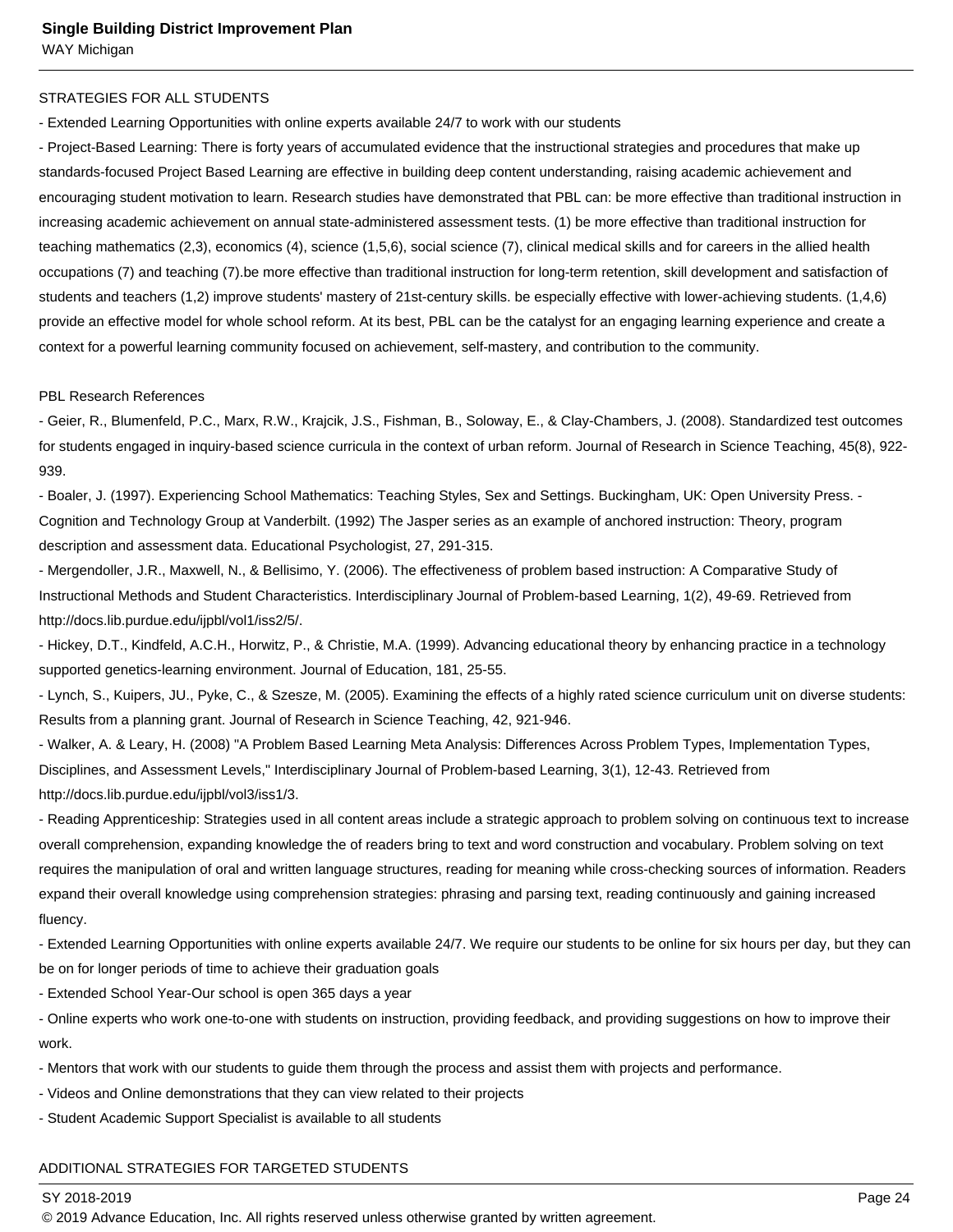#### **Single Building District Improvement Plan**

WAY Michigan

- Differentiating Instruction such as providing modified assignments based on a student's learning style, use of teacher prepared videos, and individualized instruction.

- Task analysis to determine what previous skills a student needs to have remediated in order to successfully achieve the required skills - Increased Check for Understanding

- Read along on Keyboard which allows students to have material read to them

- Demonstration Videos
- Mini lessons of skill deficits

- Targeted one-on-one instruction based on progress monitoring

- Multi-sensory approach, materials mailed to students to use at home, especially with Science (no chemicals)

Given that our students are at-risk and show the greatest weakness in the areas of Mathematics, Science, and Reading, the identified strategies will meet the needs of our students by addressing the key skills needed to succeed. Those key skills include being able to increase Math, Reading, and Science skills, interpret meaning from data, and demonstrate and apply the learning in a real-world application.

## **4. Describe the strategies in the schoolwide plan which provide a level of INTERVENTIONS for students who need the most instructional support in all major subgroups participating in the schoolwide program.**

Students requiring timely and additional assistance due to difficulty mastering standards are identified, assisted, and tracked. Reports are generated weekly through HERO to identify students who are struggling. Math and Literacy online experts may also conduct additional diagnostic assessments based on their content area. Targeted instruction will be delivered to these students. If students are not making adequate progress, then further interventions will be applied. The online experts and mentors assigned to those students work with the students to provide intervention in a variety of ways:

- Scaffold and differentiate their instruction.
- Assign specific times when they can Zoom with their students so they can do demonstration lessons.
- Assess informally to determine if students understand the material presented and design intervention targeted to that student.
- Mini lessons of skill mastery,
- Building from known information and increase information in chunks
- Read along on the system, a feature in HERO that reads the text to the student
- Mapping,
- Demonstration videos,
- Teach note taking skills,
- Teach summarizing skills

- Task analysis to determine what previous skills a student needs to have remediated to successfully achieve the required higher-level skill. Also, a home visit is arranged to ensure that all resources that the student needs are provided including one-to-one instruction on how to pick projects, submit projects, take the project assessment, modify assignments, and how to utilize the HERO online learning platform to assist them with their work. Parent/student/teacher conferences will be conducted via Zoom to discuss the challenges and develop an academic success plan. By including the parent in the discussion, the home life environment can be taken into consideration as to what advantages and disadvantages are present. The academic success plan will identify clear expectations of goals students need to reach. Then, students will be held accountable to their academic success plan with the support of both parents and teachers. These interventions will be measured by informal and formal assessments of observation and increased mastery in schoolwork. The criteria that is used to determine if the strategies are helping the students is based on the weekly and biweekly reports generated in HERO and communication with the student academic support specialist.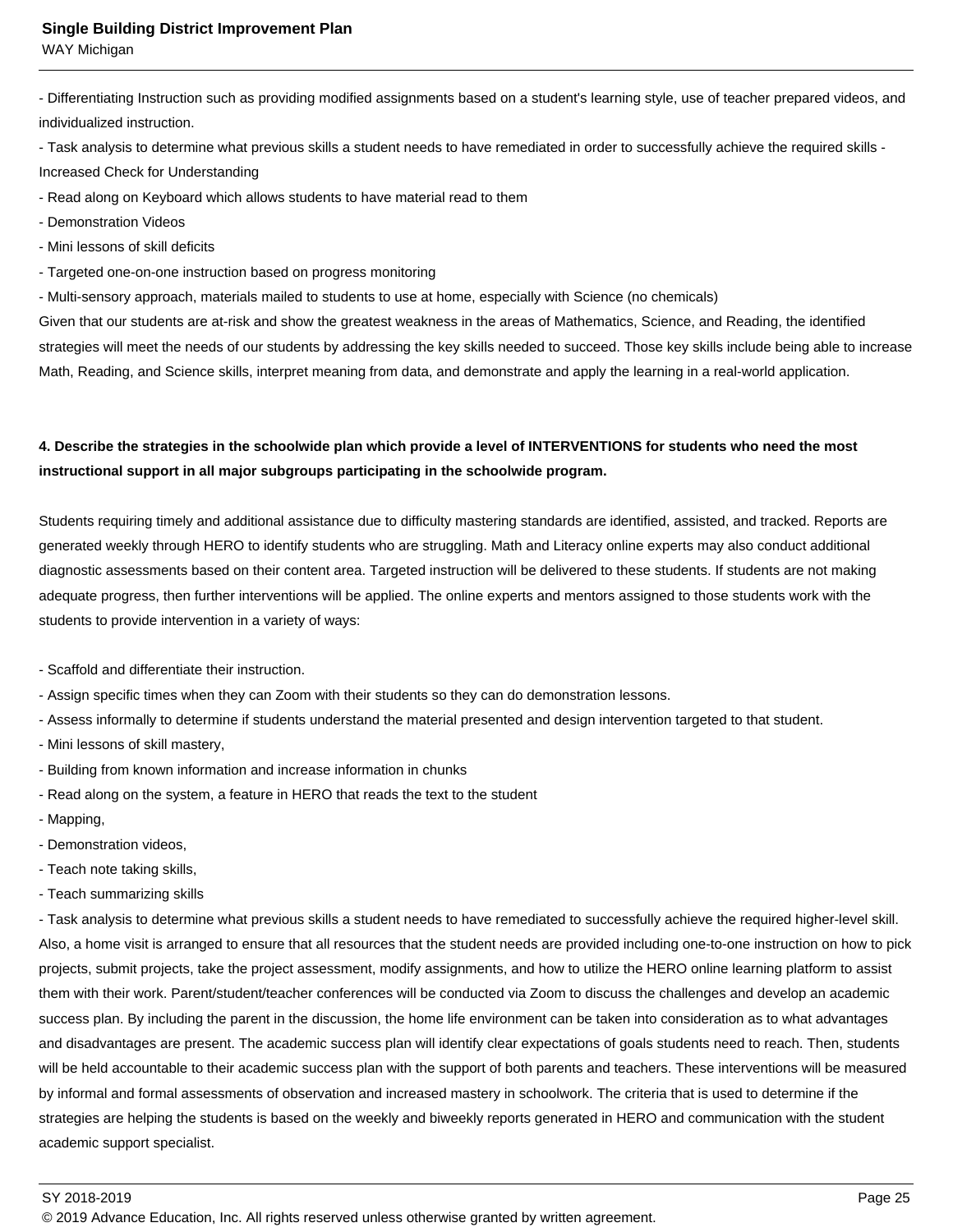#### **Single Building District Improvement Plan**

WAY Michigan

A comprehensive review of student assessment data including the M-Step, the PSAT 8/9, the PSAT 10, the SAT, and classroom performance on individualized standards mastery is used to identify students who are failing or most at risk of failing to meet the state core curriculum standards. Students identified were not proficient on the state standardized tests. Based on their scores, these students receive additional support from our Student Academic Support Specialist. The Student Academic Support Specialist weekly evaluates each student's project completion and standards mastery data to determine if they need continued additional interventions or can continue to make growth without additional interventions. This ensures that students are receiving the specific interventions that they need and allows students to exit services once they achieve their objectives. Online mentors have been trained to use the Data Driven Dialogue protocol to identify students who need timely, additional intervention support. Data Driven Dialogue is a process to help structure and facilitate collaborative inquiry with and about data. This protocol uses a three-phase model that supports groups in discovering assumptions, promotes data-focused investigations and develops shared understanding of both problems and possible solution. In addition, experts differentiate lessons by providing small group instruction, extended time for assignments, and giving students choice in the project to demonstrate mastery of specific standards. These modifications and adjustments can be made in all content areas: reading, math, writing, science and social studies. Students are identified based on their weekly and monthly progress towards required goals. If student progress goals are missed for a period greater than 2 weeks, students are referred to the Student Academic Support Specialist for additional support. The Student Academic Support Specialist works across grade spans and subject areas to support students who have academic, social, and behavioral needs.

#### Reading:

Individualized and small group supports and service with the student academic support specialist are available for students who have difficulties attaining state achievement standards at a proficient or advanced level in reading. Thinking maps, scaffolding, and reading apprenticeship strategies are used by our student academic support specialist as an additional support in improving student achievement. The Student Academic Support Specialist identifies the greatest area of need for the identified student (decoding, fluency, vocabulary,comprehension) and develops a plan of action to implement supports to improve the student's skills. The Student Academic Support Specialist and our online experts (teachers) work one-on-one with students to improve reading and writing abilities. Supports for these students include allowing students to access videos in addition to just reading text, posting the main lesson in PowerPoint format rather than narrative form, and posting a video from YouTube

#### Writing:

Individualized and small group supports via Skype are available for students who have difficulty with writing as identified by having difficulties achieving state achievement standards at a proficient or advanced level in writing. Process Writing and 6+ 1 Writing Trait strategies are used as an additional support in improving student achievement in writing for our struggling students.

#### Math:

Individualized and small group supports via Zoom and scaffolding using Think Through Math are available for students who have difficulties attaining state achievement standards at a proficient or advanced level in Math. Thinking maps and reading apprenticeship strategies are used by our math instructors an additional support in improving student achievement. Think Through Math: a supplemental program that meets the students where they are and scaffolds math skills toward grade level proficiency is also used to differentiate instruction

Science: Individualized and small group supports via Zoom, as well as, Science lessons conducted by our online experts are available for students who have difficulties attaining state achievement standards at a proficient or advanced level in Science. Tiered assignments support our students' various learning styles. Finding Science in the real world allows students to experience Science subject matter in their homes and communities.

Social Studies: Individualized and small group supports and service with student academic support specialist are available for students who have difficulties attaining state achievement standards at a proficient or advanced level in Social Studies. Thinking maps and reading

SY 2018-2019 Page 26

<sup>© 2019</sup> Advance Education, Inc. All rights reserved unless otherwise granted by written agreement.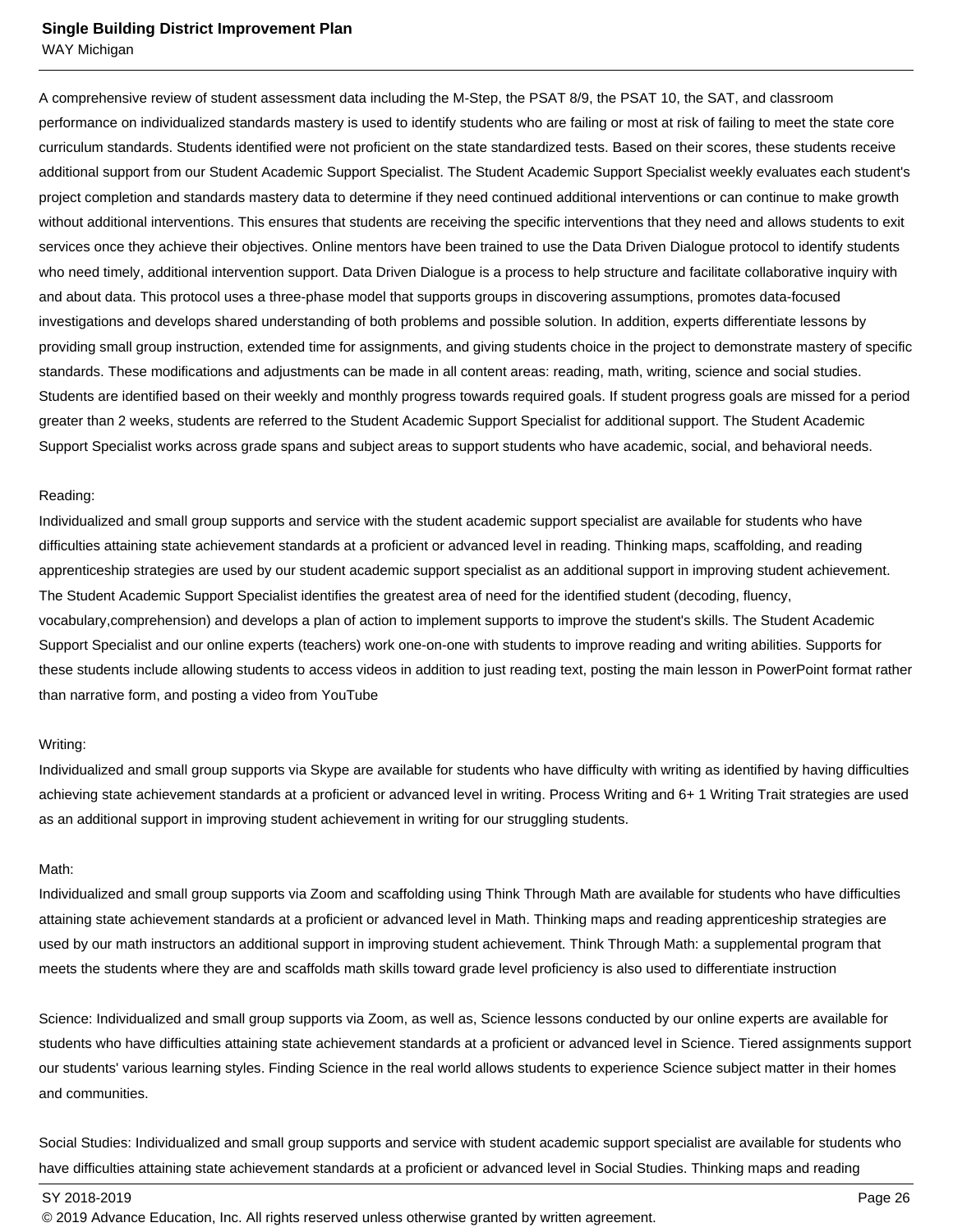apprenticeship strategies are used by our online experts and our student academic support specialist as an additional support in improving student achievement.

#### **5. Describe how the school determines if these needs of students are being met.**

We have a Student Academic Support Specialist who serves as an instructor as well as supporting students with academic, social, and behavioral needs. This person works closely with students, parents to create, implement, and follow through with supports for identified students. Reports are generated weekly to monitor student credit attainment, project completion, and student success plans. Mentors communicate with their students weekly and inform the student academic support specialist of any concerns or lack of communication so needs can be addressed as soon as they are identified. The director has a weekly report that can be generated from HERO to monitor the progress of all the students, as well as, students who receive interventions.

 Credit attainment and standard achievement for every student are used as progress monitors. These reports can be compiled for the entire school and for individual students. Also, online experts meet once a month to share challenges and accomplishments. They review student progress with each other, the mentors, the student academic support specialist, and the director. If student needs are identified, strategies for intervention are discussed and plans are made to work with the student and parents to resolve any issues that have been identified. The HERO system is really a key resource to gathering information about a student with a click into the system. Reports can be generated on the spot, during discussions, and allowing the data to inform instruction. Every month a progress report is generated that states the total number of standards earned, credit earned, progress to graduation goal, mentor notes, and student academic support specialist notes. These progress reports are mailed to students and parents. This allows students, parents, and staff to have firsthand information on the student's progress and required next steps.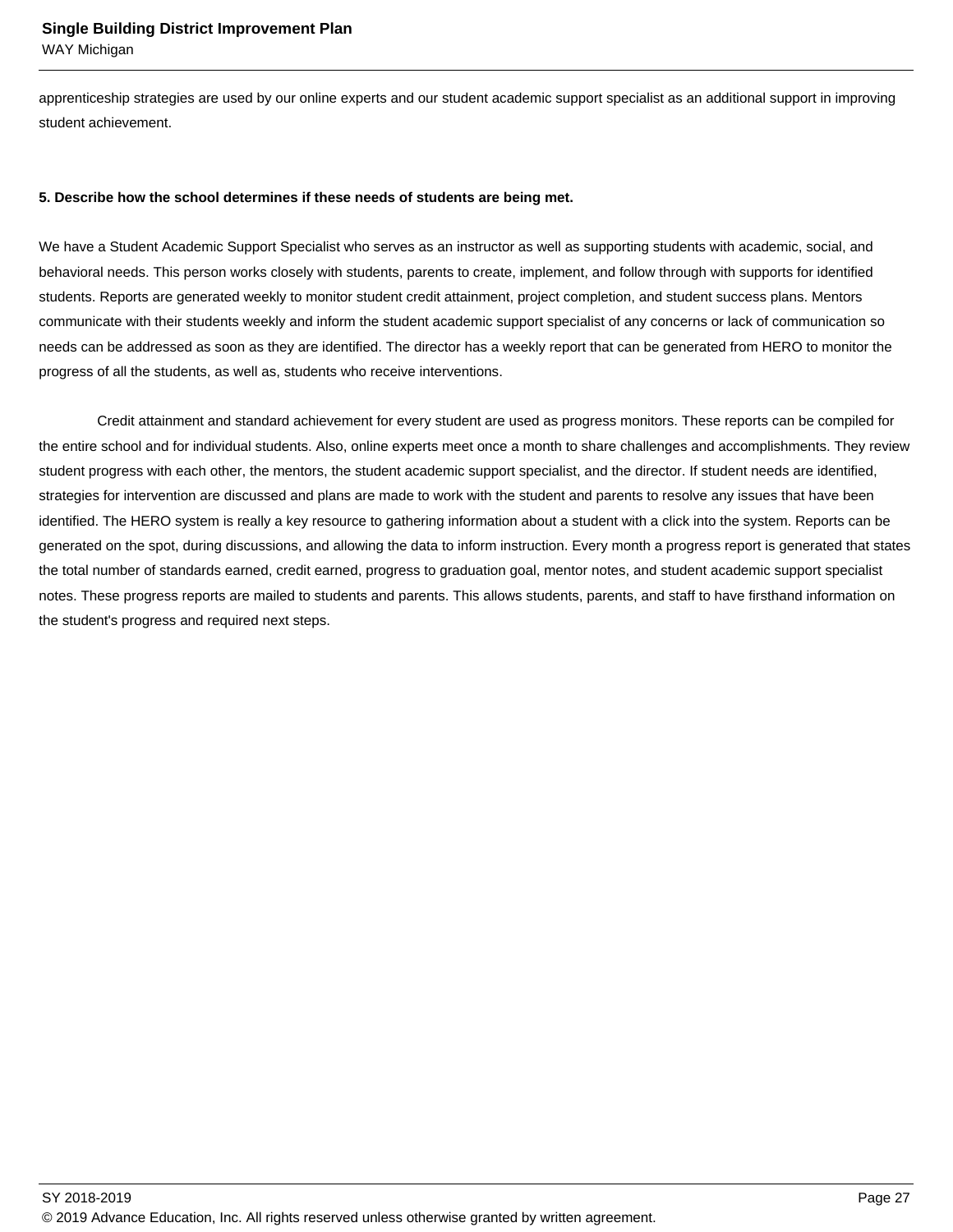## **Component 3: Instruction by Highly Qualified Staff**

| Label | Assurance                                                                                                                                                                                                                                                                                                                            | <b>Response</b> | <b>Comment</b> | <b>Attachment</b> |
|-------|--------------------------------------------------------------------------------------------------------------------------------------------------------------------------------------------------------------------------------------------------------------------------------------------------------------------------------------|-----------------|----------------|-------------------|
|       | 1. Do all of the instructional paraprofessionals<br>meet the NCLB requirements for highly<br>qualified? Provide an assurance statement. If<br>no, what is the number that is not highly<br>qualified and what is being done to address<br>this?<br>NOTE: A schoolwide program must have all<br>highly qualified instructional staff. | Yes             |                |                   |

| Label | <b>Assurance</b>                                                                                                                                                                                                                                                                                             | <b>Response</b> | lComment | <b>Attachment</b> |
|-------|--------------------------------------------------------------------------------------------------------------------------------------------------------------------------------------------------------------------------------------------------------------------------------------------------------------|-----------------|----------|-------------------|
|       | 12. Do all of the teachers meet the NCLB<br>requirements for highly qualified? Provide an<br>assurance statement. If no, what is the number<br>that is not highly qualified and what is being<br>Idone to address this?<br>NOTE: A schoolwide program must have all<br>highly qualified instructional staff. | Yes             |          |                   |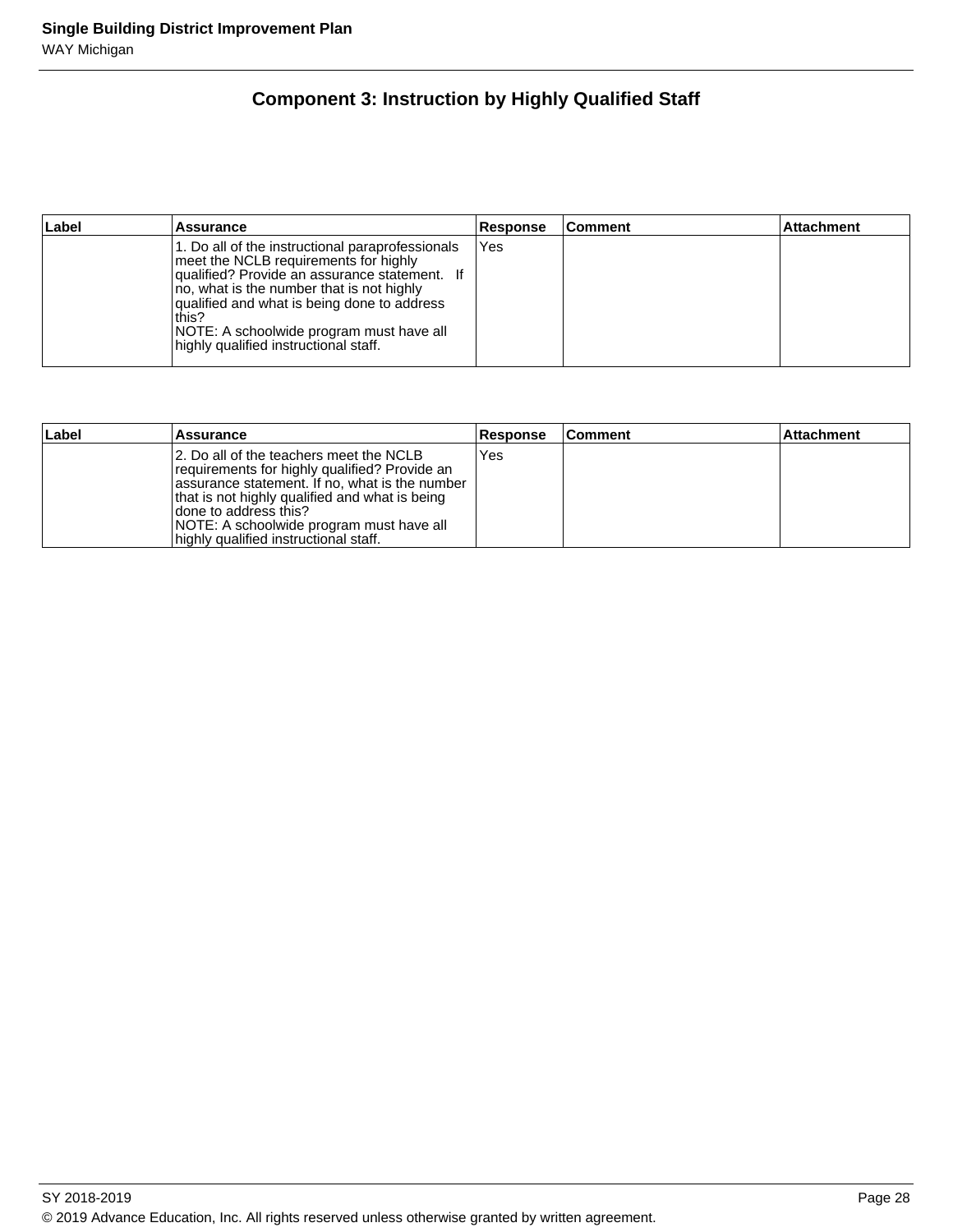## **Component 4: Strategies to Attract Highly Qualified Teachers**

#### **1. What is the school's teacher turnover rate for this school year?**

Way Michigan has had one teacher leave the school this year. The WAY Michigan retention rate is 97% of teachers retained. We have online experts (teachers) who provide instruction and evaluation based on their certification, for all of our students.

#### **2. What is the experience level of key teaching and learning personnel?**

WAY Michigan has 30 teachers. Of our teachers 17%(5) have 1-5 years of teaching experience, 47% (14) have 6-10 years of teaching experience, 33% (10) have 11-15 years of experience, and 3%(1) have 16-20 years of teaching experience. All WAY Michigan teachers are highly qualified.

## **3. Describe the specific initiatives the SCHOOL has implemented to attract and retain high quality teachers regardless of the turnover rate.**

WAY Michigan is a virtual middle-high school program. Teachers are attracted to this program for a variety of reasons. Teachers can work from home and have flexible hours. They enjoy providing one-to-one instruction and seeing their students consistently improve. We have one teacher who is in a wheelchair and this program allows her to continue to teach without the barriers of a traditional classroom. This program is ideal for teachers who left the classroom to start a family. It allows them to continue to teach from home by scheduling specific hours that they are available. Teachers also work with students at night after having worked in a traditional classroom during the day. There is a teacher online 24 hours a day. All of these qualities work together to attract and retain highly qualified teachers.

## **4. Describe the specific initiatives the DISTRICT has implemented to attract and retain highly qualified teachers regardless of the turnover rate.**

WAY Michigan creates opportunities for highly qualified teachers to continue their teaching career without leaving their home or office. As described above, WAY Michigan is an online program where teachers work with students around the clock. This allows highly qualified teachers to set their schedule for when they will provide instruction and the flexibility to teach when they are available. Our online teachers are provided with a computer, demonstration supplies, and monthly professional development. We recruit when we need a specific certification or more teachers of a specific certification. We use the Wayne County Applitrak System for announcing job openings, attend college job fairs, and post available positions on job board websites. We describe the benefits as listed above to help recruit candidates. Applicants fill out an application that includes the submission of all of their certifications. The applicant is interviewed at least two times before it is determined if we are going to hire the applicant. All applicants must be highly qualified, technologically literate, and have the ability to work with student in an online classroom.

### **5. If there is a high turnover rate, what initiatives has the school implemented to attempt to lower the turnover rate of highly qualified teachers?**

#### SY 2018-2019 Page 29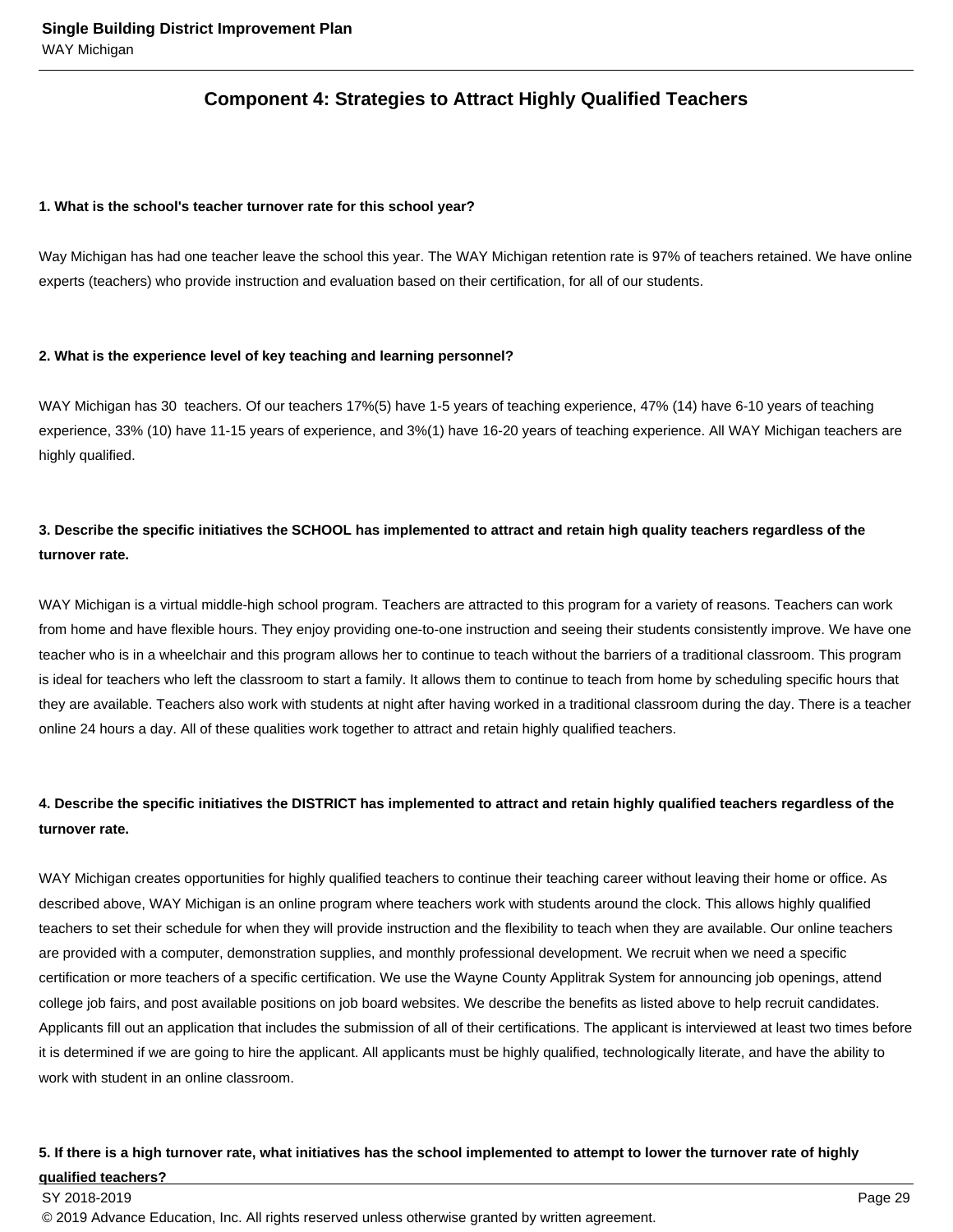N/A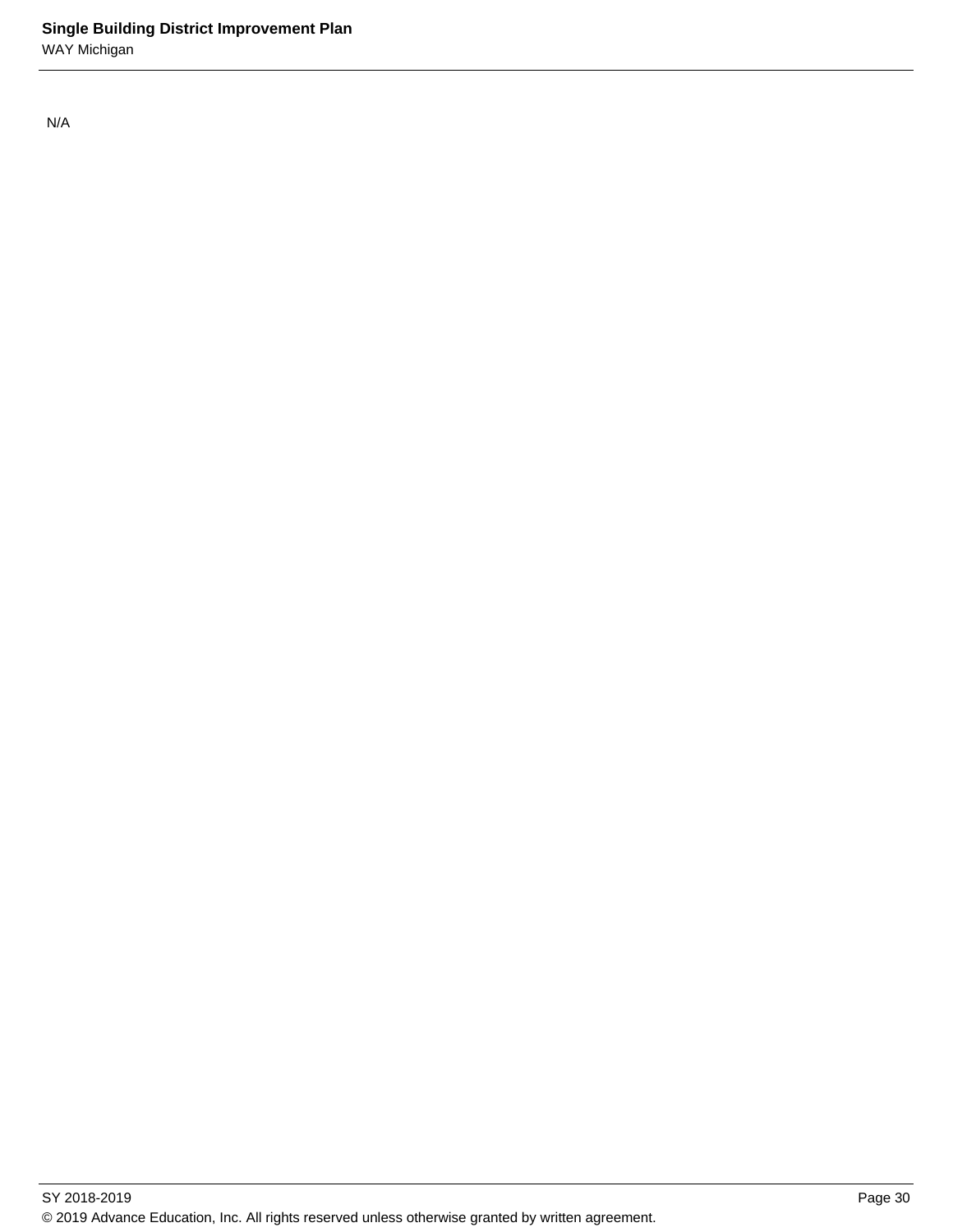## **Component 5: High Quality and Ongoing Professional Development**

## **1. Describe the professional learning that the staff will receive that is aligned with the comprehensive needs assessment process and the goals of the school improvement plan.**

The goals of the School Improvement Plan are to offer a well rounded education that prepares students for college and career readiness. Additionally, we have a goal to help students make safe and healthy decisions in social and academic environments. The professional development plan will incorporate the strategies that online experts and mentors should be using to achieve these goals. Based on our comprehensive needs assessment, our priority for achievement strategies should be focused on providing students with ways to engage in the curriculum to increase proficiency. Additionally, we need to focus on working with a diverse population and students who live in difficult situations. Interpretation of student data is key to targeting instruction on a student's deficit areas. The online experts and mentors must be masters at looking at all data points and determining what intervention strategies should be implemented for each student. Professional development in this area will focus on unpacking the data, creating a picture of each student using the data, and designing specific instructional approaches for helping each student increase their achievement.

We have addressed college and career readiness by sending staff to the MCAN 2019 conference. They were able to bring back new information and strategies for engaging with students to prepare them for life after high school. In addition, we required all of our mentors to receive training in Check and Connect. This program provided strategies and interventions for students at risk for dropping out to engage them and work toward graduation and college/career goals.

We have addressed the making of healthy and safe decisions by sending staff to trainings on non-violent crisis intervention and restorative practices. The goals of these professional development sessions were to help teachers interact with students in crisis and provide them with choices to make healthy and safe decisions. We want to work to avoid excluding students from educational opportunities while reforming their decision making process. In addition, we provided training for mentors on trauma-informed support. This training provided mentors with the information to under trauma that students go through and how it may affect their performance and decision making abilities.

We have addressed a well-rounded education by providing training on equity planning and student/family voice. These trainings provided staff with the opportunity to address student and parent engagement in school programming. Additionally, it allowed staff to work through strategies and interventions we could put in place to break down or reduce barriers students have to participate in educational opportunities.

#### **2. Describe how this professional learning is "sustained and ongoing."**

Online staff and the student academic support specialist will engage in ongoing, sustained monthly professional development throughout the course of the year. Our year long professional development calendar was created by the staff based on achievement data and the comprehensive needs assessment. It is aligned with the strategies and activities in our School Improvement Plan. The school director also use the information presented in the professional development to monitor the implementation of the strategies from the professional development.

Our professional development plan will be continued from one year to the next and continue to cycle through the research based strategies. Professional development is carried on over the course of the year based on our targeted initiatives. We do not believe that "drive-by" professional development creates a sustained and ongoing learning platform for our online experts and mentors.

#### SY 2018-2019 Page 31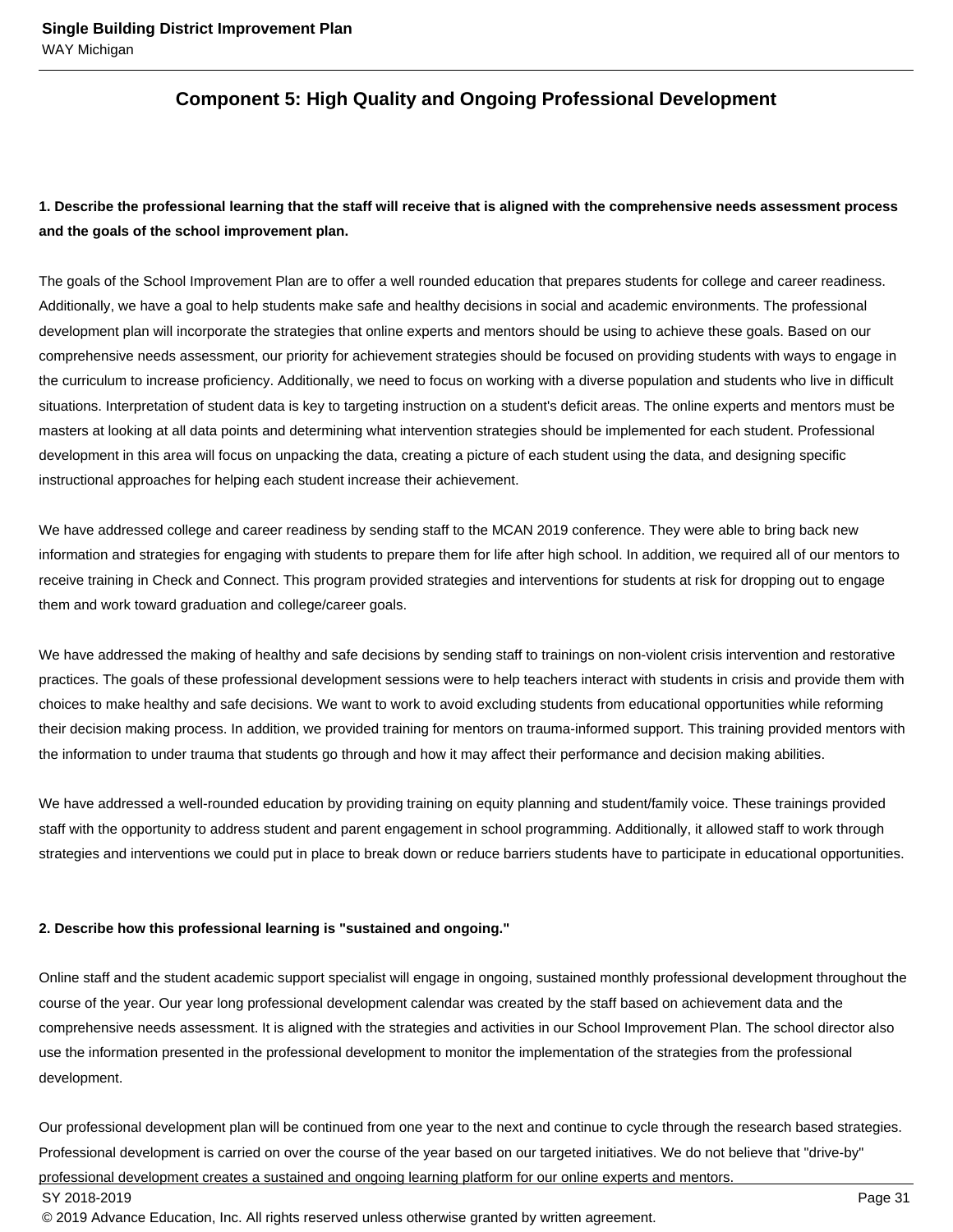#### **Single Building District Improvement Plan**

WAY Michigan

Following professional development sessions, the supervisors of the online experts and mentors monitor and mentor them through coaching and lesson assessments. The HERO learning platform provides supervisors with the ability to monitor all chats, emails, and lessons between individual students and staff. This allows for the review of the implementation of the strategies provided in the professional development. By discussing professional development content and strategies with online experts and mentors, professional development is embedded in the collegial conversations.

| ∣Label | Assurance                                                  | <b>Response</b> | <b>Comment</b> | l Attachment     |
|--------|------------------------------------------------------------|-----------------|----------------|------------------|
|        | 3. The school's Professional Learning Plan is<br>complete. | 'Yes            |                | 12019-20 PD Plan |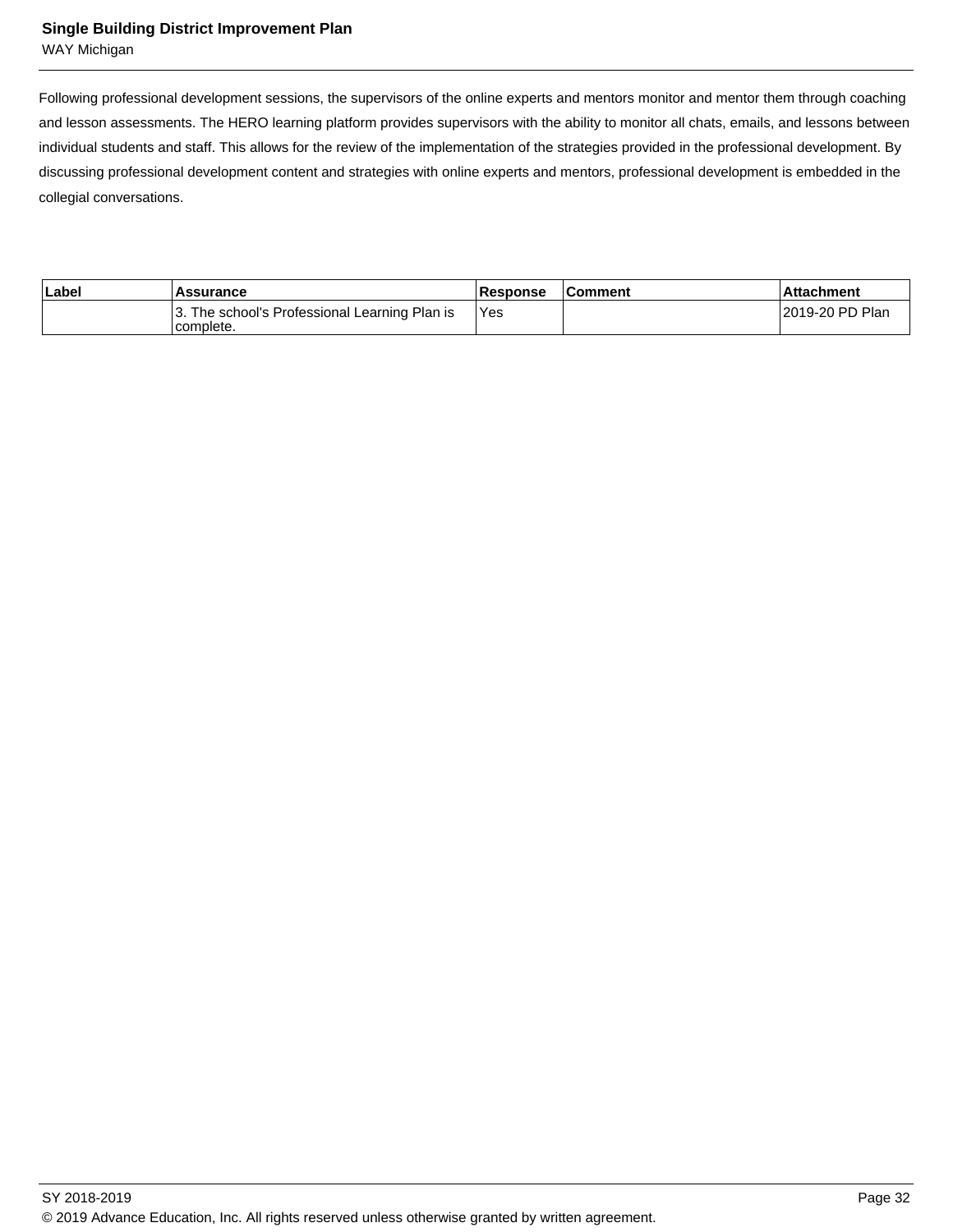## **Component 6: Strategies to Increase Parental Involvement**

#### **1. Describe how parents are (will be) involved in the design of the schoolwide plan.**

Parents have been involved in our planning and design of the schoolwide plan throughout the entire process. We have invited parents to be members of the School Improvement Team, which also serves as the schoolwide planning team throughout the year. They first contributed directly to the design of the Parent Involvement Plan, Parent Survey, Parent Compact, and designing of the schoolwide plan. These plans, surveys, and Compact were then shared with our additional parents through Zoom meetings. Parents were sent a letter inviting them to participate through these communication systems for input and feedback. The Parent Involvement Plan was reviewed by parents via groups emails sent to all parents. This allowed parents to provide suggestions for current and future processes and programming. Throughout the year, we solicited input for programming through parent surveys, individual meetings, home visits, and conversations. Many efforts were put in place to increase and involve all parents in the development of the schoolwide plan. Email, personal phone calls, and home visits were done in an effort to increase participation, gather feedback, and ensure that parents have a voice in the schoolwide plan. Parent surveys were sent via email using Google Forms to collect the responses.

Parents collaborate with staff in the planning, reviewing, and improvement of the Parent Involvement Plan, School Improvement Plan, and the Title 1 Programs in the following ways:

- Surveys are given before, during, and /or after programs and services.

- Participation on the School Improvement Team where all documents are reviewed and improved as necessary. 

- Annual Title 1 Parent Meeting

Possible barriers to greater parental involvement are identified (such as limited English, limited literacy, disability, and student does not live with custodial parent) and strategies to improve parental involvement will be implemented. There is an on-going dialogue with our parents as to what is working and what needs to be modified. Since WAY Michigan is a virtual academy, all meetings are conducted through Zoom meetings. All of our parents have access to a computer provided by the academy.

#### **2. Describe how parents are (will be) involved in the implementation of the schoolwide plan.**

Parents will be involved in the implementation of the WAY Michigan schoolwide plan as follows:

Component 1: Comprehensive Needs Assessment

All parents are provided the opportunity to take an online perception survey that collected parent opinions as to how the school is performing and the areas in need of improvement. The survey was sent to all parents via email. All parents could complete the survey in the comfort of their homes because WAY Michigan provides a computer for every researcher in need. The various reports, which we can generate from HERO, our online platform, are also shared with parents so they can create a total picture of the school. These reports include: work submitted and graded, student credit attainment, projected graduation rate, attendance (days and time logged in to the system), transcripts, course completion, and earned standards summary. All of this data compiled through the comprehensive needs assessment provided the basis to discuss options that were being considered to address the learning program strengths and deficits. WAY Michigan will continue this process to include parents in the Comprehensive Needs Assessment for next year.

#### Component 2: Reform Strategies

SY 2018-2019 Page 33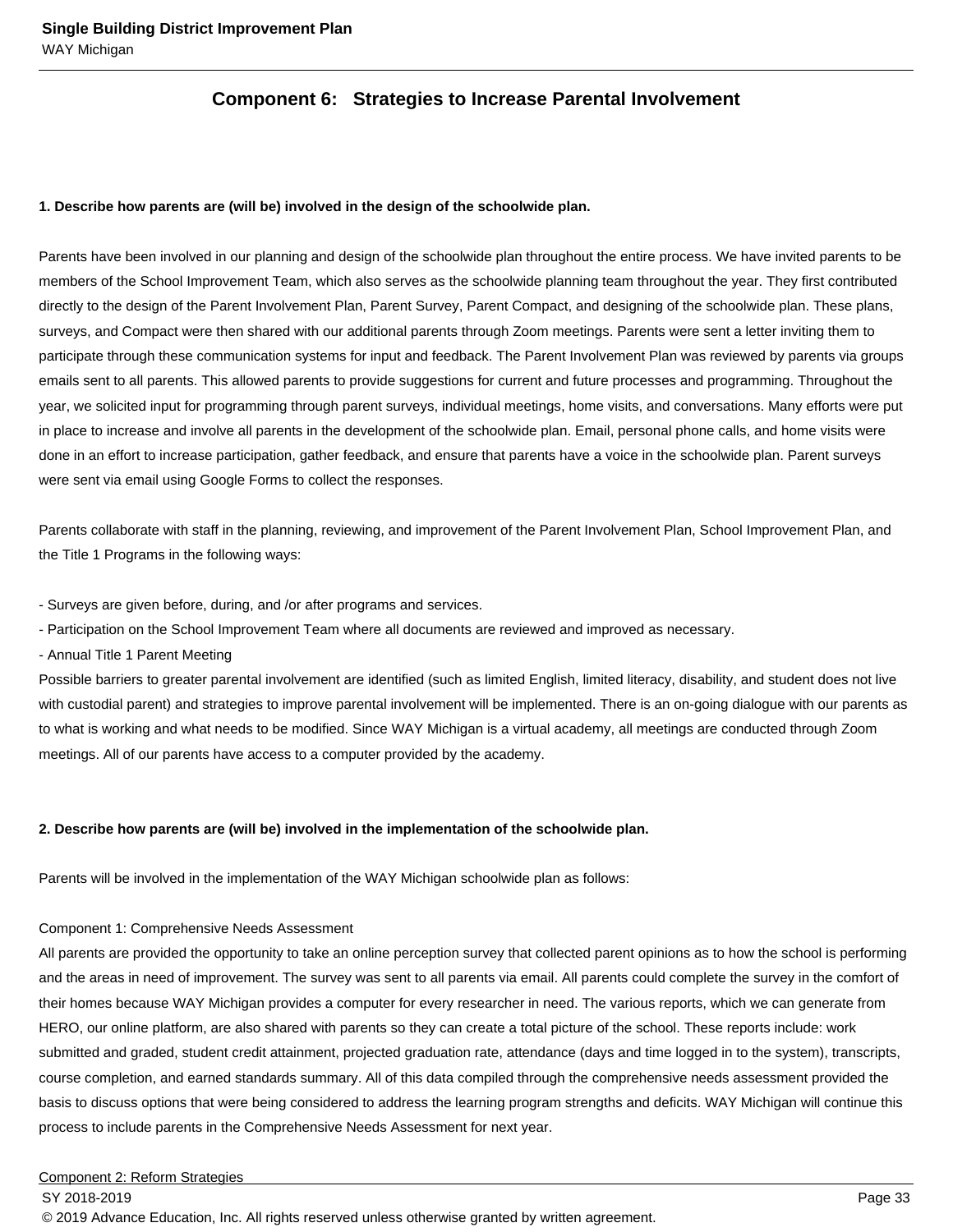WAY Michigan

All parents were invited to review and discuss state assessment scores during a parent meeting. Deficits were identified and discussed as well as a variety of researched and evidence based reform strategies. Parents had the opportunity to provide recommendations on the reform strategies they felt would best address the student learning deficits through our virtual program. Parents were also informed about how they could provide recommendations to the School Improvement Team. We will use this successful process for next year.

#### Component 3: Highly Qualified Staff

When an opening occurs, at least four people interview the potential candidate. The four stakeholders must include the director, two teachers and at least one parent, if available. All teachers that are interviewed have the credentials for a highly qualified teacher. The determination to hire a specific teacher must be a unanimous decision from all members of the interview team.

#### Component 4: Strategies to Attract Highly Qualified Teachers

Strategies to attract and retain highly qualified teachers were discussed with School Improvement Team and parents that wished to participate. All parents were given the opportunity to provide feedback and recommendation on the process. Parents made the following recommendations:

- Looking for ways to provide bonuses for high performing teachers
- Hiring teachers with 5 or more years of experience
- Provide a teacher mentoring program for new teachers in our school

- Advertise in different mediums and share the things that attract teachers to our virtual academy, for example, working from home, setting your own time to be online.

#### Component 5: High Quality and Ongoing Professional Development

The WAY Michigan professional development is driven by the reform strategies that the academy adopts. The School Improvement Team, which included available parents, played an active role in deciding the reform strategies that would be utilized to address the deficits. The professional development calendar was produced as a result of parent and staff collaboration based on data analysis, which included a review of assessments, discussion about deficits, intervention strategies, and reform strategies. Parent perception data was also a tool used to uncover areas of parent concerns and address them through professional development. Ultimately the Professional Development Calendar involves training that would be needed for teachers and staff to implement the strategies.

#### Component 6: Parental Involvement

The Parent/Student/Teacher Compact and Parent Involvement Policy were developed collaboratively with our parents. All parents were invited to a parent meeting where they had the opportunity to discuss and provide input on the Compact and the Parent Involvement Policy. Parent perception information from the online surveys was also used as a tool to facilitate parent involvement in the preparation of these documents. A draft of both documents was emailed to all of our parents and we asked for their comments and input in the documents. Available parents will participate in our annual revision in school year 2018-19.

#### Component 7: Preschool Transition Strategies

WAY Michigan is a middle through high school program. However, we do provide transition activities for our student going from middle to high school and students who graduates. Students going from middle school to high school have a meeting with our Student Academic Support Specialist and the student's parents to discuss how high school credits are attained, how many credits are needed for graduation, and what are mandatory classes as determined by the State of Michigan. The Student Academic Support Specialist also develops a Student Success Plan with the student and parents, which help them identify the classes they need and what their plan of study will be for high school. This meeting is held with the parents and students in our high school to determine what their career path will be and how we can assist with the transition to their next level of education or employment. The high school transition activities are as follows: Practice filling out job applications, practice filling out college applications and financial assistance documents, applying for jobs online. Walking students

#### SY 2018-2019 Page 34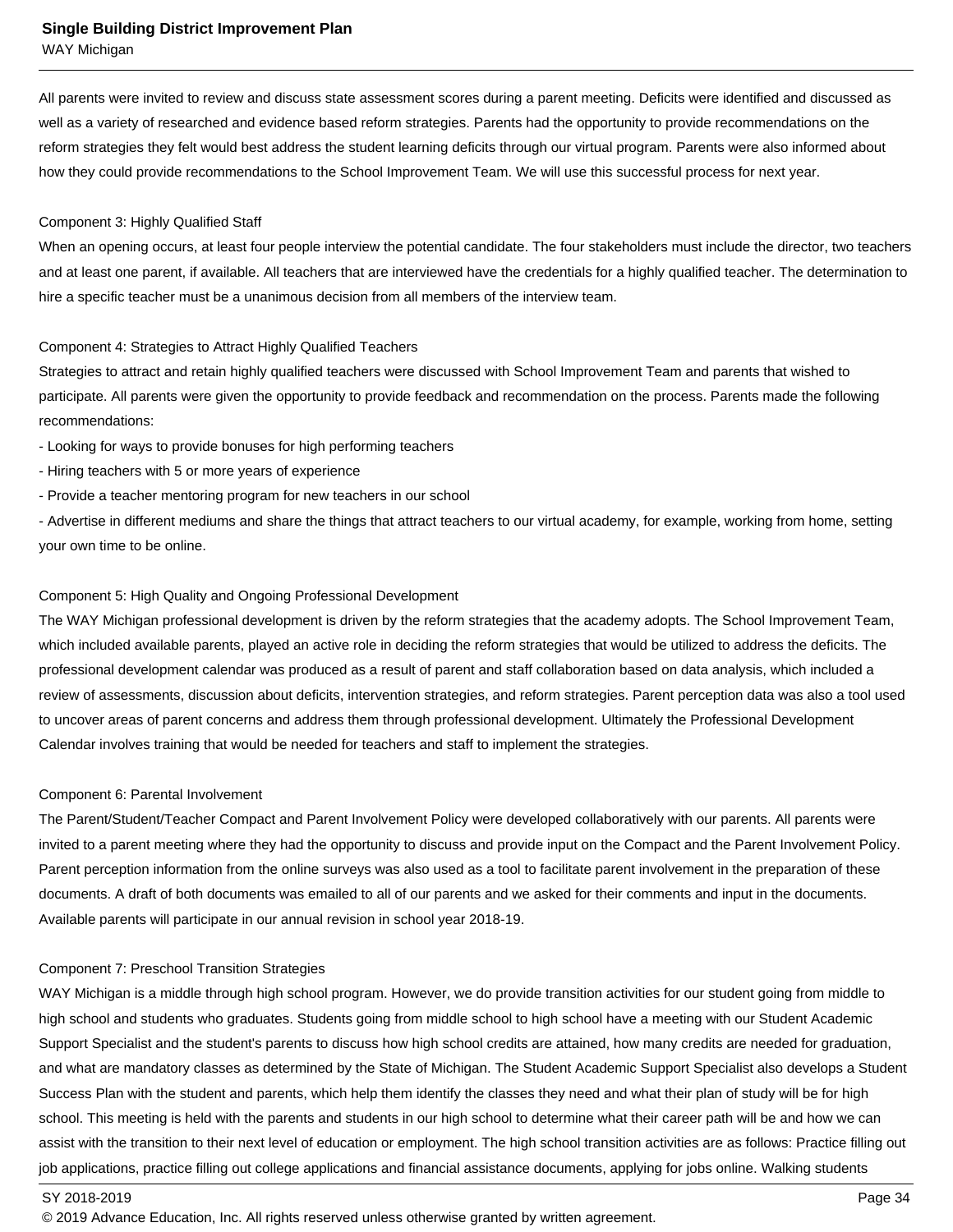WAY Michigan

through the process of identifying documents they need to apply for a job, for example, social security number. Directing them to jobs, which we are aware of in their community, that hire high school students. Discussion with a high school counselor to help them with their next steps following graduation. There is also a specific project in HERO, our online learning platform, to assist our students with school to work or school to college preparation.

#### Component 8: Teacher Participation in Making Assessment Decisions

Monthly meetings are held with the curriculum staff and online teachers. Teachers discuss academic pacing and student preparedness for assessments in these meetings. Reports generated from HERO, our online platform, assist with making decisions about how to prepare our students for assessment and which assessments should be used in our program. This information is presented at the School Improvement Team where staff and available parents share in the decisions about assessments and how they will be administered in an online program. Available parents were given the opportunity to provide recommendations and feedback on the process.

#### Component 9: Timely and Additional Assistance to Students Having Difficulty Mastering the Standards

School Improvement Team members were provided with an explanation of how students requiring timely and additional assistance due to difficulty mastering standards are identified, assisted, and tracked. Reports are generated through HERO to identify students who are struggling. The teachers assigned to those students work with the students to scaffold and differentiate their instruction. They also assign specific times when they can Skype with their students so they can do demonstration lessons. Also, a home visit is arranged to ensure that all resources that the student needs are provided including one-to-one instruction on how to pick projects, submit projects, take the project assessment, modify assignments, and how to utilize the HERO online learning platform to assist them with their work.

#### Component 10: Coordination and Integration of Federal, State, and Local Programs and Resources

The School Director, Title 1 Director, Finance Director, and a parent if available from the School Improvement Team meet monthly to ensure federal, state, and local program resources are coordinated to systematically address academic deficits. This group reports to the School Improvement Team at every meeting to guarantee that all services are appropriately coordinated based on the School Improvement Plan and the Title 1 Plan. Parent participants were provided with the opportunity to give their suggestions and input in to this process. The Schoolwide Plan and Programs will be shared with parents at the beginning of the fall for school year 2019-20 utilizing several mediums link to review the plan online and a parent meeting using Zoom to review the plan. Parents will be contacted via email, letters, text message, to inform them of the meetings and where they can view the plan. Information regarding the Schoolwide Plan and Programs will also be announced in the Parent Portal Announcement Page.

#### **3. Describe how parents are (will be) involved in the evaluation of the schoolwide plan.**

Available parents collaborate with staff in the planning, reviewing, and improvement of the Parent Involvement Plan, School Improvement Plan, and the Title 1 Programs in the following ways:

- Surveys are given before, during, and /or after programs and services.
- Participation on the School Improvement Team where all documents are reviewed and improved as necessary.
- Annual Title 1 Parent Meeting

Possible barriers to greater parental involvement are identified (such as limited English, limited literacy, disability, and student does not live with custodial parent) and strategies to improve parental involvement will be implemented. There is an ongoing dialogue with our parents as to what is working and what needs to be modified. Since WAY Michigan is a virtual academy, all meetings are conducted through Zoom. All of our parents have access to a computer, either personal or one provided by WAY Michigan.

<sup>© 2019</sup> Advance Education, Inc. All rights reserved unless otherwise granted by written agreement.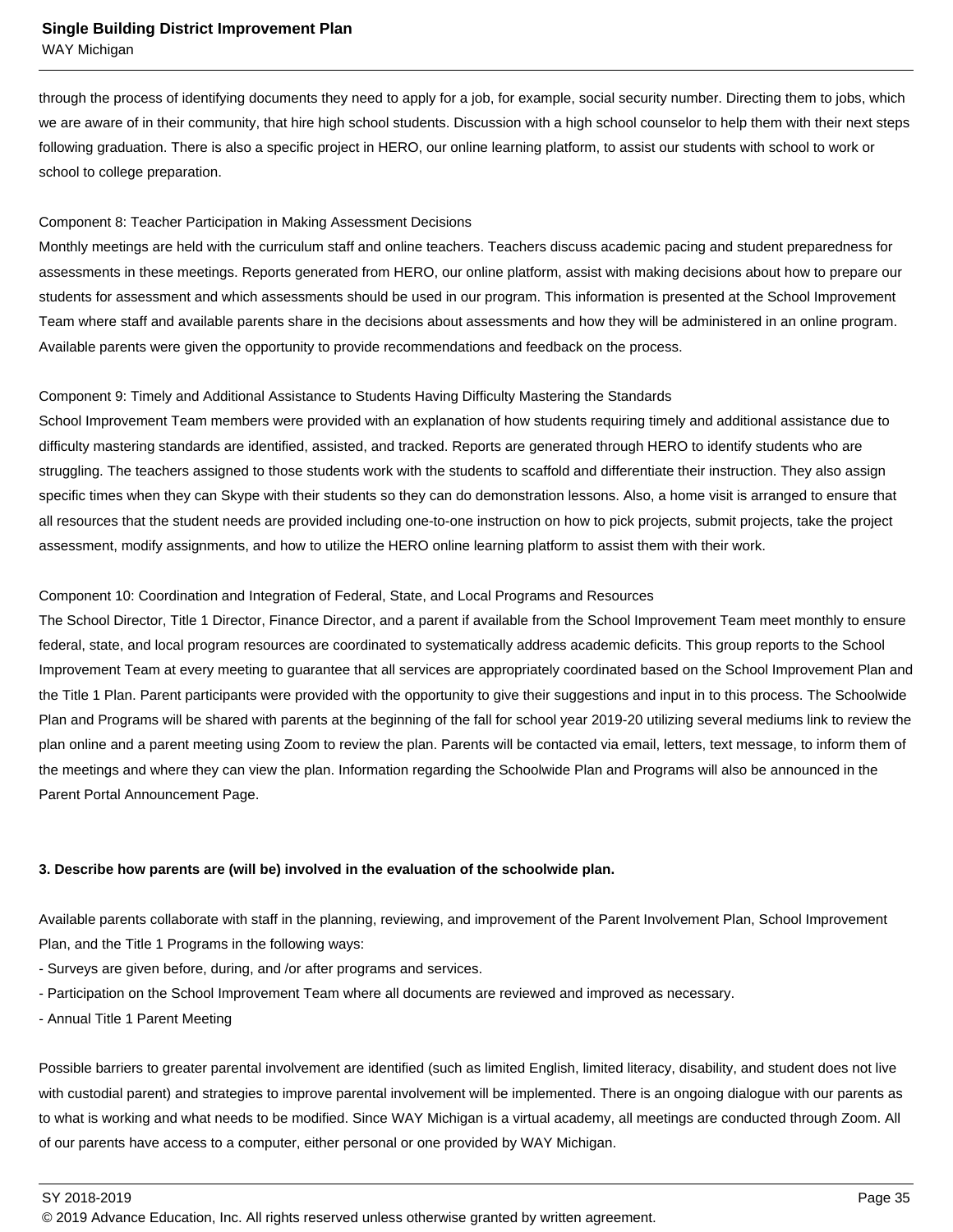| Label | Assurance                                                                                                                                                                      | <b>Response</b> | <b>Comment</b> | <b>Attachment</b>            |
|-------|--------------------------------------------------------------------------------------------------------------------------------------------------------------------------------|-----------------|----------------|------------------------------|
|       | 14. Does the school have a Title I Parent<br>Involvement policy that addresses how the<br>Ischool carries out the required activities of<br>ESEA Section 1118 (c) through (f)? | Yes             |                | IWAY MI Parent<br>l Handbook |

#### **5. Describe how the school is carrying out the activities outlined in ESEA Section 1118 (e) 1-5, 14 and (f).**

#### 1118 (e) Building Capacity for Involvement

1. Shall provide assistance to parents served by the school in understanding the State's academic content standards, the State and Local assessments, and how to monitor their child's progress.

School staff annually shares the State's content expectations with parents, the state's annual assessment (M-STEP, PSAT, and SAT) with parents, and how they can monitor their child's progress.

- The description of the curriculum and how it is tied to the state's content standards is described on our home page. It is discussed with the parents during the student's individualized orientation and induction.

- The state and local assessment are discussed with parents at enrollment and letters are sent to parents prior to state and local assessments. 

- Parents are sent texts to let them know that assessment data is being sent to them along with an explanation. They are also encouraged to call if they need further clarification.

- Once the assessment data is collected, the data is shared individually with each student and parent. The student academic support specialist and teachers share the responsibility of communicating the results to parents and students. 

- Copies of assessment results are sent to all of our parent.

- Parents are given the explanation of and encouraged to access the Parent Portal with their Parent Password to review their student's progress.

2. Shall provide materials and training to help parents work with their children at home to improve their children's achievement. Staff will provide parents with appropriate materials and offer training in our school to enable them to support their child's academic progress. These include:

- During home visits made by the Staff, materials can be provided to help parents work with their students.

- Various Parent Workshops are conducted online and through Zoom meetings to assist our parents with working with their students to improve achievement.

3. Shall educate staff on the value and utility of parents' contributions. Staff shall receive guidance in ways to reach out to parents, to communicate with parents, to coordinate and implement parent involvement programs, and to build relationships between the parents and the school. Ongoing professional development for staff on effective ways to increase parent involvement occurs monthly.

- Our online teachers and mentors meet monthly for professional development.

- Topics of our ongoing professional development include: Effective Communication with Parents and Students, Strategies for Building Positive Relationships with Parents and Students, How to Use Assessment Data to Communicate Successes and Challenges with Students, Sharing Local and Online Resources for Students and Parents.

4. Shall coordinate and integrate parent involvement programs and activities with other programs that encourage and support parents in

SY 2018-2019 Page 36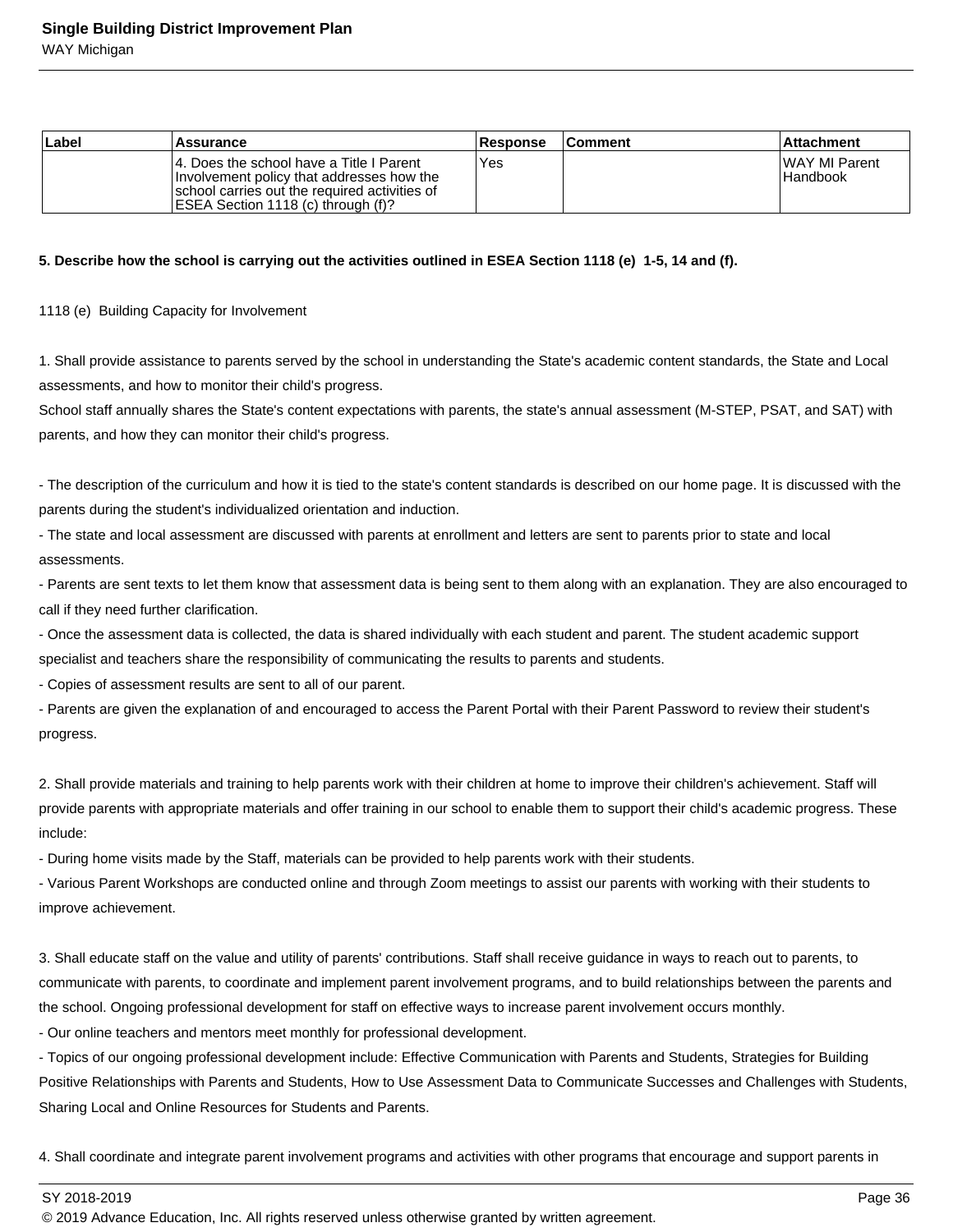WAY Michigan

more fully participating in the education of their children.

Coordination with other programs for parent involvement includes:

- Conferences with parents regarding the monthly progress report with strategies for supporting and encouraging their students.

- Parents are encouraged to participate in School Improvement Team Meetings via Zoom.

- Parents are provided with a list of resources in their county, which provide parent support activities, workshops, and student enrichment opportunities.

5. Shall ensure information is shared with parents in a language and format they can understand

Information is shared with parents in a language and format they can understand. Examples include:

- All of our documents are available in English and Spanish. We have a Spanish-speaking staff member that facilitates communication with our Spanish-speaking parents.

- We have the capacity to produce any document translated in the home language of the parent.

- Parent orientation/induction can be accommodated in Spanish. If we need another interpreter, we have staff available to support this communication.

- Parent friendly language is used in all school correspondence
- All information sent to parents is reviewed to make sure that it is easy for them to understand.
- Interpreters provided by request for all conferences and IEPs.

- Accommodations are made on an as needed basis. Notes are kept on the student's data page to indicate if they need a foreign language interpreter or deaf interpreter for the student or parent.

14. Shall provide other reasonable support for parental involvement activities as parents may request. Parents are provided with other reasonable support such as:

- Since we are a virtual academy and our parents live throughout Michigan, we have a list of parent resources by county to assist our parents. These include local parenting classes, workshops, and enrichment classes.

- We build strong relationships with our parents and provide them with ongoing communication and support. When we find a need they have, we identify resources in their community that can support them along with us.

- Parents participate in the School Improvement Process.
- Parents participate through the Title 1 surveys conducted throughout the year.
- Emails are sent to parents encouraging their input in curriculum and parent involvement activities.

- Parent input and collaboration on parent compact, school forms, and parent surveys

1118 (f) Accessibility for disabled parents, LEP parents, parents of migratory children: Describe how you handle (or will handle) each of these parent groups.

Shall provide full opportunities for participation of parents with limited English proficiency, parents with disabilities, and parents of migratory children. Staff provide opportunities for full parent participation:

- We have Spanish-speaking staff members who can communication with our ELL parents and students. We have a contract with an agency that provides interpreters for parents who do not speak English or Spanish. We also have a deaf interpreter available if requested.

- Accommodations will be made for all parents, as needed, including parents with limited English proficiency, parents with disabilities, and parents of migratory children.

- We have a full-time Director of Special Education who works with our special education students and parents.

- We are aware of the migratory students in our enrollment and reach out to those parents through home visits and telephone conversations to ensure that they are fully aware of their student's progress and opportunities for their participation.

SY 2018-2019 Page 37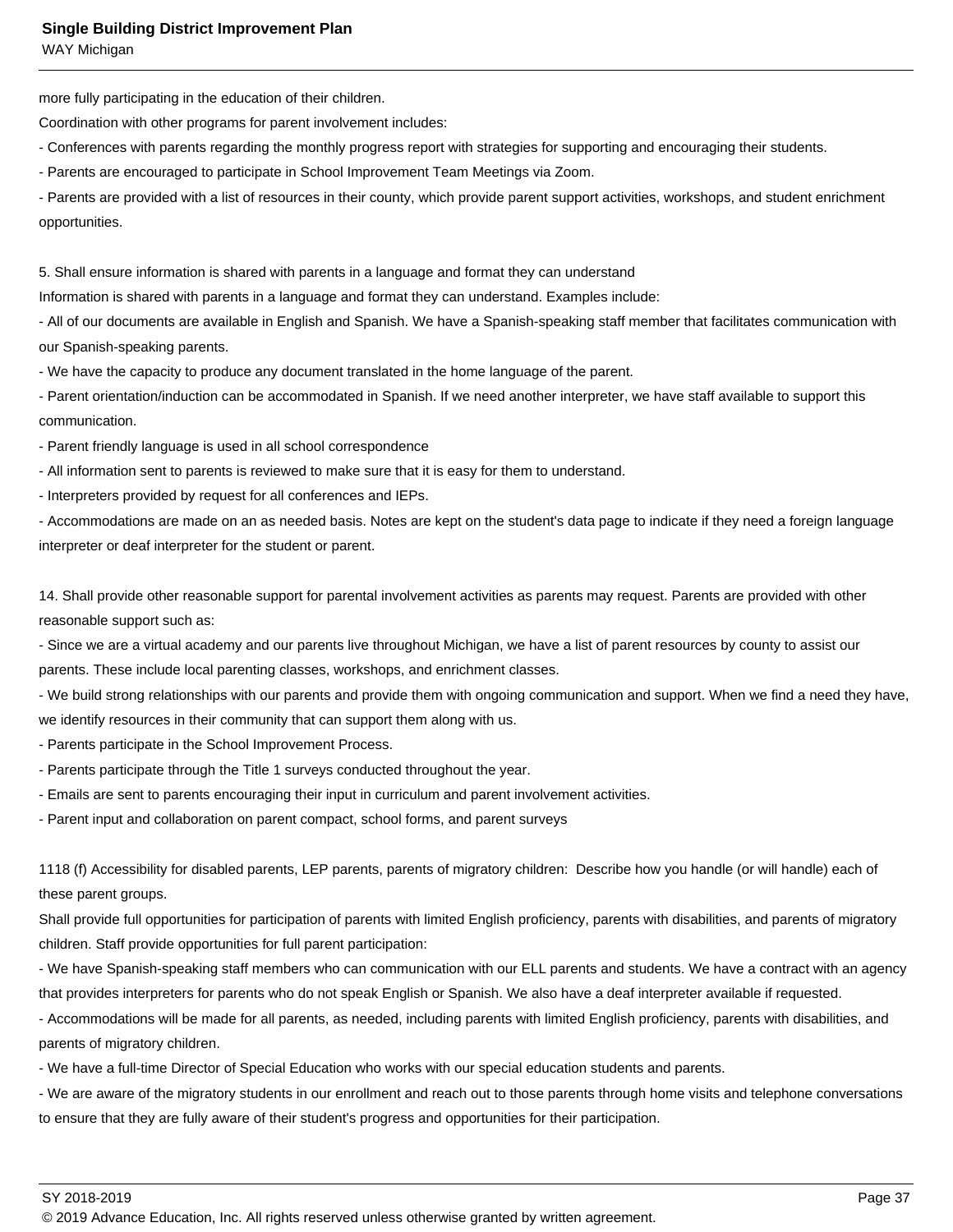#### **6. Describe how the parent involvement component of the schoolwide plan is (will be) evaluated.**

Parents have the opportunity to participate in the school improvement process and they are present when we conduct our annual evaluation. All parents are surveyed to determine effectiveness of parental involvement activities. Based on the recommendations of the surveys, the parent involvement component of the schoolwide plan is evaluated and adjustments are made to our parent involvement activities. Parents are also encouraged to provide feedback to teachers and the director during our parent teacher conferences. WAY Michigan provides parents of participating students opportunities for regular meetings to formulate suggestions and to participate as appropriate, in decisions relating to the education of their children. Follow up surveys and in home visits also offer parents the opportunity to be involved in the evaluation of the schoolwide plan.

#### **7. Describe how the results of the evaluation are (will be) used to improve the schoolwide program.**

WAY Michigan will use the results of our parental evaluations to assist in modifying our school-wide program. Based on parent feedback, the parent involvement component will be reviewed and revised to meet the needs of our parents. This could impact the whole plan because we may discover a common skill or need in which both parents and students need additional support.

#### **8. Describe how the school-parent compact is developed.**

The Student and Parent/Guardian Compact was collaboratively developed with staff, parents, and students. A team of teachers, parents, and the directors developed a sample compact, which was shared with the parents via email. The comments from the parents were then used to develop a final document. It was reviewed by all stakeholders. A copy of the compact is included in the new student enrollment packet. It is reviewed with the team leader during the student's orientation and the parent's orientation to our virtual academy. We emphasize parent participation, collaboration, and partnership during this orientation process and respond to specific needs that parents express during this time. By working together with shared responsibility, our students will improve their academic achievement. New parents and students discuss this compact when they enroll and sign the compact. After the compact is signed by all stakeholders, a copy of the compact is sent to the parents and students. A copy of the compact is also given to the student's teachers and mentors. The compact is reviewed verbally during parent/teacher conferences, home visits, during school improvement sessions, in professional development sessions with staff, and in parent surveys. The Compact will be revised on an annual basis. Parents and staff will work collaboratively through this process.

#### **9. Describe how the School-Parent Compact is used at elementary-level parent teacher conferences.**

N/A

## **10. How is the School-Parent Compact shared with middle school or high school parents (depending on the grade span of the school)?**

The Parent/School Compact will be shared annually at the Parent/Teacher meeting each fall. This is an opportunity for the parents and the teacher to share ways in which they can jointly support the child's learning at home and school. This conference is conducted via Zoom in the month of September for every available parent. Home visits are also conducted with parents throughout the state to ensure that all parents

<sup>© 2019</sup> Advance Education, Inc. All rights reserved unless otherwise granted by written agreement.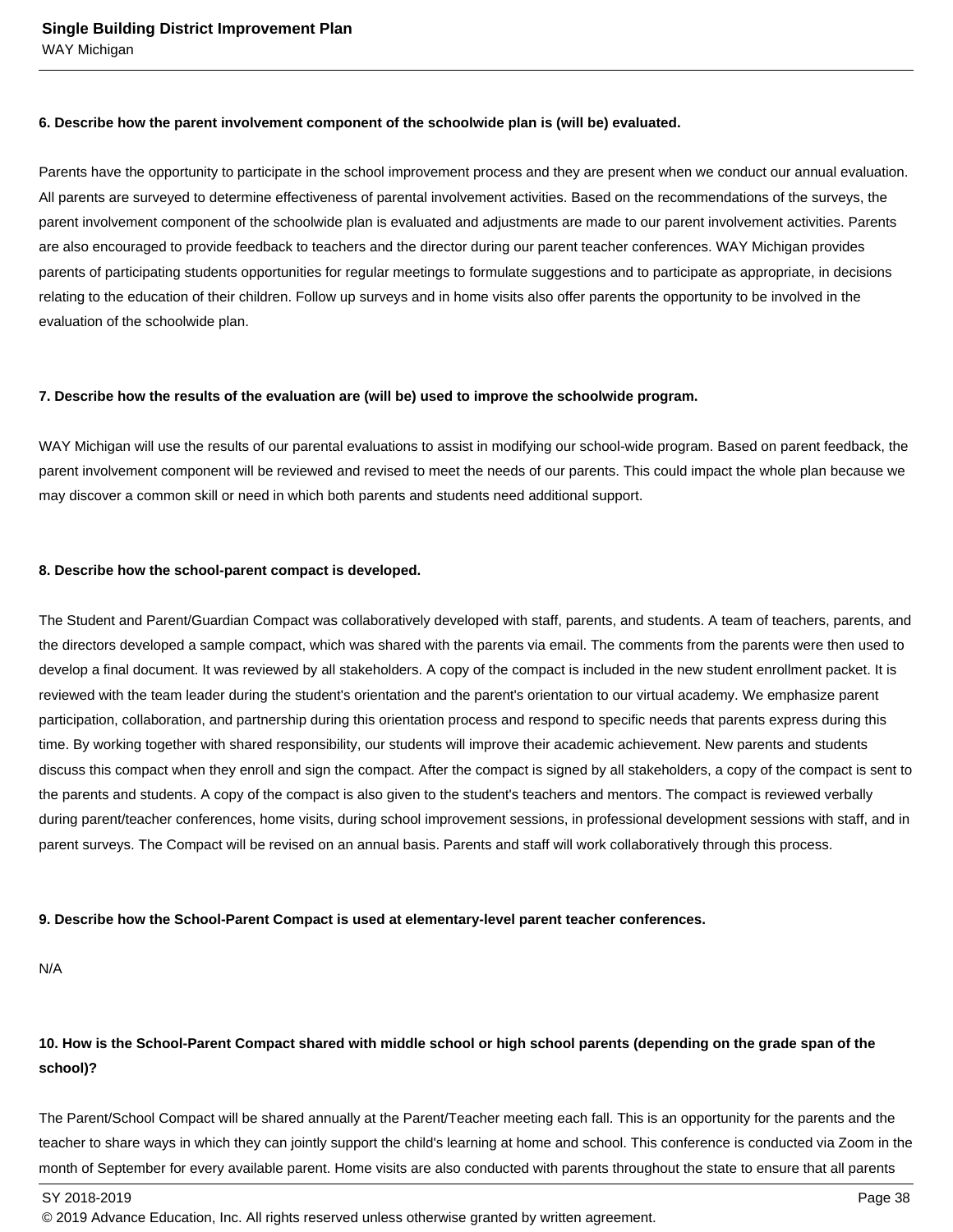WAY Michigan

are contacted and have the opportunity to discuss the School-Parent Compact. A copy of the Compact is also on our website.

| Label | <b>Assurance</b>                                   | <b>Response</b> | <b>Comment</b> | <b>Attachment</b>                   |
|-------|----------------------------------------------------|-----------------|----------------|-------------------------------------|
|       | The School's School-Parent Compact is<br>attached. | Yes.            |                | 'Parent Student<br>'Teacher Compact |

#### **11. Describe how the school provides individual student academic assessment results in a language the parents can understand.**

WAY Michigan provides our parents with assessment information that can be easily understood by our parents. We try not to use educational jargon or assessment information that is not meaningful to them. We provide the information at a user friendly written level and include easy to read charts. We have identified the parents who speak Spanish and we send all information to them in Spanish. We also have staff members that speak Spanish and they communicate with these parents as needed. Our monthly progress reports include a number that parents can call if they want more information or a greater explanation of assessment results and student performance.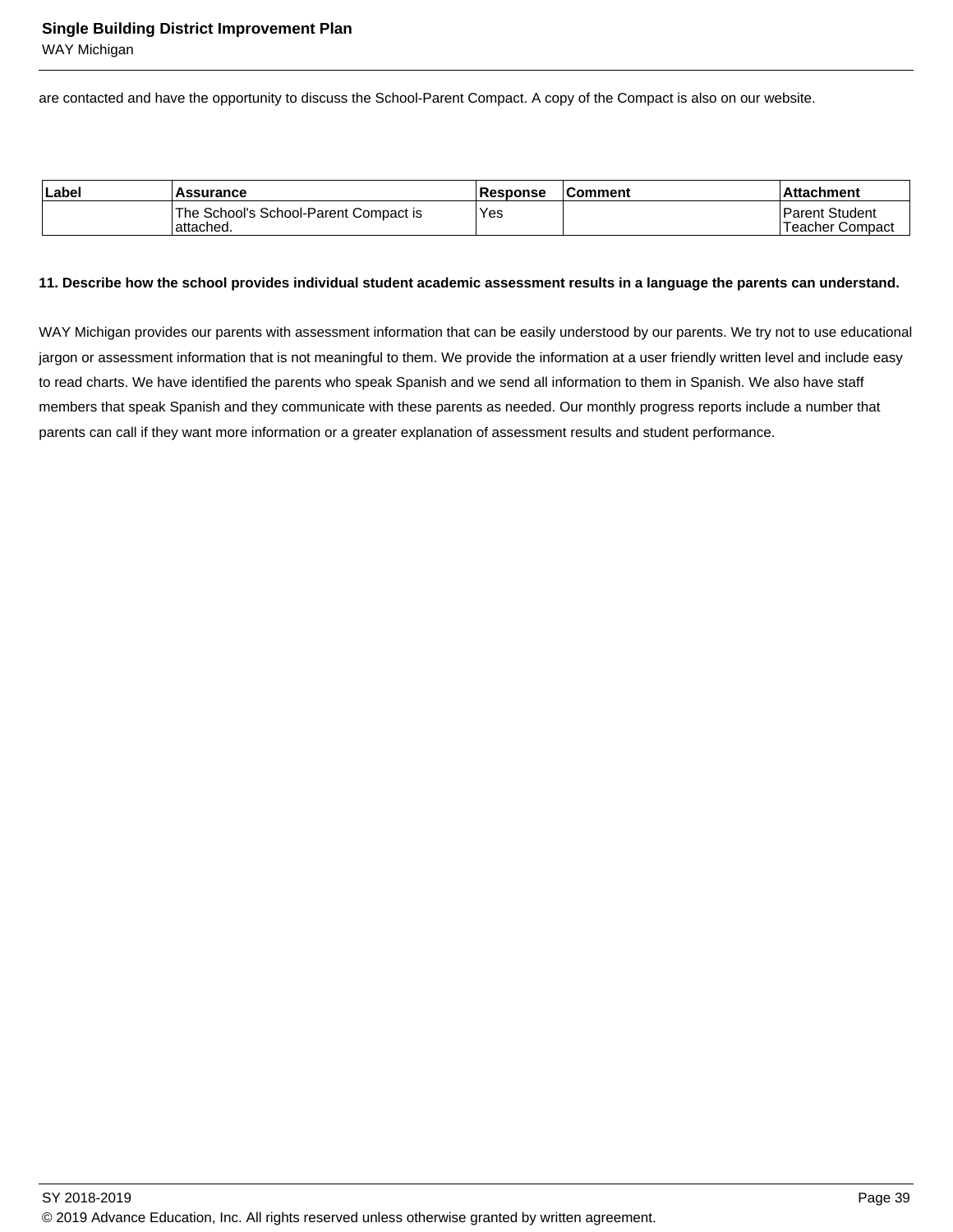## **Component 7: Preschool Transition Strategies**

**1. In what ways does the school connect with preschool age children more than a once a year visitation to the kindergarten classroom?** 

N/A

**2. What types of training does the school provide preschool parents and/or preschool teachers on the skills preschool age children will need when they enter kindergarten?** 

N/A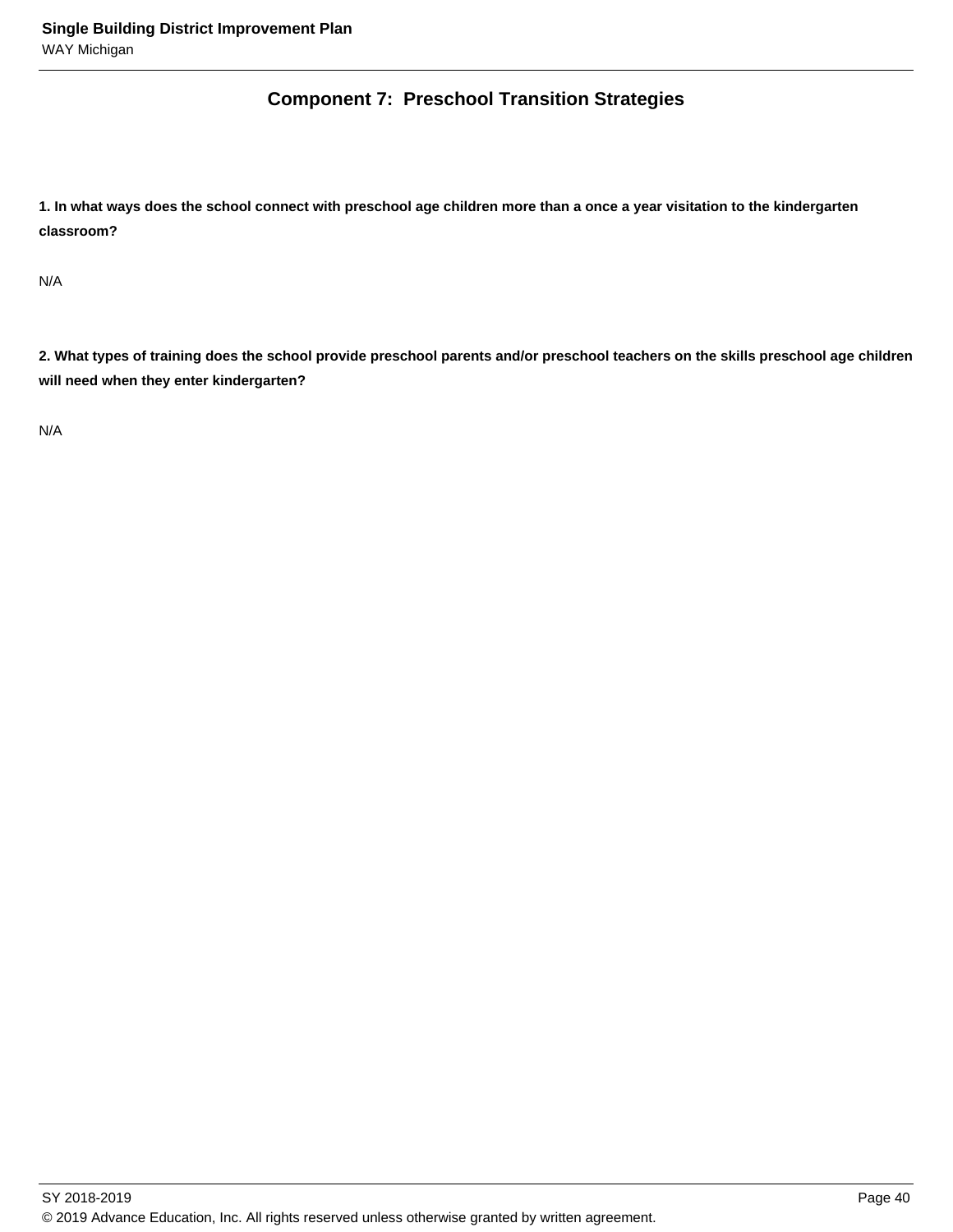## **Component 8: Teacher Participation in Making Assessment Decisions**

#### **1. How do teachers provide their input into the decisions regarding the use of school-based academic assessments?**

WAY Michigan assesses students in a variety of ways. WAY Michigan's curriculum is project based. At the end of each project, the student completes an assessment. How the student scores on an assessment is recorded in our learning platform (HERO). After gathering all the data and analyzing the data, teachers work in teams with the curriculum staff to make adjustments to the lessons and content of the projects. Based on assessment results, teachers also design ways to differentiate instruction to meet the student's individual learning style. Teachers scaffold the learning or "chunk" the learning to accommodate students struggling in a specific subject area or students with special needs. During monthly professional development, teachers identify interventions that can be used with students to help them complete their coursework. All of our projects are aligned to the state standards, therefore, if the data indicates that students are not mastering a specific standard, we go back and do an analysis of the instruction to meet the needs of the students. WAY Michigan also uses the Achievement Series to allow students to test out of a specific class if they pass the assessment. Parents can contact any staff person through email or telephone conversations if they have any questions.

## **2. How are teachers involved in student achievement data analysis for the purpose of improving the academic achievement of all students?**

During the monthly professional development meetings and teacher forums, assessment data is shared with all of our teachers. At the end of every project, students complete an assessment. This data is collected from the learning platform (HERO). This data along with the data from the SAT, PSAT, and M-Step is used to construct a picture of our school based on these assessment instruments. This data picture provides teachers with a clear analysis of our strengths and challenges. Teachers work together to realign their instruction, scaffold their instruction, and differentiate their instruction based on the student achievement data analysis. Teachers also discuss what is working as well as the challenges students are having in a specific subject area. Since our instruction and curriculum is aligned with the state standards, this increases out students' assessment performance.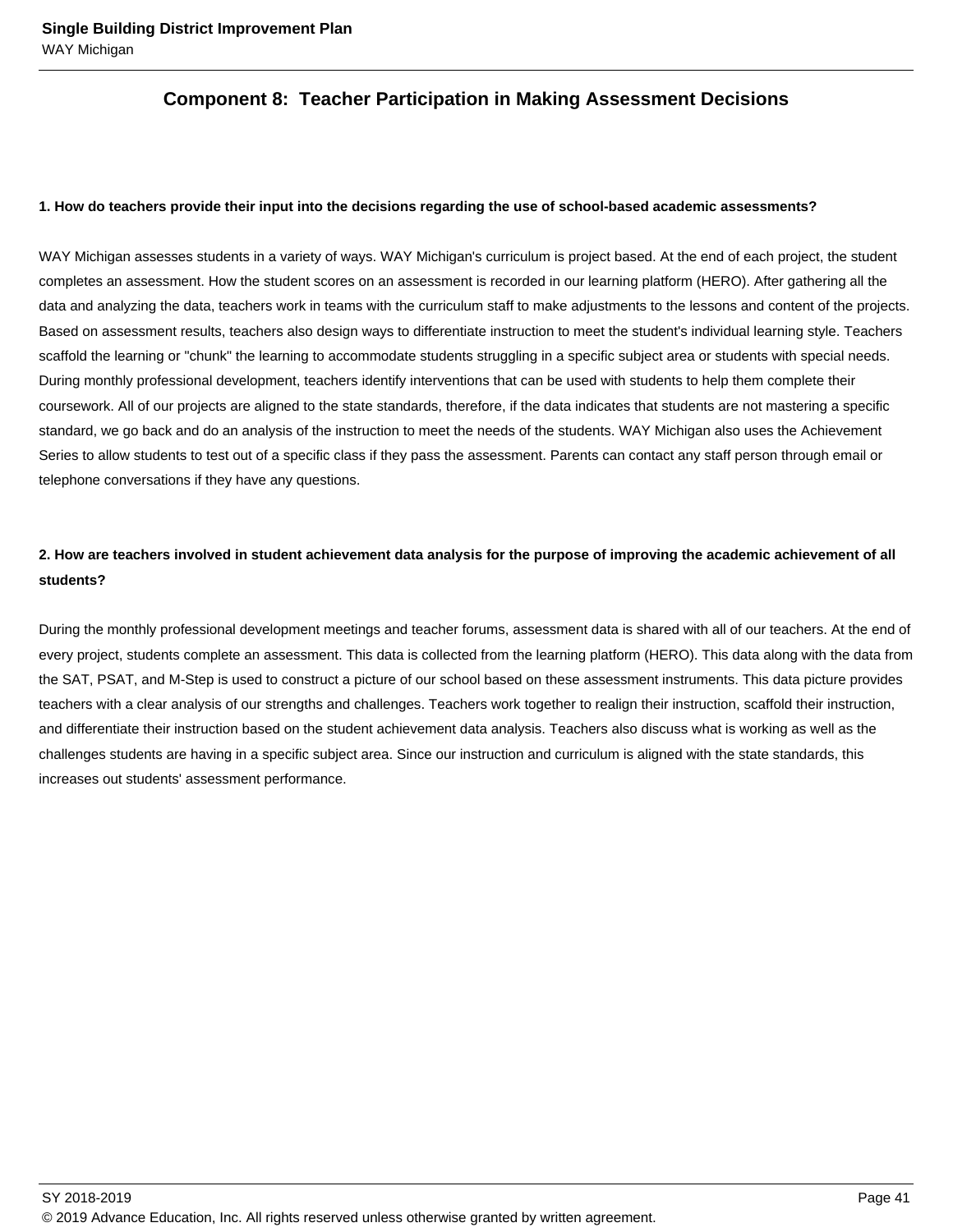## **Component 9: Timely and Additional Assistance to Students Having Difficulty Mastering the Standards**

## **1. Describe the process to identify students who experience difficulty mastering the State's academic achievement assessment standards at an advanced or proficient level.**

A comprehensive review of student assessment data including the M-Step, NWEA MAP Growth Assessment, PSAT 8/9, PSAT 10, SAT, and project performance on individualized standards mastery is used to identify students who are failing or most at risk of failing to meet the state core curriculum standards. Students identified were not proficient on the state standardized tests and were below grade level on the NWEA MAP (Levels low and low-average). Students complete the NWEA MAP assessment for Reading, Math and Language upon entry into the program and at the end of the school year. Students complete ongoing NWEA MAP assessments to identify current ability levels. Based on their scores, these students receive additional support from our Student Academic Support Specialist. The Student Academic Support Specialist monthly evaluates each student's project completion and standards mastery data to determine if they need continued additional interventions or can continue to make growth without additional interventions. This ensures that students are receiving the specific interventions that they need and allows students to exit services once they achieve their objectives. Online mentors have been trained to use the Data Driven Dialogue protocol to identify students who need timely, additional intervention support. Data Driven Dialogue is a process to help structure and facilitate collaborative inquiry with and about data. This protocol uses a three-phase model that supports groups in discovering assumptions, promotes data-focused investigations and develops shared understanding of both problems and possible solution. In addition, experts differentiate lessons by providing small group instruction, extended time for assignments, and giving students choice in the project to demonstrate mastery of specific standards. These modifications and adjustments can be made in all content areas: reading, math, writing, science and social studies.

Students are identified based on their weekly and monthly progress towards required goals. If student progress goals are missed for a period greater than 2 weeks, students are referred to the Student Academic Support Specialist for additional support. The Student Academic Support Specialist works across grade spans and subject areas to support students who have academic, social, and behavioral needs.

English Language Arts Reading Grade Span: 6th-12th grade Identification/Criteria for Selection: SAT: Not Proficient PSAT 10: Not Proficient PSAT 8/9: Not Proficient M-STEP: Not Proficient NWEA: Bottom 20% <.5 credit attainment per month

Writing Grade Span: 6th-12th grade Identification/Criteria for Selection: SAT: Not Proficient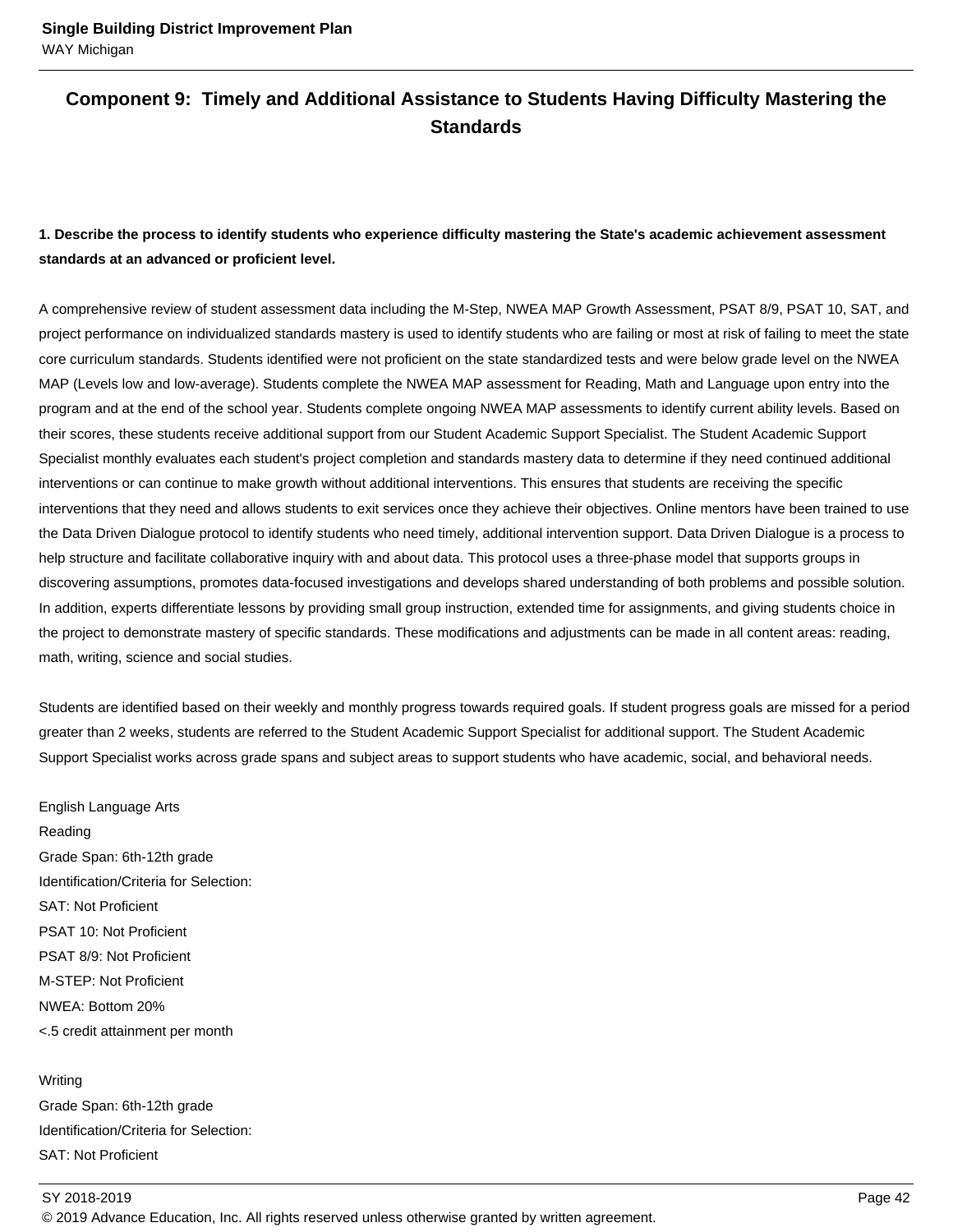WAY Michigan

PSAT 10: Not Proficient PSAT 8/9: Not Proficient M-STEP: Not Proficient <.5 credit attainment per month

Math:

Grade Span: 6th-12th grade Identification/Criteria for Selection: SAT: Not Proficient PSAT 10: Not Proficient PSAT 8/9: Not Proficient M-STEP: Not Proficient NWEA: Bottom 20% <.5 credit attainment per month

**Science** 

Grade Span: 6th-12th grade Identification/Criteria for Selection: SAT: Not Proficient PSAT 10: Not Proficient PSAT 8/9: Not Proficient M-STEP: Not Proficient NWEA: Bottom 20% <.5 credit attainment per Month

Social Studies Grade Span: 6th-12th grade Identification/Criteria for Selection: SAT: Not Proficient PSAT 10: Not Proficient PSAT 8/9: Not Proficient M-STEP: Not Proficient <.5 credit attainment per Month

## **2. How is timely, effective, additional assistance provided to students who are experiencing difficulty mastering the State's academic achievement assessment standards at an advanced or proficient level?**

Students who are experiencing difficulty mastering the State's academic achievement assessment standards in reading and writing work directly with the Student Academic Support Specialist to identify skills that need improvement and focus on developing mastering those skills.

#### READING GRADES 6th-12th

Intervention provided by: Student Academic Support Specialist, Online Experts and Mentors

SY 2018-2019 Page 43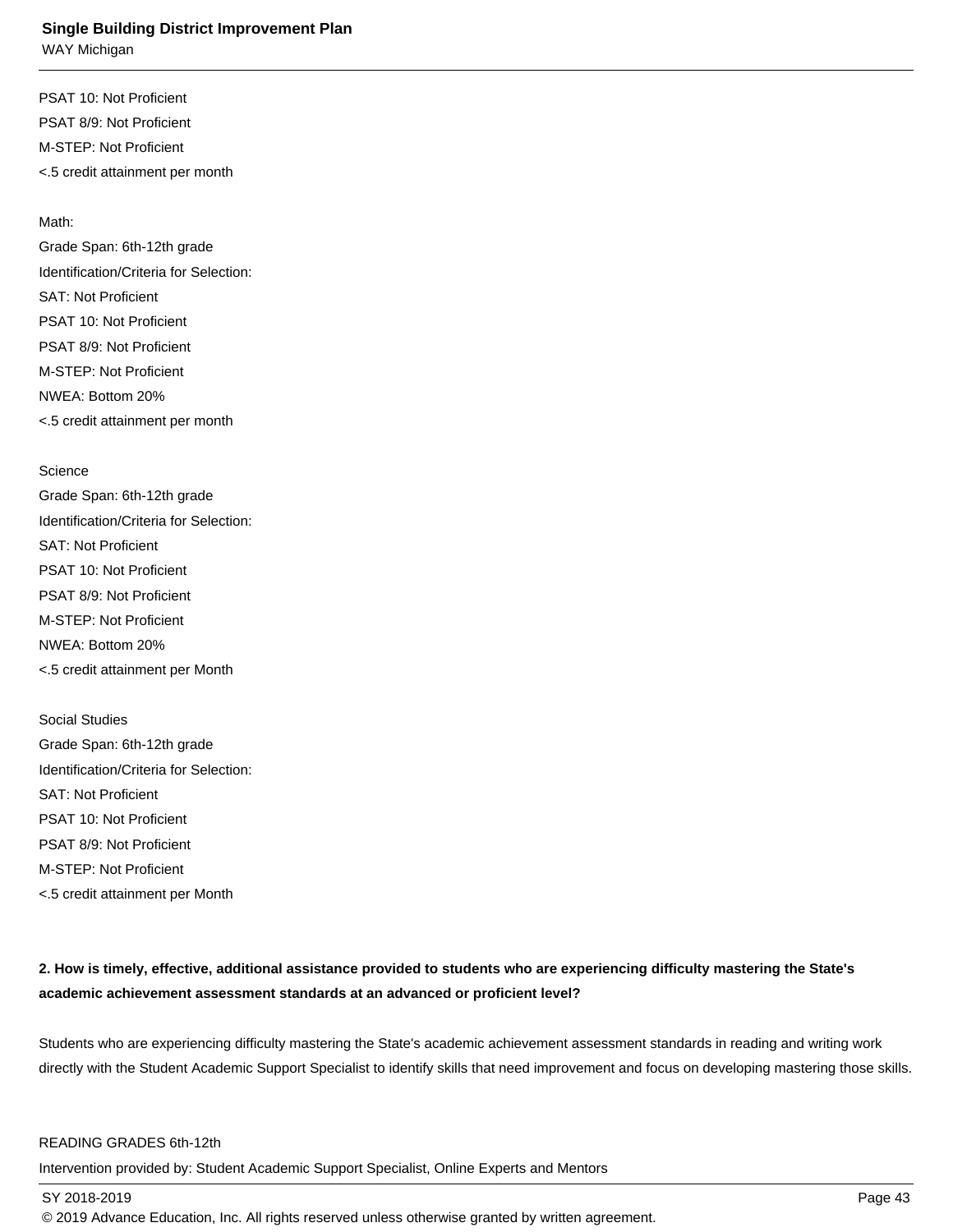WAY Michigan

provide additional online support of at least three to five times per week. Individualized and small group supports and service with the student academic support specialist are available for students who have difficulties attaining state achievement standards at a proficient or advanced level in reading. Thinking maps, scaffolding, and reading apprenticeship strategies are used by our student academic support specialist as an additional support in improving student achievement. The Student Academic Support Specialist identifies the greatest area of need for the identified student (decoding, fluency, vocabulary, comprehension) and develops a plan of action to implement supports to improve the student's skills. The Student Academic Support Specialist and our online experts (teachers) work one-on-one with students to improve reading and writing abilities. Supports for these students include allowing students to access videos in addition to just reading text, posting the main lesson in PowerPoint format rather than narrative form, and posting a video from YouTube.

#### WRITING GRADES 6TH-12th

#### Intervention provided by: Student Academic Support Specialist, Online Experts and Mentors

provide additional online support of at least three to five times per week. Individualized and small group supports via Zoom are available for students who have difficulty with writing as identified by having difficulties achieving state achievement standards at a proficient or advanced level in writing. Process Writing and 6+ 1 Writing Trait strategies are used as an additional support in improving student achievement in writing for our struggling students.

#### MATH GRADES 6th-12th :

## Intervention provided by: Student Academic Support Specialist, Online Experts and Mentors

provide additional online support of at least three to five times per week. Individualized and small group supports via Zoom and scaffolding using ALEKS Math are available for students who have difficulties attaining state achievement standards at a proficient or advanced level in Math. Thinking maps and reading apprenticeship strategies are used by our math instructors an additional support in improving student achievement. ALEKS Math: a supplemental program that meets the students where they are and scaffolds math skills toward grade level proficiency is also used to differentiate instruction.

## SCIENCE GRADES 6th-12th :

## Intervention provided by: Student Academic Support Specialist, Online Experts and Mentors

provide additional online support of at least three to five times per week. Individualized and small group supports via Zoom, as well as, Science lessons conducted by our online experts are available for students who have difficulties attaining state achievement standards at a proficient or advanced level in Science. Tiered assignments support our students' various learning styles. Finding Science in the real world allows students to experience Science subject matter in their homes and communities.

#### SOCIAL STUDIES GRADES 6th-12th :

## Intervention provided by: Student Academic Support Specialist, Online Experts and Mentors

provide additional online support of at least three to five times per week. Individualized and small group supports and service with student academic support specialist are available for students who have difficulties attaining state achievement standards at a proficient or advanced level in Social Studies. Thinking maps and reading apprenticeship strategies are used by our online experts and our student academic support specialist as an additional support in improving student achievement.

## Further strategies used by our online experts include:

Reading Apprenticeship: Teachers using the Reading Apprenticeship framework regularly model disciplinary-specific literacy skills, help students build high-level comprehension strategies, engage students in building knowledge by making connections to background knowledge they already have, and provide ample guided, collaborative, and individual practice as an integral part of teaching their subject area curriculum in the project-based learning environment. This is a cross-curricular strategy that supports English, Math, Science and Social **Studies**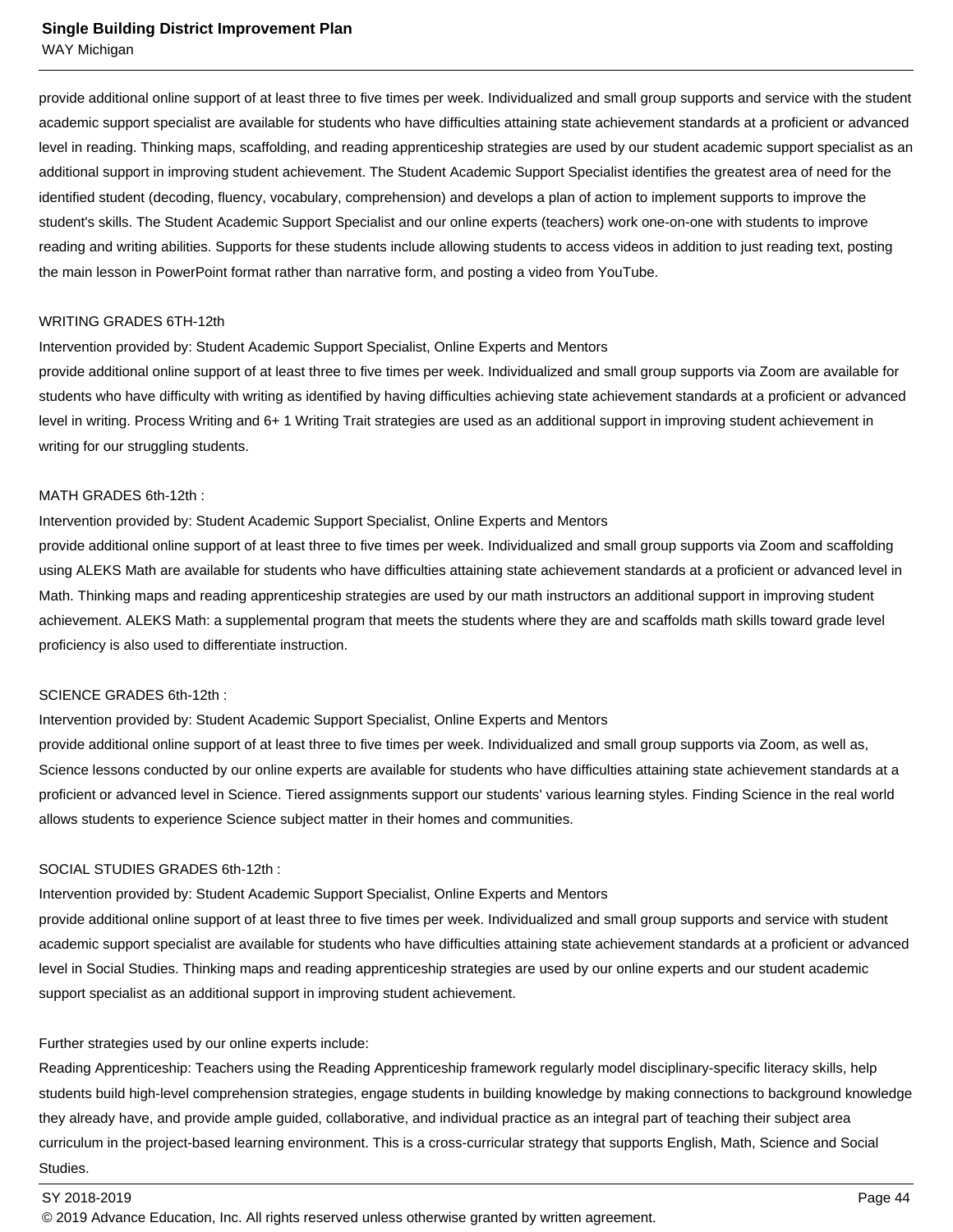Project-based Learning: Students have the opportunity to resubmit any project upon completion to show their further mastery of the content standards. Students have the capability to show their mastery of standards through projects of their choice such as essays, PowerPoint presentations, or hands-on assignments. This is a cross-curricular strategy that supports English, Math, Science, and Social Studies.

Data Driven Dialogue includes the following types of information: student attendance, credit attainment, project submission, and test scores. These conversations are held amongst staff members, the student academic support specialist and students to differentiate individualized learning plans. This is a cross-curricular strategy that supports English, Math, Science, and Social Studies. Graphic organizers provide a user-friendly format to assist our students in guiding and organizing his/her thinking, enabling the writer to translate those thoughts into an organized written format. Graphic organizers visually represent the thinking needed to compose a written task, as well as to organize and remember information. This is a cross-curricular strategy that supports English, Math, Science and Social Studies. Technology access at school and home: While at school students have access to desktop computers, laptops, the Hero learning system (WAY Program's online curriculum and student data) and other forms of assistive technology, internet connectivity (if needed) at home to access the program's online curriculum as well as access to certified teachers from all content areas 24 hours per day. This is a cross-curricular strategy that supports English, Math, Science and Social Studies. In addition to working individually with students, the Student Academic Support Specialist also works with the online expert teaching staff to provide tools and supports that will assist students in their subjects. For example, common graphic organizers are shared among the online experts to scaffold through the material. Student progress is monitored weekly by a mentor and weekly by the student academic support specialist. Each student has a dashboard in HERO that clearly outlines their project completion and credit attainment for the last seven days. If a student is not meeting weekly goals, the student's mentor and student collaborate to create a comprehensive learning plan that identifies areas for improvement across all content areas. Students who continue to experience difficulty are referred to the Student Academic Support Specialist for further evaluation and support.

#### **3. How are students' individual needs being addressed through differentiated instruction in the classroom?**

Each student has multiple levels of personalized support in the WAY model. Students enter the program during a detailed induction in which the student explores his/her equipment and learns to navigate the online learning environment. After the induction, WAY staff members follow up to ensure that the student can access the learning environment from home, answer any questions from the student or guardian(s), and review the researcher and guardian agreements. Once they are enrolled in the program, students have access to our online learning environment 24 hours a day, 365 days per year with a community of highly qualified staff to assist them. Staff are available online 24 hours a day to ensure that a student can communicate with a live person whenever they need assistance. Additionally, researchers may receive one on one instructional support as needed in the learning lab. Students receive the services of our Student Academic Support Specialist that acts as a direct support to the researcher. The team leader conducts home visits; maintains a good relationship with the student and their family members; assists with the identification of local resources that are available to support the student's learning such as internships, community projects, and social services; and oversees all aspects of the student's education. Students are also followed closely within the reporting system to ensure that social or academic interventions are timely. Detailed reports from mentors and team leaders are submitted weekly for review by the program director.

Our online experts, teachers, differentiate instruction in a variety of ways. Daily, students are provided the opportunity to complete projects to demonstrate their mastery of the Common Core State Standards. For example, in Math, students might create blueprints of their future house; in Social Studies the online expert may scaffold the project so the student can work on smaller parts of the assignment and achieve success at each level working toward the final project. Social Studies projects might include such things as writing letters to local politicians based on student concerns in their community.

SY 2018-2019 Page 45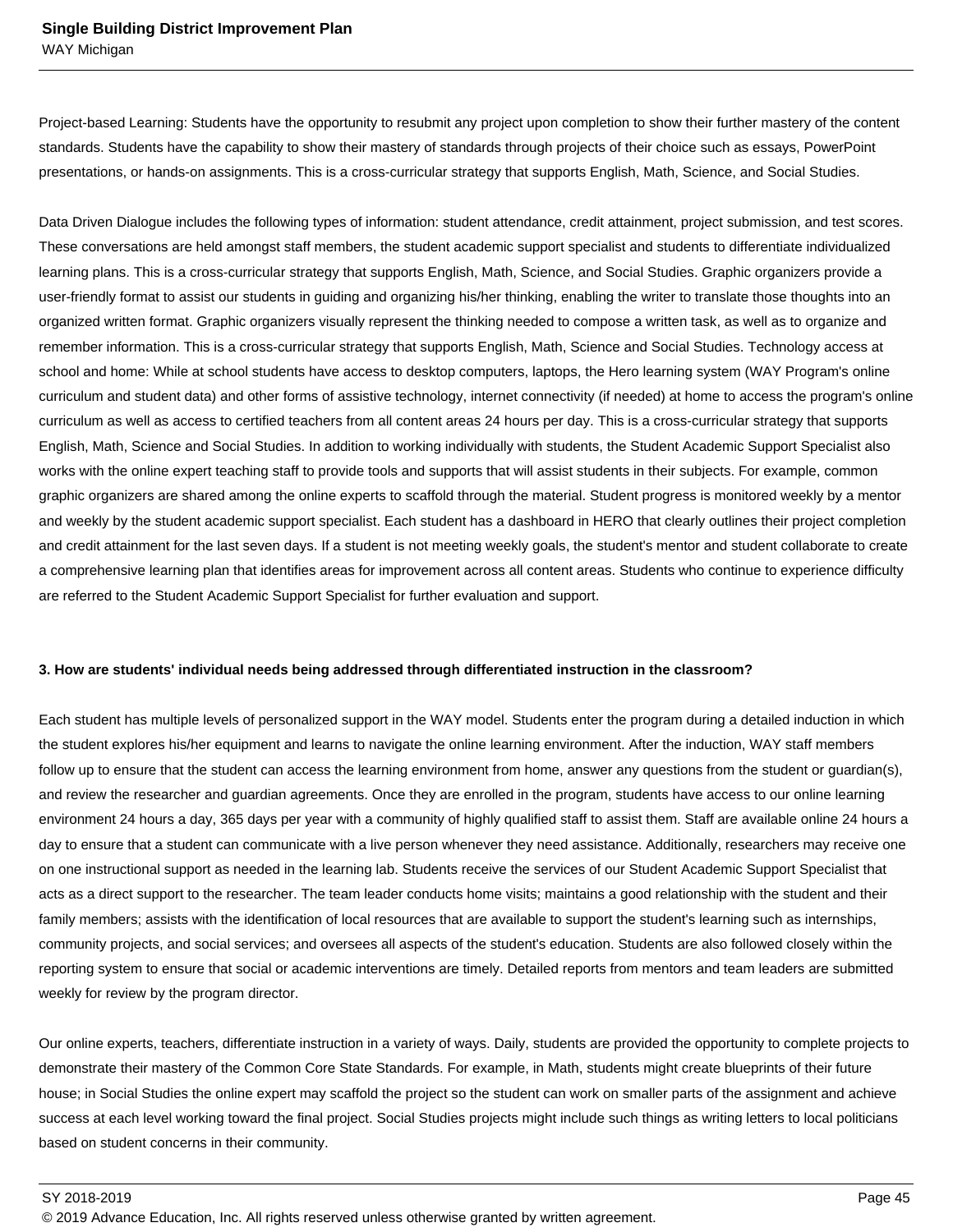WAY Michigan

In Science, students may also complete projects based on their unique skills and interests. Students needing greater levels of assistance will receive more direct instruction. In Reading students may receive varying levels of text based upon their level of understanding and comprehension. These students can also use the feature in HERO which reads the passage out loud to them. In Writing various learning styles are addressed by including different styles of projects including written, verbal, and visual aspects into the same assignment. Our online experts, teachers, tailor lessons to address the individual needs of every student. Teachers address various learning levels by:

- extended time for assignments
- additional days to complete a project (if needed)
- giving the choice to create real world connections to demonstrate mastery of the standard
- scaffolding on-line projects in HERO.

HERO is the program's online learning environment where students may access their graduation plan, transcripts, online assignments, as well as receiving help from online teachers. - building in scaffolds to address specific skills needed to complete projects Teachers address various learning styles by:

- providing audio and visual versions of text

- offering multiple choices for artifacts including student choice. Students have the opportunity to collaborate with online teachers to create projects based on needed standards and their interests.

- direct instruction and independent work time the Student Academic Support Specialist addresses

various learning styles in the school by:

 - conducting home visits to identify a student's learning style and strengthen parent. The Student Academic Support Specialist conducts student meetings bi-weekly, or as needed to discuss student progress, assist students in selecting projects that meet their requirements, and assisting them with remedial strategies for student success.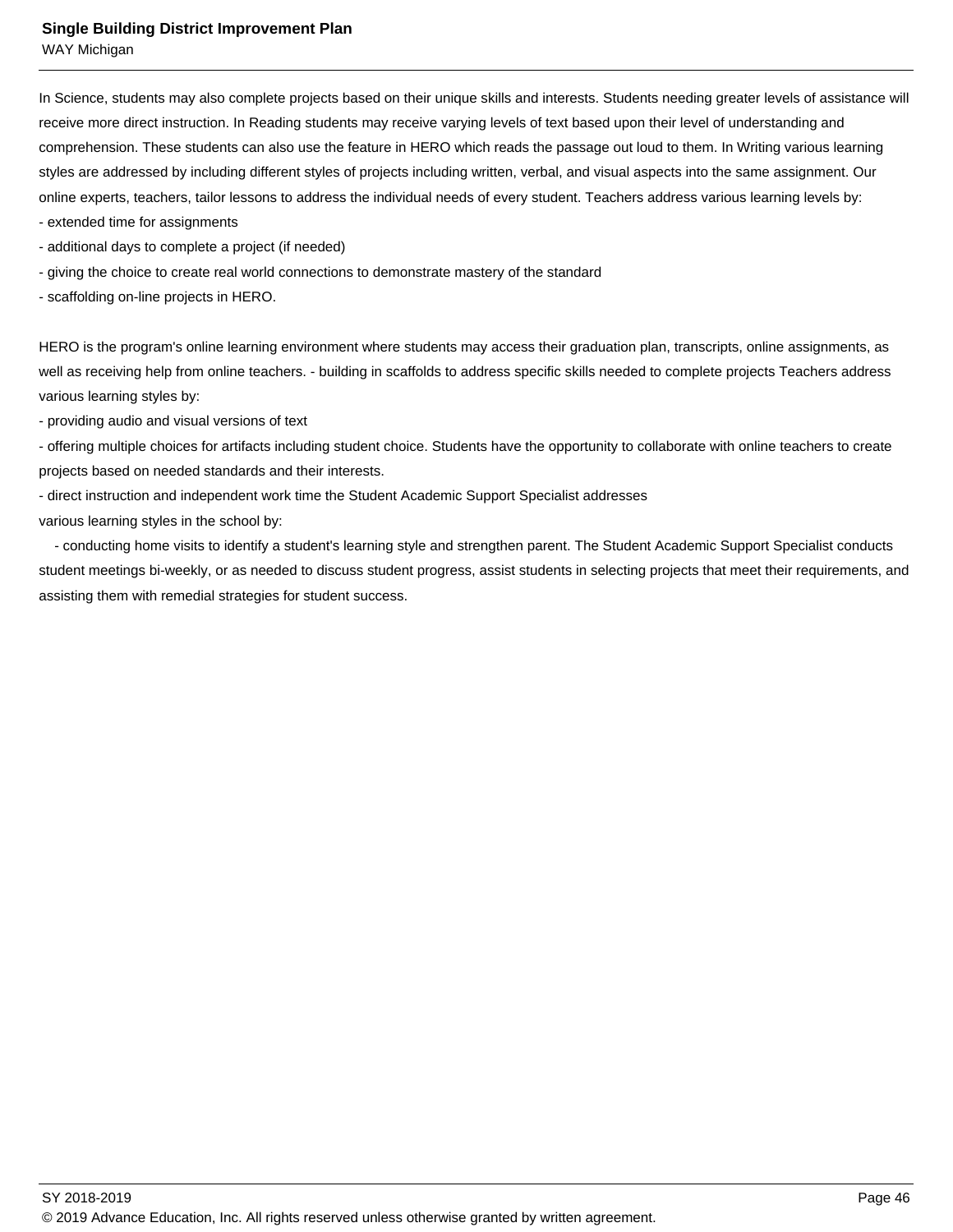## **Component 10: Coordination and Integration of Federal, State and Local Programs and Resources**

**1. In what ways are the programs coordinated and integrated toward the achievement of the schoolwide goals? Include a LIST of the State, local and Federal programs/resources that will be supporting the schoolwide program.**

WAY Michigan utilizes federal, state and local funds to support and facilitate the goals stated in the school improvement plan. The supporting funds utilized by WAY Michigan are derived from the following sources:

Federal Funding Title IA - WAY Michigan Student Academic Support Specialist - Attendance Liaison - Data Coach -Internet Access -Parent Involvement Supplies -Supplies

Federal Funds Title IIA -Professional Development -Supplies -Data Coach

Federal Funds Title IV -Supplies -College and Career Counselor -Parent Mailings

-Community Activities

Staffing: Occupational Therapist Psychological Services Speech Pathologist Social Workers Teacher Consultant

Federal Funds Charter School Program Implementation Grant Instructional Computers (6-12th Grade) Science Lab & Materials Art Materials

## TRIG GRANT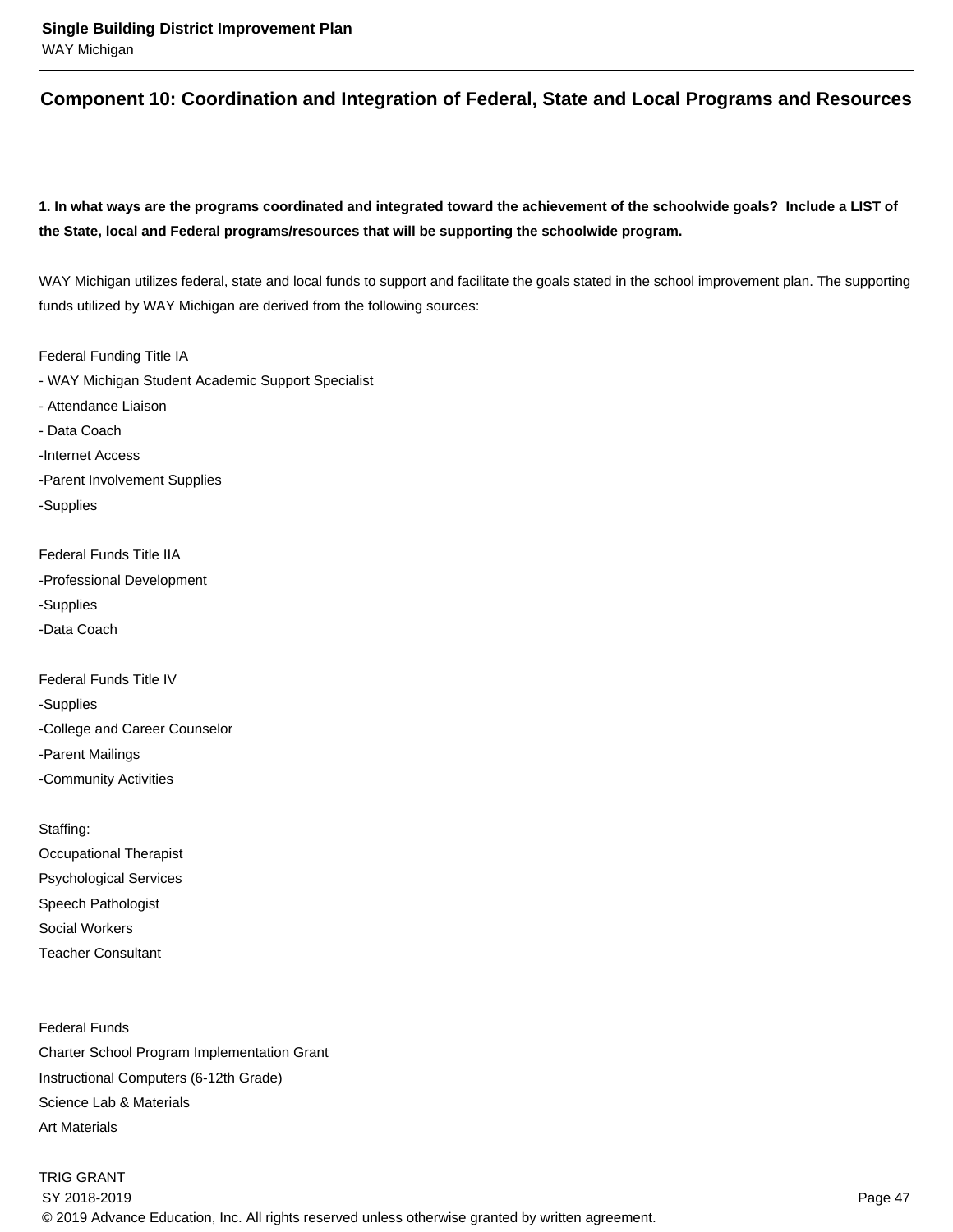WAY Michigan

Increase/Upgrade Internet Speeds

#### T-Mobile Grant

Reimbursements for providing Hot-Sports and Chromebooks to economically disadvantaged students

31A Funding

- Mentoring Activities

General/State Funding

- Used for core curricular needs as required by law

#### Community Partnerships:

Department of Human Services: They provide knowledge of resources and work/college related activities. Greening of Detroit: They provide part-time summer jobs for our students.

## **2. Describe how the school will use the resources from Title I and other State, local and Federal sources to implement the ten required schoolwide components.**

1. Comprehensive Needs Assessment - General Fund - School Improvement Team Work

2. Schoolwide Reform Strategies - General Fund/Title IIA - School Improvement Team Work,

3. Highly Qualified Professional Staff - No funding necessary - All staff are currently HQ.

 4. Strategies to Attract Highly Qualified Teachers - General Fund/Title II - New Teacher Orientation, Targeted and Job-Embedded Professional Development

 5. Highly Qualified and Ongoing Professional Development Title IA/Title IIA - Training for Title I Staff, Monthly Professional Development for online experts, mentors, and student academic support specialist.

6. Strategies to Increase Parent Involvement - Title IA/General Fund/Title IIA/PTO, Parent Training Sessions via Zoom and Home

7. Preschool Transition Strategies - no funding necessary - WAY MICHIGAN is considered a secondary school.

 8. Teacher Participation in Decision Making General Fund/Title IIA -,School Improvement Team, Monthly Data Dialogues with Online Mentors

 9. Additional Assistance to Students Having Difficulties - 31A/Title IA - Academic Support Specialist, IDEA--Staff salaries, Charter School Implementation Grant--Computers Science Lab Materials, Art Materials, T-Mobile Grant, and 31A Mentoring.

10. Coordination and Integration of Resources:

Department of Human Services: They provide knowledge of resources and work/college related activities.

Greening of Detroit: They provide part-time summer jobs for our students

**3. How does the school coordinate and integrate the following Federal, State and local programs and services in a manner applicable to the grade level to support achievement of the schoolwide goals: violence prevention programs, nutrition programs, housing programs, Head Start, adult education, vocational and technical education, and job training.** 

FEDERAL PROGRAMS- Title I, Title II, Title IV, and McKinney Vento (homeless). Social Security Disability Commission for students with

SY 2018-2019 Page 48

Visits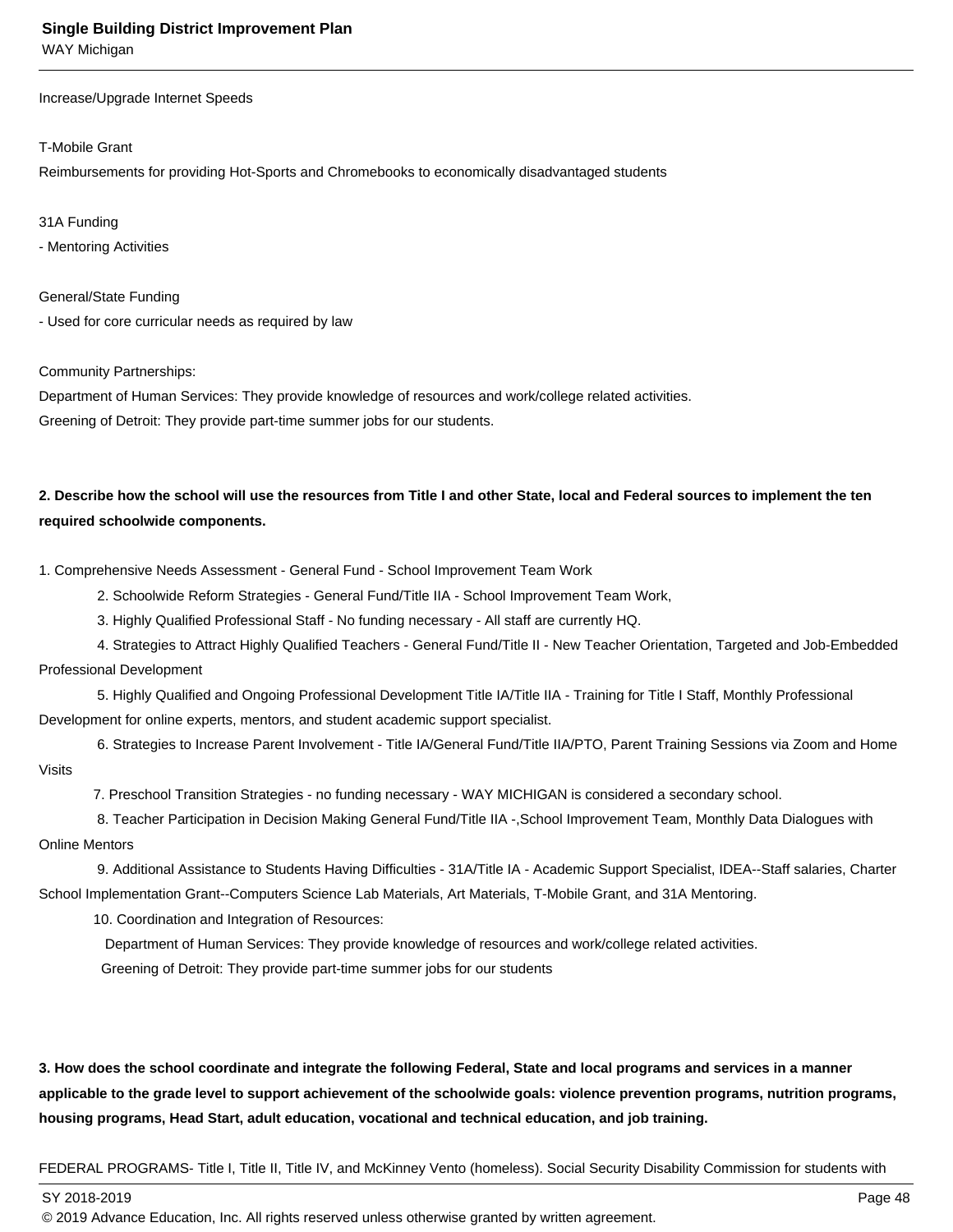WAY Michigan

disabilities. Application for Federal Student Aid (FAFSA).

LOCAL PROGRAMS- Community Resources based on the student's geographical location (Violence prevention, drug prevention, community outreach, housing)

Coordinate with the Department of Human Resources for students and families in need. Foster Care Educational Services, Parenting Classes for new parents in their local community.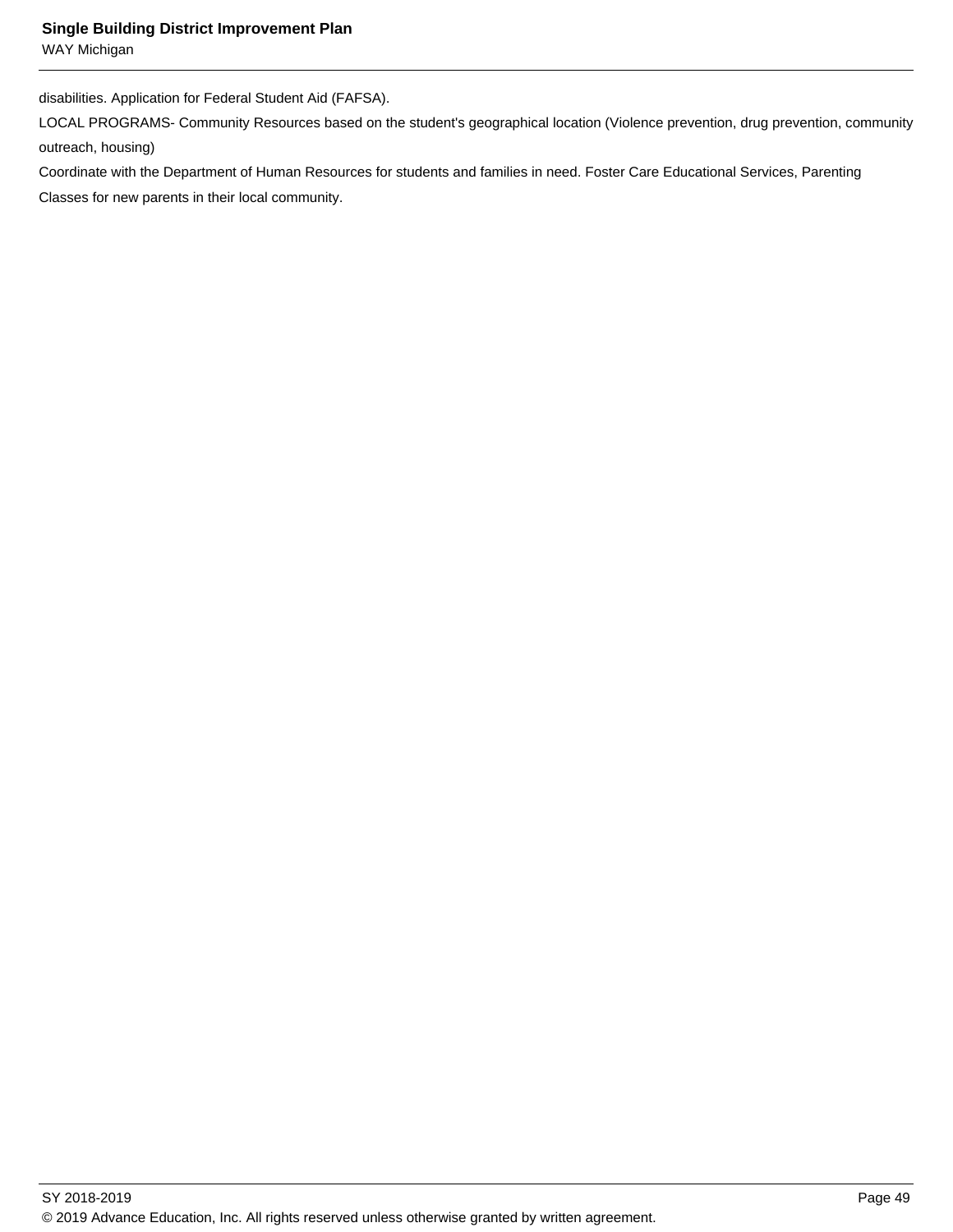## **Evaluation:**

#### **1. Describe how the school evaluates, at least annually, the implementation of the schoolwide program.**

WAY Michigan evaluates the implementation of the school improvement plan by reviewing our services and procedures throughout the year. We have used the MDE program evaluation tool to evaluate the success of our academic support specialist and attendance liaison positions. These positions were put in place to help improve student engagement and achievement.

## **2. Describe how the school evaluates the results achieved by the schoolwide program using data from the State's annual assessments and other indicators of academic achievement.**

WAY Michigan evaluates the impact of the program by analyzing the proficiency data and stakeholder surveys. This includes looking at how students show growth and eventually graduate from the program. We have used the MDE program evaluation tool to review the impact of our academic support specialist and attendance liaison positions.

What data was reviewed:

**Students Demographics** 56.8% Female 43.2% Male 64.9% Caucasian 20.3% African American 6.8% Hispanic 6.8% Multiethnic 1.2% Declined to State 68.2% Free and Reduced Lunch Eligible 2% English Language Learner 9.5% Students with IEP

#### Mobility/Student Retention

| 2015-16 School Year | 46% Maintained 12% Graduated 42% Exited |  |
|---------------------|-----------------------------------------|--|
| 2016-17 School Year | 76% Maintained 7% Graduated 17% Exited  |  |
| 2017-18 School Year | 61% Maintained 17% Graduated 22% Exited |  |

#### Attendance

The average monthly online attendance for WAY Michigan is 70% of days possible are being attended.

#### **Discipline**

No incidents of suspension or expulsion due to inappropriate behavior. SY 2018-2019 Page 50 © 2019 Advance Education, Inc. All rights reserved unless otherwise granted by written agreement.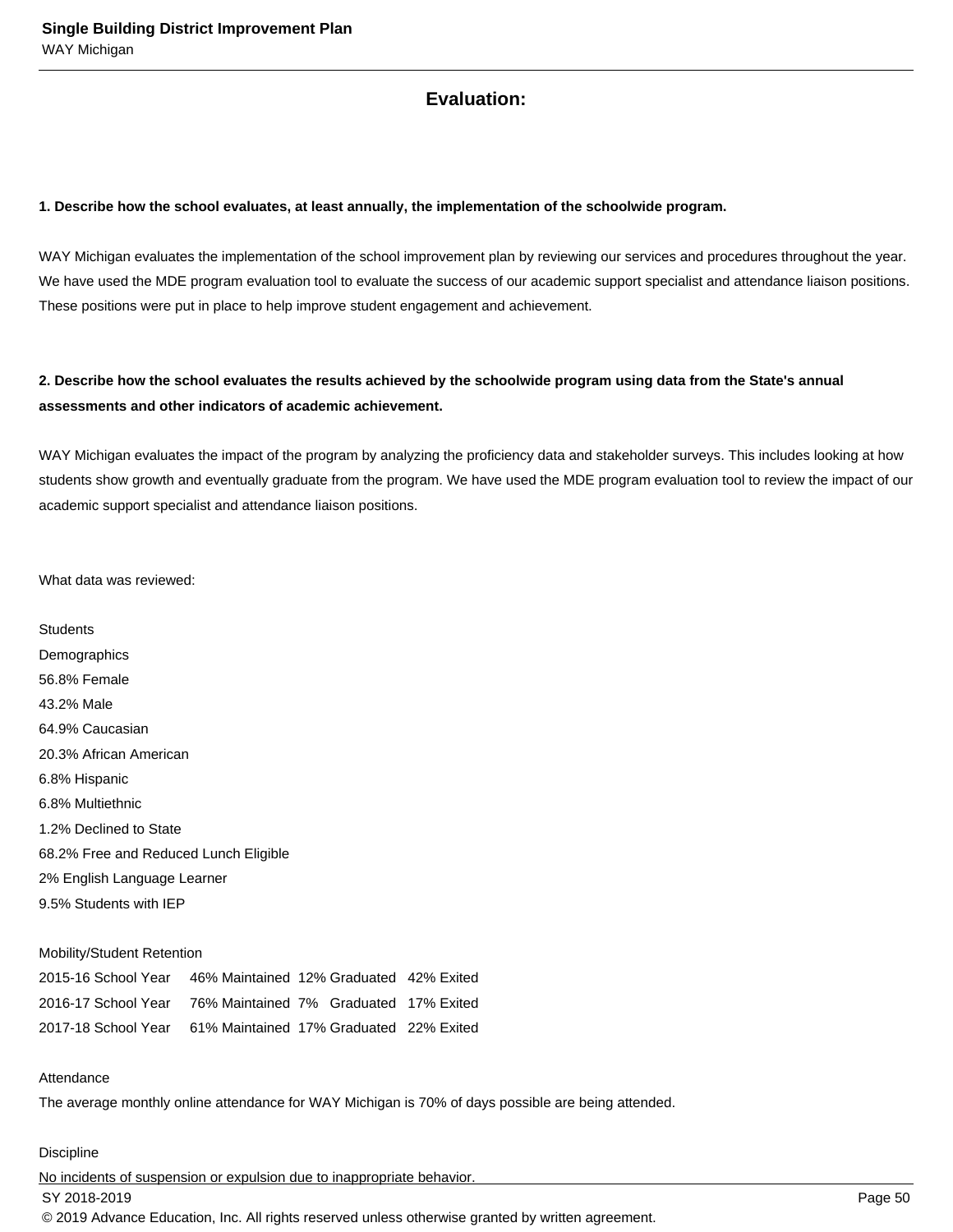#### Non-Academic Needs

WAY Michigan determines the non-academic needs by requiring regular communication between the student and their mentor. Mentors provide life coaching and other emotional supports to students to provide them a support system to remain successful. Additionally, we survey the students for At-Risk factors so that we can address any barriers the students have that affect their academic performance. We provide internet access to students to address their needs surpassing the basic academic requirements. WAY Michigan creates care packages to send to students recognized as homeless to address their basic needs. We provide access to social work services for students that require them.

#### What was concluded:

We have concluded that we have students that have a variety of needs to be met. We provide services and programs to cover as many of the needs that we are able to. WAY Michigan does provide students and parents with outside programs they can research to meet needs that can not be met by our school. We have improved our student retention rate and improved our graduation rate from 2015-16 to 2017-18. We believe that we will need to improve on the data reporting for student retention to reflect the percentage of seniors graduating and the reason that students have left WAY Michigan. We have noticed that we have a high percent (68.2%) of economically disadvantaged students. This requires that we focus on reducing the effects of At-Risk factors for our students to be successful. WAY Michigan plans to address the online attendance to increase the amount of time students spend interacting with our curriculum.

Staff/Teachers **Demographics** 80% Female 20% Male 100% Caucasian

#### **Turnover**

 WAY Michigan has held a total of 32 teachers in its time opened. It has retained 94% of these teachers.

#### Attendance

 WAY Michigan has maintained a 99% attendance with its teaching staff.

#### **Qualifications**

 100% of WAY Michigan teachers meet the requirements as High Qualified teachers. 80% of WAY Michigan teachers have continued on to complete a Master's degree.

#### What was concluded:

WAY Michigan will need to work towards having a greater diversity in staff when the opportunity arises. We believe that it is essential to maintain the high percentage of teacher retention and teaching staff holding a master's degree. WAY Michigan prides itself on maintaining great attendance for its teaching staff.

#### Summary/Conclusions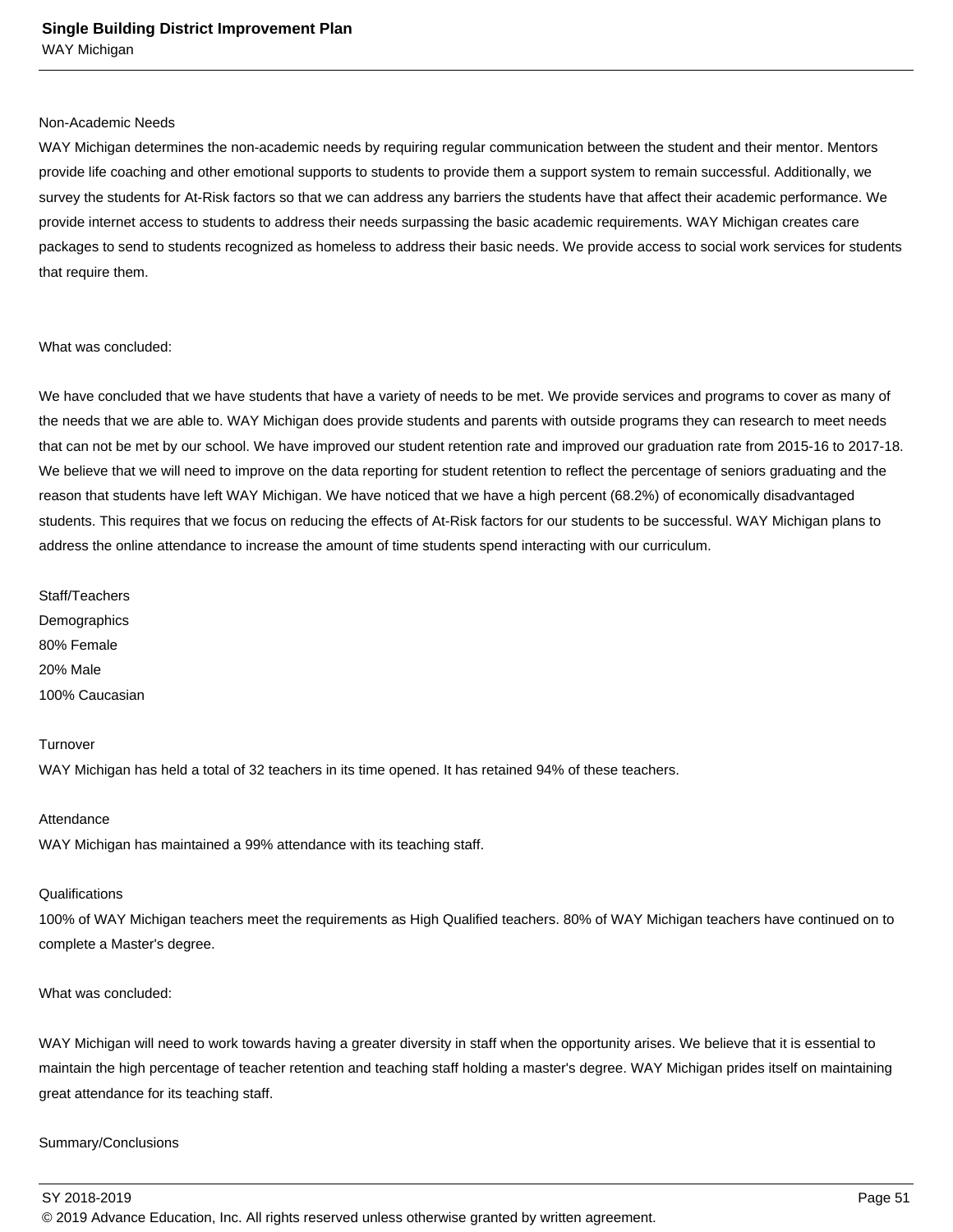#### What are the primary gaps?

We have come to the conclusion that WAY Michigan has several Gaps that need to be addressed. Our students have a gap in their mathematical proficiency. We believe that we need to increase the amount of teaching staff to address math proficiency concerns. Additionally, we have found there is a general gap in proficiency for science, social studies, and English. We plan to work on improving the strategies in place to achieve growth in proficiency. We believe that there is a gap in parent engagement. As a staff, we plan to investigate the effectiveness of our parent meetings and how we can further engage parents. We also plan to gather more information regarding students who have left the program through graduation and otherwise. We have a gap in staffing reflecting the student population that we serve. The last gap that we want to address is student and parent knowledge of resources and services available.

What are your areas of priority?

1.Content Area of priority is Math and Reading.

2.Subgroup priority is white economically disadvantaged, homeless, teen parents and students that have not graduated with their 4 year cohort.

3. Aggregate priority to improve proficiency, knowledge of programs, and parent engagement.

4. Perception priority is to change student opinions of WAY Michigan as a temporary school solution and improve projects in our curriculum.

5. Demographic priority is to track the number of economically disadvantaged students that enroll at WAY Michigan.

6. Professional Development priority is to work on cultural awareness, restorative practices, and content specific topics.

7. Program change priority is to improve and increase the amount of live sessions and opportunities for staff to interact with students at an individual or small group basis.

8. Staffing challenge is to increase the diversity of teachers.

9. Priority in changes with the services provided is increase the amount of mini live sessions to address specific skills students need to be successful.

## **3. Describe how the school determines whether the schoolwide program has been effective in increasing the achievement of students who are furthest from achieving the standards.**

WAY Michigan uses state testing data and NWEA MAP growth tests to demonstrate growth of student proficiency from year to year. We have specifically targeted students that are furthest away from the standards to bring them back on track. Using the MDE program evaluation tool we have reviewed how the academic support specialist and attendance liaison roles have improved student growth.

## **4. What process is followed by the school to revise the plan, as necessary, based on the evaluation, to ensure continuous improvement of students in the schoolwide program?**

The process for WAY Michigan to make the necessary revisions to the school improvement plan starts with reviewing the school calendar to create a time frame to proceed in implementing and evaluating the plan. Based on the comprehensive needs assessment we will begin to plan for the new strategies we would like to implement. The planning will continue through August in preparation to fully implement the program. The implementation of the school improvement plan will begin when the students return to school in September. We will monitor the plan that we have set in place through the Christmas break. When we return in January we will begin the evaluation process of the plan. Then we will assess the needs of our students for the following year beginning in May. During the school year we will repeat this process periodically on a monthly basis to address the success in implementing specific strategies under each of WAY Michigan's goals.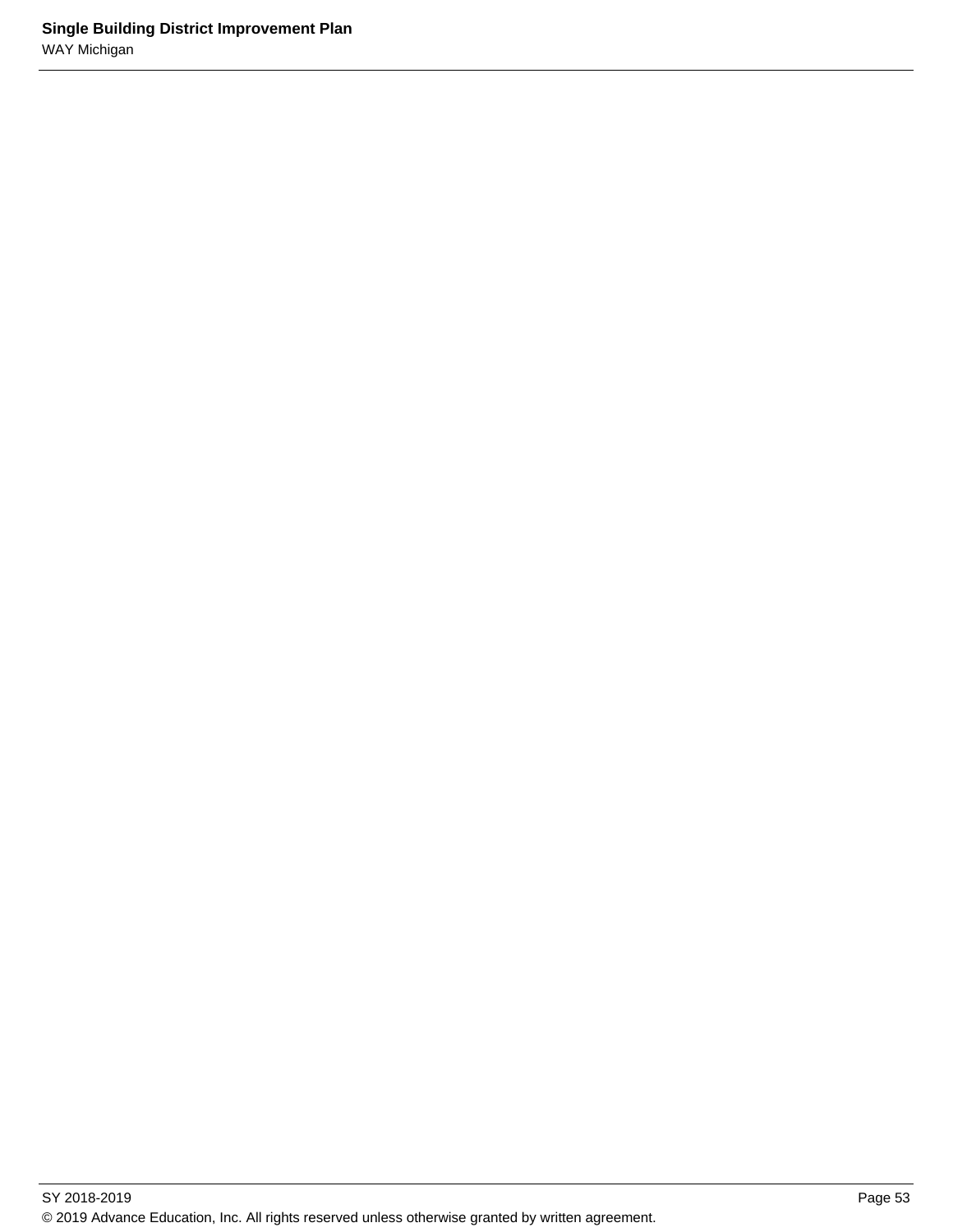# **WAY Michigan Goals Spring 2019**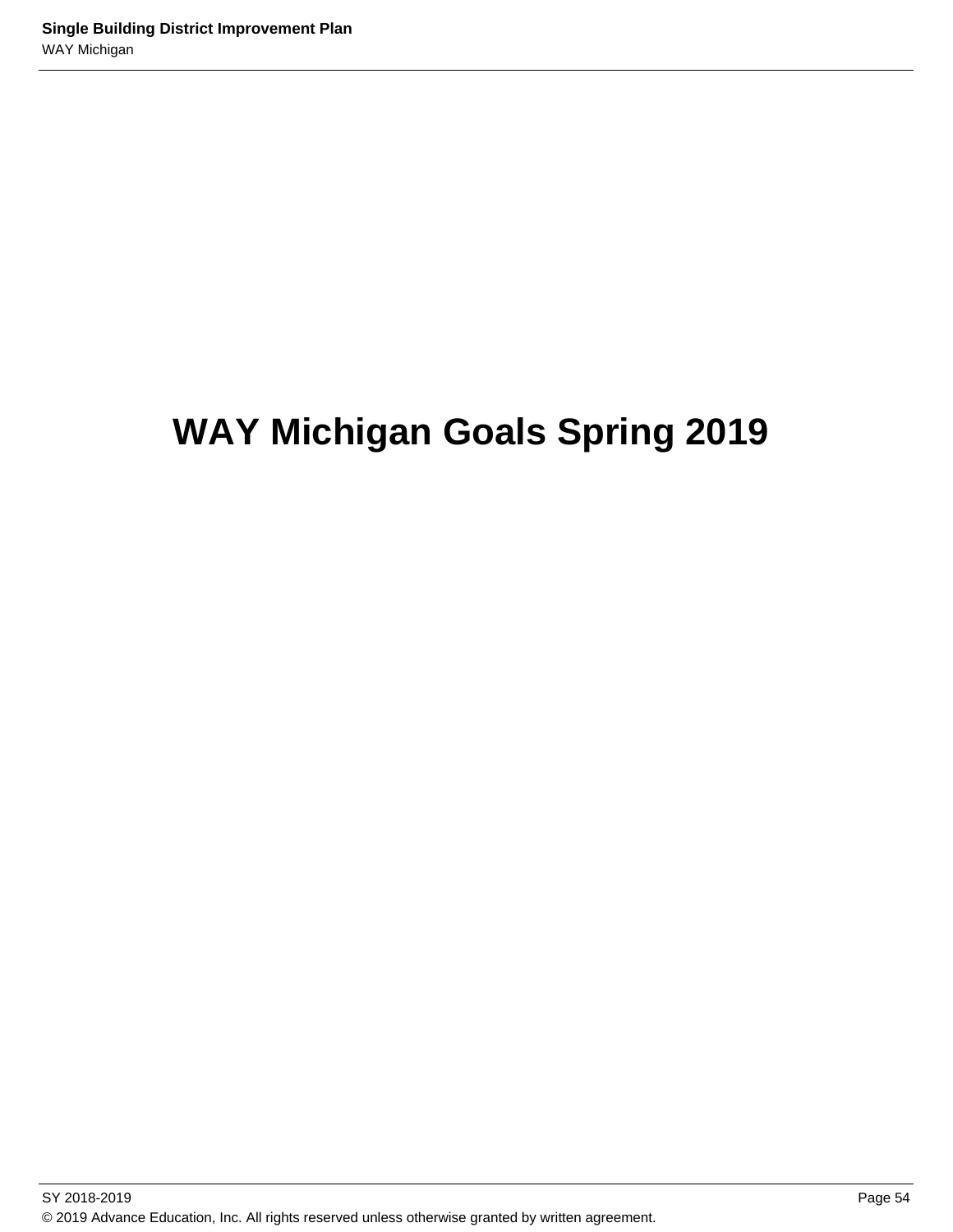## **Overview**

## **Plan Name**

WAY Michigan Goals Spring 2019

## **Plan Description**

Throughout the course of the 2019-2020 school year, WAY Michigan staff at the direction, supervision, and assistance from the director, will implement all goals with fidelity and vigor. Our goal is to prepare all students with the tools necessary to become productive members of society and excel at whatever the student plans to do after earning a WAY Michigan diploma.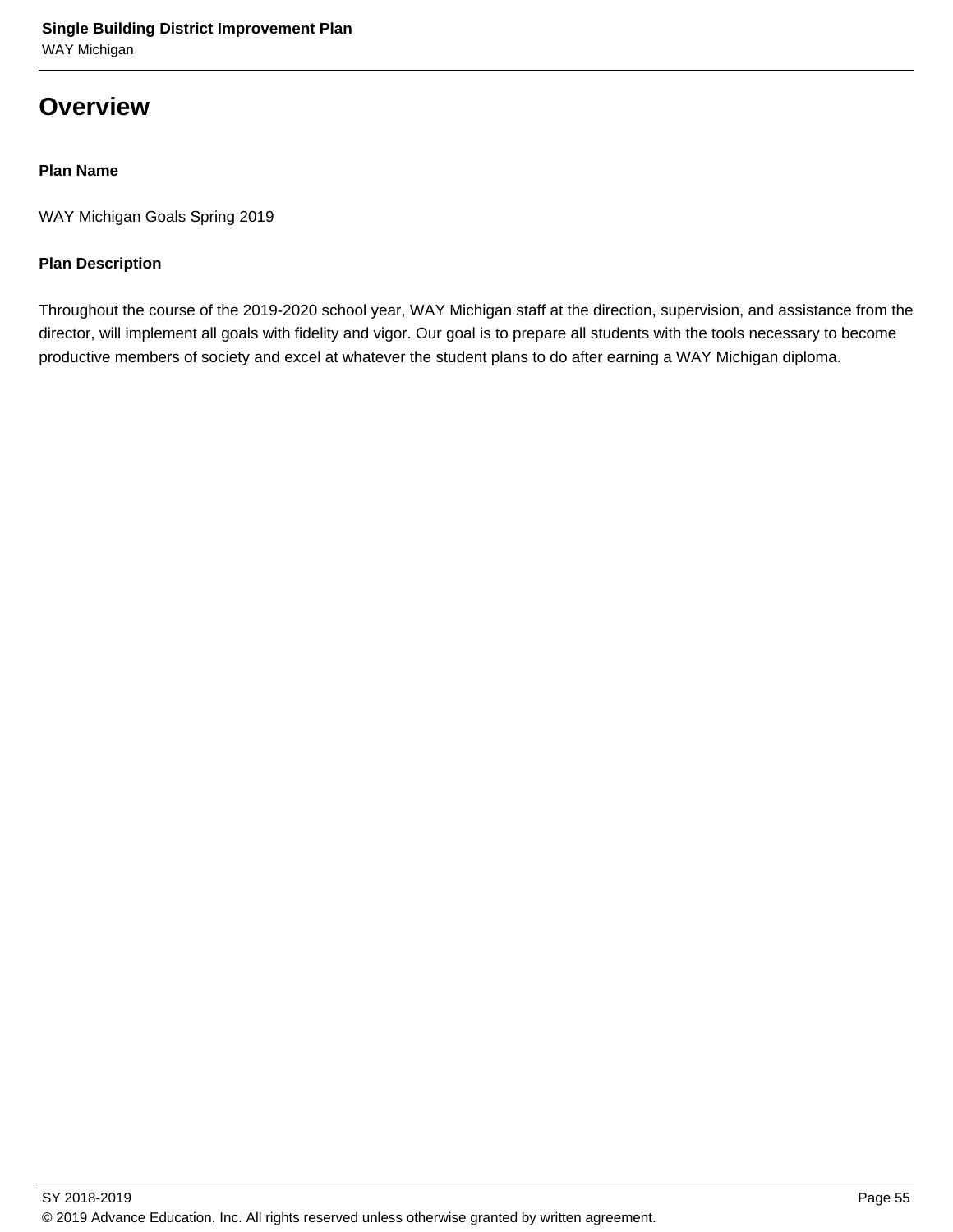## **Goals Summary**

**The following is a summary of the goals encompassed in this plan. The details for each goal are available in the next section.**

| # | Goal Name_                                                                                                                             | Goal Details                                      | Goal Type      | <b>Total Funding</b> |
|---|----------------------------------------------------------------------------------------------------------------------------------------|---------------------------------------------------|----------------|----------------------|
|   | All WAY Michigan students will be provided a well<br>rounded education that will prepare students for<br>college and career readiness. | Objectives: 5<br>Strategies: 11<br>Activities: 33 | Organizational | \$133039             |
|   | All WAY Michigan students will be prepared to<br>make safe and healthy choices in social and<br> academic settings.                    | Objectives: 2<br>Strategies: 3<br>Activities: 11  | Organizational | \$33356              |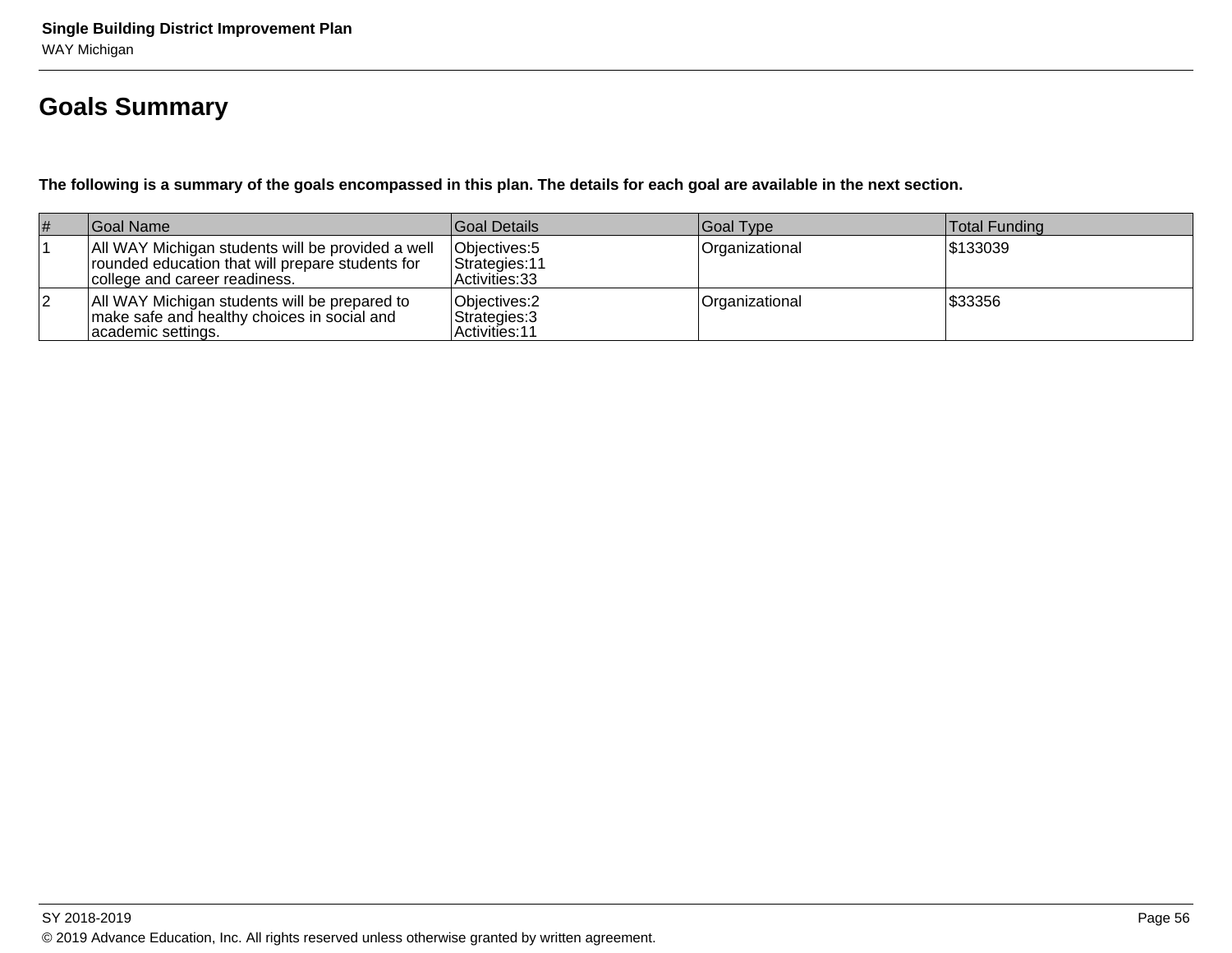## **Goal 1: All WAY Michigan students will be provided a well rounded education that will preparestudents for college and career readiness.**

## **Measurable Objective 1:**

achieve college and career readiness by preparing all secondary students for post-secondary success considering their interests, aptitudes, and skills by 06/14/2024as measured by the completion of an Educational Development Plan by grade 12.

## **Strategy 1:**

Career Planning - Knowledgeable staff will work with all secondary students to complete a quality Educational Development Plan (EDP) as required by law which will bereviewed and updated annually.

Research Cited: Predictors of Post-Secondary Success, College and Career Readiness and Success Center at AIR, by Vanessa Hein and Becky Smerdon, QuillResearch Associates, LLC. and Megan Sambolt, AIR and Michigan Revised School Code 380.1277.

| <b>Activity - Employability Skills</b>                                                                                                                                   | Activity Type Begin Date                        |            | <b>IEnd Date</b> | Resource<br><b>Assigned</b> | Source Of<br><b>Funding</b> | <b>Staff</b><br><b>Responsible</b> |
|--------------------------------------------------------------------------------------------------------------------------------------------------------------------------|-------------------------------------------------|------------|------------------|-----------------------------|-----------------------------|------------------------------------|
| Students will Receive instruction in Employability Skills relating to problem<br>solving, personal management, organizational, and negotiation skills, and<br>Iteamwork. | lCareer<br>Preparation/O<br><b>I</b> rientation | 09/03/2019 | 06/14/2024       | 1\$C                        | INo Fundina<br> Reauired    | Director, and<br>Teachers          |

| Activity<br>Career Information Resources and Experiences | <b>IActivity</b><br><b>I</b> ype | <b>Begin Date</b> | <b>End Date</b> | l Resource<br>'Assianec | Source Of<br>Fundina | <b>Staff</b><br>l Responsible |
|----------------------------------------------------------|----------------------------------|-------------------|-----------------|-------------------------|----------------------|-------------------------------|
|                                                          |                                  |                   |                 |                         |                      |                               |

#### SY 2018-2019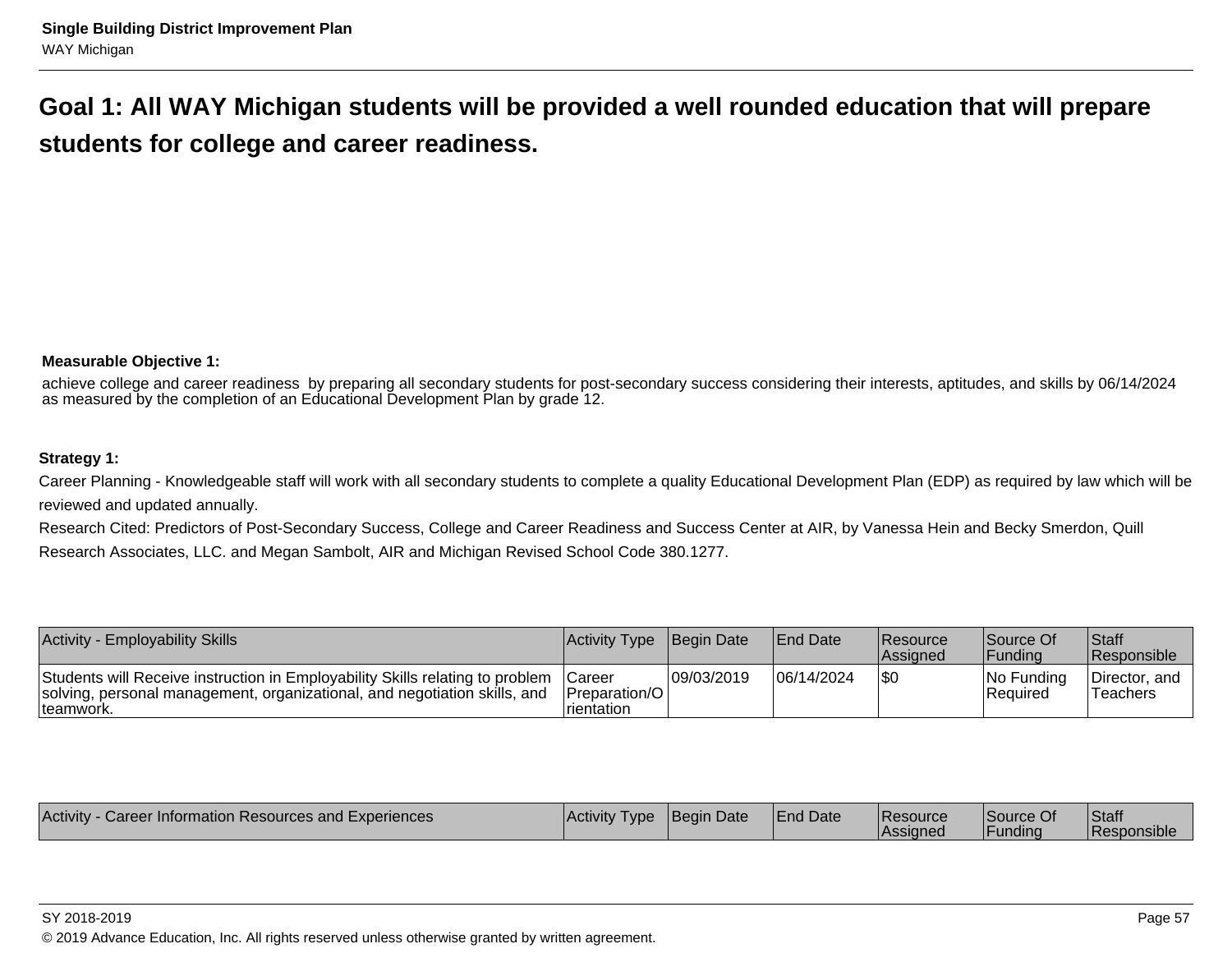WAY Michigan

| Staff will provide all secondary students with career informational<br>resources and experiences such as: Career Fairs, Speakers, Mock<br>Interviews, Materials from Employers, and College Tours. Opportunities for Irientation<br>follow up and reflection will be included. | Career<br>Preparation/O | 09/03/2019 | 06/14/2024 |  | INo Fundina<br>l Reauired | <sup>1</sup> Director<br>Teacher.<br>College and<br>lCareer Coach |
|--------------------------------------------------------------------------------------------------------------------------------------------------------------------------------------------------------------------------------------------------------------------------------|-------------------------|------------|------------|--|---------------------------|-------------------------------------------------------------------|
|--------------------------------------------------------------------------------------------------------------------------------------------------------------------------------------------------------------------------------------------------------------------------------|-------------------------|------------|------------|--|---------------------------|-------------------------------------------------------------------|

| <b>Activity - Career Counseling</b>                                                                                                                                                                                               | Activity Type Begin Date              |            | <b>IEnd Date</b> | Resource<br><b>Assigned</b> | Source Of<br><b>Funding</b>    | <b>Staff</b><br><b>Responsible</b>                      |
|-----------------------------------------------------------------------------------------------------------------------------------------------------------------------------------------------------------------------------------|---------------------------------------|------------|------------------|-----------------------------|--------------------------------|---------------------------------------------------------|
| Students will have the opportunity to discuss career interests, options, and Career<br>preparations with school college and career coach or knowledgeable staff<br>at least annually. EDP review will be included in discussions. | <b>IPreparation/OI</b><br>Irientation | 09/03/2019 | 06/14/2024       | 1\$0                        | INo Fundina<br><b>Required</b> | Director.<br>'Teachers,<br>College and<br> Career Coach |

| Activity - Grade 12 Career Preparation                                                                                                                                                                             | Activity Type Begin Date                         |             | <b>End Date</b> | <b>Resource</b><br><b>Assigned</b> | Source Of<br><b>IFundina</b> | Staff<br><b>Responsible</b>                      |
|--------------------------------------------------------------------------------------------------------------------------------------------------------------------------------------------------------------------|--------------------------------------------------|-------------|-----------------|------------------------------------|------------------------------|--------------------------------------------------|
| Every 12th grade student will bee instructed in how to develop and use a<br>resume, letter of reference, school record, and talent portfolio prior to<br>graduation as part of Michigan's graduation requirements. | Career<br> Preparation/O <br><b>I</b> rientation | 109/03/2019 | 106/14/2024     | 1\$0                               | INo Fundina<br>Required      | Director and<br>College and<br>Career<br>∣Coach. |

| <b>Activity - Parent Information Meetings</b>                                                                                                                                                                                                                                     | Activity Type Begin Date |             | <b>End Date</b> | <b>Resource</b><br><b>Assigned</b> | Source Of<br><b>Funding</b> | Staff<br>Responsible                                                                 |
|-----------------------------------------------------------------------------------------------------------------------------------------------------------------------------------------------------------------------------------------------------------------------------------|--------------------------|-------------|-----------------|------------------------------------|-----------------------------|--------------------------------------------------------------------------------------|
| Staff will provide Parents and Families of secondary students with career<br>preparation opportunities such as: Dual Enrollment, FAFSA, Scholarships, Preparation/O<br>College/Tech School application timelines and submissions, Military Career rientation<br>options, and etc. | <b>ICareer</b>           | 109/03/2019 | 06/14/2024      | \$0                                | $ No$ Funding<br>Required   | Director,<br>College and<br><b>Career</b><br>Coach, and<br><b>Parent</b><br>Liaison. |

| Activity<br>Cruising<br>Career | ⊺Activity<br>I vpe | <b>Begin Date</b> | <b>End Date</b> | <b>Resource</b><br>/Assigned | Source Of<br>Funding | Staff<br><b>Responsible</b> |
|--------------------------------|--------------------|-------------------|-----------------|------------------------------|----------------------|-----------------------------|
|--------------------------------|--------------------|-------------------|-----------------|------------------------------|----------------------|-----------------------------|

#### SY 2018-2019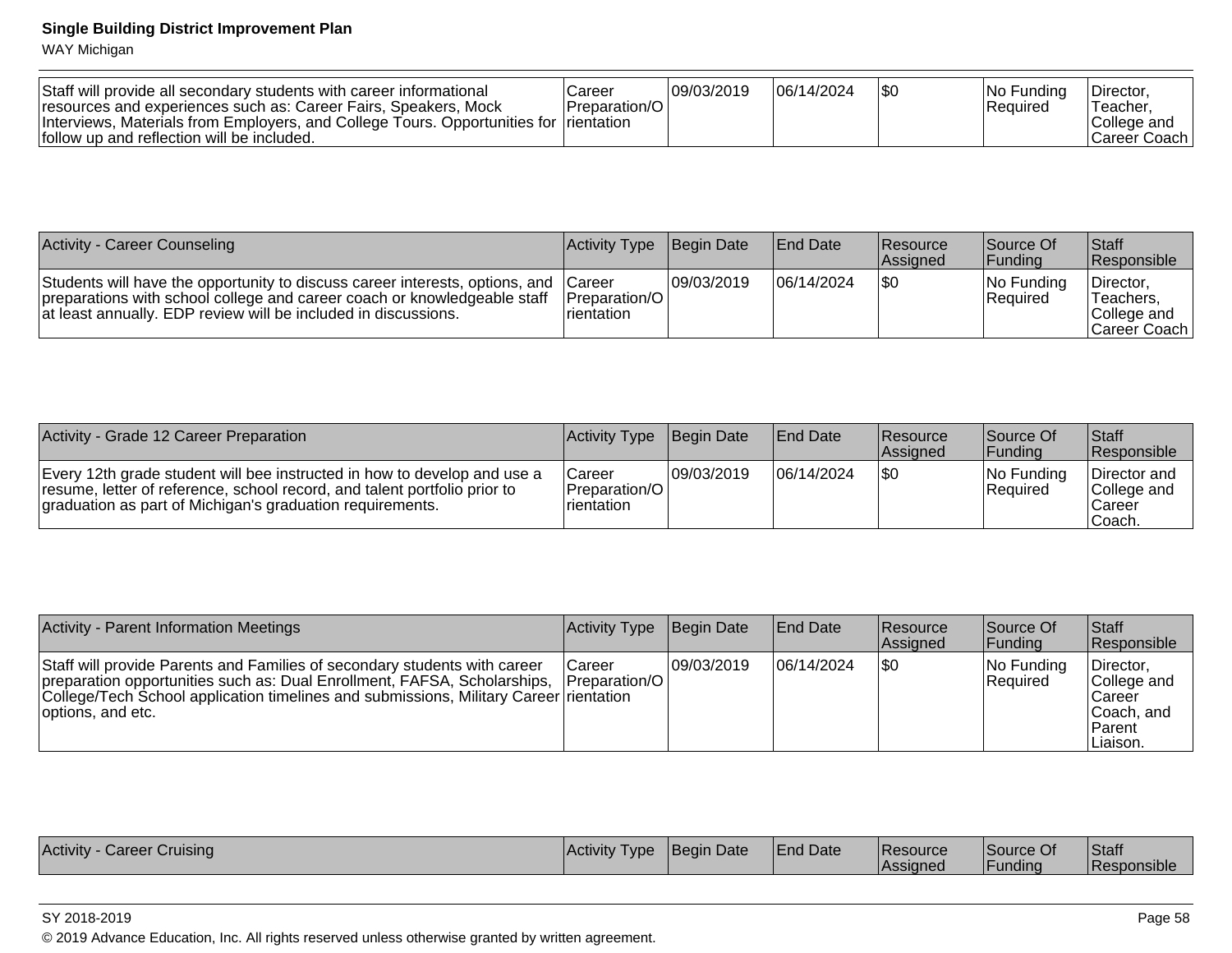WAY Michigan

| Students will participate in the Career Cruising platform to create an<br>Educational Development plan. This will include a career matchmaker<br>assessment, a skills assessment, Education Plan, Post-Secondary Plan,<br>Short-term/Long-term Goals and more. | lCareer<br><b>IPreparation/OI</b><br><b>I</b> rientation | 109/04/2018 | 06/14/2024 | 1\$1000 | Title I Part A | Director.<br>Mentor, and<br>College and<br>l Career<br>Coach. |
|----------------------------------------------------------------------------------------------------------------------------------------------------------------------------------------------------------------------------------------------------------------|----------------------------------------------------------|-------------|------------|---------|----------------|---------------------------------------------------------------|
|----------------------------------------------------------------------------------------------------------------------------------------------------------------------------------------------------------------------------------------------------------------|----------------------------------------------------------|-------------|------------|---------|----------------|---------------------------------------------------------------|

## **Strategy 2:**

College and Career Readiness - Staff will implement a college going and career minded culture in the cyber public academy.

Research Cited: Camara, W., O'Connor, R., Mattern, K., and Hanson, M. (2015). Beyond Academics: A Holistic Framework

for Enhancing Education and Workplace Success. ACT Research Report Series 2015 (4), ACT, Inc. Carnevale, A. P., Smith, N., & Strohl, J. (2013). Recovery, Job

Growth and Education Requirements Through 2020. Washington DC: Georgetown University Public Policy Institute Center on Education and the Workforce.

cew.georgetown.edu/recovery2020 Carnevale, A. P., Jayasundera, T., & Hanson, A. R. (2012). Career and Technical Education Five Ways That Pay Along The Way tothe B.A., Executive Summary. Washington DC: Georgetown University Public Policy Institute Center on Education and the Workforce.

Consortium on Chicago School Research (2008). From High School to the Future: Potholes in the Road to College. Chicago: Chicago Public Schools.

www.ccsr.uchicago.edu/downloads/1835ccsr\_potholes\_summary.pdf Conley, D. T. (2011). Redefining College Readiness Volume 5. Eugene: Educational Policy

Improvement Center. Conley, D. T., & McGaughy, C. (2012, April). College and Career Readiness: Same or Different? Educational Leadership, pp. 28-34. Duckworth,

A., Peterson, C. (2007). Grit: Perseverance and Passion for Long-Term Goals. Journal of Personality and Social Psychology, vol. 92, no. 6, p. 1087-1101. Dweck, C. S.

(2010, January). Mind-Sets and Equitable Education. Principal Leadership, pp. 26-29.

A professor of Psychology at Stanford University, Carol S. Dweck wrote the highly popularized Mindset:

The New Psychology of Success (2007). Kirst, M. W. (2004, November). The High School/College Disconnect. Educational Leadership, pp. 51-55. Kotter, J. (March-April 1995). Leading Change: Why Transformation Efforts Fail. Harvard Business

Review. Savitz-Romer, M., & Bouffard, S. M. (2012). Ready, Willing, and Able: A Developmental Approach to College Access and Success. Cambridge: Harvard Education Press. Tierney, W. G., Bailey, T., Constantine, J., Finkelstein, N., & Hurd, N. F. (2009). Helping students navigate the path to college: What high schools can do: A practice guide (NCEE #2009-4066). Washington, DC: Tierney, W. G., Bailey, T., Constantine, J., Finkelstein, N., & Hurd, N. F. (2009). Helping students navigatethe path to college: What high schools can do: A practice guide (NCEE #2009-4066). Washington, DC: National Center for Education Evaluation and RegionalAssistance, Institute of Education Sciences, U.S. Department of Education. Retrieved from http://ies.ed.gov/ncee/wwc/publications/practiceguides/

| Activity - PSAT and SAT Prep                                                                                                                                                                                                                    | <b>Activity Type Begin Date</b> |             | <b>IEnd Date</b> | <b>IResource</b><br><b>Assigned</b> | Source Of<br>lFundina     | <sup>I</sup> Staff<br><b>Responsible</b>      |
|-------------------------------------------------------------------------------------------------------------------------------------------------------------------------------------------------------------------------------------------------|---------------------------------|-------------|------------------|-------------------------------------|---------------------------|-----------------------------------------------|
| Students will complete tasks in the Method Test Prep to prepare for the<br>college readiness assessments. The College and Career Coach will design Support<br>a program and monitor the progress of students completing the prep tasks. Program | <b>IAcademic</b>                | 109/04/2018 | 06/14/2024       | 1\$0                                | INo Funding<br>l Reauired | Director and<br>College and<br>Career Coach I |

#### SY 2018-2019

en and the state of the state of the state of the state of the state of the state of the state of the state of the state of the state of the state of the state of the state of the state of the state of the state of the sta © 2019 Advance Education, Inc. All rights reserved unless otherwise granted by written agreement.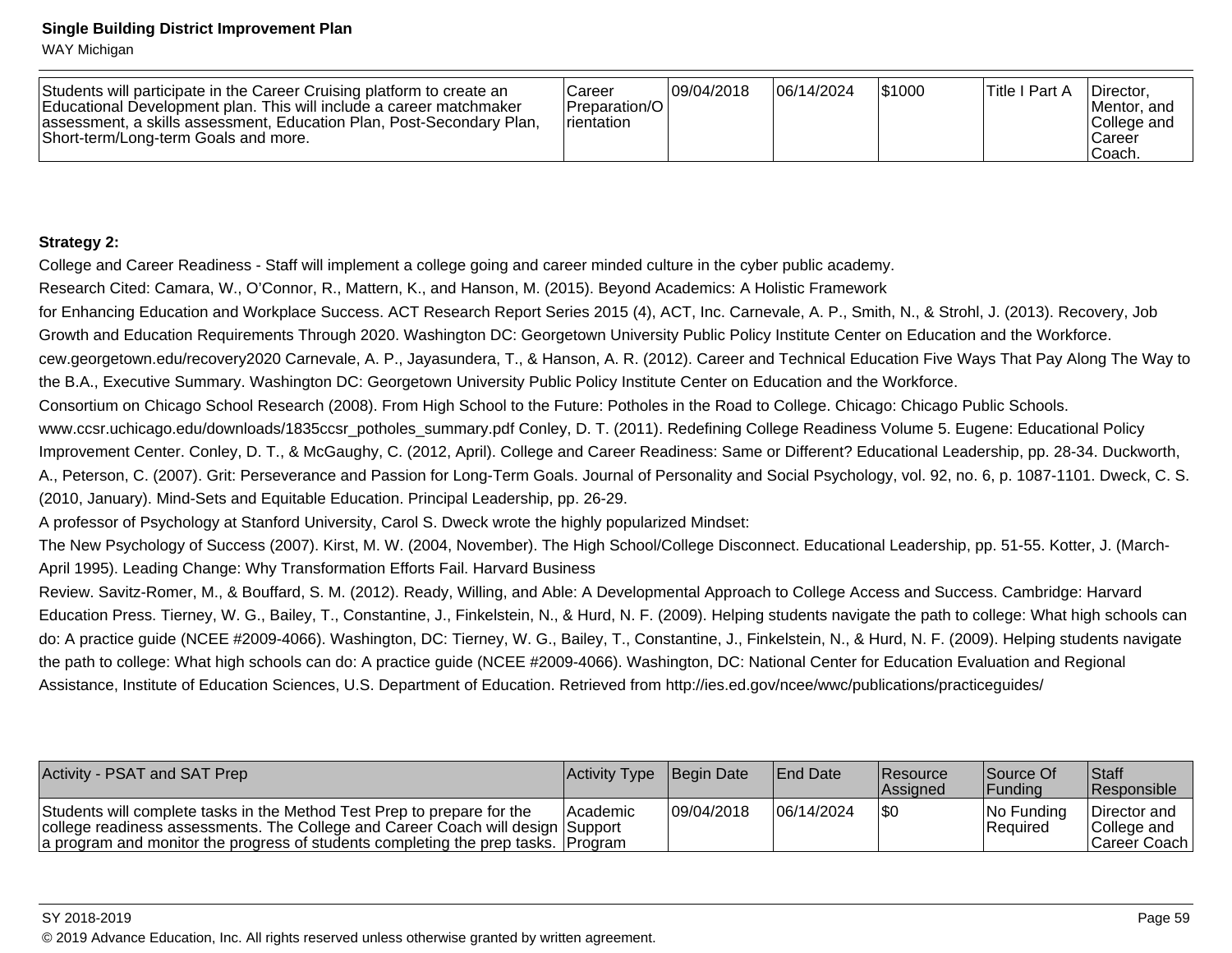| <b>Activity - MCAN Conference</b>                                                                                                                                                                                         | Activity Type Begin Date   |             | <b>IEnd Date</b> | <b>Resource</b><br><b>Assigned</b> | Source Of<br><b>IFundina</b> | <b>Staff</b><br><b>Responsible</b>           |
|---------------------------------------------------------------------------------------------------------------------------------------------------------------------------------------------------------------------------|----------------------------|-------------|------------------|------------------------------------|------------------------------|----------------------------------------------|
| College and Career Coach and teacher will attend the MCAN conference<br>to create a college going and career oriented culture among students and<br>families. Strategies to be implemented College Cash and Decision Day. | l Professional<br>Learning | 108/01/2018 | 106/14/2024      | \$500                              | Title II Part A              | Director and<br>College and<br> Career Coach |

| Activity - College and Career Coach                                                                                                                                                                                                                                         | Activity Type Begin Date      |            | <b>IEnd Date</b> | <b>Resource</b><br>Assigned | Source Of<br><b>IFunding</b>        | <b>Staff</b><br>Responsible  |
|-----------------------------------------------------------------------------------------------------------------------------------------------------------------------------------------------------------------------------------------------------------------------------|-------------------------------|------------|------------------|-----------------------------|-------------------------------------|------------------------------|
| The College and Career Readiness will guide identified students through<br>the process of college readiness, technical readiness and career<br>readiness. The Coach will problem-solve and overcome barriers that may<br>interfere with students planning for their future. | Career<br><b>I</b> rientation | 08/01/2018 | 106/14/2024      | \$3000                      | <b>Title IV Part A Director and</b> | College and<br> Career Coach |

## **Strategy 3:**

Data Driven Dialogue - Data Driven Dialogue Protocol will be used to build capacity in teachers and students to lead discussions around data to increase studentgrowth and achievement. All Instructional staff will collaborate in cohort teams to analyze student achievement data using the Data Driven Dialogue protocol. Data willbe used to plan and drive instruction and curriculum development.

Research Cited: Data Driven Dialogue: A Facilitator's Guide to Collaborative Inquiry. Bruce Wellman, MiraVia, LLC.

Mentoring Matters: A Practical Guide to Learning-Focused Relationships: Bruce Wellman, MIraVia LLC.

How To Talk So Teachers Listen. Bruce Wellman, MiraVia LLC.

| Activity - Data Coach                                                                                                                                                                                             | Activity Type Begin Date   |            | <b>IEnd Date</b> | <b>IResource</b><br><b>Assigned</b> | <b>Source Of</b><br><b>Funding</b> | <b>Staff</b><br><b>Responsible</b> |
|-------------------------------------------------------------------------------------------------------------------------------------------------------------------------------------------------------------------|----------------------------|------------|------------------|-------------------------------------|------------------------------------|------------------------------------|
| The Data Coach will work to support the progress of the Data Driven<br>Dialogue Protocol to build capacity in teachers and students to lead<br>discussions around data to increase student growth and achievement | l Professional<br>Learning | 09/04/2018 | 06/14/2024       | 1\$5000                             | <b>Title I Part A</b>              | Director and<br>IData Coach.       |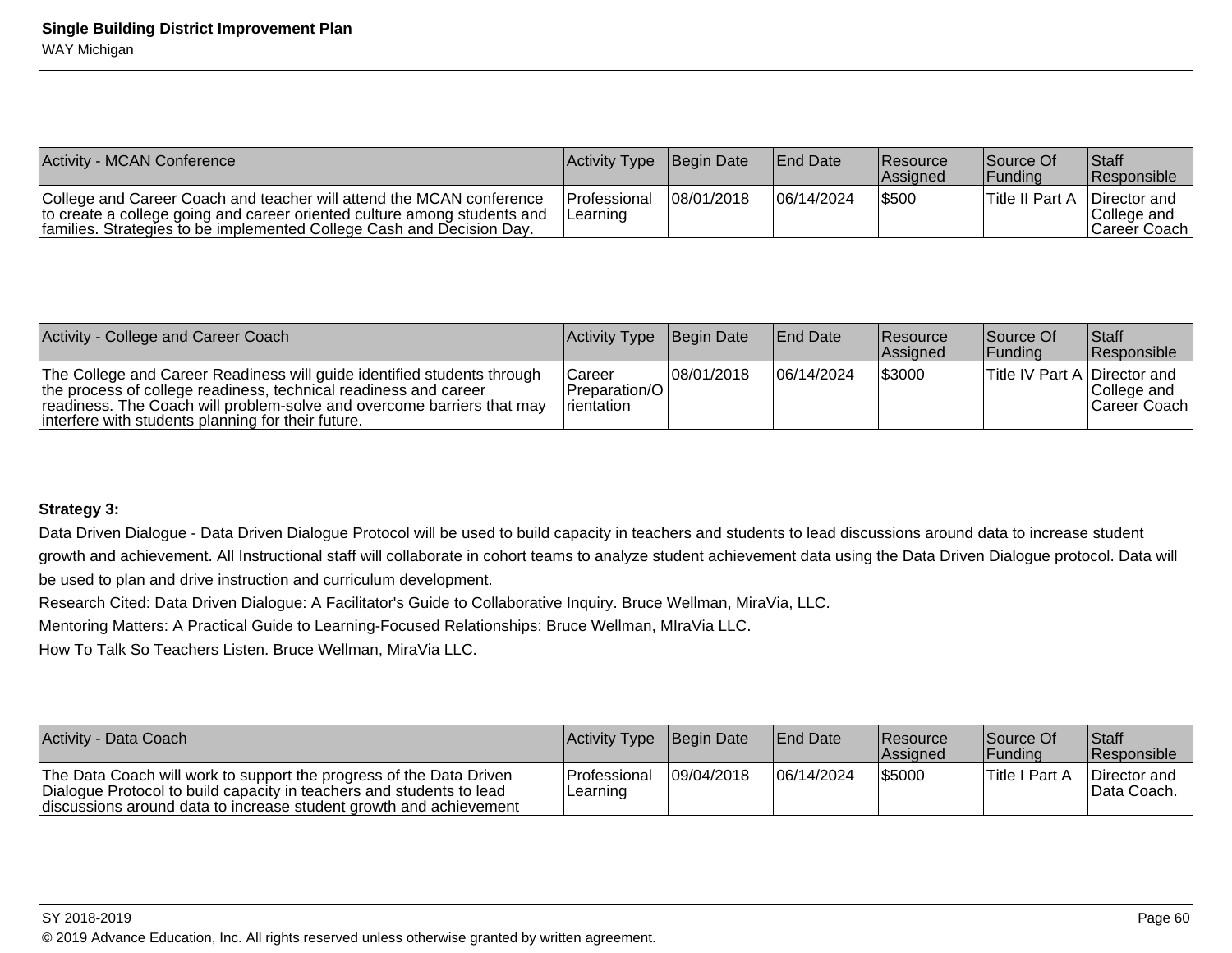## **Single Building District Improvement Plan**WAY Michigan

#### **Measurable Objective 2:**

demonstrate student proficiency (pass rate) in Social Studies for all WAY Michigan Students by 06/14/2024 as measured by local and state assessments.

## **Strategy 1:**

Using Audio Visual Tools - Teachers will work together to promote the use of audio visual tools (send email reminders to students to look at their feedback letters andresources, create and share how-to videos in operating these features/where to find them, get researcher testimonials about how helpful these tools are for revising and learning about the next steps for the project.) Using these tools will help students acquire deeper understanding of the social studies content and increase their creditattainment.

Research Cited: MPACT: International Journal of Research in Humanities, Arts and Literature (IMPACT: IJRHAL) ISSN(E): 2321-8878; ISSN(P): 2347-4564 Vol. 2,Issue 5, May 2014, 195-202

© Impact Journals

| Activity - Personalize Recordings                                                                                                                                                                    | Activity Type Begin Date |            | <b>IEnd Date</b> | <b>IResource</b><br><b>Assigned</b> | Source Of<br> Fundina     | <b>Staff</b><br><b>Responsible</b> |
|------------------------------------------------------------------------------------------------------------------------------------------------------------------------------------------------------|--------------------------|------------|------------------|-------------------------------------|---------------------------|------------------------------------|
| Teachers will create personalized recordings (under 5 minutes) to<br>communicate feedback to students. Some examples of recording tools<br>teachers will use include PowToons, Voki, GoAnimate, etc. | Technoloav               | 08/01/2017 | 06/14/2024       | \$0                                 | $ No$ Funding<br>Required | Social Studies<br>'Teachers        |

| Activity -<br><b>Thinking Maps</b>                                                      | Activity Type                   | Begin Date | <b>End Date</b> | <b>Resource</b><br><b>Assigned</b> | lSource Of<br><b>Funding</b>  | <b>Staff</b><br>Responsible |
|-----------------------------------------------------------------------------------------|---------------------------------|------------|-----------------|------------------------------------|-------------------------------|-----------------------------|
| Teachers will train students on how to use thinking maps to organize<br>course content. | lAcademic<br>Support<br>Program | 09/04/2018 | 06/14/2024      | \$0                                | No Funding<br><b>Required</b> | Directors and<br>Teachers.  |

| <b>Activity - Google Fest-MACUL</b>                                                                                                                                    | Activity Type Begin Date |            | <b>IEnd Date</b> | <b>Resource</b><br><b>Assigned</b> | Source Of<br>lFundina | Staff<br><b>Responsible</b> |
|------------------------------------------------------------------------------------------------------------------------------------------------------------------------|--------------------------|------------|------------------|------------------------------------|-----------------------|-----------------------------|
| Team Leader to attend Google Fest-MACUL Conference to share ideas for Professional<br>integrating technology applications and software into project based<br>Hearning. | Learning                 | 09/03/2019 | 06/12/2020       | 5180                               | 'Title II Part A      | 'Team Leader ⊺              |

#### SY 2018-2019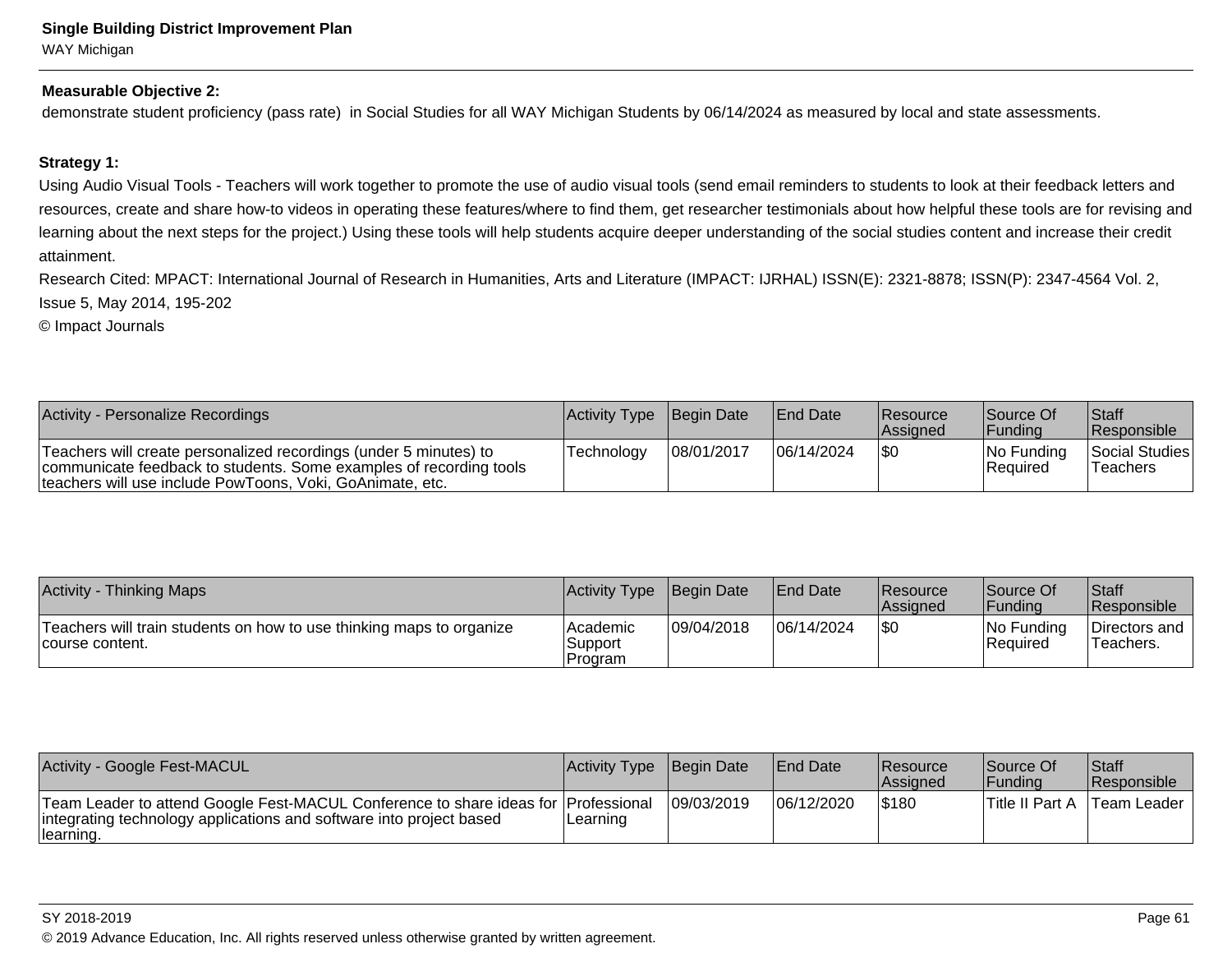## **Strategy 2:**

Project Based Learning - All teachers will implement project-based learning. They will use the Buck Institute for Education project template to create and modify projects to meet the needs of their students.

Research Cited: Thomas, J.W. (2000). A review of research on project-based learning. San Rafael, CA: Autodesk Foundation

 Marx, R.W., Blumenfeld, P.C., Krajcik, J.S., & Soloway, E. (1997). Enacting project-based science: Challenges for practice and policy. Elementary School Journal, 97(4) 341-358

| Activity - Engaging Secondary Students with US History                                                                                    | Activity Type Begin Date |            | <b>End Date</b> | Resource<br><b>Assigned</b> | Source Of<br> Fundina  | <sup>I</sup> Staff<br><b>Responsible</b> |
|-------------------------------------------------------------------------------------------------------------------------------------------|--------------------------|------------|-----------------|-----------------------------|------------------------|------------------------------------------|
| Team Leader to attend Conference to share ideas for engaging students in   Professional<br>social studies through project based learning. | Learning                 | 09/03/2019 | 06/12/2020      | \$165                       | <b>Title II Part A</b> | Team Leader.                             |

| Activity - Echoes and Reflections: Teaching the Holocaust and Genocide<br>/Level 1                                                        | Activity Type Begin Date         |            | <b>End Date</b> | Resource<br>lAssianed | <b>Source Of</b><br><u> 'Fundina'</u> | Staff<br><b>IResponsible</b> |
|-------------------------------------------------------------------------------------------------------------------------------------------|----------------------------------|------------|-----------------|-----------------------|---------------------------------------|------------------------------|
| Team Leader to attend the Holocaust and Genocide Training in order to<br>enhance instruction on this topic within project based learning. | <u>IProfessional</u><br>Learning | 09/03/2019 | 06/12/2020      | <b>S15</b>            | Title II Part A Team Leader           |                              |

| Activity - Michigan Council of Social Studies Fall Conference                                                                                     | Activity Type Begin Date                |            | <b>IEnd Date</b> | <b>Resource</b><br>lAssianed | <b>Source Of</b><br>IFundina | Staff<br><b>Responsible</b> |
|---------------------------------------------------------------------------------------------------------------------------------------------------|-----------------------------------------|------------|------------------|------------------------------|------------------------------|-----------------------------|
| Team Leader to attend Conference to share ideas for integrating new<br>techniques of teaching social studies content into project based learning. | <b>Professional</b><br><b>ILearning</b> | 09/03/2019 | 06/12/2020       | \$200                        | Title II Part A              | Team Leader                 |

| Activity - NCHE Past, Present, and Future - NCHE at 30                                                                                             | Activity Type                      | Begin Date | <b>IEnd Date</b> | <b>Resource</b><br><b>Assigned</b> | Source Of<br><b>Funding</b> | <b>Staff</b><br>Responsible               |
|----------------------------------------------------------------------------------------------------------------------------------------------------|------------------------------------|------------|------------------|------------------------------------|-----------------------------|-------------------------------------------|
| Social Studies Teacher to attend the Training in order to enhance<br>linstruction on a variety of historical topics within project based learning. | <b>IProfessional</b><br>I Learnınd | 09/03/2019 | 06/19/2020       | <b>S400</b>                        |                             | Title II Part A Social Studies<br>Teacher |

#### SY 2018-2019

en and the state of the state of the state of the state of the state of the state of the state of the Page 62  $\,$ © 2019 Advance Education, Inc. All rights reserved unless otherwise granted by written agreement.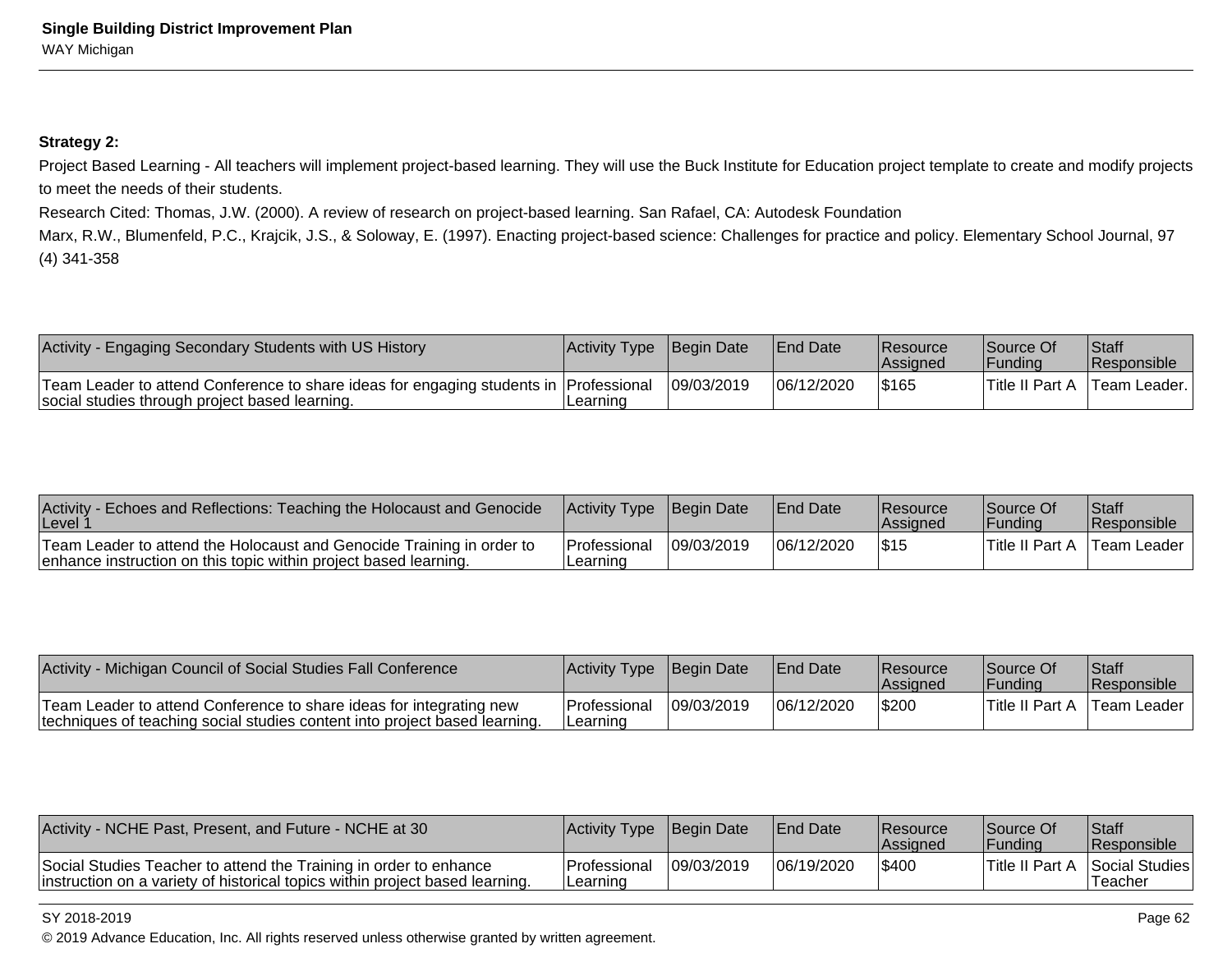## **(shared) Strategy 3:**

Instructional Paraprofessional Services - Paraprofessional will work with students targeted for academic support. Students included are not proficient in reading, notproficient in mathematics, and/or in the Additional Targeted Support and Improvement category of White-Economically Disadvantaged.

Research Cited: Barrio, B. L., & Hollingshead, A. (2017). Reaching out to paraprofessionals: Engaging professional development aligned with universal design forlearning framework in rural communities. Rural Special Education Quarterly, 36(3), 136-145. http://eric.ed.gov/?id=EJ1152892

 Bingham, G. E., Hall-Kenyon, K. M., & Culatta, B. (2010). Systematic and engaging early literacy: Examining the effects of paraeducator implemented early literacyinstruction. Communication Disorders Quarterly, 32(1), 38-49. http://eric.ed.gov/?id=EJ902926

Feldman, E. K., & Matos, R. (2013). Training paraprofessionals to facilitate social interactions between children with autism and their typically developing peers. Journalof Positive Behavior Interventions, 15(3), 169-179. http://eric.ed.gov/?id=EJ1010883

| Activity - Paraprofessional                                                                                                                                                                                                                                                        | Activity Type Begin Date   |            | <b>End Date</b> | <b>Resource</b><br><b>Assigned</b> | Source Of<br> Fundina | <b>Staff</b><br><b>Responsible</b>            |
|------------------------------------------------------------------------------------------------------------------------------------------------------------------------------------------------------------------------------------------------------------------------------------|----------------------------|------------|-----------------|------------------------------------|-----------------------|-----------------------------------------------|
| Paraprofessional will work with students targeted for academic support.<br>Students included are not proficient in reading, not proficient in<br>mathematics, and/or in the Additional Targeted Support and Improvement   Program<br>category of White-Economically Disadvantaged. | <b>Academic</b><br>Support | 01/01/2019 | 06/14/2024      | \$34876                            | <b>Title I Part A</b> | Director and<br><b>Paraprofessio</b><br>Inal. |

## **Measurable Objective 3:**

demonstrate student proficiency (pass rate) in Science for all WAY Michigan Students by 06/14/2024 as measured by local and state assessments.

## **Strategy 1:**

Audio Visual Tools - Teachers will work together to promote the use of audio visual tools (send email reminders researchers to look at their feedback letters andresources, create and share how-to videos in operating these features/where to find them, get researcher testimonials about how helpful these tools are for revising andlearning about the next steps for the project.) Using these tools will help students acquire deeper understanding of the science content and increase their creditattainment.

Research Cited: IMPACT: International Journal of Research in Humanities, Arts and Literature (IMPACT: IJRHAL) ISSN(E): 2321-8878; ISSN(P): 2347-4564Vol. 2, Issue 5, May 2014, 195-202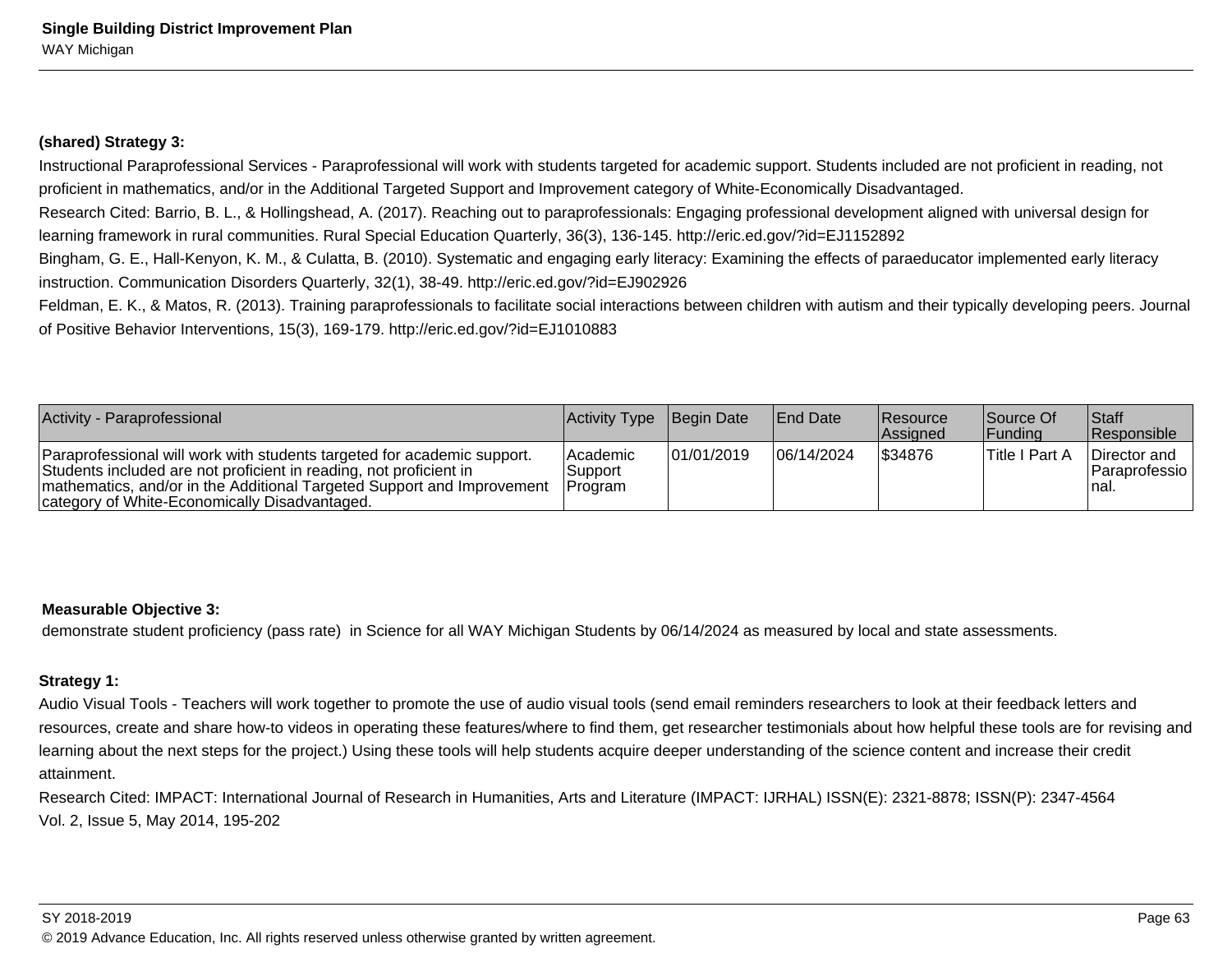WAY Michigan

| Activity - Personalize Recordings                                                                                                                               | <b>Activity Type Begin Date</b> |            | <b>End Date</b> | <b>Resource</b><br><b>Assigned</b> | Source Of<br> Fundina  | <b>Staff</b><br><b>Responsible</b> |
|-----------------------------------------------------------------------------------------------------------------------------------------------------------------|---------------------------------|------------|-----------------|------------------------------------|------------------------|------------------------------------|
| Teachers will create personalized recordings (under 5 minutes) to<br>communicate feedback to students. Some examples include PowToons,<br>Voki, GoAnimate, etc. | Technology                      | 08/01/2017 | 06/14/2024      | \$0                                | No Funding<br>Required | Science<br>Teacher                 |

| Activity - Science Live Sessions                                                                                                                                                                                                            | Activity Type Begin Date            |            | <b>End Date</b> | <b>Resource</b><br><b>Assigned</b> | Source Of<br> Fundina          | Staff<br><b>Responsible</b> |
|---------------------------------------------------------------------------------------------------------------------------------------------------------------------------------------------------------------------------------------------|-------------------------------------|------------|-----------------|------------------------------------|--------------------------------|-----------------------------|
| Identified students (5-10) will attend virtual meetings (Google Hangouts,<br>Zoom, etc) with a highly qualified Science teacher to get targeted<br>linstruction. Student progress is monitored weekly in order to plan for<br>'instruction. | <b>Direct</b><br><b>Instruction</b> | 08/01/2017 | 106/14/2024     | 1\$0                               | INo Fundina<br><b>Required</b> | Science<br>Teacher          |

## **Strategy 2:**

Using Project Based Learning - Teachers will implement project-based learning in science. They will use the Buck Institute for Education project template to create andmodify projects in the curriculum to meet the needs of their students.

Research Cited: Thomas, J.W. (2000). A review of research on project-based learning San Rafael, CA: Autodesk Foundation

Marsx, R.W., Blumenfeld, P.C., Krajcik, J.S., Soloway, E. (1997). Enacting project-based science: Challenges for practice and policy. Elementary School 341-358

| Activity - Application of Michigan Science Standards                                                                | $ $ Activity Type                | Begin Date | <b>End Date</b> | <b>Resource</b><br><b>Assigned</b> | lSource Of<br>lFundina | <b>Staff</b><br>Responsible |
|---------------------------------------------------------------------------------------------------------------------|----------------------------------|------------|-----------------|------------------------------------|------------------------|-----------------------------|
| Teachers will be trained in the Next Generation Science Standards to<br>limplement during the live online sessions. | <b>IProfessional</b><br>Learning | 09/03/2019 | 06/12/2020      | \$35                               | Title II Part A        | <b>Science</b><br>Teacher   |

| Activity - Administering the Michigan Science Standards                                                            | Activity Type Begin Date   |            | <b>IEnd Date</b> | Resource<br><b>Assigned</b> | Source Of<br>Fundina         | Staff<br><b>Responsible</b> |
|--------------------------------------------------------------------------------------------------------------------|----------------------------|------------|------------------|-----------------------------|------------------------------|-----------------------------|
| Teachers will be trained in the Next Generation Science Standards to<br>implement during the live online sessions. | l Professional<br>Learning | 09/03/2019 | 06/12/2020       | \$200                       | <sup>1</sup> Title II Part A | Science<br>Teacher          |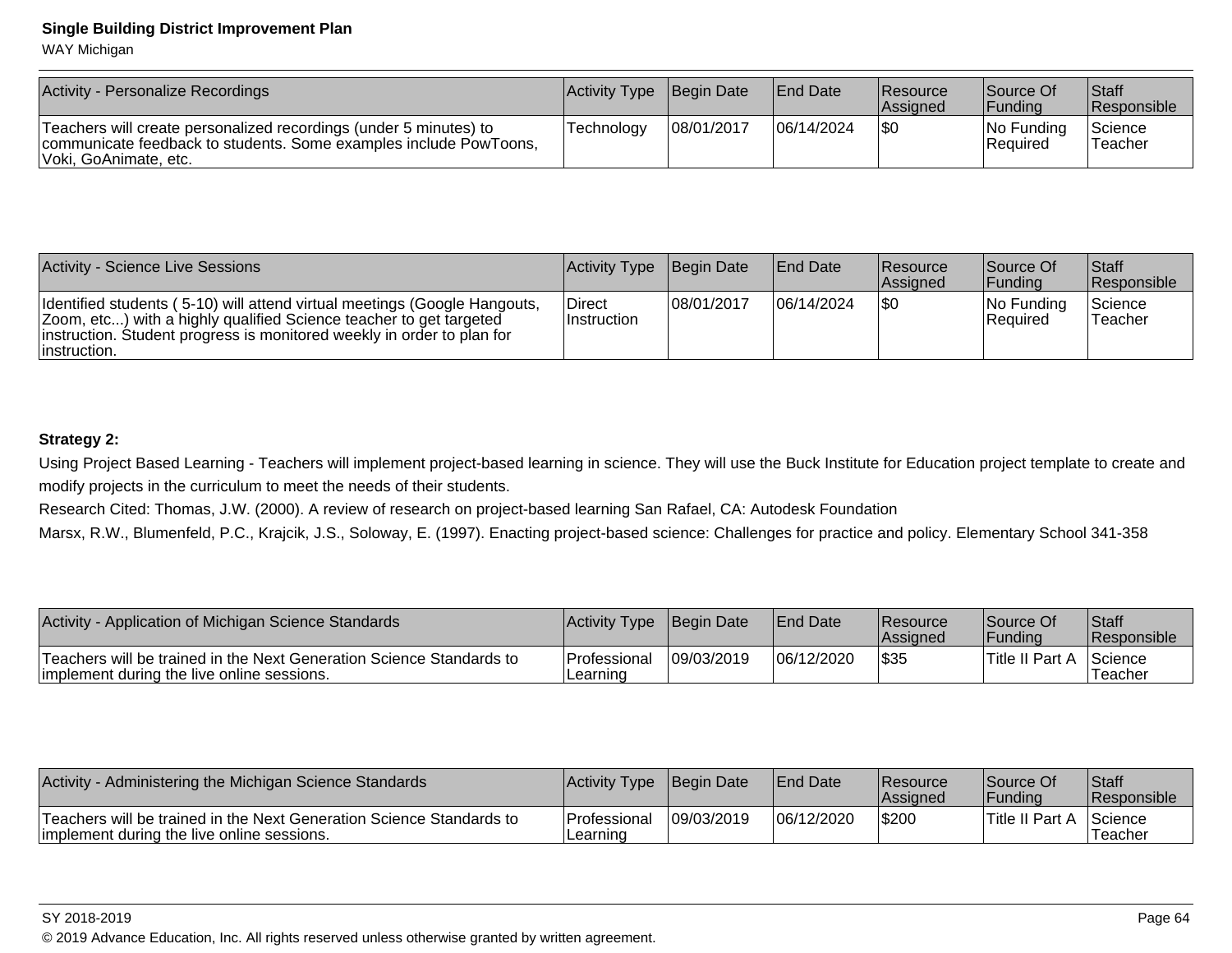## **(shared) Strategy 3:**

Instructional Paraprofessional Services - Paraprofessional will work with students targeted for academic support. Students included are not proficient in reading, notproficient in mathematics, and/or in the Additional Targeted Support and Improvement category of White-Economically Disadvantaged.

Research Cited: Barrio, B. L., & Hollingshead, A. (2017). Reaching out to paraprofessionals: Engaging professional development aligned with universal design forlearning framework in rural communities. Rural Special Education Quarterly, 36(3), 136-145. http://eric.ed.gov/?id=EJ1152892

 Bingham, G. E., Hall-Kenyon, K. M., & Culatta, B. (2010). Systematic and engaging early literacy: Examining the effects of paraeducator implemented early literacyinstruction. Communication Disorders Quarterly, 32(1), 38-49. http://eric.ed.gov/?id=EJ902926

Feldman, E. K., & Matos, R. (2013). Training paraprofessionals to facilitate social interactions between children with autism and their typically developing peers. Journalof Positive Behavior Interventions, 15(3), 169-179. http://eric.ed.gov/?id=EJ1010883

| Activity - Paraprofessional                                                                                                                                                                                                                                              | Activity Type Begin Date         |             | <b>End Date</b> | <b>Resource</b><br><b>Assigned</b> | Source Of<br> Fundina | <b>Staff</b><br><b>Responsible</b>        |
|--------------------------------------------------------------------------------------------------------------------------------------------------------------------------------------------------------------------------------------------------------------------------|----------------------------------|-------------|-----------------|------------------------------------|-----------------------|-------------------------------------------|
| Paraprofessional will work with students targeted for academic support.<br>Students included are not proficient in reading, not proficient in<br>mathematics, and/or in the Additional Targeted Support and Improvement<br>category of White-Economically Disadvantaged. | lAcademic<br>Support<br> Program | 101/01/2019 | 106/14/2024     | \$34876                            | <b>Title I Part A</b> | Director and<br> Paraprofessio  <br>Inal. |

## **Measurable Objective 4:**

demonstrate student proficiency (pass rate) in Reading and Writing for all WAY Michigan Students by 06/14/2024 as measured by local and state assessments.

## **Strategy 1:**

Reading Across the Curriculum - Reading Apprenticeship strategies such as: pre-reading, during reading, and post-reading strategies used through Reading willimprove the instruction on vocabulary, fluency, and comprehension. By using strategies such as think alouds, talking to the text, and double entry journals, there will bemore instruction specific to struggling readers. Focusing on making knowledge visible to others through the use of these strategies will increase the instruction onfluency and comprehension. Lastly, the reading strategies also focus on increasing instruction for students to self-regulate their own reading processes. By teachingreading across the curriculum, students focus on reading expository texts and improving their reading comprehension in a variety of subjects.Research Cited: Kemple, J. J., Corrin, W., Nelson, E., Salinger, T., Herrmann, S., & Drummond, K. (2008) Reading Apprenticeship.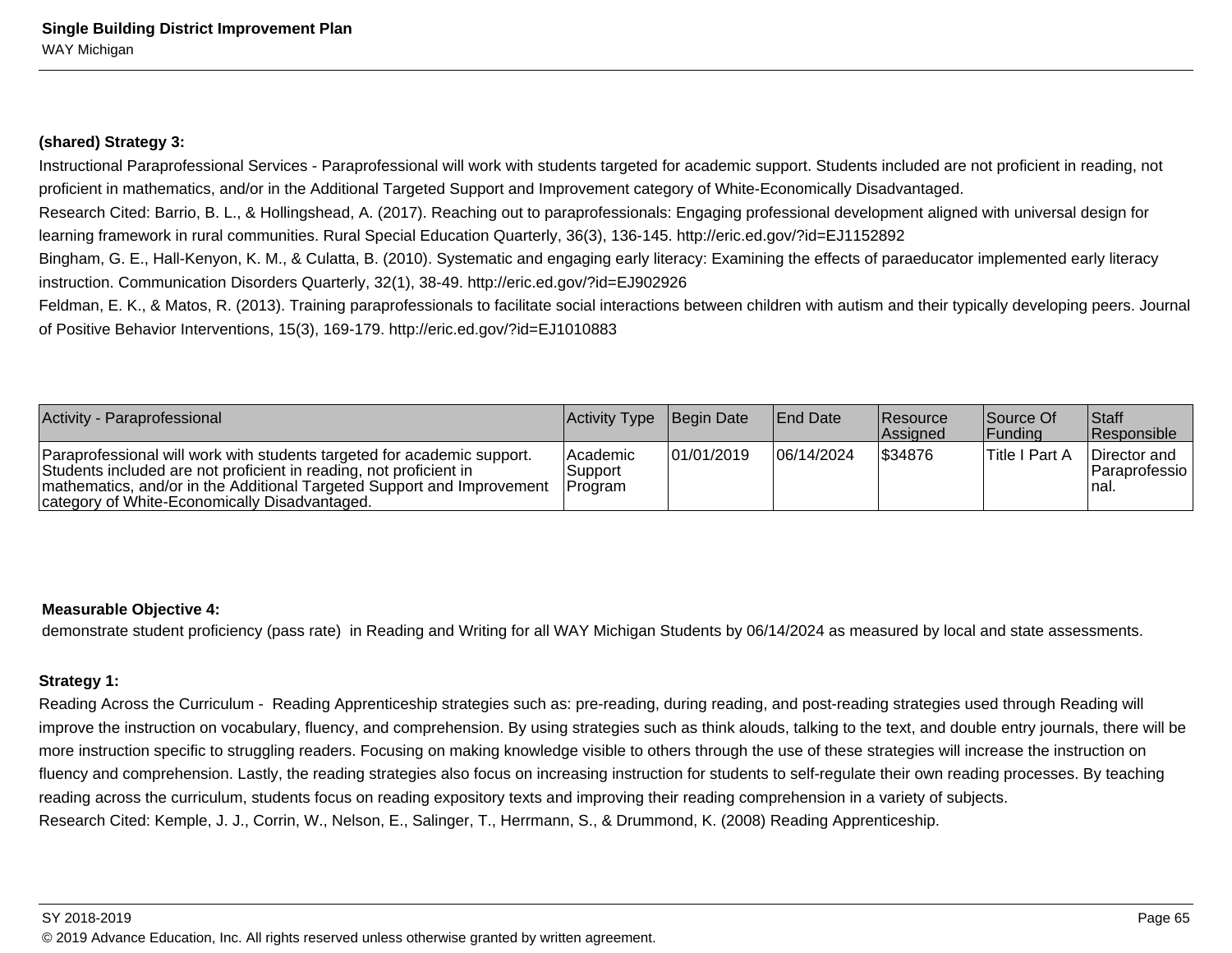WAY Michigan

| Activity - Reading Apprenticeship                                                                                                                                                                                                                                                                                                                                                                                                                                                                                                                                                                                                                                                                                                                                                                                                       | <b>Activity Type</b> | Begin Date  | <b>End Date</b> | <b>Resource</b><br>Assigned | Source Of<br> Funding  | <b>Staff</b><br>Responsible |
|-----------------------------------------------------------------------------------------------------------------------------------------------------------------------------------------------------------------------------------------------------------------------------------------------------------------------------------------------------------------------------------------------------------------------------------------------------------------------------------------------------------------------------------------------------------------------------------------------------------------------------------------------------------------------------------------------------------------------------------------------------------------------------------------------------------------------------------------|----------------------|-------------|-----------------|-----------------------------|------------------------|-----------------------------|
| Reading Apprenticeship strategies such as: pre-reading, during reading,<br>and post-reading strategies used through Reading will improve the<br>instruction on vocabulary, fluency, and comprehension. By using strategies Program<br>such as think alouds, talking to the text, and double entry journals, there<br>will be more instruction specific to struggling readers. Focusing on making<br>knowledge visible to others through the use of these strategies will<br>increase the instruction on fluency and comprehension. Lastly, the reading<br>strategies also focus on increasing instruction for students to self-regulate<br>their own reading processes. By teaching reading across the curriculum,<br>students focus on reading expository texts and improving their reading<br>comprehension in a variety of subjects. | Academic<br>Support  | 107/01/2016 | 06/14/2024      | ISO                         | No Funding<br>Required | Director and<br>Teachers    |

| Activity - Student Academic Support                                                                                                                                                                                                       | Activity Type Begin Date                |            | <b>End Date</b> | Resource<br>Assigned | Source Of<br> Fundina | <b>Staff</b><br><b>Responsible</b> |
|-------------------------------------------------------------------------------------------------------------------------------------------------------------------------------------------------------------------------------------------|-----------------------------------------|------------|-----------------|----------------------|-----------------------|------------------------------------|
| Meets with targeted students to provide academic support intervention<br>services to improve their achievement. Works collaboratively with school<br>staff to develop and implement a plan to ensure the elimination of learning<br>gaps. | lAcademic<br>Support<br><b>IProgram</b> | 07/01/2016 | 06/14/2024      | \$53320              | ∣Title I Part A       | Team Leader                        |

| Activity - English Language Learner Support                                                                                                                                                 | <b>Activity Type Begin Date</b>               |            | <b>IEnd Date</b> | <b>Resource</b><br><b>Assigned</b> | <b>Source Of</b><br><b>IFundina</b> | Staff<br><b>Responsible</b> |
|---------------------------------------------------------------------------------------------------------------------------------------------------------------------------------------------|-----------------------------------------------|------------|------------------|------------------------------------|-------------------------------------|-----------------------------|
| Sheltered Instruction Observation Protocol (SIOP) will be used to support<br>English Language Learners in small groups to increase their proficiency in<br>reading, speaking and listening. | <b>IAcademic</b><br><b>Support</b><br>Program | 09/04/2018 | 06/14/2024       | \$0                                | No Funding<br> Reauired             | Director and<br>'Teachers   |

| Activity - Instructional Leadership                                                                                                                                                                                      | Activity Type Begin Date                 |            | <b>IEnd Date</b> | Resource<br>lAssianed | Source Of<br> Fundina          | <b>Staff</b><br><b>Responsible</b>          |
|--------------------------------------------------------------------------------------------------------------------------------------------------------------------------------------------------------------------------|------------------------------------------|------------|------------------|-----------------------|--------------------------------|---------------------------------------------|
| The principal will a leadership academy to develop leadership skills and<br>strategies to shape culture, build capacity in staff, collaborate with staff,<br>communicate effectively and become an instructional leader. | <b>IProfessional</b><br><b>ILearning</b> | 08/01/2018 | 06/14/2024       |                       | INo Fundina<br><b>Required</b> | <b>Superintende</b><br>Int and<br>∣Director |

SY 2018-2019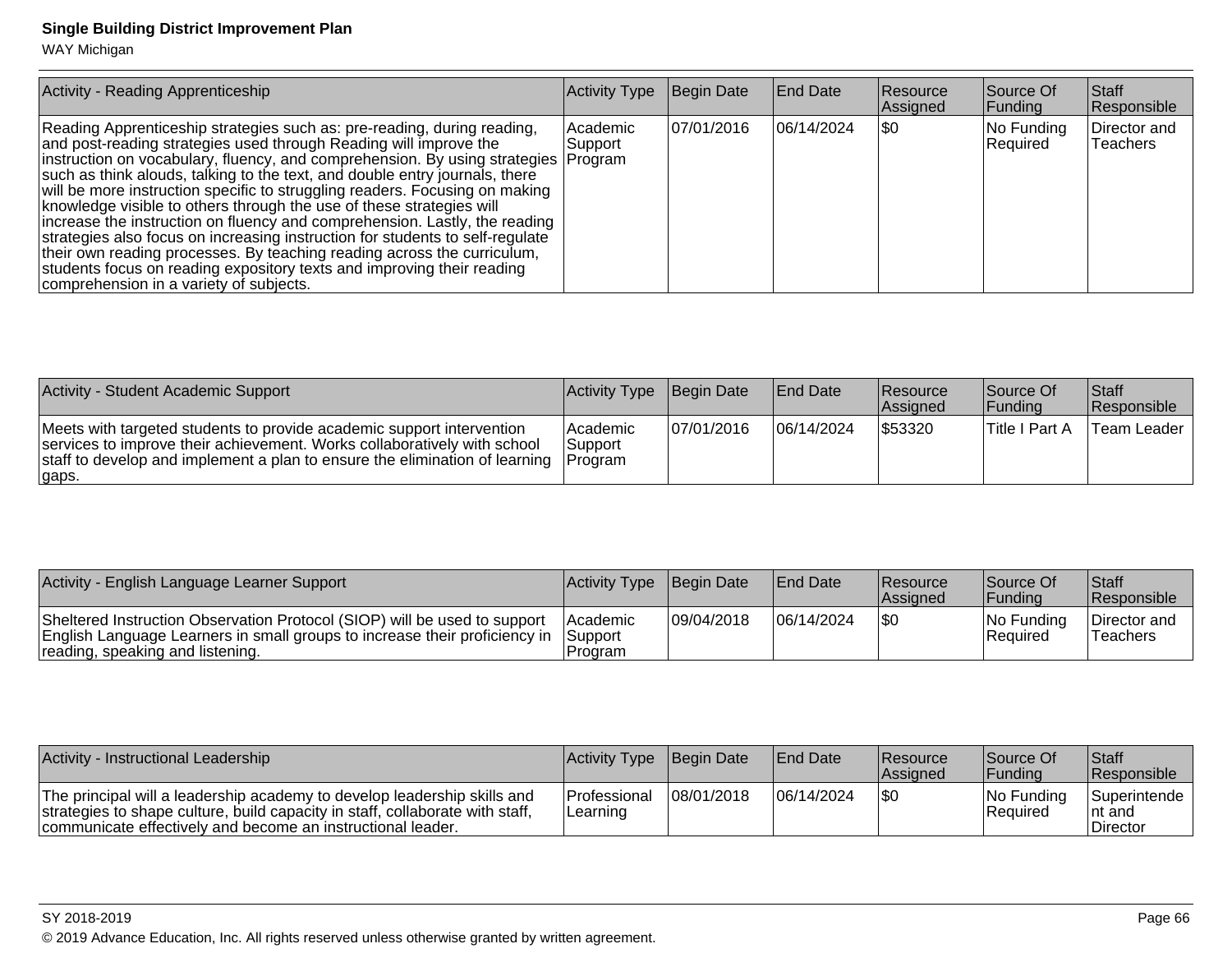WAY Michigan

| Activity - Michigan Charter School Symposium                                                                                                                                                                                                          | <b>Activity Type</b>             | Begin Date | <b>End Date</b> | Resource<br><b>Assigned</b> | Source Of<br><b>IFundina</b> | <b>Staff</b><br><b>Responsible</b> |
|-------------------------------------------------------------------------------------------------------------------------------------------------------------------------------------------------------------------------------------------------------|----------------------------------|------------|-----------------|-----------------------------|------------------------------|------------------------------------|
| The principal and Team Leader will attend a leadership symposium to<br>develop leadership skills and strategies to shape culture, build capacity in<br>staff, collaborate with staff, communicate effectively and become an<br>linstructional leader. | <b>IProfessional</b><br>Learning | 09/03/2019 | 06/12/2020      | 1\$1150                     | <b>Title II Part A</b>       | Director and<br>lTeam Leader       |

| Activity - Reading Specialist                                                                                                                                                                                                                   | Activity Type Begin Date              |            | <b>IEnd Date</b> | <b>Resource</b><br><b>Assigned</b> | Source Of<br><b>IFundina</b> | Staff<br><b>Responsible</b>             |
|-------------------------------------------------------------------------------------------------------------------------------------------------------------------------------------------------------------------------------------------------|---------------------------------------|------------|------------------|------------------------------------|------------------------------|-----------------------------------------|
| A part-time Reading Specialist will research and use strategies to improve<br>reading skills of targeted students. The students targeted will be students<br>who are not proficient in Reading as according to local and state<br>lassessments. | <b>Academic</b><br>Support<br>Program | 09/03/2019 | 07/01/2020       | 1\$30000                           | Title I Part A               | Director and<br>l Reading<br>Specialist |

## **Strategy 2:**

College Writing Strategies - Teachers will implement writing in a variety of context and across all content areas. Writing across the content areas will allow teachers toappraise how well students grasp information and where deeper elaboration of key concepts are needed. A writing assessment will be given twice a year to trackprogress towards college level writing skills.

Research Cited: Chancer, Joni. 2001. "The Teacher's Role in Portfolio Assessment."Berkeley, California: National Writing Project.

Slagle, Patricia A. 1997. " Getting Real: Authenticity in Writing Prompts." Quarterly (19) 3.

| Activity - English Language Learner Support                                                                                                                                    | Activity Type Begin Date           |            | <b>IEnd Date</b> | Resource<br><b>Assigned</b> | Source Of<br> Fundina         | <b>Staff</b><br><b>Responsible</b> |
|--------------------------------------------------------------------------------------------------------------------------------------------------------------------------------|------------------------------------|------------|------------------|-----------------------------|-------------------------------|------------------------------------|
| Sheltered Instruction Observation Protocol will be used with English<br>Language Learners in small groups to increase their proficiency in writing,<br>listening and speaking. | l Academic<br> Support<br>IProgram | 09/04/2018 | 06/14/2024       | 1\$C                        | No Funding<br><b>Required</b> | Director and<br><b>Teachers</b>    |

| Writing<br>Activity<br>Collins | <b>Activity</b><br><b>I</b> vpe | <b>IBegin Date</b> | <b>IEnd Date</b> | <b>Resource</b><br><b>IAssigned</b> | Source Of<br>Fundina | Staff<br>$\cdots$<br><b>Responsible</b> |
|--------------------------------|---------------------------------|--------------------|------------------|-------------------------------------|----------------------|-----------------------------------------|
|--------------------------------|---------------------------------|--------------------|------------------|-------------------------------------|----------------------|-----------------------------------------|

#### SY 2018-2019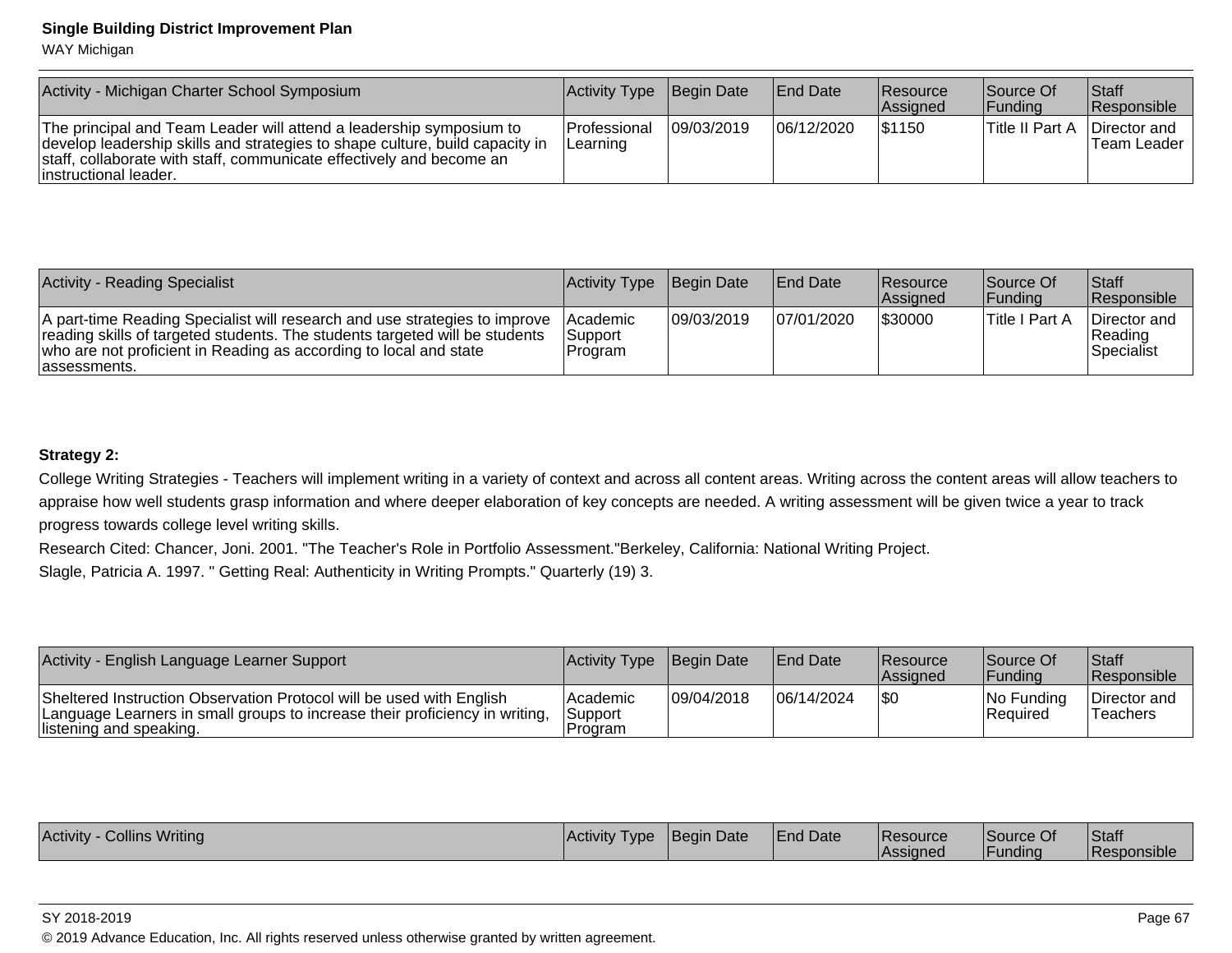WAY Michigan

| The Collins Writing Program provides a proven, unified, research-based<br>writing program that is used in all classrooms, in all subject areas, and at<br>all grades. It equips all teachers with writing strategies designed to help<br>students understand and remember content. The program is organized<br>around Five Types of Writing and the outcomes expected for each. The<br>Five Types of Writing assignments develop students' essential writing and<br>thinking skills in the context of their everyday classroom learning. The Five<br>Types of Writing framework can be used strategically to meet the unique<br>requirements of each content area whether they are: informal and routine,<br>or more formal, short or long, research-based or experienced-based, | Direct<br><i>Instruction</i> | 09/04/2018 | 06/14/2024 | 1\$0 | No Funding<br>Required | Director and<br>Teachers |
|----------------------------------------------------------------------------------------------------------------------------------------------------------------------------------------------------------------------------------------------------------------------------------------------------------------------------------------------------------------------------------------------------------------------------------------------------------------------------------------------------------------------------------------------------------------------------------------------------------------------------------------------------------------------------------------------------------------------------------------------------------------------------------|------------------------------|------------|------------|------|------------------------|--------------------------|
| critical or creative, informative, argumentative, or narrative                                                                                                                                                                                                                                                                                                                                                                                                                                                                                                                                                                                                                                                                                                                   |                              |            |            |      |                        |                          |

## **(shared) Strategy 3:**

Instructional Paraprofessional Services - Paraprofessional will work with students targeted for academic support. Students included are not proficient in reading, notproficient in mathematics, and/or in the Additional Targeted Support and Improvement category of White-Economically Disadvantaged.

Research Cited: Barrio, B. L., & Hollingshead, A. (2017). Reaching out to paraprofessionals: Engaging professional development aligned with universal design forlearning framework in rural communities. Rural Special Education Quarterly, 36(3), 136-145. http://eric.ed.gov/?id=EJ1152892

 Bingham, G. E., Hall-Kenyon, K. M., & Culatta, B. (2010). Systematic and engaging early literacy: Examining the effects of paraeducator implemented early literacyinstruction. Communication Disorders Quarterly, 32(1), 38-49. http://eric.ed.gov/?id=EJ902926

Feldman, E. K., & Matos, R. (2013). Training paraprofessionals to facilitate social interactions between children with autism and their typically developing peers. Journal of Positive Behavior Interventions, 15(3), 169-179. http://eric.ed.gov/?id=EJ1010883

| Activity - Paraprofessional                                                                                                                                                                                                                                              | Activity Type Begin Date                      |            | <b>End Date</b> | <b>Resource</b><br><b>Assigned</b> | Source Of<br> Fundina | <b>Staff</b><br><b>Responsible</b>        |
|--------------------------------------------------------------------------------------------------------------------------------------------------------------------------------------------------------------------------------------------------------------------------|-----------------------------------------------|------------|-----------------|------------------------------------|-----------------------|-------------------------------------------|
| Paraprofessional will work with students targeted for academic support.<br>Students included are not proficient in reading, not proficient in<br>mathematics, and/or in the Additional Targeted Support and Improvement<br>category of White-Economically Disadvantaged. | <b>Academic</b><br>Support<br><b>IProgram</b> | 01/01/2019 | 06/14/2024      | 534876                             | ∣Title I Part A       | Director and<br> Paraprofessio  <br>Inal. |

## **Measurable Objective 5:**

demonstrate student proficiency (pass rate) in Mathematics for all WAY Michigan Students by 06/14/2024 as measured by local and state assessments.

## **Strategy 1:**

Math Intervention - Students will be given additional support in math courses (Math 7, 8, pre-algebra and algebra I) based on an identified need for remediation and SY 2018-2019en die staatsgeskilde is in die 19de jaar van die 19de eeu n.C. In 19de jaar van die 19de eeu n.C. In 19de 68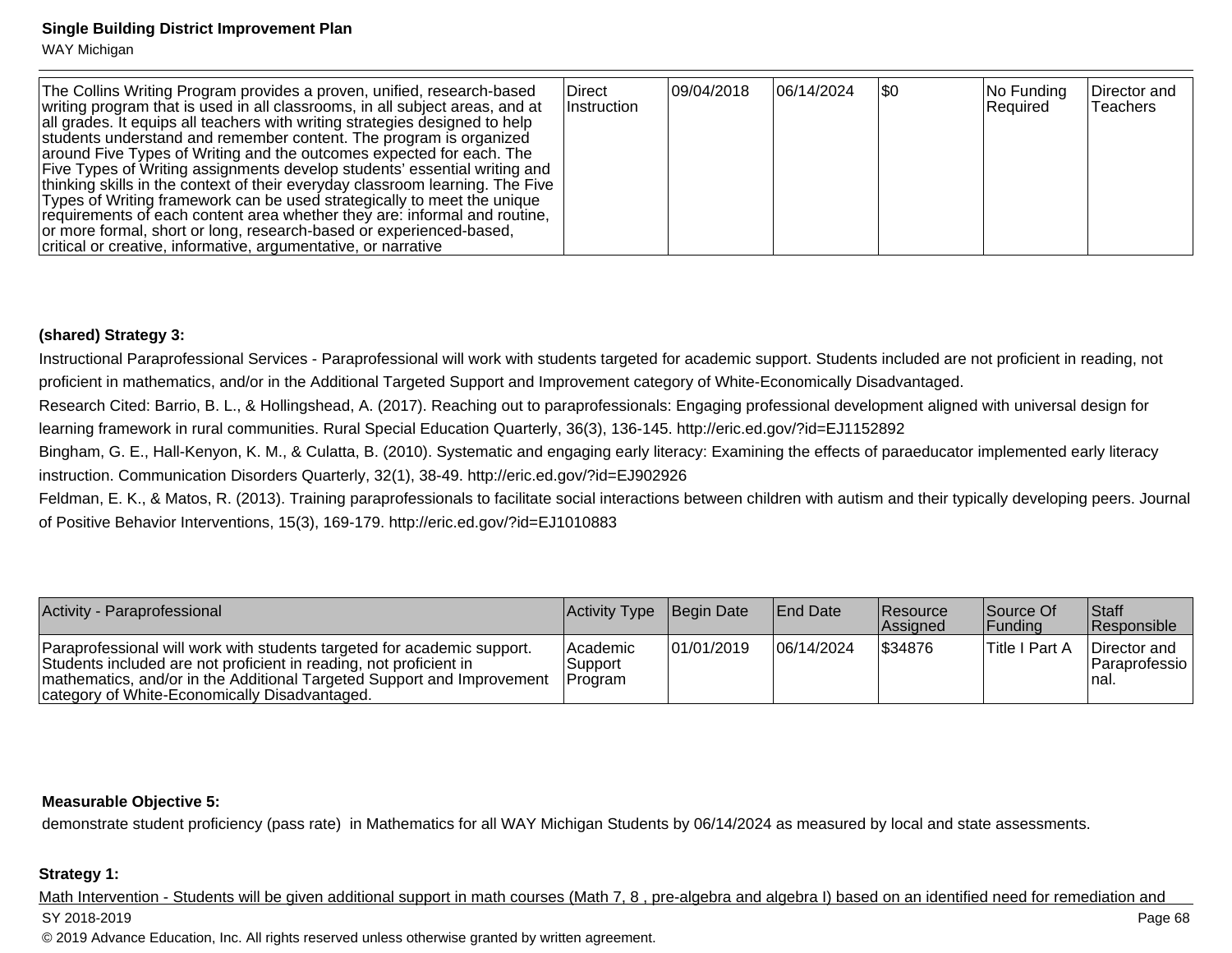supplemental instruction.

Research Cited: Cosyn, E., & Thiery, N. (2000). A Practical Procedure to Build a Knowledge Structure. Journal of Mathematical Psychology, 44, 383-407.

Degreef, E., Doignon J.-P., Ducamp A., & Falmagne J.-C. (1986). Languages for the assessment of knowledge. Journal of Mathematical Psychology, 30, 243-256.

Doignon, J.-P. & Falmagne, J.-C. (1985). Spaces for the assessment of knowledge. International Journal of Man-Machine Studies, 23, 175-196.

Doignon, J.-P. & Falmagne, J.-C. (1999). Knowledge Spaces. Springer-Verlag. Dowling, C.E. (1993). Applying the basis of knowledge space for controlling thequestioning of an expert. Journal of Mathematical Psychology, 37, 21-48.

Dowling, C.E. (1993). On the irredundant construction of knowledge spaces. Journal of Mathematical Psychology, 37, 49-62.

Falmagne, J.-C. (1989). A latent trait theory via stochastic learning theory for a knowledge space. Psychometrika, 54, 283-303.

Falmagne, J.-C. & Doignon, J.-P. (1988). A class of stochastic procedures for the assessment of knowledge. British Journal of Mathematical and Statistical Psychology,41, 1-23.

Falmagne, J.-C. & Doignon, J.-P. (1988). A markovian procedure for assessing the state of a system. Journal of Mathematical Psychology, 32, 232-258.

Falmagne, J.-C. & Doignon, J.-P. (2011). Learning Spaces. Springer-Verlag.

Falmagne, J.-C., Koppen, M., Villano, M., Doignon, J.-P. & Johannesen, L. (1990). Introduction to knowledge spaces: How to build test and search them. PsychologicalReview, 97, 201-224.

Kambouri, M., Koppen, M., Villano, M. & Falmagne, J.-C. (1991). Knowledge assessment: Tapping human expertise. Irvine Research Unit in Mathematical BehavioralSciences. University of California.

Koppen, M. (1993). Extracting human expertise for constructing knowledge spaces: An algorithm. Journal of Mathematical Psychology, 37, 1-20.

Koppen, M. & Doignon, J.-P. (1990). How to build a knowledge space by querying an expert. Journal of Mathematical Psychology, 34, 311-331.

Villano, M., Falmagne, J.-C., Johannesen, L. & Doignon, J.-P. Stochastic procedures for assessing an individual's state of knowledge. In: Proceedings of the int. conf.on computer assisted learning in post-secondary educ.

| <b>Activity - ALEKS Math</b>                                                                                                                                                                                                                                                                                                                                                | Activity Type Begin Date |             | <b>End Date</b> | <b>Resource</b><br><b>Assigned</b> | Source Of<br> Fundina | <b>Staff</b><br><b>Responsible</b> |
|-----------------------------------------------------------------------------------------------------------------------------------------------------------------------------------------------------------------------------------------------------------------------------------------------------------------------------------------------------------------------------|--------------------------|-------------|-----------------|------------------------------------|-----------------------|------------------------------------|
| Identified students will be placed in ALEKS Math, a personalized computer   Academic<br>adaptive program, that detects gaps in learning and targets those gaps<br>until mastered. Students then progress through the intervention courses<br>until they at grade level in math. Courses include RTI 6, 7, 8, middle school<br>courses, pre-algebra, algebra I and geometry. | Support<br> Program      | 109/04/2018 | 06/14/2024      | 51998                              | <b>Title I Part A</b> | Director and<br>Team Leader I      |

| <b>Activity - Live Sessions</b> | <b>Activity Type</b> | Begin Date | <b>End Date</b> | <b>Resource</b><br><b>Assigned</b> | <b>Source Of</b><br>Funding | Staff<br><b>Responsible</b> |
|---------------------------------|----------------------|------------|-----------------|------------------------------------|-----------------------------|-----------------------------|
|---------------------------------|----------------------|------------|-----------------|------------------------------------|-----------------------------|-----------------------------|

SY 2018-2019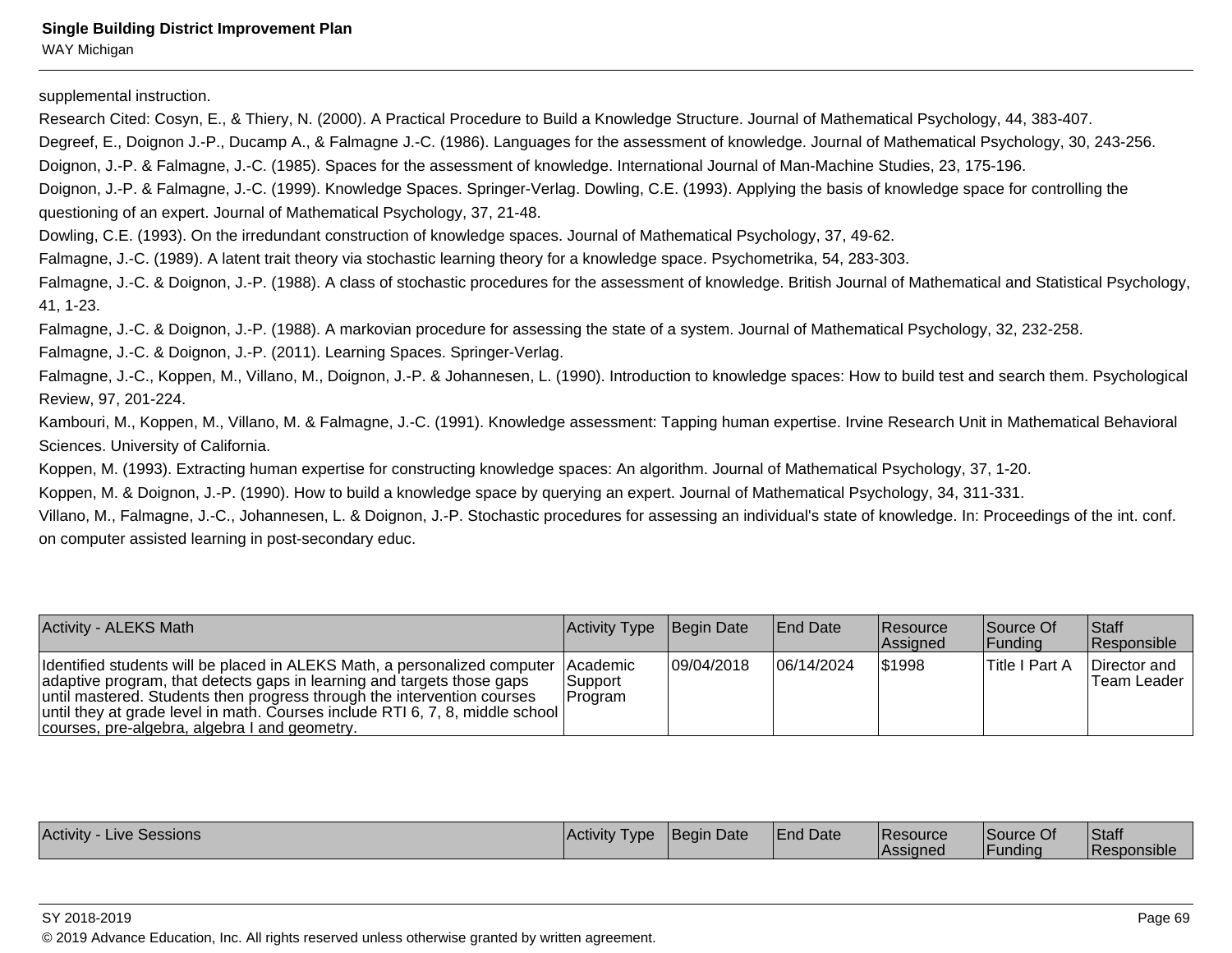WAY Michigan

| Identified students (5-10) will attend virtual meetings (Google Hangouts,<br>Zoom, etc) with a highly qualified math teacher get targeted instruction.<br>Student progress is monitored weekly in order to plan for instruction. | <b>IAcademic</b><br>Support<br>Program | 09/04/2018 | 06/14/2024 |  | INo Fundina<br>Required | Director<br>'Team Leader.<br>and Math<br>Teacher |
|----------------------------------------------------------------------------------------------------------------------------------------------------------------------------------------------------------------------------------|----------------------------------------|------------|------------|--|-------------------------|--------------------------------------------------|
|----------------------------------------------------------------------------------------------------------------------------------------------------------------------------------------------------------------------------------|----------------------------------------|------------|------------|--|-------------------------|--------------------------------------------------|

| <b>Activity - Math Coach</b>                                                                                                                                                                                                                                                                                                                                                                                                                                                                                                                                              | Activity Type                   | Begin Date  | End Date   | <b>Resource</b><br>Assigned | Source Of<br> Funding | <b>Staff</b><br>Responsible |
|---------------------------------------------------------------------------------------------------------------------------------------------------------------------------------------------------------------------------------------------------------------------------------------------------------------------------------------------------------------------------------------------------------------------------------------------------------------------------------------------------------------------------------------------------------------------------|---------------------------------|-------------|------------|-----------------------------|-----------------------|-----------------------------|
| The Math Coach will train and support the team leader in implementation<br>by creating guidelines for enrolling students in the correct courses and<br>transitioning students to the next course in the sequence once they have<br>Imastered 70% of the content. The Math Coach will monitor the overall<br>implementation of the ALEKS program to ensure students are enrolled in<br>the correct courses and are meeting their weekly goals. Incentives will be<br>provided to students to encourage accelerated progress until intrinsic<br>Imotivation is established. | Academic<br>'Support<br>Program | 109/03/2019 | 06/12/2020 | 1\$1000                     | <b>Title I Part A</b> | Director and<br>Math Coach. |

## **(shared) Strategy 2:**

Instructional Paraprofessional Services - Paraprofessional will work with students targeted for academic support. Students included are not proficient in reading, notproficient in mathematics, and/or in the Additional Targeted Support and Improvement category of White-Economically Disadvantaged.

Research Cited: Barrio, B. L., & Hollingshead, A. (2017). Reaching out to paraprofessionals: Engaging professional development aligned with universal design forlearning framework in rural communities. Rural Special Education Quarterly, 36(3), 136-145. http://eric.ed.gov/?id=EJ1152892

 Bingham, G. E., Hall-Kenyon, K. M., & Culatta, B. (2010). Systematic and engaging early literacy: Examining the effects of paraeducator implemented early literacyinstruction. Communication Disorders Quarterly, 32(1), 38-49. http://eric.ed.gov/?id=EJ902926

Feldman, E. K., & Matos, R. (2013). Training paraprofessionals to facilitate social interactions between children with autism and their typically developing peers. Journal of Positive Behavior Interventions, 15(3), 169-179. http://eric.ed.gov/?id=EJ1010883

| Activity - Paraprofessional                                                                                                                                                                                                                                              | Activity Type Begin Date                       |             | <b>End Date</b> | <b>Resource</b><br><b>Assigned</b> | Source Of<br><b>IFundina</b> | <b>Staff</b><br><b>Responsible</b>         |
|--------------------------------------------------------------------------------------------------------------------------------------------------------------------------------------------------------------------------------------------------------------------------|------------------------------------------------|-------------|-----------------|------------------------------------|------------------------------|--------------------------------------------|
| Paraprofessional will work with students targeted for academic support.<br>Students included are not proficient in reading, not proficient in<br>mathematics, and/or in the Additional Targeted Support and Improvement<br>category of White-Economically Disadvantaged. | <b>Academic</b><br>∣Support<br><b>IProgram</b> | 101/01/2019 | 06/14/2024      | S34876                             | <b>Title I Part A</b>        | Director and<br>  Paraprofessio  <br>Inal. |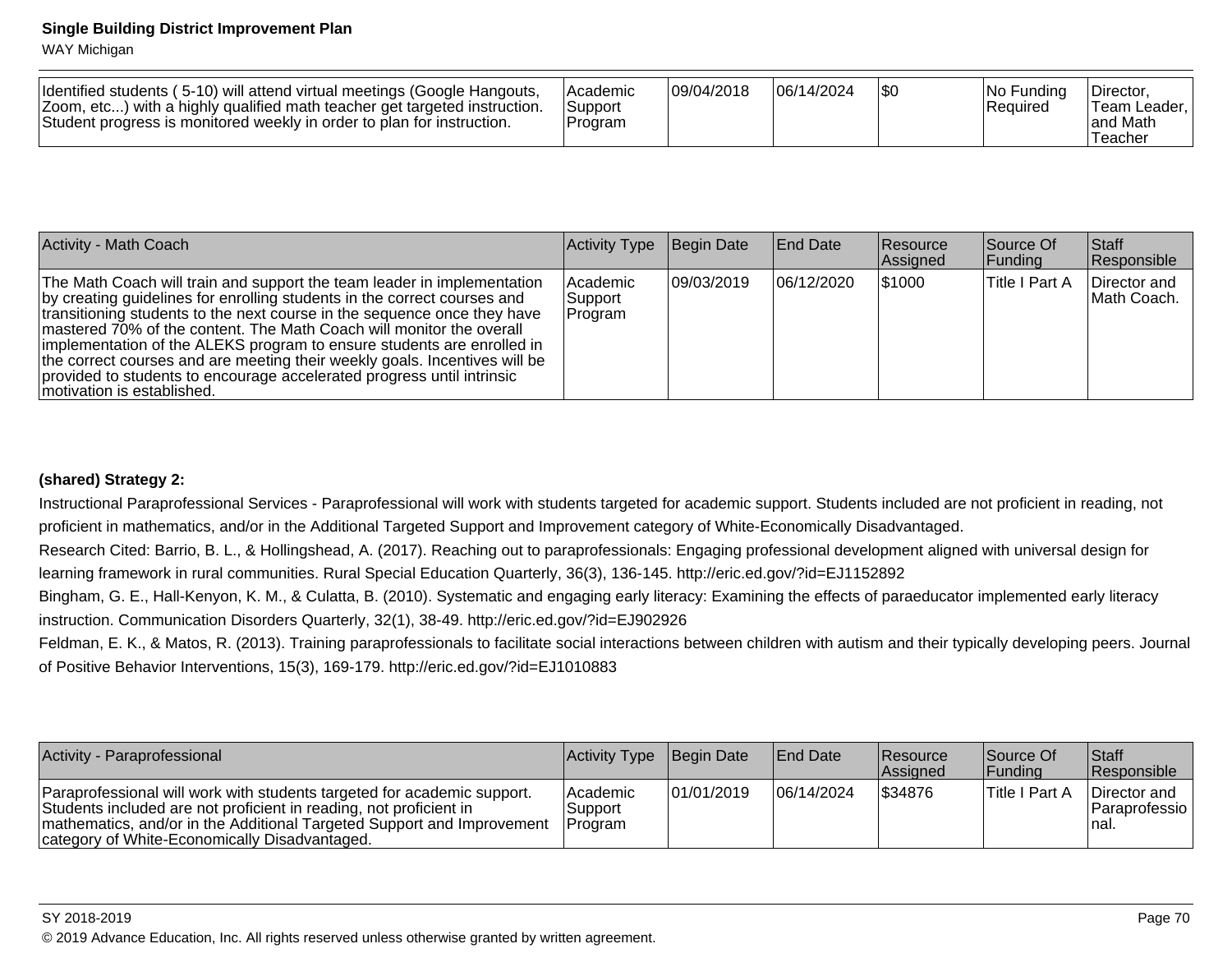# **Goal 2: All WAY Michigan students will be prepared to make safe and healthy choices in socialand academic settings.**

#### **Measurable Objective 1:**

demonstrate a behavior that shows all WAY Michigan students conduct self-reflection and can make critical decisions by 06/14/2024 as measured by Completion ofStudent requirements set out in Student/Parent/School compact.

#### **Strategy 1:**

Mentors - Mentors will use the Check and Connect mentoring strategies to ensure students are on track to graduate.

Research Cited: Anderson, A. R., Christenson, S. L., & Lehr, C. A. (2004). School completion and student engagement: Information and strategies for educators. In A.

S. Canter, L. Z. Paige, M. D. Roth, I. Romero, & S. A. Carroll (Eds.), Helping children at home and at school II: Handouts for families and educators (pp. S2-65–S2-68).Bethesda, MD: National Association of School Psychologists.

Appleton, J. J., Christenson, S. L., Kim, D., & Reschly, A. L. (2006). Measuring cognitive and psychological engagement: Validation of the Student EngagementInstrument. Journal of School Psychology, 44, 427–445. doi: 10.1016/j/jsp.2006.04.002

Appleton, J. J., Christenson, S. L, & Furlong, M. J. (2008). Student engagement with school: Critical conceptual and methodological issues of the construct. Psychologyin the Schools, 45(5), 369–386.

Betts, J. E., Appleton, J. J., Reschly, A. L., Christenson, S. L., & Huebner, E. S. (2010). A study of the factorial invariance of the Student Engagement Instrument (SEI): Results from middle and high school students. School Psychology Quarterly, 25(2), 84–93. doi: 10.1037/a0020259

| Activity - Check and Connect                                                                                                                                                                                                                                                                                   | Activity Type                  | Begin Date  | <b>IEnd Date</b> | <b>IResource</b><br><b>Assigned</b> | Source Of<br><b>Funding</b> | <b>Staff</b><br><b>Responsible</b> |
|----------------------------------------------------------------------------------------------------------------------------------------------------------------------------------------------------------------------------------------------------------------------------------------------------------------|--------------------------------|-------------|------------------|-------------------------------------|-----------------------------|------------------------------------|
| All mentors and administrators will be trained in Check and Connect<br>mentoring program. This training session will include strategies for<br>establishing successful mentor/mentee relationships using the Check &<br>Connect model. This includes mileage and stipend for teachers to attend<br>loff hours. | Academic<br>Support<br>Program | 109/04/2018 | 06/14/2024       | \$0                                 | No Funding<br>Required      | Directors and<br><b>Mentors</b>    |

#### SY 2018-2019

© 2019 Advance Education, Inc. All rights reserved unless otherwise granted by written agreement.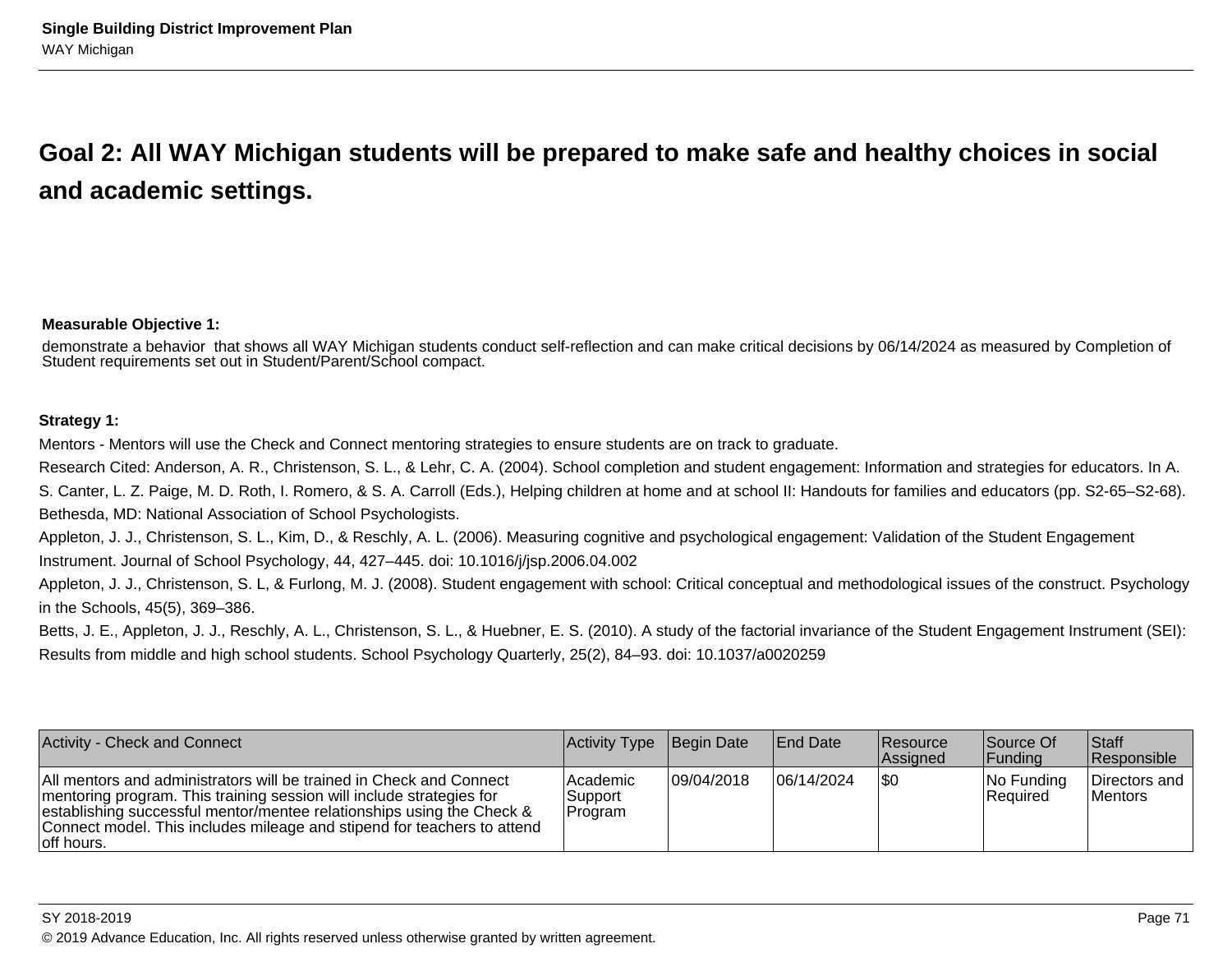| Activity - Mentor Training                                                                                                                    | Activity Type Begin Date          |            | <b>IEnd Date</b> | <b>Resource</b><br><b>Assigned</b> | Source Of<br><u> 'Fundina</u>       | <b>Staff</b><br><b>Responsible</b> |
|-----------------------------------------------------------------------------------------------------------------------------------------------|-----------------------------------|------------|------------------|------------------------------------|-------------------------------------|------------------------------------|
| Mentors will attend ongoing training on mentoring strategies, student<br>accountability and engagement and strengthening core academic areas. | <b>Professional</b><br>I Learning | 08/01/2018 | 06/14/2024       | \$2992                             | <b>Title II Part A Director and</b> | <b>Mentors</b>                     |

### **Strategy 2:**

Stakeholder Engagement - Liaisons will engage stakeholders to increase student attendance and achievement.

Research Cited: 1) Traphagan, T., Kucsera, J. and Kishi, K. (2009). Impact of class lecture webcasting on attendance and learning. Education Tech Research Dev,58(1), pp.19-37. 2)KINLAW, C. R., DUNLAP, L. L. AND D'ANGELO, J. A.

Relations between faculty use of online academic resources and student class attendance 2012 - Computers & Education Kinlaw, C., Dunlap, L. and D'Angelo, J.(2012). Relations between faculty use of online academic resources and student class attendance. Computers & Education, 59(2), pp.167-172. 3) Volkov, A. andVolkov, M. (2009). Computer-mediated education: The relationship between computer access, Tutorial attendance and and Scholarship of Teaching, 3(1), pp.Pg 18-24.

| Activity - Attendance Liaison                                                                                                                                                                                                                                                                                                                                                                                | Activity Type Begin Date |             | End Date   | Resource<br>Assigned | Source Of<br><b>Funding</b> | <b>Staff</b><br>Responsible                  |
|--------------------------------------------------------------------------------------------------------------------------------------------------------------------------------------------------------------------------------------------------------------------------------------------------------------------------------------------------------------------------------------------------------------|--------------------------|-------------|------------|----------------------|-----------------------------|----------------------------------------------|
| The Attendance Liaison will use strategies in the Attendance Works Toolkit Behavioral<br>with students and parents to increase attendance online. The Attendance<br>Liaison will track student online attendance to identify students who are not Program<br>logging in and making progress. The Liaison will collaborate with students<br>and parents to problem solve barriers to attending school online. | <b>Support</b>           | 109/04/2018 | 06/14/2024 | 519098               | Title I Part A              | Director and<br><b>Attendance</b><br>Liaison |

| Activity - Homeless and Foster Care Student Support                                                                                                                                     | Activity Type Begin Date |            | <b>IEnd Date</b> | <b>Resource</b><br><b>Assigned</b> | <b>Source Of</b><br><b>Funding</b> | <b>Staff</b><br><b>Responsible</b> |
|-----------------------------------------------------------------------------------------------------------------------------------------------------------------------------------------|--------------------------|------------|------------------|------------------------------------|------------------------------------|------------------------------------|
| Staff will problem solve a variety of barriers to ensure Homeless and Foster Academic<br>Care students are given resources and academic support to access<br>educational opportunities. | Support<br>Program       | 09/04/2018 | 06/14/2024       | 1\$1000                            | <b>Title I Part A</b>              | McKinney<br>Vento Liaison          |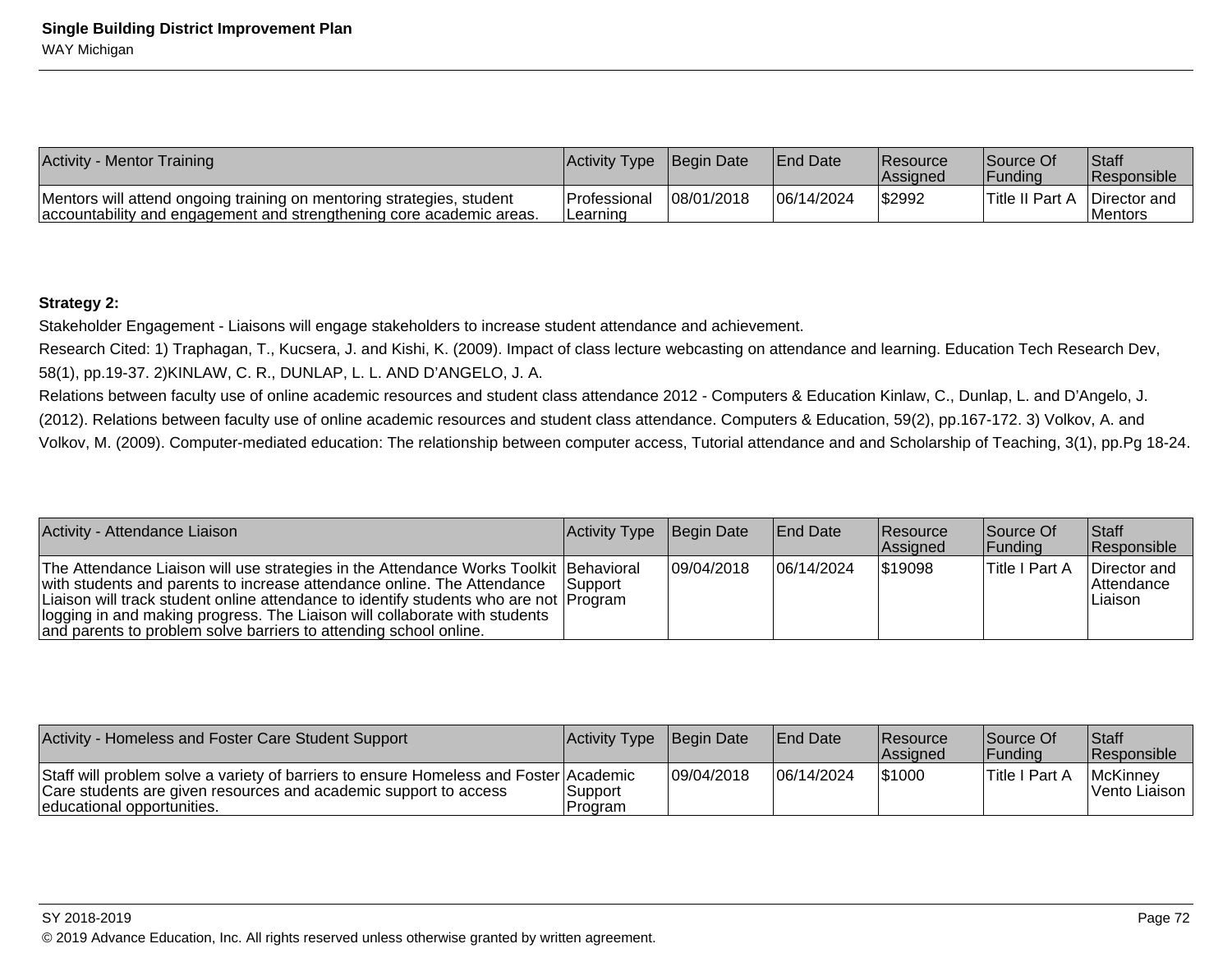WAY Michigan

| <b>Activity - Parent Mailings</b>                                                                                                                                                                                                      | Activity Type                  | Begin Date  | <b>End Date</b> | <b>Resource</b><br><b>Assigned</b> | Source Of<br><b>IFundina</b> | Staff<br>Responsible                                        |
|----------------------------------------------------------------------------------------------------------------------------------------------------------------------------------------------------------------------------------------|--------------------------------|-------------|-----------------|------------------------------------|------------------------------|-------------------------------------------------------------|
| Parent mailing will be used to communicate parent meetings/workshops<br>which engage parents in instructional strategies to work with their children<br>at home and to monitor their progress. Mailings will go home once a<br>Imonth. | l Parent<br><b>Involvement</b> | 109/04/2018 | 06/14/2024      | \$2400                             | <b>Title I Part A</b>        | <b>Parent</b> and<br>lCommunitv<br>⊺Liaison and<br>Director |

| Activity - Parent and Community Liaison                                                                                                                                                                                                         | Activity Type Begin Date     |            | <b>IEnd Date</b> | <b>Resource</b><br><b>Assigned</b> | Source Of<br><b>Funding</b> | <b>Staff</b><br><b>Responsible</b>                          |
|-------------------------------------------------------------------------------------------------------------------------------------------------------------------------------------------------------------------------------------------------|------------------------------|------------|------------------|------------------------------------|-----------------------------|-------------------------------------------------------------|
| The Parent/Community Liaison will provide parents with workshops and<br>meetings to increase parent awareness of academic and behavior<br>expectations. The liaison will also engage community organizations to seek<br>resources for families. | Parent<br><b>Involvement</b> | 08/01/2018 | 106/14/2024      | \$3000                             | <sup>1</sup> Title I Part A | Director and<br><b>Parent</b> an<br> Community <br>Liaison. |

## **Measurable Objective 2:**

 collaborate to implement Positive Behavior and Supports to increase student engagement in Health/Physical Education by 06/14/2024 as measured by Completion ofProjects..

## **Strategy 1:**

PBIS - Staff will use PBIS strategies to engage students in the cyber public academy.

Research Cited: American Humane Association (1999). 1999 family group decision making national roundtable and interntional evaluation conference: Summary ofproceedings. Seattle, WA: Author.Austin, G. W., Jaffe, P. G., & Hurley, P. M. (1991/1992). approaches. Canadian Family Law Quarterly, 8, 70-79.

| Activity - Restorative Practices                                                                                                                                                                                         | Activity Type Begin Date                 |            | <b>IEnd Date</b> | <b>Resource</b><br><b>Assigned</b> | Source Of<br>IFundina          | Staff<br><b>Responsible</b> |
|--------------------------------------------------------------------------------------------------------------------------------------------------------------------------------------------------------------------------|------------------------------------------|------------|------------------|------------------------------------|--------------------------------|-----------------------------|
| Restorative Practices workshop series and will be presented to staff to<br>implement in the school. Restorative Practices to foster positive, healthy<br>school climates and helping students learn from their mistakes. | <b>IProfessional</b><br><b>ILearning</b> | 08/01/2018 | 106/14/2024      | I\$0                               | INo Fundina<br><b>Required</b> | Director and<br>Teachers    |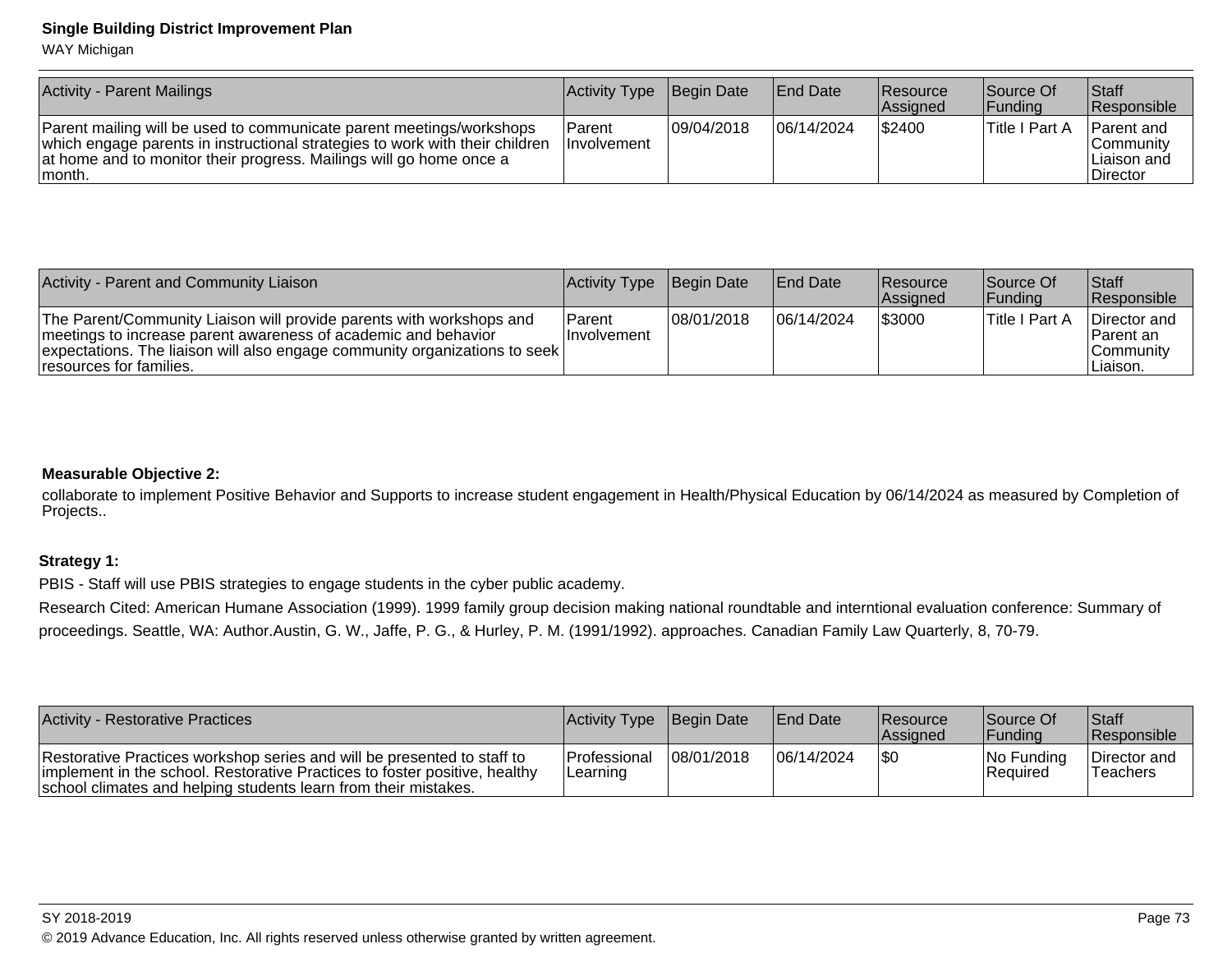WAY Michigan

| <b>Activity - Student Incentives</b>                                                                                                                                                                               | Activity Type Begin Date                  |             | <b>IEnd Date</b> | <b>Resource</b><br>Assigned | Source Of<br>Funding          | Staff<br>Responsible |
|--------------------------------------------------------------------------------------------------------------------------------------------------------------------------------------------------------------------|-------------------------------------------|-------------|------------------|-----------------------------|-------------------------------|----------------------|
| Incentives will be used to engage students in meeting their weekly<br>academic goals in all core content areas, logging in to their courses for<br>extended periods of time and completion of projects in courses. | <b>Behavioral</b><br> Support<br> Program | 108/01/2018 | 106/14/2024      | \$2002                      | Title IV Part A Director, and | Iteachers.           |

| Activity - CPR and AED Certified                                                         | Activity Type                 | <b>Begin Date</b> | <b>IEnd Date</b> | <b>Resource</b><br><b>Assigned</b> | Source Of<br>IFundina | Staff<br><b>Responsible</b> |
|------------------------------------------------------------------------------------------|-------------------------------|-------------------|------------------|------------------------------------|-----------------------|-----------------------------|
| Teachers will train in CPR and AED as part of a safe and healthy school<br>Tenvironment. | lPolicv and<br><b>Process</b> | 07/02/2018        | 06/14/2024       | \$240                              | 'Title II Part A      | Directors and<br>Teachers   |

| Activity - MASSP Student Mental Health Summit                                                                                                            | Activity Type Begin Date          |            | <b>End Date</b> | <b>Resource</b><br><b>Assigned</b> | Source Of<br> Fundina | <b>S</b> taff<br><b>Responsible</b> |
|----------------------------------------------------------------------------------------------------------------------------------------------------------|-----------------------------------|------------|-----------------|------------------------------------|-----------------------|-------------------------------------|
| Director and Team Leaders to attend conference will share ideas for<br>supporting student mental health to promote healthy and safe decision<br> making. | <b>IProfessional</b><br> Learning | 09/03/2019 | 06/12/2020      | <b>S825</b>                        | Title II Part A       | Director and<br>Team<br>Leaders     |

| Activity - General and Special Education Conference By Rehab Seminars                                                                                                                                                                         | Activity Type Begin Date          |            | <b>End Date</b> | <b>Resource</b><br><b>Assigned</b> | Source Of<br>IFundina | <b>Staff</b><br><b>IResponsible</b>    |
|-----------------------------------------------------------------------------------------------------------------------------------------------------------------------------------------------------------------------------------------------|-----------------------------------|------------|-----------------|------------------------------------|-----------------------|----------------------------------------|
| Special education teacher will attend to learn about strategies to help<br>eliminate barriers and raise student's achievement level. This is targeting<br>students under the behavior code as most challenging or "I Don't Care"<br>Students. | <b>IProfessional</b><br> Learning | 09/03/2019 | 06/12/2020      | \$1799                             | Title II Part A       | Special<br><b>Education</b><br>Teacher |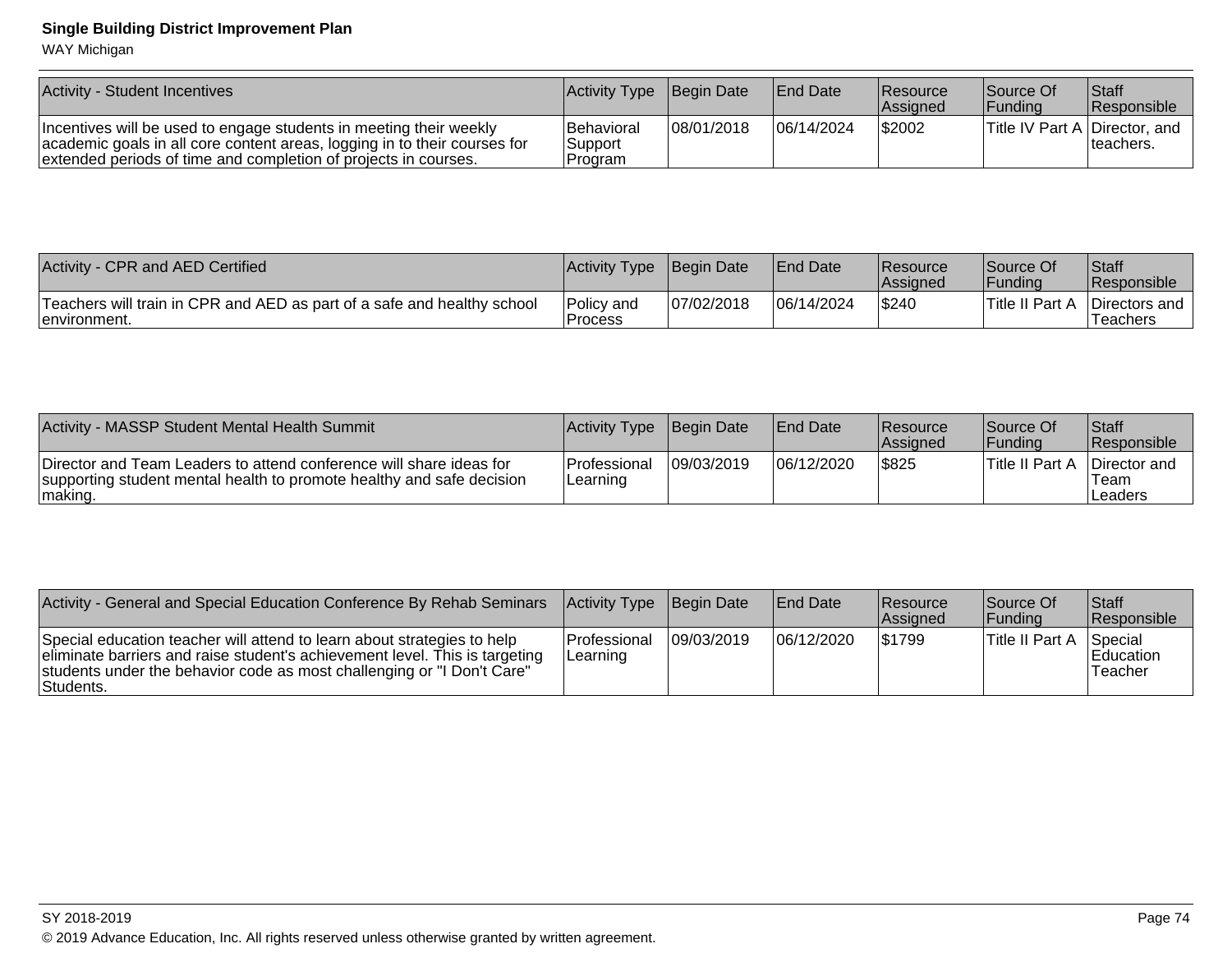# **Activity Summary by Funding Source**

## **Below is a breakdown of your activities by funding source**

## **Title I Part A**

| <b>Activity Name</b>                                      | <b>Activity Description</b>                                                                                                                                                                                                                                                                                                                                                                                                                                                                                                                                                   | <b>Activity Type</b>             | <b>Begin Date</b> | <b>End Date</b> | Resource<br>Assigned | Staff<br>Responsible                                      |
|-----------------------------------------------------------|-------------------------------------------------------------------------------------------------------------------------------------------------------------------------------------------------------------------------------------------------------------------------------------------------------------------------------------------------------------------------------------------------------------------------------------------------------------------------------------------------------------------------------------------------------------------------------|----------------------------------|-------------------|-----------------|----------------------|-----------------------------------------------------------|
| Attendance Liaison                                        | The Attendance Liaison will use strategies in the<br>Attendance Works Toolkit with students and parents to<br>increase attendance online. The Attendance Liaison will<br>track student online attendance to identify students who are<br>not logging in and making progress. The Liaison will<br>collaborate with students and parents to problem solve<br>barriers to attending school online.                                                                                                                                                                               | Behavioral<br>Support<br>Program | 09/04/2018        | 06/14/2024      | \$19098              | Director and<br>Attendance<br>Liaison                     |
| <b>Homeless and Foster Care</b><br><b>Student Support</b> | Staff will problem solve a variety of barriers to ensure<br>Homeless and Foster Care students are given resources<br>and academic support to access educational opportunities.                                                                                                                                                                                                                                                                                                                                                                                                | Academic<br>Support<br>Program   | 09/04/2018        | 06/14/2024      | \$1000               | McKinney<br>Vento Liaison                                 |
| Data Coach                                                | The Data Coach will work to support the progress of the<br>Data Driven Dialogue Protocol to build capacity in teachers<br>and students to lead discussions around data to increase<br>student growth and achievement                                                                                                                                                                                                                                                                                                                                                          | Professional<br>Learning         | 09/04/2018        | 06/14/2024      | \$5000               | Director and<br>Data Coach.                               |
| <b>Parent and Community</b><br>Liaison                    | The Parent/Community Liaison will provide parents with<br>workshops and meetings to increase parent awareness of<br>academic and behavior expectations. The liaison will also<br>engage community organizations to seek resources for<br>families.                                                                                                                                                                                                                                                                                                                            | Parent<br>Involvement            | 08/01/2018        | 06/14/2024      | \$3000               | Director and<br>Parent an<br>Community<br>Liaison.        |
| Math Coach                                                | The Math Coach will train and support the team leader in<br>implementation by creating guidelines for enrolling students<br>in the correct courses and transitioning students to the next<br>course in the sequence once they have mastered 70% of<br>the content. The Math Coach will monitor the overall<br>implementation of the ALEKS program to ensure students<br>are enrolled in the correct courses and are meeting their<br>weekly goals. Incentives will be provided to students to<br>encourage accelerated progress until intrinsic motivation is<br>established. | Academic<br>Support<br>Program   | 09/03/2019        | 06/12/2020      | \$1000               | Director and<br>Math Coach.                               |
| <b>Parent Mailings</b>                                    | Parent mailing will be used to communicate parent<br>meetings/workshops which engage parents in instructional<br>strategies to work with their children at home and to monitor<br>their progress. Mailings will go home once a month.                                                                                                                                                                                                                                                                                                                                         | Parent<br>Involvement            | 09/04/2018        | 06/14/2024      | \$2400               | Parent and<br>Community<br>Liaison and<br><b>Director</b> |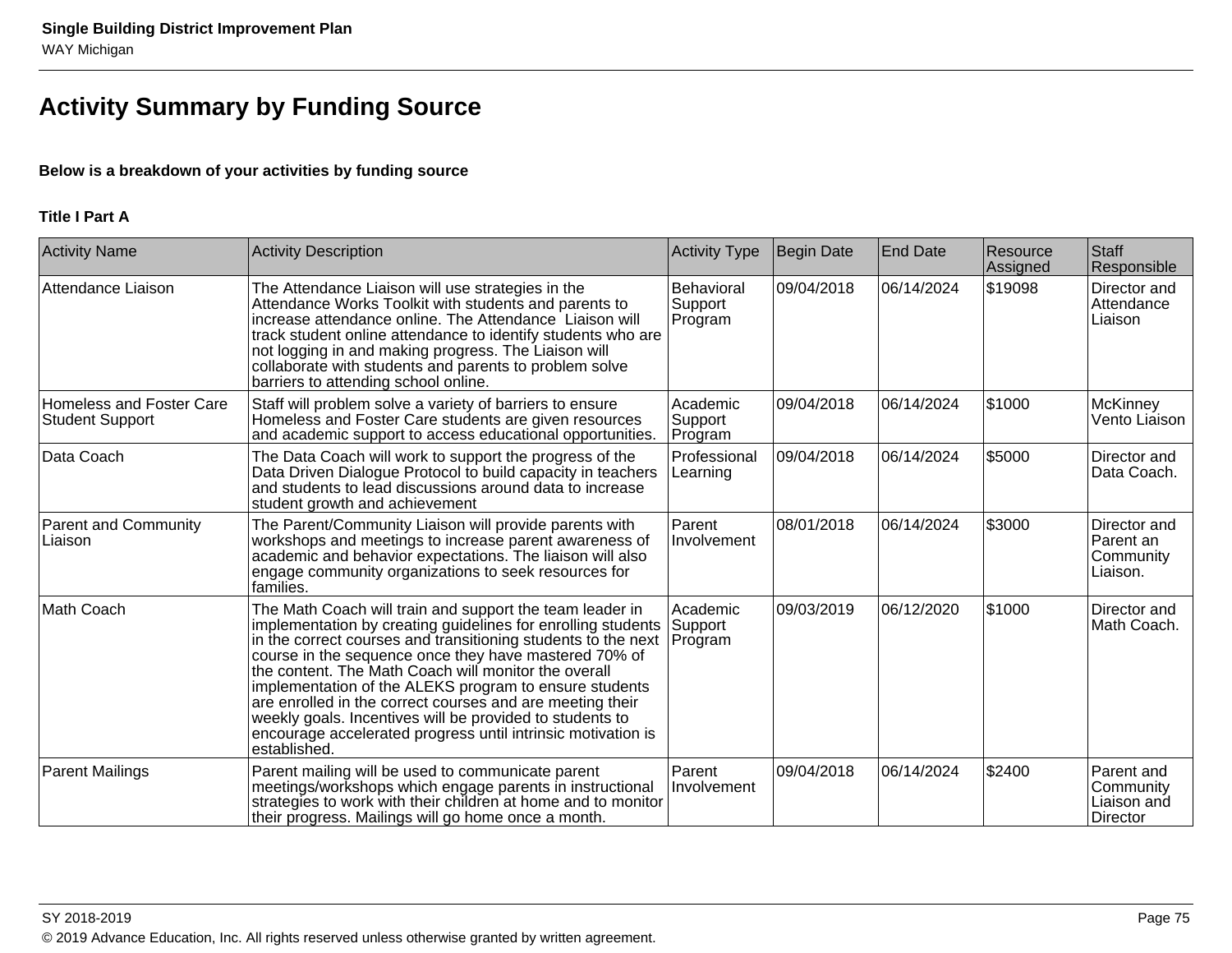WAY Michigan

| <b>ALEKS Math</b>               | Identified students will be placed in ALEKS Math, a<br>personalized computer adaptive program, that detects gaps<br>in learning and targets those gaps until mastered. Students<br>then progress through the intervention courses until they at<br>grade level in math. Courses include RTI 6, 7, 8, middle<br>school courses, pre-algebra, algebra I and geometry. | Academic<br>Support<br>Program       | 09/04/2018 | 06/14/2024 | \$1998   | Director and<br>Team Leader                                 |
|---------------------------------|---------------------------------------------------------------------------------------------------------------------------------------------------------------------------------------------------------------------------------------------------------------------------------------------------------------------------------------------------------------------|--------------------------------------|------------|------------|----------|-------------------------------------------------------------|
| <b>Student Academic Support</b> | Meets with targeted students to provide academic support<br>intervention services to improve their achievement. Works<br>collaboratively with school staff to develop and implement a Program<br>plan to ensure the elimination of learning gaps.                                                                                                                   | Academic<br>Support                  | 07/01/2016 | 06/14/2024 | \$53320  | Team Leader                                                 |
| Paraprofessional                | Paraprofessional will work with students targeted for<br>academic support. Students included are not proficient in<br>reading, not proficient in mathematics, and/or in the<br>Additional Targeted Support and Improvement category of<br>White-Economically Disadvantaged.                                                                                         | Academic<br>Support<br> Program      | 01/01/2019 | 06/14/2024 | \$34876  | Director and<br>Paraprofessio<br>Inal.                      |
| <b>Career Cruising</b>          | Students will participate in the Career Cruising platform to<br>create an Educational Development plan. This will include a Preparation/O<br>career matchmaker assessment, a skills assessment,<br>Education Plan, Post-Secondary Plan, Short-term/Long-<br>term Goals and more.                                                                                    | <b>Career</b><br><i>I</i> rientation | 09/04/2018 | 06/14/2024 | \$1000   | Director,<br>Mentor, and<br>College and<br>Career<br>Coach. |
| <b>Reading Specialist</b>       | A part-time Reading Specialist will research and use<br>strategies to improve reading skills of targeted students.<br>The students targeted will be students who are not<br>proficient in Reading as according to local and state<br>assessments.                                                                                                                   | Academic<br>Support<br> Program      | 09/03/2019 | 07/01/2020 | \$30000  | Director and<br>Reading<br>Specialist                       |
|                                 |                                                                                                                                                                                                                                                                                                                                                                     |                                      |            | Total      | \$152692 |                                                             |

## **No Funding Required**

| <b>Activity Name</b>                 | Activity Description                                                                                                                                                                                   | Activity Type                   | Begin Date | <b>End Date</b> | <b>Resource</b><br>Assigned | <b>Staff</b><br>Responsible |
|--------------------------------------|--------------------------------------------------------------------------------------------------------------------------------------------------------------------------------------------------------|---------------------------------|------------|-----------------|-----------------------------|-----------------------------|
| English Language Learner<br> Support | Sheltered Instruction Observation Protocol (SIOP) will be<br>used to support English Language Learners in small groups Support<br>to increase their proficiency in reading, speaking and<br>listening. | <b>Academic</b><br> Program     | 09/04/2018 | 06/14/2024      | \$0                         | Director and<br>Teachers    |
| <b>Thinking Maps</b>                 | Teachers will train students on how to use thinking maps to<br> organize course content.                                                                                                               | Academic<br>Support<br> Program | 09/04/2018 | 06/14/2024      | \$0                         | Directors and<br>Teachers.  |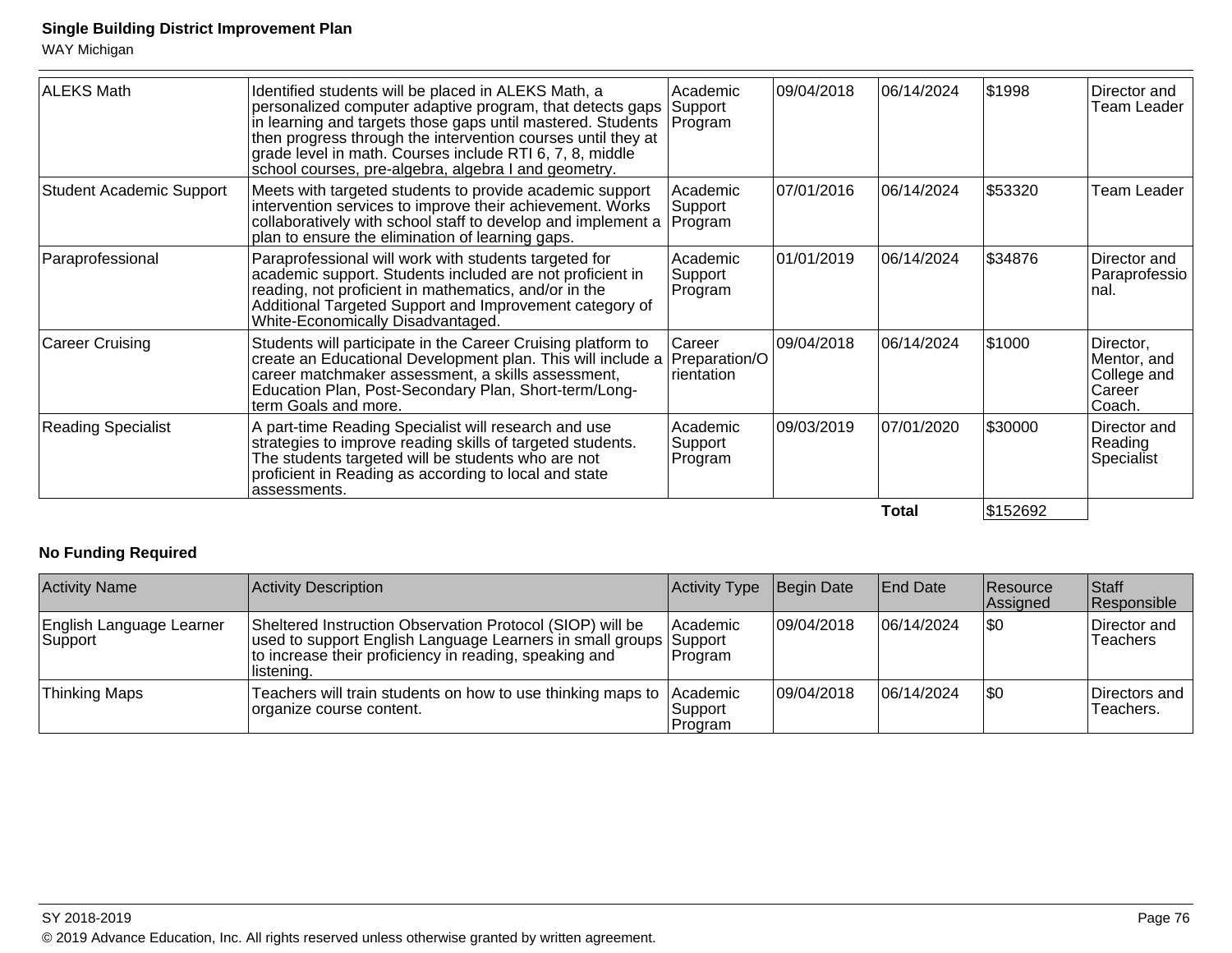WAY Michigan

| Collins Writing               | The Collins Writing Program provides a proven, unified,<br>research-based writing program that is used in all<br>classrooms, in all subject areas, and at all grades. It equips<br>all teachers with writing strategies designed to help<br>students understand and remember content. The program<br>is organized around Five Types of Writing and the<br>outcomes expected for each. The Five Types of Writing<br>assignments develop students' essential writing and<br>thinking skills in the context of their everyday classroom<br>learning. The Five Types of Writing framework can be used<br>strategically to meet the unique requirements of each<br>content area whether they are: informal and routine, or<br>more formal, short or long, research-based or experienced-<br>based, critical or creative, informative, argumentative, or<br>narrative | <b>Direct</b><br>Instruction          | 09/04/2018 | 06/14/2024 | \$0  | Director and<br><b>Teachers</b>                       |
|-------------------------------|-----------------------------------------------------------------------------------------------------------------------------------------------------------------------------------------------------------------------------------------------------------------------------------------------------------------------------------------------------------------------------------------------------------------------------------------------------------------------------------------------------------------------------------------------------------------------------------------------------------------------------------------------------------------------------------------------------------------------------------------------------------------------------------------------------------------------------------------------------------------|---------------------------------------|------------|------------|------|-------------------------------------------------------|
| <b>PSAT and SAT Prep</b>      | Students will complete tasks in the Method Test Prep to<br>prepare for the college readiness assessments. The<br>College and Career Coach will design a program and<br>monitor the progress of students completing the prep tasks.                                                                                                                                                                                                                                                                                                                                                                                                                                                                                                                                                                                                                              | Academic<br>Support<br>Program        | 09/04/2018 | 06/14/2024 | \$0  | Director and<br>College and<br>Career Coach           |
| <b>Science Live Sessions</b>  | Identified students (5-10) will attend virtual meetings<br>(Google Hangouts, Zoom, etc) with a highly qualified<br>Science teacher to get targeted instruction. Student<br>progress is monitored weekly in order to plan for instruction.                                                                                                                                                                                                                                                                                                                                                                                                                                                                                                                                                                                                                       | Direct<br>Instruction                 | 08/01/2017 | 06/14/2024 | \$0  | Science<br>Teacher                                    |
| <b>Career Counseling</b>      | Students will have the opportunity to discuss career<br>interests, options, and preparations with school college and<br>career coach or knowledgeable staff at least annually. EDP<br>review will be included in discussions.                                                                                                                                                                                                                                                                                                                                                                                                                                                                                                                                                                                                                                   | Career<br>Preparation/O<br>rientation | 09/03/2019 | 06/14/2024 | l\$0 | Director,<br>Teachers,<br>College and<br>Career Coach |
| <b>Reading Apprenticeship</b> | Reading Apprenticeship strategies such as: pre-reading,<br>during reading, and post-reading strategies used through<br>Reading will improve the instruction on vocabulary, fluency,<br>and comprehension. By using strategies such as think<br>alouds, talking to the text, and double entry journals, there<br>will be more instruction specific to struggling readers.<br>Focusing on making knowledge visible to others through the<br>use of these strategies will increase the instruction on<br>fluency and comprehension. Lastly, the reading strategies<br>also focus on increasing instruction for students to self-<br>regulate their own reading processes. By teaching reading<br>across the curriculum, students focus on reading expository<br>texts and improving their reading comprehension in a<br>variety of subjects.                       | Academic<br>Support<br>Program        | 07/01/2016 | 06/14/2024 | \$0  | Director and<br><b>Teachers</b>                       |
| <b>Check and Connect</b>      | All mentors and administrators will be trained in Check and<br>Connect mentoring program. This training session will<br>include strategies for establishing successful<br>mentor/mentee relationships using the Check & Connect<br>model. This includes mileage and stipend for teachers to<br>attend off hours.                                                                                                                                                                                                                                                                                                                                                                                                                                                                                                                                                | Academic<br>Support<br>Program        | 09/04/2018 | 06/14/2024 | \$0  | Directors and<br>Mentors                              |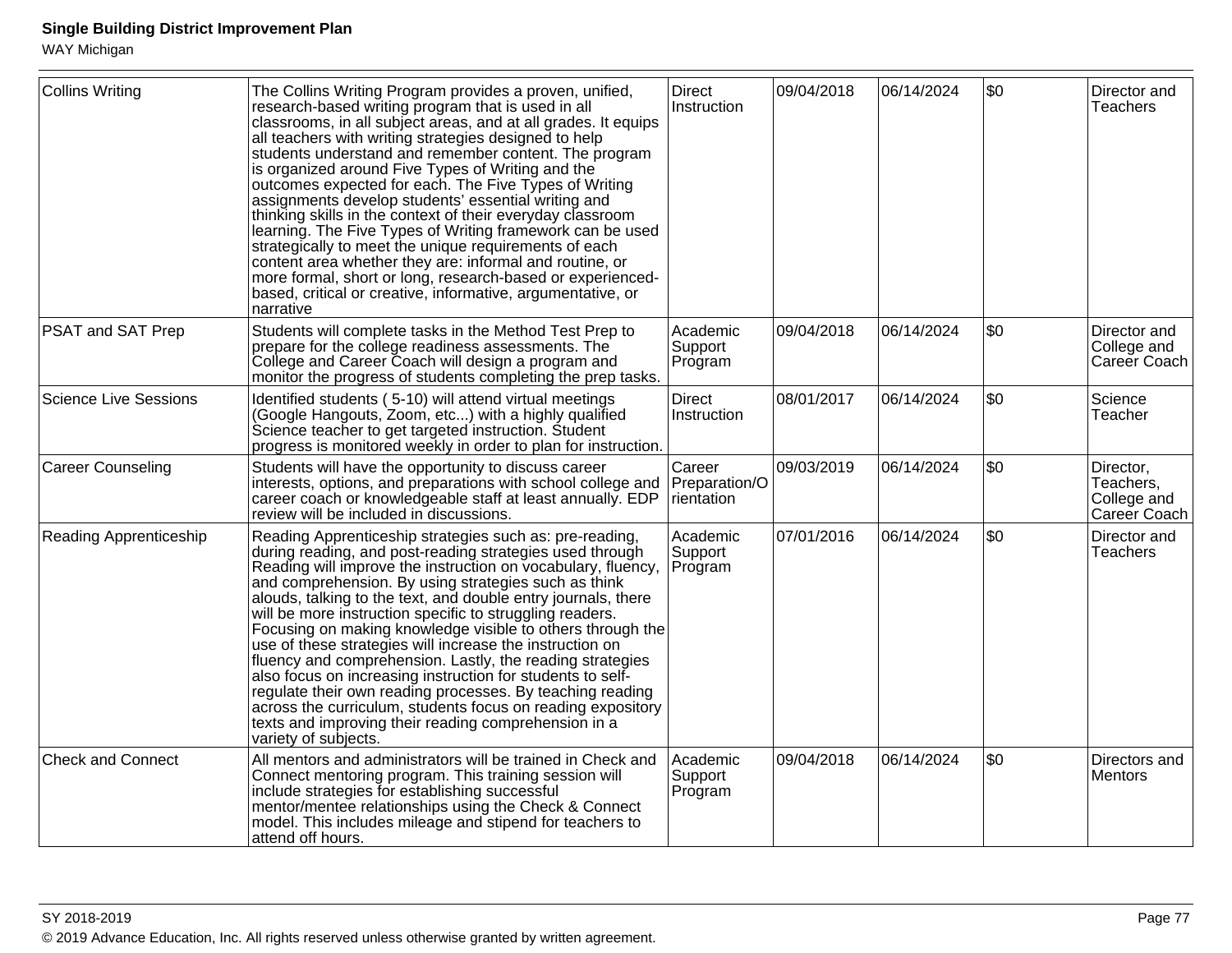WAY Michigan

| Instructional Leadership                               | The principal will a leadership academy to develop<br>leadership skills and strategies to shape culture, build<br>capacity in staff, collaborate with staff, communicate<br>effectively and become an instructional leader.                                           | Professional<br>Learning               | 08/01/2018 | 06/14/2024   | \$0       | Superintende<br>$ $ nt and<br>Director                                        |
|--------------------------------------------------------|-----------------------------------------------------------------------------------------------------------------------------------------------------------------------------------------------------------------------------------------------------------------------|----------------------------------------|------------|--------------|-----------|-------------------------------------------------------------------------------|
| English Language Learner<br>Support                    | Sheltered Instruction Observation Protocol will be used with<br>English Language Learners in small groups to increase<br>their proficiency in writing, listening and speaking.                                                                                        | Academic<br>Support<br>Program         | 09/04/2018 | 06/14/2024   | \$0       | Director and<br>Teachers                                                      |
| Personalize Recordings                                 | Teachers will create personalized recordings (under 5<br>minutes) to communicate feedback to students. Some<br>examples of recording tools teachers will use include<br>PowToons, Voki, GoAnimate, etc.                                                               | Technology                             | 08/01/2017 | 06/14/2024   | \$0       | Social Studies<br><b>Teachers</b>                                             |
| <b>Restorative Practices</b>                           | Restorative Practices workshop series and will be<br>presented to staff to implement in the school. Restorative<br>Practices to foster positive, healthy school climates and<br>helping students learn from their mistakes.                                           | Professional<br>Learning               | 08/01/2018 | 06/14/2024   | \$0       | Director and<br><b>Teachers</b>                                               |
|                                                        | Grade 12 Career Preparation Every 12th grade student will bee instructed in how to<br>develop and use a resume, letter of reference, school<br>record, and talent portfolio prior to graduation as part of<br>Michigan's graduation requirements.                     | Career<br>Preparation/O<br>rientation  | 09/03/2019 | 06/14/2024   | \$0       | Director and<br>College and<br>∣Careĕr<br>Coach.                              |
| <b>Parent Information Meetings</b>                     | Staff will provide Parents and Families of secondary<br>students with career preparation opportunities such as:<br>Dual Enrollment, FAFSA, Scholarships, College/Tech<br>School application timelines and submissions, Military<br>Career options, and etc.           | Career<br>Preparation/O<br>rientation  | 09/03/2019 | 06/14/2024   | \$0       | Director,<br>College and<br><b>Career</b><br>Coach, and<br>Parent<br>Liaison. |
| Career Information<br><b>Resources and Experiences</b> | Staff will provide all secondary students with career<br>informational resources and experiences such as: Career<br>Fairs, Speakers, Mock Interviews, Materials from<br>Employers, and College Tours. Opportunities for follow up<br>and reflection will be included. | Career<br>Preparation/O<br>Irientation | 09/03/2019 | 06/14/2024   | \$0       | Director,<br>Teacher,<br>College and<br>Career Coach                          |
| Personalize Recordings                                 | Teachers will create personalized recordings (under 5<br>minutes) to communicate feedback to students. Some<br>examples include PowToons, Voki, GoAnimate, etc.                                                                                                       | Technology                             | 08/01/2017 | 06/14/2024   | \$0       | Science<br>Teacher                                                            |
| <b>Employability Skills</b>                            | Students will Receive instruction in Employability Skills<br>relating to problem solving, personal management,<br>organizational, and negotiation skills, and teamwork.                                                                                               | Career<br>Preparation/O<br>rientation  | 09/03/2019 | 06/14/2024   | \$0       | Director, and<br><b>Teachers</b>                                              |
| Live Sessions                                          | Identified students (5-10) will attend virtual meetings<br>(Google Hangouts, Zoom, etc) with a highly qualified math Support<br>teacher get targeted instruction. Student progress is<br>monitored weekly in order to plan for instruction.                           | Academic<br>Program                    | 09/04/2018 | 06/14/2024   | \$0       | Director,<br>Team Leader,<br>land Math<br>Teacher                             |
|                                                        |                                                                                                                                                                                                                                                                       |                                        |            | <b>Total</b> | <b>SO</b> |                                                                               |

## **Title IV Part A**

| Activit<br>∵iname | $\Delta \sim$<br><b>Pescription</b> | .<br>Activity<br>VD <sub>6</sub><br>. . | Date<br>seain | $\overline{\phantom{a}}$<br>Date | esource<br>75 D.C<br><i><b>ssigner</b></i> | Staff<br>R<br>юше |
|-------------------|-------------------------------------|-----------------------------------------|---------------|----------------------------------|--------------------------------------------|-------------------|
|                   |                                     |                                         |               |                                  |                                            |                   |

SY 2018-2019

© 2019 Advance Education, Inc. All rights reserved unless otherwise granted by written agreement.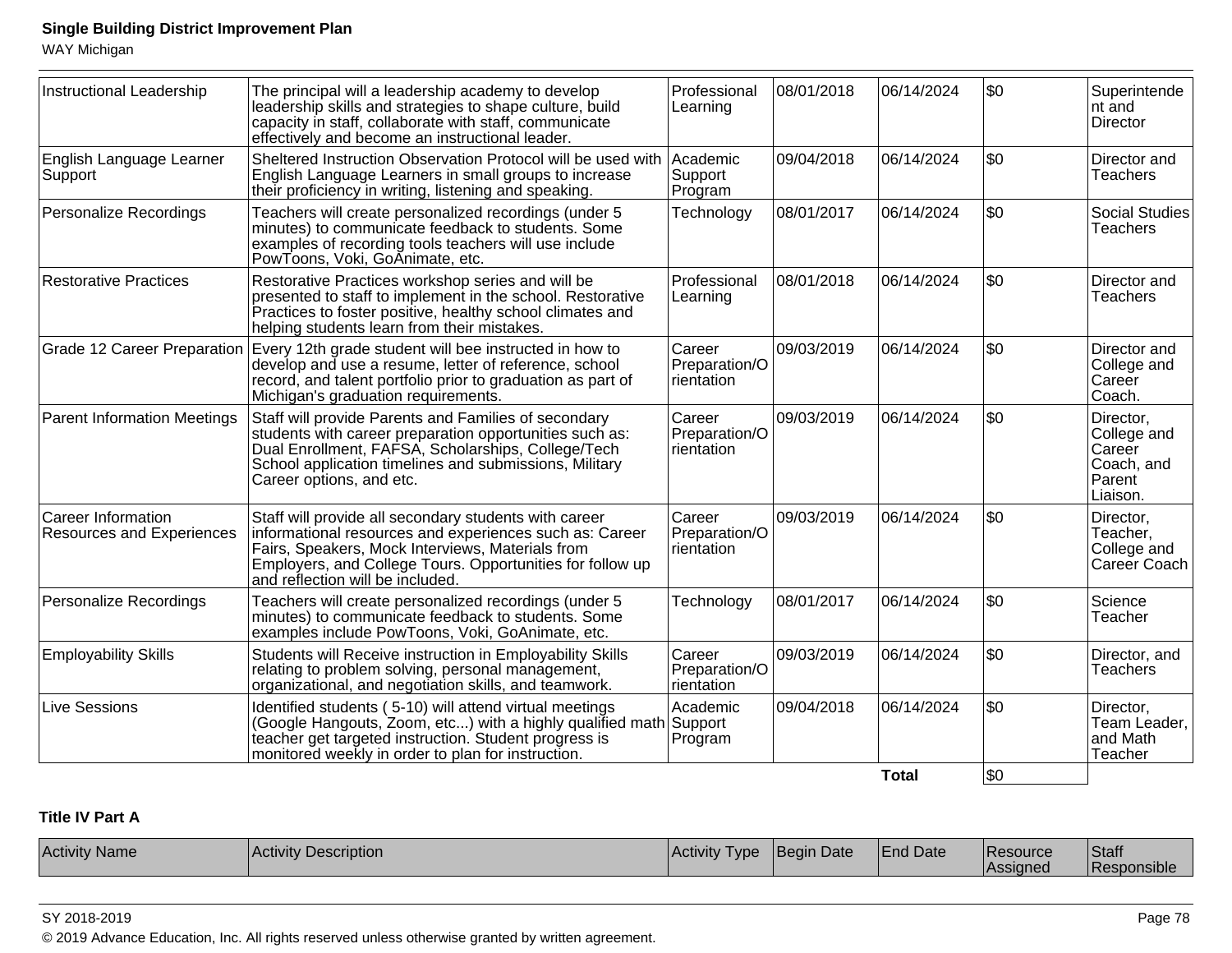WAY Michigan

| College and Career Coach | The College and Career Readiness will guide identified<br>students through the process of college readiness, technical Preparation/O<br>readiness and career readiness. The Coach will problem-<br>solve and overcome barriers that may interfere with<br>students planning for their future. | <b>Career</b><br><i>I</i> rientation | 108/01/2018 | 06/14/2024  | 1\$3000 | Director and<br>College and<br> Career Coach |
|--------------------------|-----------------------------------------------------------------------------------------------------------------------------------------------------------------------------------------------------------------------------------------------------------------------------------------------|--------------------------------------|-------------|-------------|---------|----------------------------------------------|
| Student Incentives       | Incentives will be used to engage students in meeting their<br>weekly academic goals in all core content areas, logging in Support<br>to their courses for extended periods of time and completion Program<br>lof proiects in courses.                                                        | <b>Behavioral</b>                    | 08/01/2018  | 106/14/2024 | \$2002  | Director, and<br>Iteachers.                  |
|                          |                                                                                                                                                                                                                                                                                               |                                      |             | Total       | \$5002  |                                              |

## **Title II Part A**

| <b>Activity Name</b>                                                      | <b>Activity Description</b>                                                                                                                                                                                                                             | <b>Activity Type</b>     | <b>Begin Date</b> | <b>End Date</b> | Resource<br>Assigned | Staff<br>Responsible                        |
|---------------------------------------------------------------------------|---------------------------------------------------------------------------------------------------------------------------------------------------------------------------------------------------------------------------------------------------------|--------------------------|-------------------|-----------------|----------------------|---------------------------------------------|
| Michigan Council of Social<br><b>Studies Fall Conference</b>              | Team Leader to attend Conference to share ideas for<br>integrating new techniques of teaching social studies<br>content into project based learning.                                                                                                    | Professional<br>Learning | 09/03/2019        | 06/12/2020      | \$200                | <b>Team Leader</b>                          |
| <b>Mentor Training</b>                                                    | Mentors will attend ongoing training on mentoring<br>strategies, student accountability and engagement and<br>strengthening core academic areas.                                                                                                        | Professional<br>Learning | 08/01/2018        | 06/14/2024      | \$2992               | Director and<br>Mentors                     |
| <b>MCAN Conference</b>                                                    | College and Career Coach and teacher will attend the<br>MCAN conference to create a college going and career<br>oriented culture among students and families. Strategies to<br>be implemented College Cash and Decision Day.                            | Professional<br>Learning | 08/01/2018        | 06/14/2024      | \$500                | Director and<br>College and<br>Career Coach |
| Administering the Michigan<br>Science Standards                           | Teachers will be trained in the Next Generation Science<br>Standards to implement during the live online sessions.                                                                                                                                      | Professional<br>Learning | 09/03/2019        | 06/12/2020      | \$200                | Science<br>Teacher                          |
| NCHE Past, Present, and<br>Future - NCHE at 30                            | Social Studies Teacher to attend the Training in order to<br>enhance instruction on a variety of historical topics within<br>project based learning.                                                                                                    | Professional<br>Learning | 09/03/2019        | 06/19/2020      | \$400                | <b>Social Studies</b><br>Teacher            |
| Echoes and Reflections:<br>Teaching the Holocaust and<br>Genocide Level 1 | Team Leader to attend the Holocaust and Genocide<br>Training in order to enhance instruction on this topic within<br>project based learning.                                                                                                            | Professional<br>Learning | 09/03/2019        | 06/12/2020      | \$15                 | Team Leader                                 |
| Application of Michigan<br>Science Standards                              | Teachers will be trained in the Next Generation Science<br>Standards to implement during the live online sessions.                                                                                                                                      | Professional<br>Learning | 09/03/2019        | 06/12/2020      | \$35                 | Science<br>Teacher                          |
| <b>Engaging Secondary</b><br>Students with US History                     | Team Leader to attend Conference to share ideas for<br>engaging students in social studies through project based<br>learning.                                                                                                                           | Professional<br>Learning | 09/03/2019        | 06/12/2020      | \$165                | Team Leader.                                |
| Google Fest-MACUL                                                         | Team Leader to attend Google Fest-MACUL Conference to<br>share ideas for integrating technology applications and<br>software into project based learning.                                                                                               | Professional<br>Learning | 09/03/2019        | 06/12/2020      | \$180                | Team Leader                                 |
| Michigan Charter School<br>Symposium                                      | The principal and Team Leader will attend a leadership<br>symposium to develop leadership skills and strategies to<br>shape culture, build capacity in staff, collaborate with staff,<br>communicate effectively and become an instructional<br>leader. | Professional<br>Learning | 09/03/2019        | 06/12/2020      | \$1150               | Director and<br><b>Team Leader</b>          |

en and the set of the set of the set of the set of the set of the set of the set of the set of the set of the  $P$ age  $79$ © 2019 Advance Education, Inc. All rights reserved unless otherwise granted by written agreement.